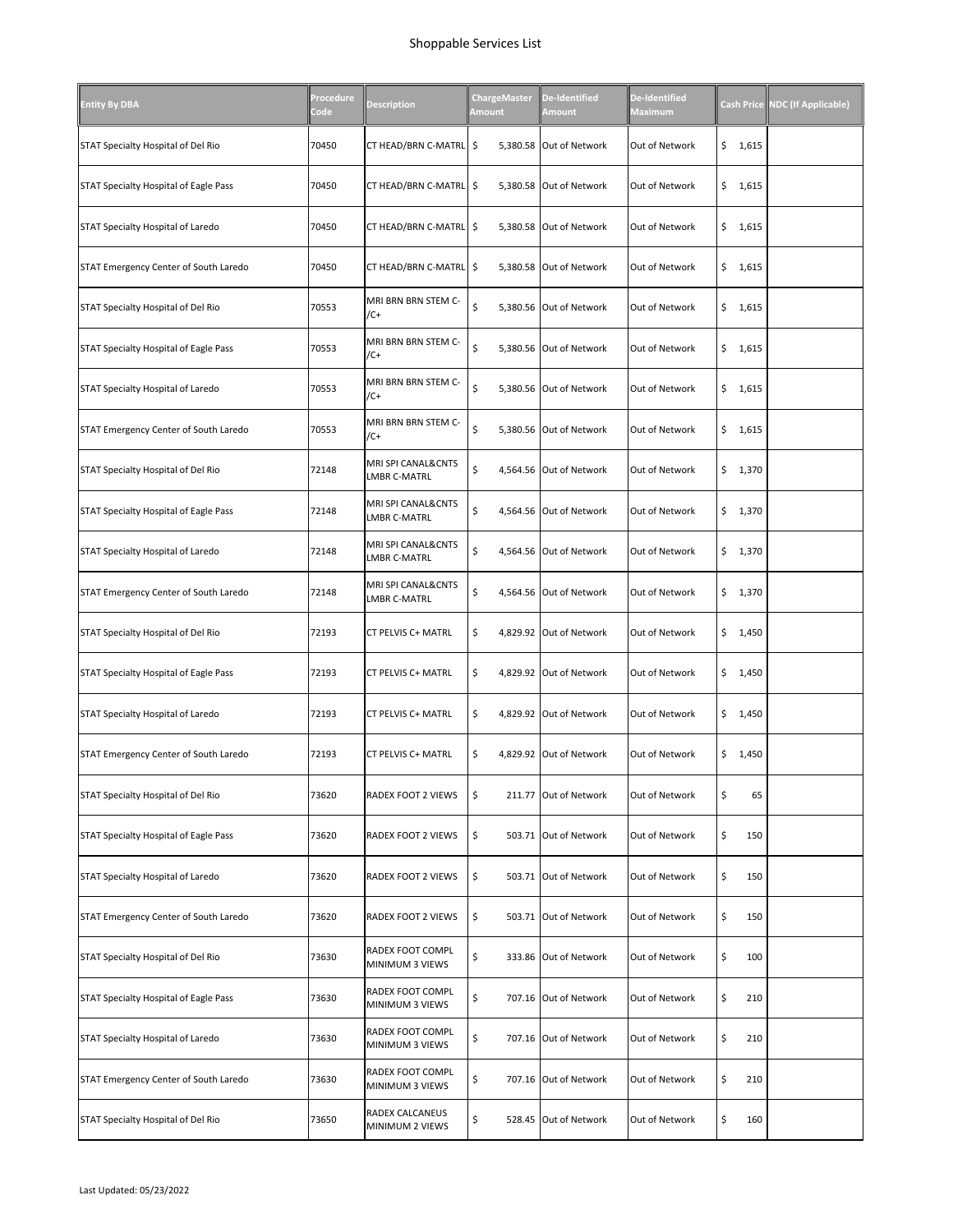| STAT Specialty Hospital of Eagle Pass | 73650 | RADEX CALCANEUS<br>MINIMUM 2 VIEWS                       | \$  | 528.45 Out of Network   | Out of Network | \$<br>160    |  |
|---------------------------------------|-------|----------------------------------------------------------|-----|-------------------------|----------------|--------------|--|
| STAT Specialty Hospital of Laredo     | 73650 | RADEX CALCANEUS<br>MINIMUM 2 VIEWS                       | \$  | 528.45 Out of Network   | Out of Network | \$<br>160    |  |
| STAT Emergency Center of South Laredo | 73650 | RADEX CALCANEUS<br>MINIMUM 2 VIEWS                       | \$  | 528.45 Out of Network   | Out of Network | \$<br>160    |  |
| STAT Specialty Hospital of Del Rio    | 73660 | RADEX TOE MINIMUM<br>2 VIEWS                             | \$  | 384.33 Out of Network   | Out of Network | \$<br>115    |  |
| STAT Specialty Hospital of Eagle Pass | 73660 | RADEX TOE MINIMUM<br>2 VIEWS                             | \$  | 384.33 Out of Network   | Out of Network | \$<br>115    |  |
| STAT Specialty Hospital of Laredo     | 73660 | RADEX TOE MINIMUM<br>2 VIEWS                             | \$  | 384.33 Out of Network   | Out of Network | \$<br>115    |  |
| STAT Emergency Center of South Laredo | 73660 | RADEX TOE MINIMUM<br>2 VIEWS                             | \$  | 384.33 Out of Network   | Out of Network | \$<br>115    |  |
| STAT Specialty Hospital of Del Rio    | 73700 | CT LXTR C-MATRL                                          | \$  | 4,024.60 Out of Network | Out of Network | \$<br>1,205  |  |
| STAT Specialty Hospital of Eagle Pass | 73700 | <b>CT LXTR C-MATRL</b>                                   | \$. | 4,024.60 Out of Network | Out of Network | \$<br>1,205  |  |
| STAT Specialty Hospital of Laredo     | 73700 | <b>CT LXTR C-MATRL</b>                                   | \$  | 4,024.60 Out of Network | Out of Network | \$<br>1,205  |  |
| STAT Emergency Center of South Laredo | 73700 | CT LXTR C-MATRL                                          | \$  | 4,024.60 Out of Network | Out of Network | \$<br>1,205  |  |
| STAT Specialty Hospital of Del Rio    | 73701 | CT LXTR C+ MATRL                                         | \$  | 2,621.18 Out of Network | Out of Network | \$<br>785    |  |
| STAT Specialty Hospital of Eagle Pass | 73701 | CT LXTR C+ MATRL                                         | \$  | 6,650.84 Out of Network | Out of Network | \$<br>1,995  |  |
| STAT Specialty Hospital of Laredo     | 73701 | CT LXTR C+ MATRL                                         | \$  | 6,650.84 Out of Network | Out of Network | \$<br>1,995  |  |
| STAT Emergency Center of South Laredo | 73701 | CT LXTR C+ MATRL                                         | \$  | 6,650.84 Out of Network | Out of Network | \$1,995      |  |
| STAT Specialty Hospital of Del Rio    | 73702 | CT LOWER EXTREMITY<br>$C$ -/ $C$ +                       | \$  | 2,839.42 Out of Network | Out of Network | \$<br>850    |  |
| STAT Specialty Hospital of Eagle Pass | 73702 | CT LOWER EXTREMITY<br>$C$ -/ $C$ +                       | \$  | 3,866.56 Out of Network | Out of Network | \$<br>1,160  |  |
| STAT Specialty Hospital of Laredo     | 73702 | CT LOWER EXTREMITY<br>$C$ -/ $C+$                        | \$  | 3,866.56 Out of Network | Out of Network | \$<br>1,160  |  |
| STAT Emergency Center of South Laredo | 73702 | CT LOWER EXTREMITY<br>$C$ -/ $C+$                        | \$  | 3,866.56 Out of Network | Out of Network | \$<br>1,160  |  |
| STAT Specialty Hospital of Del Rio    | 73706 | CT ANGIOGRAPHY<br>LOWER EXTREMITY                        | \$  | 4,573.21 Out of Network | Out of Network | \$.<br>1,370 |  |
| STAT Specialty Hospital of Eagle Pass | 73706 | CT ANGIOGRAPHY<br>LOWER EXTREMITY                        | \$  | 4,573.21 Out of Network | Out of Network | \$<br>1,370  |  |
| STAT Specialty Hospital of Laredo     | 73706 | CT ANGIOGRAPHY<br>LOWER EXTREMITY                        | \$  | 4,573.21 Out of Network | Out of Network | \$<br>1,370  |  |
| STAT Emergency Center of South Laredo | 73706 | CT ANGIOGRAPHY<br>LOWER EXTREMITY                        | \$  | 4,573.21 Out of Network | Out of Network | \$1,370      |  |
| STAT Specialty Hospital of Del Rio    | 73718 | MRI LOWER EXTREM<br>OTH/THN JT W/O<br><b>CONTR MATRL</b> | \$  | 5,514.40 Out of Network | Out of Network | \$<br>1,655  |  |
| STAT Specialty Hospital of Eagle Pass | 73718 | MRI LOWER EXTREM<br>OTH/THN JT W/O<br><b>CONTR MATRL</b> | \$  | 5,514.40 Out of Network | Out of Network | \$<br>1,655  |  |
| STAT Specialty Hospital of Laredo     | 73718 | MRI LOWER EXTREM<br>OTH/THN JT W/O<br>CONTR MATRL        | \$  | 5,514.40 Out of Network | Out of Network | \$<br>1,655  |  |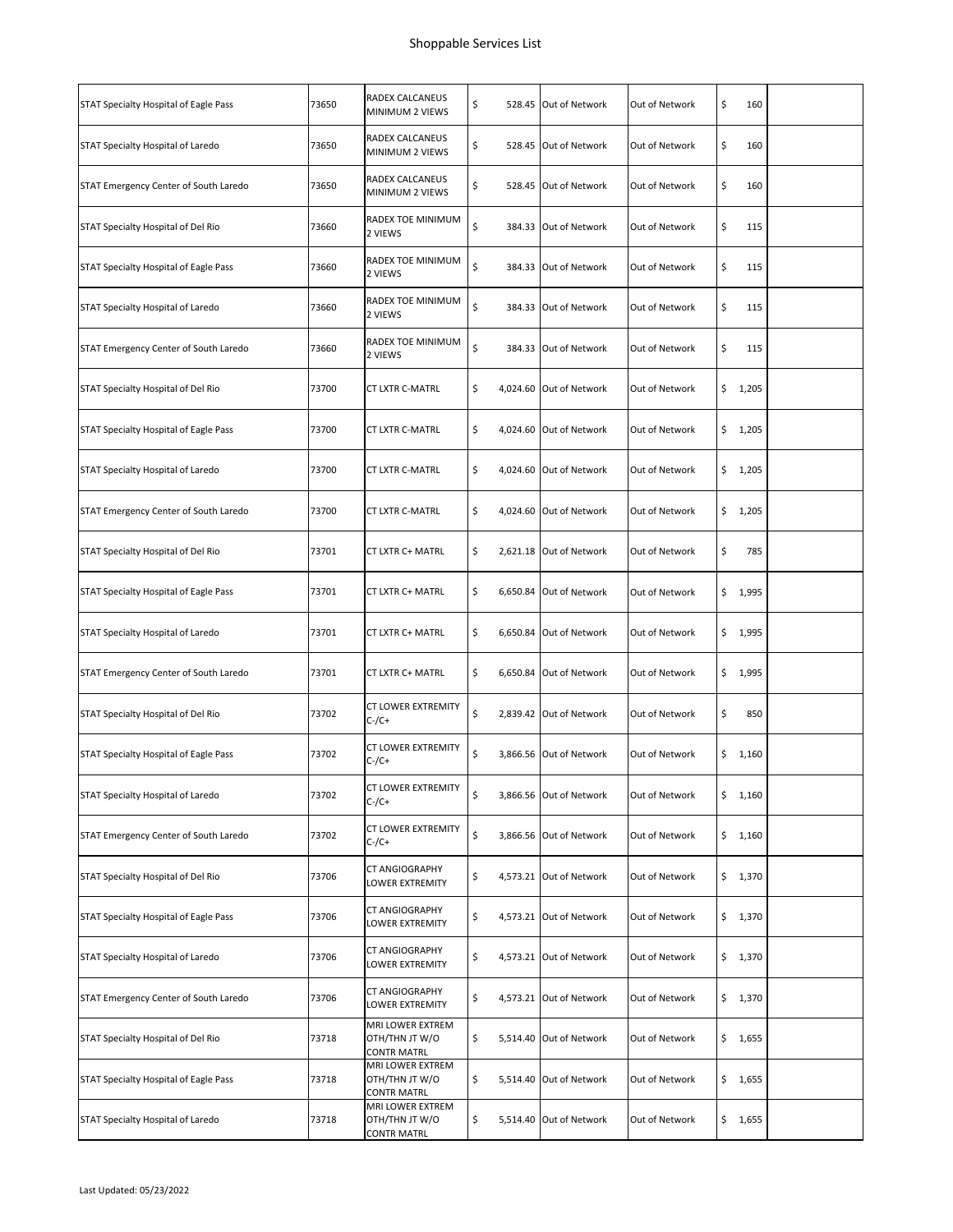| STAT Emergency Center of South Laredo | 73718 | MRI LOWER EXTREM<br>OTH/THN JT W/O<br><b>CONTR MATRL</b>             | \$ | 5,514.40 Out of Network | Out of Network | \$<br>1,655 |  |
|---------------------------------------|-------|----------------------------------------------------------------------|----|-------------------------|----------------|-------------|--|
| STAT Specialty Hospital of Del Rio    | 73720 | Magnetic resonance<br>(eg, proton) imaging,<br>lower extremity other | \$ | 4,237.53 Out of Network | Out of Network | \$<br>1,270 |  |
| STAT Specialty Hospital of Eagle Pass | 73720 | Magnetic resonance<br>(eg, proton) imaging,<br>lower extremity other | \$ | 7,620.87 Out of Network | Out of Network | \$<br>2,285 |  |
| STAT Specialty Hospital of Laredo     | 73720 | Magnetic resonance<br>(eg, proton) imaging,<br>lower extremity other | \$ | 7,620.87 Out of Network | Out of Network | \$<br>2,285 |  |
| STAT Emergency Center of South Laredo | 73720 | Magnetic resonance<br>(eg, proton) imaging,<br>lower extremity other | \$ | 7,620.87 Out of Network | Out of Network | \$<br>2,285 |  |
| STAT Specialty Hospital of Del Rio    | 73721 | MRI ANY JT LXTR C-<br><b>MATRL</b>                                   | \$ | 4,564.56 Out of Network | Out of Network | \$1,370     |  |
| STAT Specialty Hospital of Eagle Pass | 73721 | MRI ANY JT LXTR C-<br>MATRL                                          | \$ | 4,564.56 Out of Network | Out of Network | \$<br>1,370 |  |
| STAT Specialty Hospital of Laredo     | 73721 | MRI ANY JT LXTR C-<br>MATRL                                          | \$ | 4,564.56 Out of Network | Out of Network | \$<br>1,370 |  |
| STAT Emergency Center of South Laredo | 73721 | MRI ANY JT LXTR C-<br><b>MATRL</b>                                   | \$ | 4,564.56 Out of Network | Out of Network | \$1,370     |  |
| STAT Specialty Hospital of Del Rio    | 73722 | MRI ANY JT LXTR C+<br>MATRL                                          | \$ | 2,287.58 Out of Network | Out of Network | \$<br>685   |  |
| STAT Specialty Hospital of Eagle Pass | 73722 | MRI ANY JT LXTR C+<br><b>MATRL</b>                                   | \$ | 4,051.58 Out of Network | Out of Network | \$<br>1,215 |  |
| STAT Specialty Hospital of Laredo     | 73722 | MRI ANY JT LXTR C+<br><b>MATRL</b>                                   | \$ | 4,051.58 Out of Network | Out of Network | \$<br>1,215 |  |
| STAT Emergency Center of South Laredo | 73722 | MRI ANY JT LXTR C+<br><b>MATRL</b>                                   | \$ | 4,051.58 Out of Network | Out of Network | \$<br>1,215 |  |
| STAT Specialty Hospital of Del Rio    | 73723 | MRI ANY JT LXTR C-/C+                                                | \$ | 6,650.84 Out of Network | Out of Network | \$1,995     |  |
| STAT Specialty Hospital of Eagle Pass | 73723 | MRI ANY JT LXTR C-/C+                                                | \$ | 6,650.84 Out of Network | Out of Network | \$1,995     |  |
| STAT Specialty Hospital of Laredo     | 73723 | MRI ANY JT LXTR C-/C+                                                | \$ | 6,650.84 Out of Network | Out of Network | \$<br>1,995 |  |
| STAT Emergency Center of South Laredo | 73723 | MRI ANY JT LXTR C-/C+                                                | \$ | 6,650.84 Out of Network | Out of Network | \$<br>1,995 |  |
| STAT Specialty Hospital of Del Rio    | 73725 | MRA LXTR C+-MATRL                                                    | \$ | 6,149.23 Out of Network | Out of Network | \$<br>1,845 |  |
| STAT Specialty Hospital of Eagle Pass | 73725 | MRA LXTR C+-MATRL                                                    | \$ | 6,149.23 Out of Network | Out of Network | \$<br>1,845 |  |
| STAT Specialty Hospital of Laredo     | 73725 | MRA LXTR C+-MATRL                                                    | \$ | 6,149.23 Out of Network | Out of Network | \$<br>1,845 |  |
| STAT Emergency Center of South Laredo | 73725 | MRA LXTR C+-MATRL                                                    | \$ | 6,149.23 Out of Network | Out of Network | \$<br>1,845 |  |
| STAT Specialty Hospital of Del Rio    | 74000 | RADEX ABD 1<br>ANTEROPOST VIEW                                       | \$ | 1,998.50 Out of Network | Out of Network | \$<br>600   |  |
| STAT Specialty Hospital of Eagle Pass | 74000 | RADEX ABD 1<br>ANTEROPOST VIEW                                       | \$ | 1,998.50 Out of Network | Out of Network | \$<br>600   |  |
| STAT Specialty Hospital of Laredo     | 74000 | RADEX ABD 1<br>ANTEROPOST VIEW                                       | \$ | 1,998.50 Out of Network | Out of Network | \$<br>600   |  |
| STAT Emergency Center of South Laredo | 74000 | RADEX ABD 1<br>ANTEROPOST VIEW                                       | \$ | 1,998.50 Out of Network | Out of Network | \$<br>600   |  |
| STAT Specialty Hospital of Del Rio    | 74010 | RADEX ABD<br>ANTEROPOST&ADDL<br>OBLQ&CONE VIEWS                      | \$ | 1,122.24 Out of Network | Out of Network | \$<br>335   |  |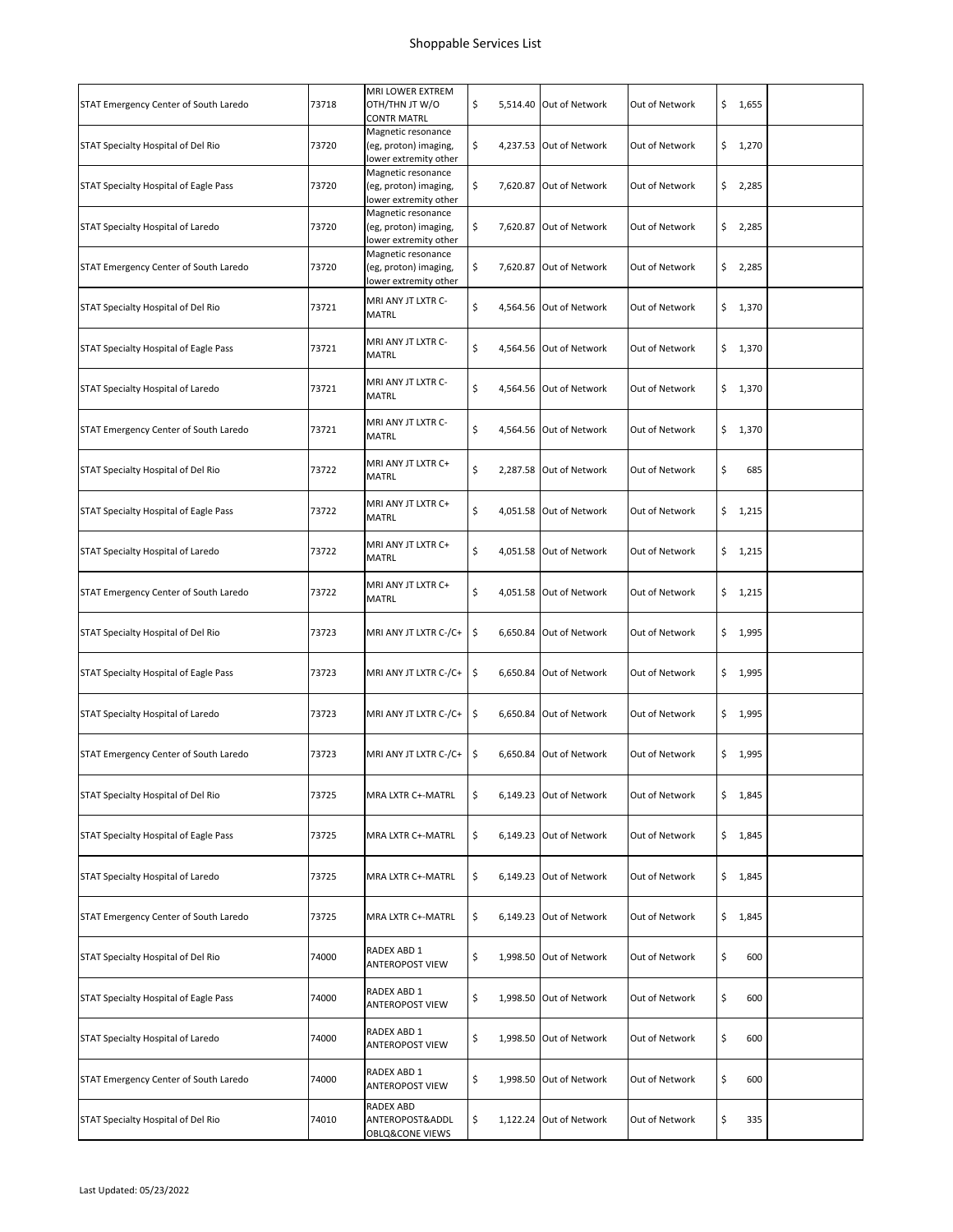| STAT Specialty Hospital of Eagle Pass | 74010 | <b>RADEX ABD</b><br>ANTEROPOST&ADDL<br><b>OBLQ&amp;CONE VIEWS</b> | \$  |        | 1,122.24 Out of Network | Out of Network | \$<br>335   |  |
|---------------------------------------|-------|-------------------------------------------------------------------|-----|--------|-------------------------|----------------|-------------|--|
| STAT Specialty Hospital of Laredo     | 74010 | RADEX ABD<br>ANTEROPOST&ADDL<br><b>OBLQ&amp;CONE VIEWS</b>        | \$  |        | 1,122.24 Out of Network | Out of Network | \$<br>335   |  |
| STAT Emergency Center of South Laredo | 74010 | RADEX ABD<br>ANTEROPOST&ADDL<br>OBLQ&CONE VIEWS                   | \$  |        | 1,122.24 Out of Network | Out of Network | \$<br>335   |  |
| STAT Specialty Hospital of Del Rio    | 74018 | RADEX ABD 1 VIEW                                                  | \$  |        | 612.80 Out of Network   | Out of Network | \$<br>185   |  |
| STAT Specialty Hospital of Eagle Pass | 74018 | RADEX ABD 1 VIEW                                                  | \$  |        | 612.80 Out of Network   | Out of Network | \$<br>185   |  |
| STAT Specialty Hospital of Laredo     | 74018 | RADEX ABD 1 VIEW                                                  | \$  |        | 612.80 Out of Network   | Out of Network | \$<br>185   |  |
| STAT Emergency Center of South Laredo | 74018 | RADEX ABD 1 VIEW                                                  | \$  |        | 612.80 Out of Network   | Out of Network | \$<br>185   |  |
| STAT Specialty Hospital of Del Rio    | 74019 | <b>RADEX ABD 2 VIEWS</b>                                          | \$  |        | 748.60 Out of Network   | Out of Network | \$<br>225   |  |
| STAT Specialty Hospital of Eagle Pass | 74019 | RADEX ABD 2 VIEWS                                                 | \$  |        | 748.60 Out of Network   | Out of Network | \$<br>225   |  |
| STAT Specialty Hospital of Laredo     | 74019 | RADEX ABD 2 VIEWS                                                 | \$  |        | 748.60 Out of Network   | Out of Network | \$<br>225   |  |
| STAT Emergency Center of South Laredo | 74019 | RADEX ABD 2 VIEWS                                                 | \$  |        | 748.60 Out of Network   | Out of Network | \$<br>225   |  |
| STAT Specialty Hospital of Del Rio    | 74020 | RADEX ABD COMPL<br>W/DCBTS&/ERC VIEWS                             | \$  |        | 747.53 Out of Network   | Out of Network | \$<br>225   |  |
| STAT Specialty Hospital of Eagle Pass | 74020 | RADEX ABD COMPL<br>W/DCBTS&/ERC VIEWS                             | \$  |        | 747.53 Out of Network   | Out of Network | \$<br>225   |  |
| STAT Specialty Hospital of Laredo     | 74020 | RADEX ABD COMPL<br>W/DCBTS&/ERC VIEWS                             | \$  |        | 747.53 Out of Network   | Out of Network | \$<br>225   |  |
| STAT Emergency Center of South Laredo | 74020 | RADEX ABD COMPL<br>W/DCBTS&/ERC VIEWS                             | \$  |        | 747.53 Out of Network   | Out of Network | \$<br>225   |  |
| STAT Specialty Hospital of Del Rio    | 74021 | RADEX ABD 3+ VIEWS                                                | \$  |        | 547.25 Out of Network   | Out of Network | \$<br>165   |  |
| STAT Specialty Hospital of Eagle Pass | 74021 | RADEX ABD 3+ VIEWS                                                | \$. |        | 547.25 Out of Network   | Out of Network | \$<br>165   |  |
| STAT Specialty Hospital of Laredo     | 74021 | RADEX ABD 3+ VIEWS                                                | \$  |        | 547.25 Out of Network   | Out of Network | \$<br>165   |  |
| STAT Emergency Center of South Laredo | 74021 | RADEX ABD 3+ VIEWS                                                | \$  |        | 547.25 Out of Network   | Out of Network | \$<br>165   |  |
| STAT Specialty Hospital of Del Rio    | 74022 | RADEX ABD COMPL<br>AQT ABD W/S/E/D<br>VIEWS 1 VIEW CH             | \$  |        | 668.56 Out of Network   | Out of Network | \$<br>200   |  |
| STAT Specialty Hospital of Eagle Pass | 74022 | RADEX ABD COMPL<br>AQT ABD W/S/E/D<br>VIEWS 1 VIEW CH             | \$  |        | 750.84 Out of Network   | Out of Network | \$<br>225   |  |
| STAT Specialty Hospital of Laredo     | 74022 | RADEX ABD COMPL<br>AQT ABD W/S/E/D<br>VIEWS 1 VIEW CH             | \$  |        | 750.84 Out of Network   | Out of Network | \$<br>225   |  |
| STAT Emergency Center of South Laredo | 74022 | RADEX ABD COMPL<br>AQT ABD W/S/E/D<br>VIEWS 1 VIEW CH             | \$  | 750.84 | Out of Network          | Out of Network | \$<br>225   |  |
| STAT Specialty Hospital of Del Rio    | 74150 | CT ABD C-MATRL                                                    | \$  |        | 5,735.86 Out of Network | Out of Network | \$<br>1,720 |  |
| STAT Specialty Hospital of Eagle Pass | 74150 | CT ABD C-MATRL                                                    | \$  |        | 5,735.86 Out of Network | Out of Network | \$<br>1,720 |  |
| STAT Specialty Hospital of Laredo     | 74150 | CT ABD C-MATRL                                                    | \$  |        | 5,735.86 Out of Network | Out of Network | \$1,720     |  |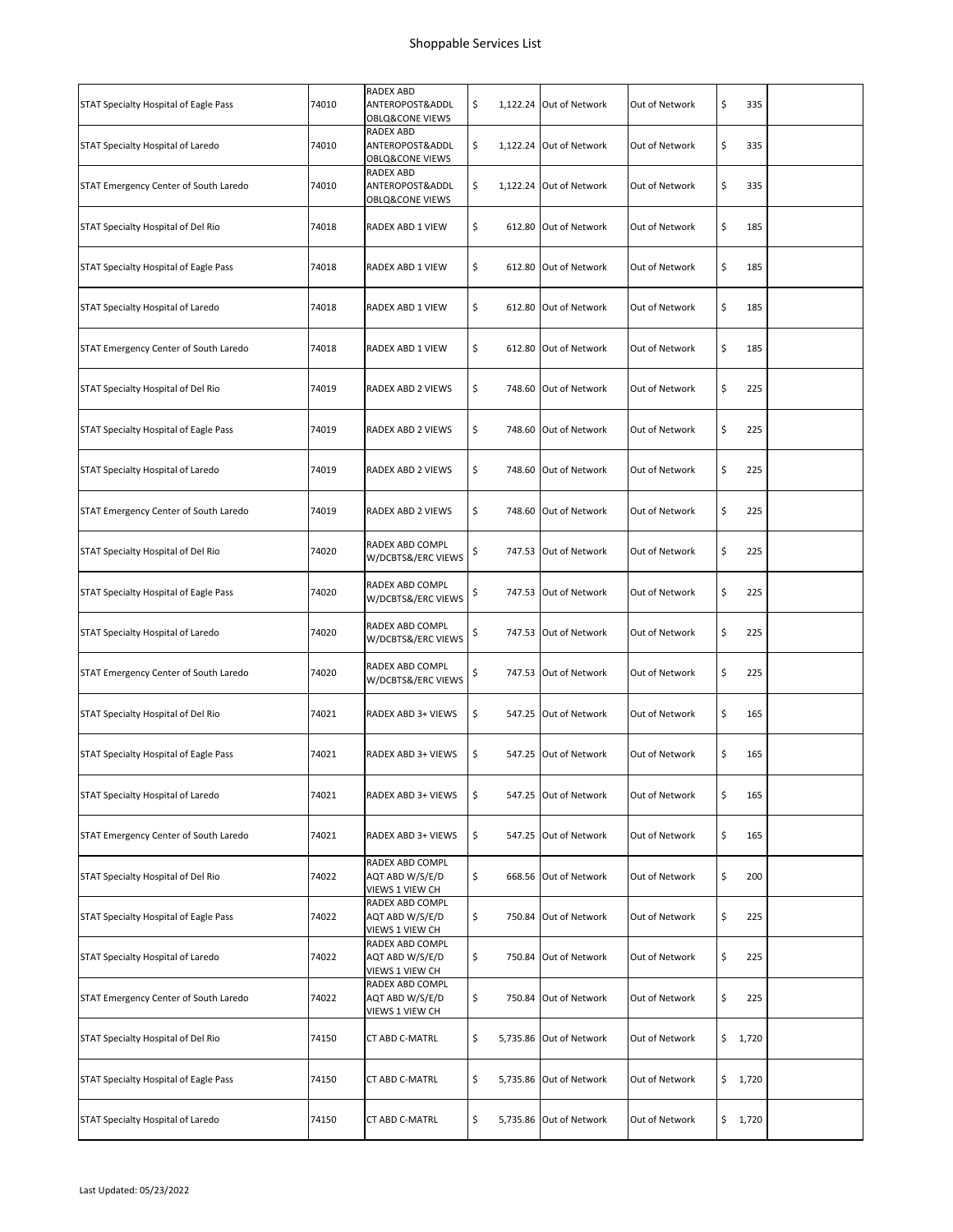| STAT Emergency Center of South Laredo | 74150 | CT ABD C-MATRL                                           | \$  | 5,735.86 Out of Network | Out of Network | \$<br>1,720  |  |
|---------------------------------------|-------|----------------------------------------------------------|-----|-------------------------|----------------|--------------|--|
| STAT Specialty Hospital of Del Rio    | 74160 | CT ABD C+ MATRL                                          | \$  | 6,744.28 Out of Network | Out of Network | \$<br>2,025  |  |
| STAT Specialty Hospital of Eagle Pass | 74160 | CT ABD C+ MATRL                                          | \$  | 6,744.28 Out of Network | Out of Network | \$<br>2,025  |  |
| STAT Specialty Hospital of Laredo     | 74160 | CT ABD C+ MATRL                                          | \$  | 6,744.28 Out of Network | Out of Network | \$<br>2,025  |  |
| STAT Emergency Center of South Laredo | 74160 | CT ABD C+ MATRL                                          | \$  | 6,744.28 Out of Network | Out of Network | \$<br>2,025  |  |
| STAT Specialty Hospital of Del Rio    | 74170 | CT ABD C-/C+                                             | \$  | 4,966.00 Out of Network | Out of Network | \$<br>1,490  |  |
| STAT Specialty Hospital of Eagle Pass | 74170 | CT ABD C-/C+                                             | \$  | 4,966.00 Out of Network | Out of Network | \$1,490      |  |
| STAT Specialty Hospital of Laredo     | 74170 | CT ABD C-/C+                                             | \$  | 4,966.00 Out of Network | Out of Network | \$<br>1,490  |  |
| STAT Emergency Center of South Laredo | 74170 | CT ABD C-/C+                                             | \$  | 4,966.00 Out of Network | Out of Network | \$<br>1,490  |  |
| STAT Specialty Hospital of Del Rio    | 74174 | <b>CT ANGIO ABD&amp;PELV</b><br>W/ 0&W / DYE             | \$  | 2,928.89 Out of Network | Out of Network | \$<br>880    |  |
| STAT Specialty Hospital of Eagle Pass | 74174 | CT ANGIO ABD&PELV<br>W/ 0&W / DYE                        | \$  | 2,928.89 Out of Network | Out of Network | \$<br>880    |  |
| STAT Specialty Hospital of Laredo     | 74174 | CT ANGIO ABD&PELV<br>W/O&W/DYE                           | \$  | 2,928.89 Out of Network | Out of Network | \$<br>880    |  |
| STAT Emergency Center of South Laredo | 74174 | CT ANGIO ABD&PELV<br>W/ 0&W / DYE                        | \$  | 2,928.89 Out of Network | Out of Network | \$<br>880    |  |
| STAT Specialty Hospital of Del Rio    | 74175 | CT ANGIOGRAPHY<br>ABDOMEN<br>W/CONTRAST/NONCO            | \$  | 4,258.04 Out of Network | Out of Network | \$<br>1,275  |  |
| STAT Specialty Hospital of Eagle Pass | 74175 | CT ANGIOGRAPHY<br>ABDOMEN<br>W/CONTRAST/NONCO            | \$. | 4,258.04 Out of Network | Out of Network | \$1,275      |  |
| STAT Specialty Hospital of Laredo     | 74175 | <b>CT ANGIOGRAPHY</b><br>ABDOMEN<br>W/CONTRAST/NONCO     | \$  | 4,258.04 Out of Network | Out of Network | \$<br>1,275  |  |
| STAT Emergency Center of South Laredo | 74175 | CT ANGIOGRAPHY<br><b>ABDOMEN</b><br>W/CONTRAST/NONCO     | \$  | 4,258.04 Out of Network | Out of Network | \$.<br>1,275 |  |
| STAT Specialty Hospital of Del Rio    | 74176 | Ct Abd & pelvis W/o<br>Contrast                          | \$  | 4,611.92 Out of Network | Out of Network | \$<br>1,385  |  |
| STAT Specialty Hospital of Eagle Pass | 74176 | Ct Abd & pelvis W/o<br>Contrast                          | \$  | 4,611.92 Out of Network | Out of Network | \$<br>1,385  |  |
| STAT Specialty Hospital of Laredo     | 74176 | Ct Abd & pelvis W/o<br>Contrast                          | \$  | 4,611.92 Out of Network | Out of Network | \$<br>1,385  |  |
| STAT Emergency Center of South Laredo | 74176 | Ct Abd & pelvis W/o<br>Contrast                          | \$  | 4,611.92 Out of Network | Out of Network | \$<br>1,385  |  |
| STAT Specialty Hospital of Del Rio    | 74177 | Ct Abdomen&pelvis<br>W/contrast                          | \$  | 6,764.14 Out of Network | Out of Network | \$<br>2,030  |  |
| STAT Specialty Hospital of Eagle Pass | 74177 | Ct Abdomen&pelvis<br>W/contrast                          | \$  | 6,764.14 Out of Network | Out of Network | \$<br>2,030  |  |
| STAT Specialty Hospital of Laredo     | 74177 | Ct Abdomen&pelvis<br>W/contrast                          | \$  | 6,764.14 Out of Network | Out of Network | \$<br>2,030  |  |
| STAT Emergency Center of South Laredo | 74177 | Ct Abdomen&pelvis<br>W/contrast                          | \$  | 6,764.14 Out of Network | Out of Network | \$<br>2,030  |  |
| STAT Specialty Hospital of Del Rio    | 74178 | CT ABDOMEN & PELVIS<br>W/O CONTRST 1/><br><b>BODY RE</b> | \$  | 7,957.20 Out of Network | Out of Network | \$<br>2,385  |  |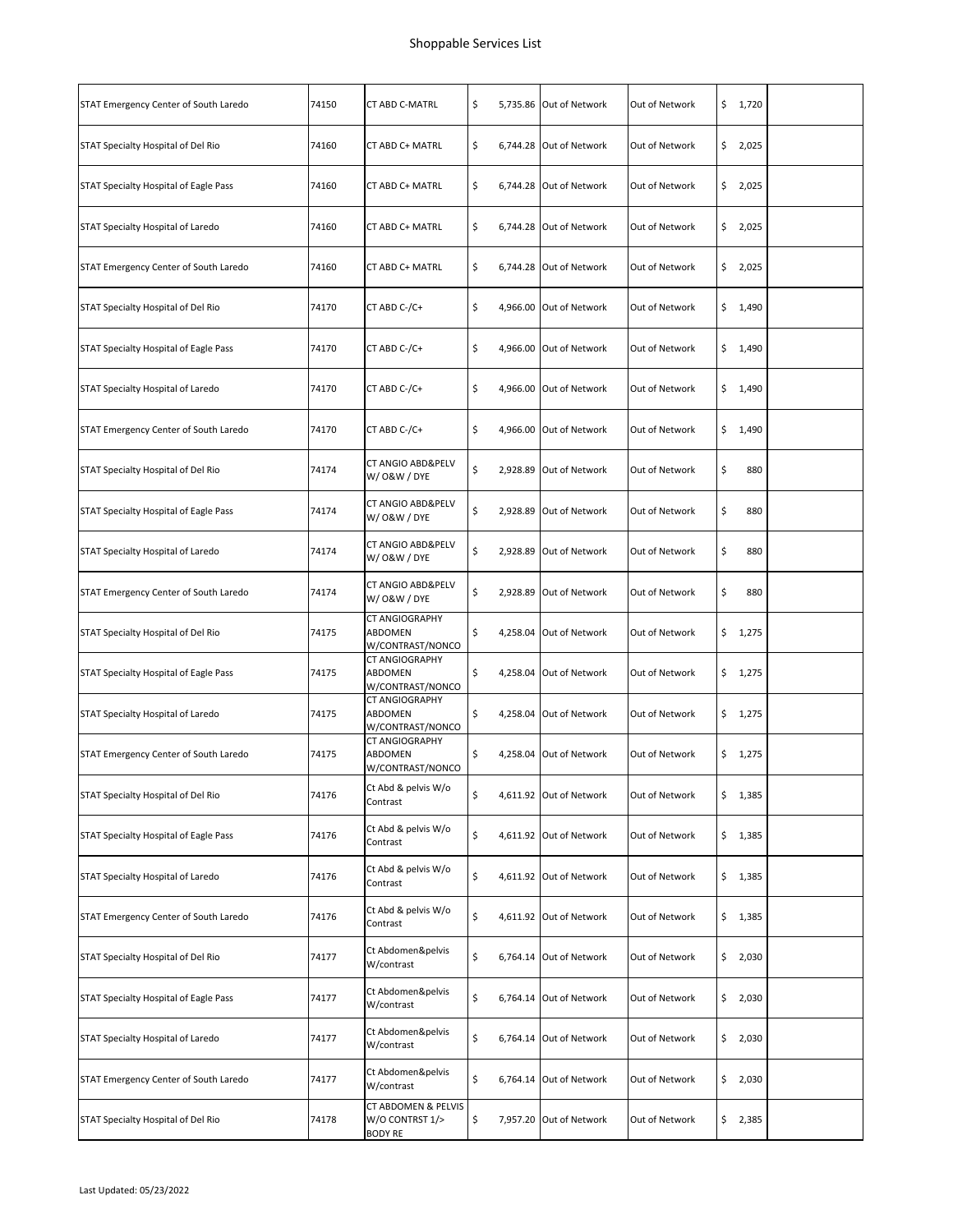| STAT Specialty Hospital of Eagle Pass | 74178 | CT ABDOMEN & PELVIS<br>W/O CONTRST 1/><br><b>BODY RE</b>     | \$ | 7,957.20 Out of Network | Out of Network | \$<br>2,385 |  |
|---------------------------------------|-------|--------------------------------------------------------------|----|-------------------------|----------------|-------------|--|
| STAT Specialty Hospital of Laredo     | 74178 | CT ABDOMEN & PELVIS<br>W/O CONTRST 1/><br><b>BODY RE</b>     | \$ | 7,957.20 Out of Network | Out of Network | \$<br>2,385 |  |
| STAT Emergency Center of South Laredo | 74178 | CT ABDOMEN & PELVIS<br>W/O CONTRST 1/><br><b>BODY RE</b>     | \$ | 7,957.20 Out of Network | Out of Network | \$2,385     |  |
| STAT Specialty Hospital of Del Rio    | 74181 | MRI ABD C-MATRL                                              | \$ | 4,564.56 Out of Network | Out of Network | \$1,370     |  |
| STAT Specialty Hospital of Eagle Pass | 74181 | MRI ABD C-MATRL                                              | \$ | 4,564.56 Out of Network | Out of Network | \$1,370     |  |
| STAT Specialty Hospital of Laredo     | 74181 | MRI ABD C-MATRL                                              | \$ | 4,564.56 Out of Network | Out of Network | \$1,370     |  |
| STAT Emergency Center of South Laredo | 74181 | MRI ABD C-MATRL                                              | \$ | 4,564.56 Out of Network | Out of Network | \$<br>1,370 |  |
| STAT Specialty Hospital of Del Rio    | 74183 | MRI ABD C-/C+                                                | \$ | 5,380.56 Out of Network | Out of Network | \$1,615     |  |
| STAT Specialty Hospital of Eagle Pass | 74183 | MRI ABD C-/C+                                                | \$ | 5,380.56 Out of Network | Out of Network | \$1,615     |  |
| STAT Specialty Hospital of Laredo     | 74183 | MRI ABD C-/C+                                                | \$ | 5,380.56 Out of Network | Out of Network | \$<br>1,615 |  |
| STAT Emergency Center of South Laredo | 74183 | MRI ABD C-/C+                                                | \$ | 5,380.56 Out of Network | Out of Network | \$1,615     |  |
| STAT Specialty Hospital of Del Rio    | 74185 | MRA ABDOMEN W/WO<br><b>CONTRAST MATERIAL</b>                 | \$ | 5,815.96 Out of Network | Out of Network | \$1,745     |  |
| STAT Specialty Hospital of Eagle Pass | 74185 | MRA ABDOMEN W/WO<br>CONTRAST MATERIAL                        | \$ | 5,815.96 Out of Network | Out of Network | \$<br>1,745 |  |
| STAT Specialty Hospital of Laredo     | 74185 | MRA ABDOMEN W/WO<br>CONTRAST MATERIAL                        | \$ | 5,815.96 Out of Network | Out of Network | \$1,745     |  |
| STAT Emergency Center of South Laredo | 74185 | MRA ABDOMEN W/WO<br>CONTRAST MATERIAL                        | \$ | 5,815.96 Out of Network | Out of Network | \$1,745     |  |
| STAT Specialty Hospital of Del Rio    | 74210 | Radiologic<br>examination; pharynx<br>a/o cervical esophagus | \$ | 2,066.68 Out of Network | Out of Network | \$<br>620   |  |
| STAT Specialty Hospital of Del Rio    | 74210 | Radiologic<br>examination; pharynx<br>a/o cervical esophagus | \$ | 2,170.01 Out of Network | Out of Network | \$<br>650   |  |
| STAT Specialty Hospital of Eagle Pass | 74210 | Radiologic<br>examination; pharynx<br>a/o cervical esophagus | \$ | 2,066.68 Out of Network | Out of Network | \$<br>620   |  |
| STAT Specialty Hospital of Eagle Pass | 74210 | Radiologic<br>examination; pharynx<br>a/o cervical esophagus | \$ | 2,170.01 Out of Network | Out of Network | \$<br>650   |  |
| STAT Specialty Hospital of Laredo     | 74210 | Radiologic<br>examination; pharynx<br>a/o cervical esophagus | \$ | 2,066.68 Out of Network | Out of Network | \$<br>620   |  |
| STAT Specialty Hospital of Laredo     | 74210 | Radiologic<br>examination; pharynx<br>a/o cervical esophagus | \$ | 2,170.01 Out of Network | Out of Network | \$<br>650   |  |
| STAT Emergency Center of South Laredo | 74210 | Radiologic<br>examination; pharynx<br>a/o cervical esophagus | \$ | 2,170.01 Out of Network | Out of Network | \$<br>650   |  |
| STAT Emergency Center of South Laredo | 74210 | Radiologic<br>examination; pharynx<br>a/o cervical esophagus | \$ | 2,066.68 Out of Network | Out of Network | \$<br>620   |  |
| STAT Specialty Hospital of Del Rio    | 74220 | ESOPHOGRAM/<br><b>CONTRAST X-RAY</b><br><b>ESOPHAGUS</b>     | \$ | 1,151.90 Out of Network | Out of Network | \$<br>345   |  |
| STAT Specialty Hospital of Eagle Pass | 74220 | ESOPHOGRAM/<br>CONTRAST X-RAY<br><b>ESOPHAGUS</b>            | \$ | 1,151.90 Out of Network | Out of Network | \$<br>345   |  |
| STAT Specialty Hospital of Laredo     | 74220 | ESOPHOGRAM/<br><b>CONTRAST X-RAY</b><br><b>ESOPHAGUS</b>     | \$ | 1,151.90 Out of Network | Out of Network | \$<br>345   |  |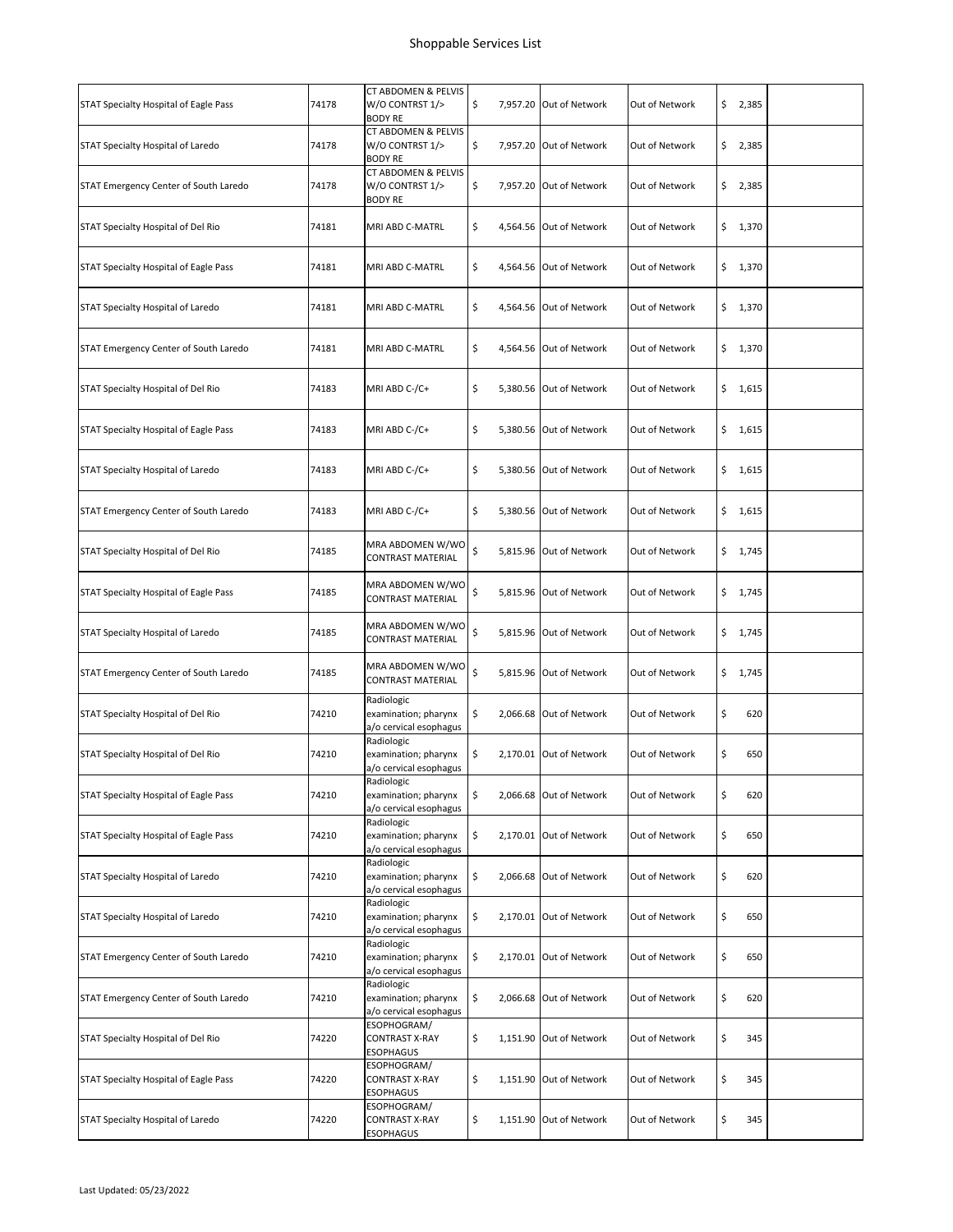| STAT Emergency Center of South Laredo | 74220 | ESOPHOGRAM/<br><b>CONTRAST X-RAY</b><br><b>ESOPHAGUS</b> | \$ | 1,151.90 Out of Network | Out of Network | \$<br>345 |  |
|---------------------------------------|-------|----------------------------------------------------------|----|-------------------------|----------------|-----------|--|
| STAT Specialty Hospital of Del Rio    | 74241 | RADEX GI TRC UPR +-<br>DLYD FLMS W/KUB                   | \$ | 1,643.10 Out of Network | Out of Network | \$<br>495 |  |
| STAT Specialty Hospital of Eagle Pass | 74241 | RADEX GI TRC UPR +-<br>DLYD FLMS W/KUB                   | \$ | 1,643.10 Out of Network | Out of Network | \$<br>495 |  |
| STAT Specialty Hospital of Laredo     | 74241 | RADEX GI TRC UPR +-<br>DLYD FLMS W/KUB                   | \$ | 1,643.10 Out of Network | Out of Network | \$<br>495 |  |
| STAT Emergency Center of South Laredo | 74241 | RADEX GI TRC UPR +-<br>DLYD FLMS W/KUB                   | \$ | 1,643.10 Out of Network | Out of Network | \$<br>495 |  |
| STAT Specialty Hospital of Del Rio    | 74247 | RADEX GI UPR C+ +-<br>GLUC +-DLYD FLMS<br>W/KUB          | \$ | 1,329.47 Out of Network | Out of Network | \$<br>400 |  |
| STAT Specialty Hospital of Eagle Pass | 74247 | RADEX GI UPR C+ +-<br>GLUC +-DLYD FLMS<br>W/KUB          | \$ | 1,329.47 Out of Network | Out of Network | \$<br>400 |  |
| STAT Specialty Hospital of Laredo     | 74247 | RADEX GI UPR C+ +-<br>GLUC +-DLYD FLMS<br>W/KUB          | \$ | 1.329.47 Out of Network | Out of Network | \$<br>400 |  |
| STAT Emergency Center of South Laredo | 74247 | RADEX GI UPR C+ +-<br>GLUC +-DLYD FLMS<br>W/KUB          | \$ | 1,329.47 Out of Network | Out of Network | \$<br>400 |  |
| STAT Specialty Hospital of Del Rio    | 74400 | Urography<br>(pyelography),<br>intravenous, with or      | \$ | 1,597.40 Out of Network | Out of Network | \$<br>480 |  |
| STAT Specialty Hospital of Eagle Pass | 74400 | Urography<br>(pyelography),<br>intravenous, with or      | \$ | 1,597.40 Out of Network | Out of Network | \$<br>480 |  |
| STAT Specialty Hospital of Laredo     | 74400 | Urography<br>(pyelography),<br>intravenous, with or      | \$ | 1,597.40 Out of Network | Out of Network | \$<br>480 |  |
| STAT Emergency Center of South Laredo | 74400 | Urography<br>(pyelography),<br>intravenous, with or      | \$ | 1,597.40 Out of Network | Out of Network | \$<br>480 |  |
| STAT Specialty Hospital of Del Rio    | 74450 | <b>URETHROCYSTOGRAPH</b><br>Y RETROGRADE RS&I            | \$ | 375.00 Out of Network   | Out of Network | \$<br>115 |  |
| STAT Specialty Hospital of Eagle Pass | 74450 | URETHROCYSTOGRAPH<br>Y RETROGRADE RS&I                   | \$ | 375.00 Out of Network   | Out of Network | \$<br>115 |  |
| STAT Specialty Hospital of Laredo     | 74450 | URETHROCYSTOGRAPH<br>Y RETROGRADE RS&I                   | \$ | 375.00 Out of Network   | Out of Network | \$<br>115 |  |
| STAT Emergency Center of South Laredo | 74450 | <b>URETHROCYSTOGRAPH</b><br>Y RETROGRADE RS&I            | \$ | 375.00 Out of Network   | Out of Network | \$<br>115 |  |
| STAT Specialty Hospital of Del Rio    | 75635 | CT ANGIO ABDOMINAL<br>ARTERIES                           | \$ | 3,010.83 Out of Network | Out of Network | \$<br>905 |  |
| STAT Specialty Hospital of Eagle Pass | 75635 | CT ANGIO ABDOMINAL<br>ARTERIES                           | \$ | 3,010.83 Out of Network | Out of Network | \$<br>905 |  |
| STAT Specialty Hospital of Laredo     | 75635 | CT ANGIO ABDOMINAL<br>ARTERIES                           | \$ | 3,010.83 Out of Network | Out of Network | \$<br>905 |  |
| STAT Emergency Center of South Laredo | 75635 | CT ANGIO ABDOMINAL<br>ARTERIES                           | \$ | 3,010.83 Out of Network | Out of Network | \$<br>905 |  |
| STAT Specialty Hospital of Del Rio    | 76010 | RADEX FROM NOSE<br>RECTUM FB 1 VIEW<br>CHLD              | \$ | 344.35 Out of Network   | Out of Network | \$<br>105 |  |
| STAT Specialty Hospital of Eagle Pass | 76010 | RADEX FROM NOSE<br>RECTUM FB 1 VIEW<br>CHLD              | \$ | 344.35 Out of Network   | Out of Network | \$<br>105 |  |
| STAT Specialty Hospital of Laredo     | 76010 | RADEX FROM NOSE<br>RECTUM FB 1 VIEW<br>CHLD              | \$ | 344.35 Out of Network   | Out of Network | \$<br>105 |  |
| STAT Emergency Center of South Laredo | 76010 | RADEX FROM NOSE<br>RECTUM FB 1 VIEW<br>CHLD              | \$ | 344.35 Out of Network   | Out of Network | \$<br>105 |  |
| STAT Specialty Hospital of Del Rio    | 76376 | 3D RNDR I&R CT MRI<br>US/OTH X REQ<br>POSTPCX            | \$ | 1,691.04 Out of Network | Out of Network | \$<br>505 |  |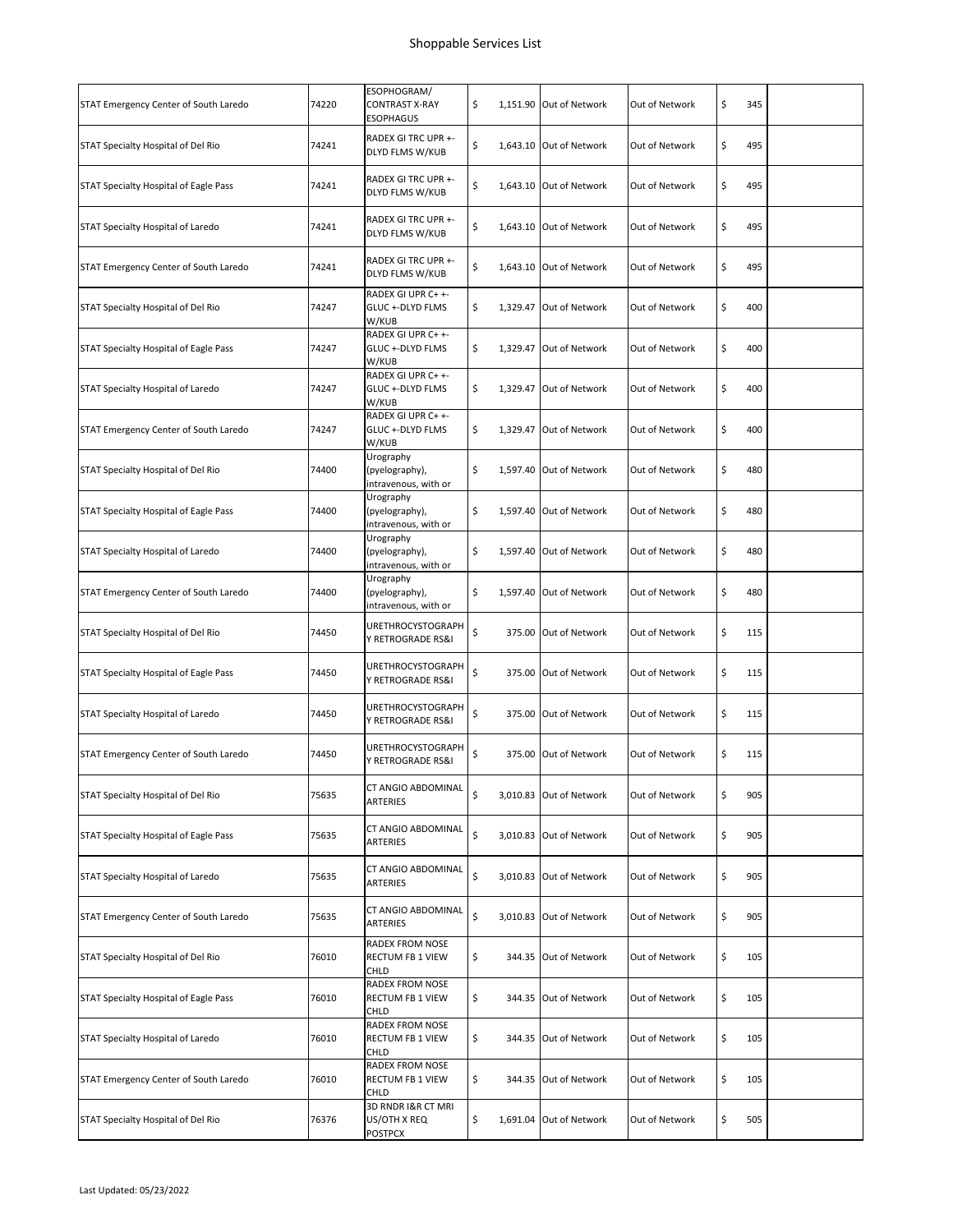| STAT Specialty Hospital of Eagle Pass | 76376 | 3D RNDR I&R CT MRI<br>US/OTH X REQ<br><b>POSTPCX</b>  | \$ | 1,691.04 Out of Network | Out of Network | \$<br>505 |  |
|---------------------------------------|-------|-------------------------------------------------------|----|-------------------------|----------------|-----------|--|
| STAT Specialty Hospital of Laredo     | 76376 | 3D RNDR I&R CT MRI<br>US/OTH X REQ<br><b>POSTPCX</b>  | \$ | 1,691.04 Out of Network | Out of Network | \$<br>505 |  |
| STAT Emergency Center of South Laredo | 76376 | 3D RNDR I&R CT MRI<br>US/OTH X REQ<br><b>POSTPCX</b>  | \$ | 1,691.04 Out of Network | Out of Network | \$<br>505 |  |
| STAT Specialty Hospital of Del Rio    | 76380 | CT LIMITED/LOCALIZED<br>FOLLOW UP STUDY               | \$ | 1,081.53 Out of Network | Out of Network | \$<br>325 |  |
| STAT Specialty Hospital of Eagle Pass | 76380 | CT LIMITED/LOCALIZED<br>FOLLOW UP STUDY               | \$ | 1,636.80 Out of Network | Out of Network | \$<br>490 |  |
| STAT Specialty Hospital of Laredo     | 76380 | CT LIMITED/LOCALIZED<br>FOLLOW UP STUDY               | \$ | 1,636.80 Out of Network | Out of Network | \$<br>490 |  |
| STAT Emergency Center of South Laredo | 76380 | CT LIMITED/LOCALIZED<br>FOLLOW UP STUDY               | \$ | 1,636.80 Out of Network | Out of Network | \$<br>490 |  |
| STAT Specialty Hospital of Del Rio    | 76512 | OPHTHALMIC<br>ULTRASOUND DX B-<br>SCAN W/WO A-SCAN    | \$ | 1,061.25 Out of Network | Out of Network | \$<br>320 |  |
| STAT Specialty Hospital of Eagle Pass | 76512 | OPHTHALMIC<br>ULTRASOUND DX B-<br>SCAN W/WO A-SCAN    | \$ | 1,061.25 Out of Network | Out of Network | \$<br>320 |  |
| STAT Specialty Hospital of Laredo     | 76512 | OPHTHALMIC<br>ULTRASOUND DX B-<br>SCAN W/WO A-SCAN    | \$ | 1,061.25 Out of Network | Out of Network | \$<br>320 |  |
| STAT Emergency Center of South Laredo | 76512 | OPHTHALMIC<br>ULTRASOUND DX B-<br>SCAN W/WO A-SCAN    | \$ | 1,061.25 Out of Network | Out of Network | \$<br>320 |  |
| STAT Specialty Hospital of Del Rio    | 76536 | US SOFT TISS<br>HEAD&NCK R-T IMG                      | \$ | 862.20 Out of Network   | Out of Network | \$<br>260 |  |
| STAT Specialty Hospital of Eagle Pass | 76536 | US SOFT TISS<br><b>HEAD&amp;NCK R-T IMG</b>           | \$ | 1,314.48 Out of Network | Out of Network | \$<br>395 |  |
| STAT Specialty Hospital of Laredo     | 76536 | US SOFT TISS<br>HEAD&NCK R-T IMG                      | \$ | 1,314.48 Out of Network | Out of Network | \$<br>395 |  |
| STAT Emergency Center of South Laredo | 76536 | US SOFT TISS<br>HEAD&NCK R-T IMG                      | \$ | 1,314.48 Out of Network | Out of Network | \$<br>395 |  |
| STAT Specialty Hospital of Del Rio    | 76604 | US CHEST REAL TIME<br>W/IMAGE<br>DOCUMENTATION        | \$ | 1,243.00 Out of Network | Out of Network | \$<br>375 |  |
| STAT Specialty Hospital of Eagle Pass | 76604 | US CHEST REAL TIME<br>W/IMAGE<br><b>DOCUMENTATION</b> | \$ | 1,243.00 Out of Network | Out of Network | \$<br>375 |  |
| STAT Specialty Hospital of Laredo     | 76604 | US CHEST REAL TIME<br>W/IMAGE<br>DOCUMENTATION        | \$ | 1,243.00 Out of Network | Out of Network | \$<br>375 |  |
| STAT Emergency Center of South Laredo | 76604 | US CHEST REAL TIME<br>W/IMAGE<br>DOCUMENTATION        | \$ | 1,243.00 Out of Network | Out of Network | \$<br>375 |  |
| STAT Specialty Hospital of Del Rio    | 76641 | US BREAST UNI REAL<br>TIME WITH IMAGE<br>COMPLETE     | \$ | 580.20 Out of Network   | Out of Network | \$<br>175 |  |
| STAT Specialty Hospital of Eagle Pass | 76641 | US BREAST UNI REAL<br>TIME WITH IMAGE<br>COMPLETE     | \$ | 1,208.50 Out of Network | Out of Network | \$<br>365 |  |
| STAT Specialty Hospital of Laredo     | 76641 | US BREAST UNI REAL<br>TIME WITH IMAGE<br>COMPLETE     | \$ | 1,208.50 Out of Network | Out of Network | \$<br>365 |  |
| STAT Emergency Center of South Laredo | 76641 | US BREAST UNI REAL<br>TIME WITH IMAGE<br>COMPLETE     | \$ | 1,208.50 Out of Network | Out of Network | \$<br>365 |  |
| STAT Specialty Hospital of Del Rio    | 76642 | US BREAST UNI REAL<br>TIME WITH IMAGE<br>limited      | \$ | 580.20 Out of Network   | Out of Network | \$<br>175 |  |
| STAT Specialty Hospital of Eagle Pass | 76642 | US BREAST UNI REAL<br>TIME WITH IMAGE<br>LIMITED      | \$ | 1,035.51 Out of Network | Out of Network | \$<br>310 |  |
| STAT Specialty Hospital of Laredo     | 76642 | US BREAST UNI REAL<br>TIME WITH IMAGE<br>limited      | \$ | 1,035.51 Out of Network | Out of Network | \$<br>310 |  |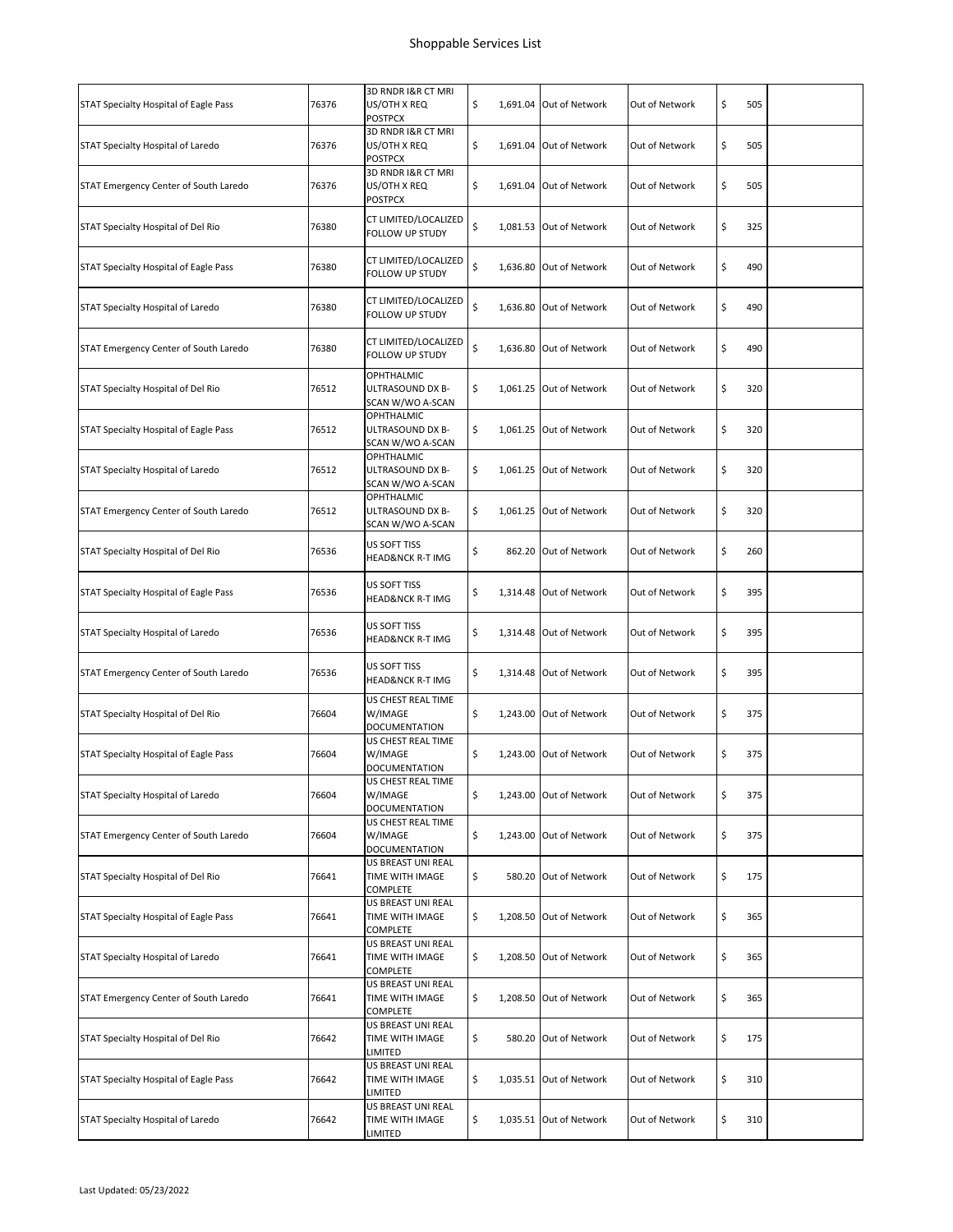| STAT Emergency Center of South Laredo        | 76642 | US BREAST UNI REAL<br>TIME WITH IMAGE<br>LIMITED                | \$           | 1,035.51 Out of Network | Out of Network | \$<br>310 |  |
|----------------------------------------------|-------|-----------------------------------------------------------------|--------------|-------------------------|----------------|-----------|--|
| STAT Specialty Hospital of Eagle Pass        | 76700 | US ABDOMINAL R-T<br>W/IMAGE<br>DOCUMENTATION                    | \$           | 1,903.41 Out of Network | Out of Network | \$<br>570 |  |
| <b>STAT Specialty Hospital of Laredo</b>     | 76700 | US ABDOMINAL R-T<br>W/IMAGE<br><b>DOCUMENTATION</b>             | \$           | 1.903.41 Out of Network | Out of Network | \$<br>570 |  |
| STAT Emergency Center of South Laredo        | 76700 | US ABDOMINAL R-T<br>W/IMAGE<br>DOCUMENTATION                    | \$           | 1,903.41 Out of Network | Out of Network | \$<br>570 |  |
| STAT Specialty Hospital of Del Rio           | 76700 | US ABDOMINAL R-T<br>W/IMAGE<br>DOCUMENTATION                    | \$           | 1,903.41 Out of Network | Out of Network | \$<br>570 |  |
| STAT Specialty Hospital of Del Rio           | 76705 | ULTRASOUND<br>ABDOMINAL R-T<br>W/IMAGE LIMITED                  | \$           | 1,691.73 Out of Network | Out of Network | \$<br>510 |  |
| STAT Specialty Hospital of Eagle Pass        | 76705 | ULTRASOUND<br>ABDOMINAL R-T<br>W/IMAGE LIMITED                  | \$           | 1,691.73 Out of Network | Out of Network | \$<br>510 |  |
| STAT Specialty Hospital of Laredo            | 76705 | ULTRASOUND<br>ABDOMINAL R-T<br>W/IMAGE LIMITED                  | \$           | 1,691.73 Out of Network | Out of Network | \$<br>510 |  |
| STAT Emergency Center of South Laredo        | 76705 | ULTRASOUND<br>ABDOMINAL R-T<br>W/IMAGE LIMITED                  | \$           | 1,691.73 Out of Network | Out of Network | \$<br>510 |  |
| STAT Specialty Hospital of Del Rio           | 76770 | US RETROPERITONEAL<br>R-T W/IMAGE COMPL                         | \$           | 1,372.28 Out of Network | Out of Network | \$<br>410 |  |
| STAT Specialty Hospital of Eagle Pass        | 76770 | US RETROPERITONEAL<br>R-T W/IMAGE COMPL                         | \$           | 1,372.28 Out of Network | Out of Network | \$<br>410 |  |
| STAT Specialty Hospital of Laredo            | 76770 | US RETROPERITONEAL<br>R-T W/IMAGE COMPL                         | \$           | 1,372.28 Out of Network | Out of Network | \$<br>410 |  |
| STAT Emergency Center of South Laredo        | 76770 | US RETROPERITONEAL<br>R-T W/IMAGE COMPL                         | \$           | 1,372.28 Out of Network | Out of Network | \$<br>410 |  |
| STAT Specialty Hospital of Del Rio           | 76775 | US RPR B-SCAN&/R-T<br>IMG LMTD                                  | \$           | 1,235.06 Out of Network | Out of Network | \$<br>370 |  |
| STAT Specialty Hospital of Eagle Pass        | 76775 | US RPR B-SCAN&/R-T<br>IMG LMTD                                  | \$           | 1,235.06 Out of Network | Out of Network | \$<br>370 |  |
| STAT Specialty Hospital of Laredo            | 76775 | US RPR B-SCAN&/R-T<br>IMG LMTD                                  | \$           | 1,235.06 Out of Network | Out of Network | \$<br>370 |  |
| STAT Emergency Center of South Laredo        | 76775 | US RPR B-SCAN&/R-T<br>IMG LMTD                                  | \$           | 1.235.06 Out of Network | Out of Network | \$<br>370 |  |
| STAT Specialty Hospital of Del Rio           | 76801 | ULTRASOUND 14 WK<br>TABDL 1/1ST<br><b>GESTATION</b>             | \$           | 665.56 Out of Network   | Out of Network | \$<br>200 |  |
| <b>STAT Specialty Hospital of Eagle Pass</b> | 76801 | ULTRASOUND 14 WK<br>TABDL 1/1ST<br><b>GESTATION</b>             | \$           | 956.20 Out of Network   | Out of Network | \$<br>285 |  |
| STAT Specialty Hospital of Laredo            | 76801 | ULTRASOUND 14 WK<br>TABDL 1/1ST<br><b>GESTATION</b>             | \$           | 956.20 Out of Network   | Out of Network | \$<br>285 |  |
| STAT Emergency Center of South Laredo        | 76801 | ULTRASOUND 14 WK<br>TABDL 1/1ST<br><b>GESTATION</b>             | \$           | 956.20 Out of Network   | Out of Network | \$<br>285 |  |
| STAT Specialty Hospital of Del Rio           | 76802 | US PREG UTERUS 14<br>WK TRANSABDL EACH<br>ADDL GESTATION        | \$           | 398.68 Out of Network   | Out of Network | \$<br>120 |  |
| STAT Specialty Hospital of Eagle Pass        | 76802 | US PREG UTERUS 14<br>WK TRANSABDL EACH<br>ADDL GESTATION        | \$<br>763.46 | Out of Network          | Out of Network | \$<br>230 |  |
| STAT Specialty Hospital of Laredo            | 76802 | US PREG UTERUS 14<br>WK TRANSABDL EACH<br>ADDL GESTATION        | \$           | 763.46 Out of Network   | Out of Network | \$<br>230 |  |
| STAT Emergency Center of South Laredo        | 76802 | US PREG UTERUS 14<br>WK TRANSABDL EACH<br><b>ADDL GESTATION</b> | \$           | 763.46 Out of Network   | Out of Network | \$<br>230 |  |
| STAT Specialty Hospital of Del Rio           | 76805 | ULTRASOUND AFTER<br>1ST TRI 1/1ST<br>GESTATION                  | \$           | 1,089.19 Out of Network | Out of Network | \$<br>325 |  |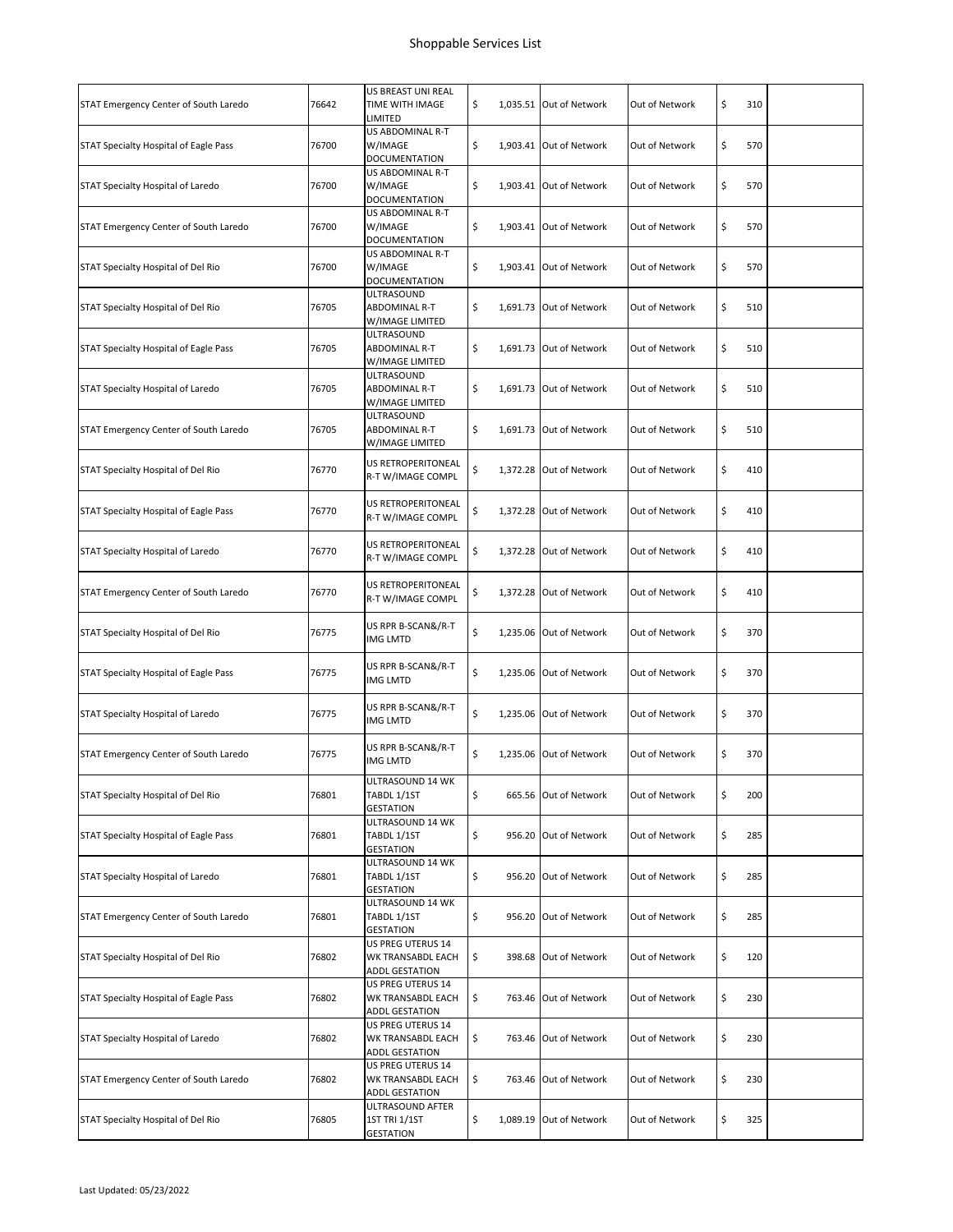|                                       |       | ULTRASOUND AFTER                                                   |    |                         |                |           |  |
|---------------------------------------|-------|--------------------------------------------------------------------|----|-------------------------|----------------|-----------|--|
| STAT Specialty Hospital of Eagle Pass | 76805 | 1ST TRI 1/1ST<br><b>GESTATION</b>                                  | \$ | 1,089.19 Out of Network | Out of Network | \$<br>325 |  |
| STAT Specialty Hospital of Laredo     | 76805 | ULTRASOUND AFTER<br>1ST TRI 1/1ST<br><b>GESTATION</b>              | \$ | 1,089.19 Out of Network | Out of Network | \$<br>325 |  |
| STAT Emergency Center of South Laredo | 76805 | ULTRASOUND AFTER<br><b>1ST TRI 1/1ST</b><br><b>GESTATION</b>       | \$ | 1,089.19 Out of Network | Out of Network | \$<br>325 |  |
| STAT Specialty Hospital of Del Rio    | 76810 | US PREG UTERUS > 1ST<br>TRIMESTER ABDL EA<br><b>GESTATIO</b>       | \$ | 445.15 Out of Network   | Out of Network | \$<br>135 |  |
| STAT Specialty Hospital of Eagle Pass | 76810 | US PREG UTERUS > 1ST<br>TRIMESTER ABDL EA<br><b>GESTATIO</b>       | \$ | 1,098.97 Out of Network | Out of Network | \$<br>330 |  |
| STAT Specialty Hospital of Laredo     | 76810 | US PREG UTERUS > 1ST<br>TRIMESTER ABDL EA<br><b>GESTATIO</b>       | \$ | 1,098.97 Out of Network | Out of Network | \$<br>330 |  |
| STAT Emergency Center of South Laredo | 76810 | US PREG UTERUS > 1ST<br>TRIMESTER ABDL EA<br><b>GESTATIO</b>       | \$ | 1,098.97 Out of Network | Out of Network | \$<br>330 |  |
| STAT Specialty Hospital of Del Rio    | 76813 | US FETAL NUCHAL<br>TRANSLUCENCY 1ST<br><b>GESTATION</b>            | \$ | 1.425.38 Out of Network | Out of Network | \$<br>430 |  |
| STAT Specialty Hospital of Eagle Pass | 76813 | US FETAL NUCHAL<br>TRANSLUCENCY 1ST<br><b>GESTATION</b>            | \$ | 1,425.38 Out of Network | Out of Network | \$<br>430 |  |
| STAT Specialty Hospital of Laredo     | 76813 | <b>US FETAL NUCHAL</b><br>TRANSLUCENCY 1ST<br><b>GESTATION</b>     | \$ | 1,425.38 Out of Network | Out of Network | \$<br>430 |  |
| STAT Emergency Center of South Laredo | 76813 | US FETAL NUCHAL<br>TRANSLUCENCY 1ST<br><b>GESTATION</b>            | \$ | 1,425.38 Out of Network | Out of Network | \$<br>430 |  |
| STAT Specialty Hospital of Del Rio    | 76814 | Ultrasound, pregnant<br>uterus, real time with<br>image documentat | \$ | 410.18 Out of Network   | Out of Network | \$<br>125 |  |
| STAT Specialty Hospital of Eagle Pass | 76814 | Ultrasound, pregnant<br>uterus, real time with<br>image documentat | \$ | 410.18 Out of Network   | Out of Network | \$<br>125 |  |
| STAT Specialty Hospital of Laredo     | 76814 | Ultrasound, pregnant<br>uterus, real time with<br>image documentat | \$ | 410.18 Out of Network   | Out of Network | \$<br>125 |  |
| STAT Emergency Center of South Laredo | 76814 | Ultrasound, pregnant<br>uterus, real time with<br>image documentat | \$ | 410.18 Out of Network   | Out of Network | \$<br>125 |  |
| STAT Specialty Hospital of Del Rio    | 76815 | <b>US PREGNANT UTERUS</b><br>LIMITED 1/> FETUSES                   | \$ | 1,237.43 Out of Network | Out of Network | \$<br>370 |  |
| STAT Specialty Hospital of Eagle Pass | 76815 | US PREGNANT UTERUS<br>LIMITED 1/> FETUSES                          | \$ | 1,237.43 Out of Network | Out of Network | \$<br>370 |  |
| STAT Specialty Hospital of Laredo     | 76815 | US PREGNANT UTERUS<br>LIMITED 1/> FETUSES                          | \$ | 1,237.43 Out of Network | Out of Network | \$<br>370 |  |
| STAT Emergency Center of South Laredo | 76815 | US PREGNANT UTERUS<br>LIMITED 1/> FETUSES                          | \$ | 1,237.43 Out of Network | Out of Network | \$<br>370 |  |
| STAT Specialty Hospital of Del Rio    | 76816 | Ultrasound, pregnant<br>uterus, real time with<br>image documentat | \$ | 781.30 Out of Network   | Out of Network | \$<br>235 |  |
| STAT Specialty Hospital of Eagle Pass | 76816 | Ultrasound, pregnant<br>uterus, real time with<br>image documentat | \$ | 781.30 Out of Network   | Out of Network | \$<br>235 |  |
| STAT Specialty Hospital of Laredo     | 76816 | Ultrasound, pregnant<br>uterus, real time with<br>image documentat | \$ | 781.30 Out of Network   | Out of Network | \$<br>235 |  |
| STAT Emergency Center of South Laredo | 76816 | Ultrasound, pregnant<br>uterus, real time with<br>image documentat | \$ | 781.30 Out of Network   | Out of Network | \$<br>235 |  |
| STAT Specialty Hospital of Del Rio    | 76817 | US PG UTER R-T IMG<br>TRVG                                         | \$ | 991.18 Out of Network   | Out of Network | \$<br>295 |  |
| STAT Specialty Hospital of Eagle Pass | 76817 | US PG UTER R-T IMG<br><b>TRVG</b>                                  | \$ | 991.18 Out of Network   | Out of Network | \$<br>295 |  |
| STAT Specialty Hospital of Laredo     | 76817 | US PG UTER R-T IMG<br><b>TRVG</b>                                  | \$ | 991.18 Out of Network   | Out of Network | \$<br>295 |  |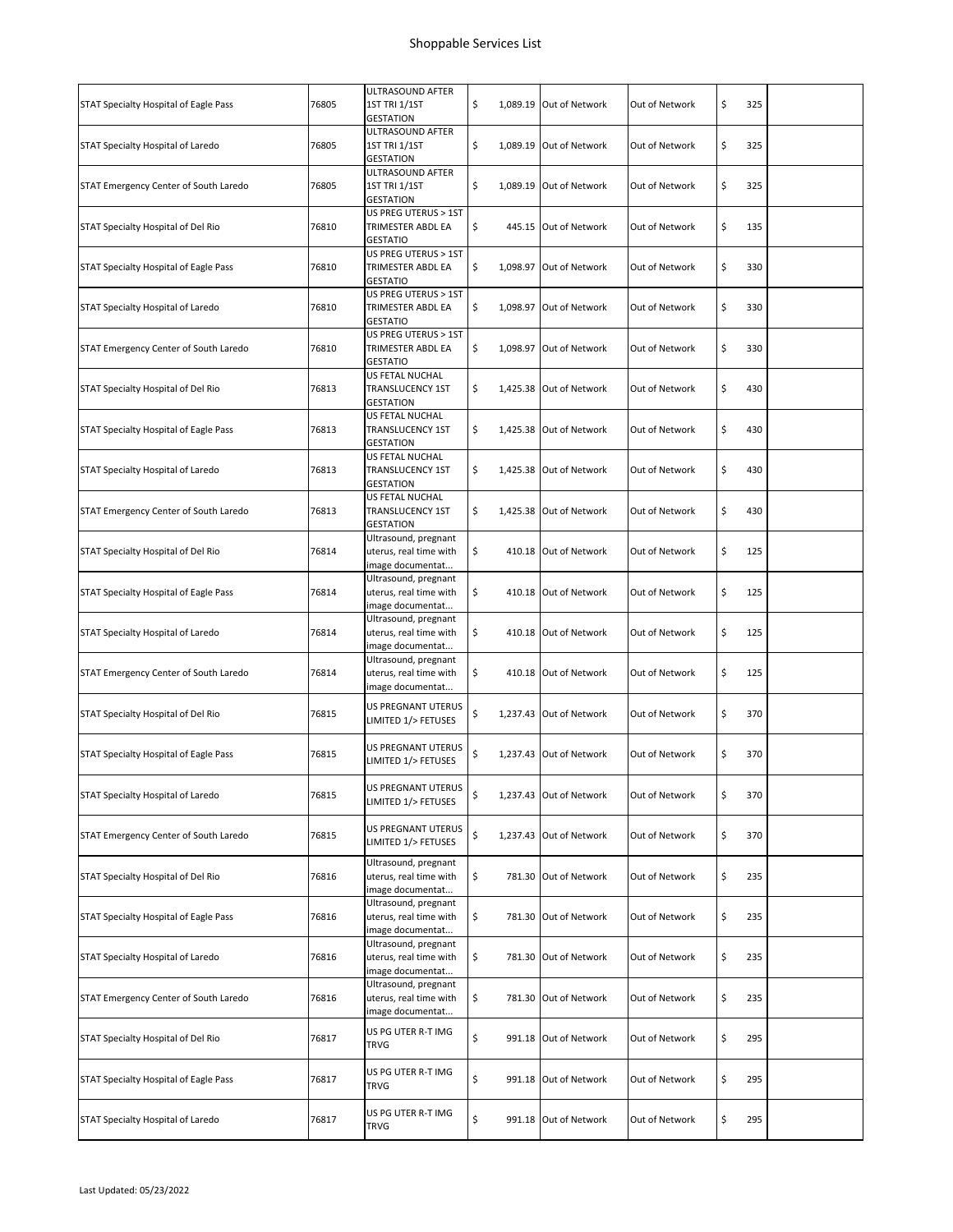| STAT Emergency Center of South Laredo | 76817 | US PG UTER R-T IMG<br>TRVG                                  | \$  |          | 991.18 Out of Network   | Out of Network | \$<br>295 |  |
|---------------------------------------|-------|-------------------------------------------------------------|-----|----------|-------------------------|----------------|-----------|--|
| STAT Specialty Hospital of Del Rio    | 76827 | DOPPLER ECHO FETAL<br>SPECTRAL DISPLAY<br>COMPLETE; Doppler | \$  |          | 449.70 Out of Network   | Out of Network | \$<br>135 |  |
| STAT Specialty Hospital of Eagle Pass | 76827 | DOPPLER ECHO FETAL<br>SPECTRAL DISPLAY<br>COMPLETE; Doppler | \$  |          | 449.70 Out of Network   | Out of Network | \$<br>135 |  |
| STAT Specialty Hospital of Laredo     | 76827 | DOPPLER ECHO FETAL<br>SPECTRAL DISPLAY<br>COMPLETE; Doppler | \$  |          | 449.70 Out of Network   | Out of Network | \$<br>135 |  |
| STAT Emergency Center of South Laredo | 76827 | DOPPLER ECHO FETAL<br>SPECTRAL DISPLAY<br>COMPLETE; Doppler | \$  |          | 449.70 Out of Network   | Out of Network | \$<br>135 |  |
| STAT Specialty Hospital of Del Rio    | 76830 | US TRVG                                                     | \$  |          | 1,189.66 Out of Network | Out of Network | \$<br>355 |  |
| STAT Specialty Hospital of Eagle Pass | 76830 | <b>US TRVG</b>                                              | \$  |          | 1,189.66 Out of Network | Out of Network | \$<br>355 |  |
| STAT Specialty Hospital of Laredo     | 76830 | US TRVG                                                     | \$  |          | 1,189.66 Out of Network | Out of Network | \$<br>355 |  |
| STAT Emergency Center of South Laredo | 76830 | <b>US TRVG</b>                                              | \$  |          | 1,189.66 Out of Network | Out of Network | \$<br>355 |  |
| STAT Specialty Hospital of Del Rio    | 76856 | US PELVIC NONOB<br>REAL-TIME IMG<br>COMPLETE                | \$  |          | 1,381.65 Out of Network | Out of Network | \$<br>415 |  |
| STAT Specialty Hospital of Eagle Pass | 76856 | US PELVIC NONOB<br>REAL-TIME IMG<br>COMPLETE                | \$  |          | 1,381.65 Out of Network | Out of Network | \$<br>415 |  |
| STAT Specialty Hospital of Laredo     | 76856 | US PELVIC NONOB<br>REAL-TIME IMG<br>COMPLETE                | \$  |          | 1,381.65 Out of Network | Out of Network | \$<br>415 |  |
| STAT Emergency Center of South Laredo | 76856 | US PELVIC NONOB<br>REAL-TIME IMG<br>COMPLETE                | \$  |          | 1,381.65 Out of Network | Out of Network | \$<br>415 |  |
| STAT Specialty Hospital of Del Rio    | 76857 | US PEL NONOB B-<br>SCAN&/R-T IMG<br>LMTD/F-UP+C97           | \$  |          | 1,152.98 Out of Network | Out of Network | \$<br>345 |  |
| STAT Specialty Hospital of Eagle Pass | 76857 | US PEL NONOB B-<br>SCAN&/R-T IMG<br>LMTD/F-UP+C97           | \$. |          | 1,152.98 Out of Network | Out of Network | \$<br>345 |  |
| STAT Specialty Hospital of Laredo     | 76857 | US PEL NONOB B-<br>SCAN&/R-T IMG<br>LMTD/F-UP+C97           | \$  |          | 1,152.98 Out of Network | Out of Network | \$<br>345 |  |
| STAT Emergency Center of South Laredo | 76857 | US PEL NONOB B-<br>SCAN&/R-T IMG<br>LMTD/F-UP+C97           | \$  |          | 1,152.98 Out of Network | Out of Network | \$<br>345 |  |
| STAT Specialty Hospital of Del Rio    | 76870 | US SCROTUM&CNTS                                             | \$  |          | 1,255.45 Out of Network | Out of Network | \$<br>375 |  |
| STAT Specialty Hospital of Eagle Pass | 76870 | US SCROTUM&CNTS                                             | \$  |          | 1,255.45 Out of Network | Out of Network | \$<br>375 |  |
| STAT Specialty Hospital of Laredo     | 76870 | US SCROTUM&CNTS                                             | \$  |          | 1,255.45 Out of Network | Out of Network | \$<br>375 |  |
| STAT Emergency Center of South Laredo | 76870 | US SCROTUM&CNTS                                             | \$  | 1,255.45 | Out of Network          | Out of Network | \$<br>375 |  |
| STAT Specialty Hospital of Del Rio    | 76881 | US EXTREMITY NON-<br>VASC REAL-TIME IMG<br>COMPL            | \$  |          | 888.04 Out of Network   | Out of Network | \$<br>265 |  |
| STAT Specialty Hospital of Eagle Pass | 76881 | US EXTREMITY NON-<br>VASC REAL-TIME IMG<br>COMPL            | \$  |          | 888.04 Out of Network   | Out of Network | \$<br>265 |  |
| STAT Specialty Hospital of Laredo     | 76881 | US EXTREMITY NON-<br>VASC REAL-TIME IMG<br>COMPL            | \$  |          | 888.04 Out of Network   | Out of Network | \$<br>265 |  |
| STAT Emergency Center of South Laredo | 76881 | US EXTREMITY NON-<br>VASC REAL-TIME IMG<br>COMPL            | \$  |          | 888.04 Out of Network   | Out of Network | \$<br>265 |  |
| STAT Specialty Hospital of Del Rio    | 76882 | US EXTREMITY NON-<br>VASC REAL-TIME IMG<br>LMTD             | \$  |          | 358.88 Out of Network   | Out of Network | \$<br>110 |  |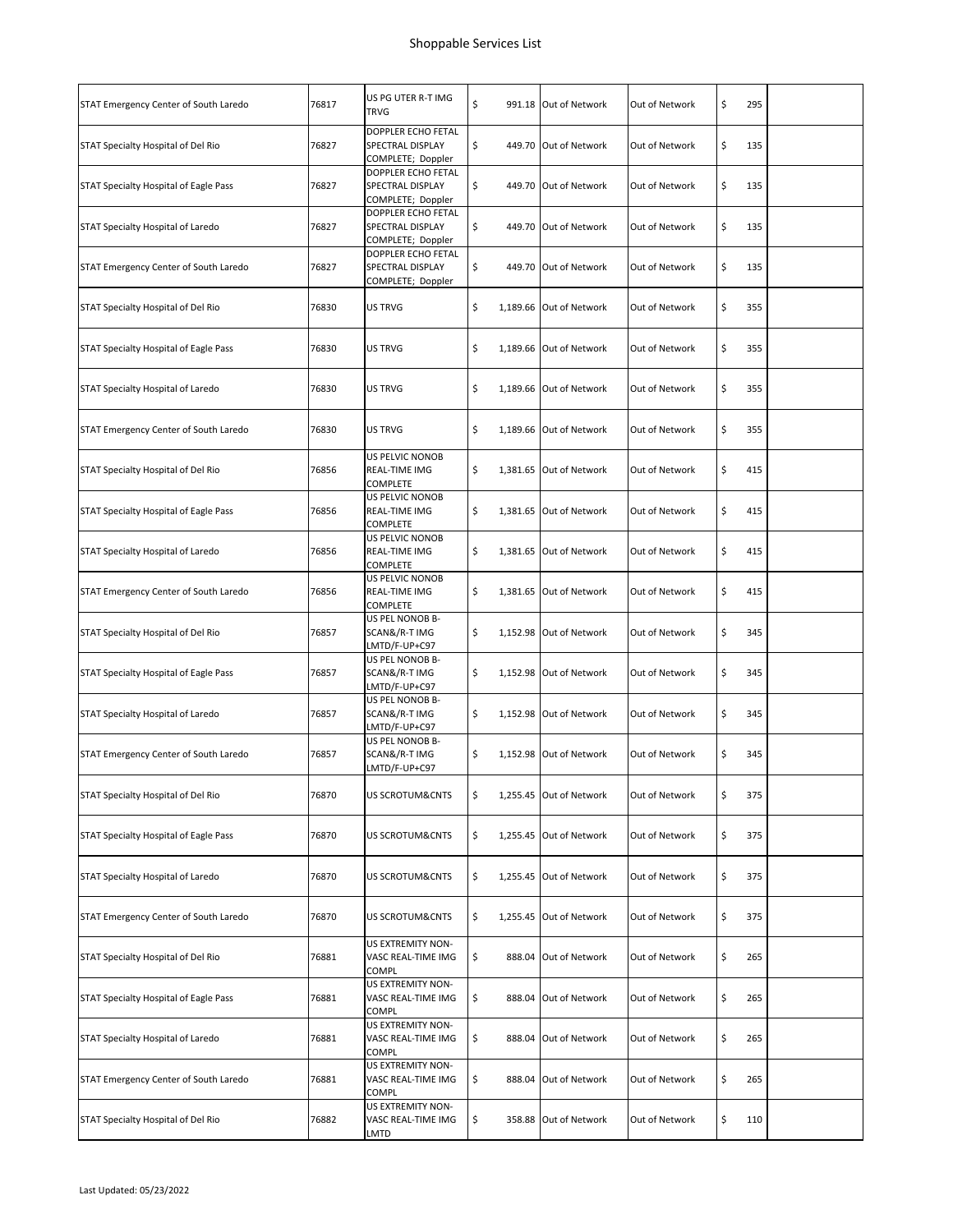| 76882 | US EXTREMITY NON-<br>VASC REAL-TIME IMG<br>LMTD                | \$. | 358.88 Out of Network | Out of Network                                                                                                                                                                                                                                                                                                                                                                                                                                                                                                                                                                                                                                                                      | \$<br>110 |                                                                                                                                                                             |
|-------|----------------------------------------------------------------|-----|-----------------------|-------------------------------------------------------------------------------------------------------------------------------------------------------------------------------------------------------------------------------------------------------------------------------------------------------------------------------------------------------------------------------------------------------------------------------------------------------------------------------------------------------------------------------------------------------------------------------------------------------------------------------------------------------------------------------------|-----------|-----------------------------------------------------------------------------------------------------------------------------------------------------------------------------|
|       |                                                                |     |                       |                                                                                                                                                                                                                                                                                                                                                                                                                                                                                                                                                                                                                                                                                     |           |                                                                                                                                                                             |
| 76882 | US EXTREMITY NON-<br>VASC REAL-TIME IMG<br>LMTD                | \$  |                       | Out of Network                                                                                                                                                                                                                                                                                                                                                                                                                                                                                                                                                                                                                                                                      | \$        |                                                                                                                                                                             |
| 76882 | US EXTREMITY NON-<br>VASC REAL-TIME IMG<br>LMTD                | \$  |                       | Out of Network                                                                                                                                                                                                                                                                                                                                                                                                                                                                                                                                                                                                                                                                      | \$        |                                                                                                                                                                             |
| 76937 | US GUIDE VASCULAR<br><b>ACCESS</b>                             | \$  |                       | Out of Network                                                                                                                                                                                                                                                                                                                                                                                                                                                                                                                                                                                                                                                                      | \$        |                                                                                                                                                                             |
| 76937 | US GUIDE VASCULAR<br><b>ACCESS</b>                             | \$  |                       | Out of Network                                                                                                                                                                                                                                                                                                                                                                                                                                                                                                                                                                                                                                                                      | \$        |                                                                                                                                                                             |
| 76937 | US GUIDE VASCULAR<br><b>ACCESS</b>                             | \$  |                       | Out of Network                                                                                                                                                                                                                                                                                                                                                                                                                                                                                                                                                                                                                                                                      | \$        |                                                                                                                                                                             |
| 76937 | US GUIDE VASCULAR<br>ACCESS                                    | \$  |                       | Out of Network                                                                                                                                                                                                                                                                                                                                                                                                                                                                                                                                                                                                                                                                      | \$        |                                                                                                                                                                             |
| 76942 | US GUIDANCE NEEDLE<br>PLACEMENT IMG S&I                        | \$  |                       | Out of Network                                                                                                                                                                                                                                                                                                                                                                                                                                                                                                                                                                                                                                                                      | \$        |                                                                                                                                                                             |
| 76942 | US GUIDANCE NEEDLE<br>PLACEMENT IMG S&I                        | \$  |                       | Out of Network                                                                                                                                                                                                                                                                                                                                                                                                                                                                                                                                                                                                                                                                      | \$        |                                                                                                                                                                             |
| 76942 | US GUIDANCE NEEDLE<br>PLACEMENT IMG S&I                        | \$  |                       | Out of Network                                                                                                                                                                                                                                                                                                                                                                                                                                                                                                                                                                                                                                                                      | \$        |                                                                                                                                                                             |
| 76942 | US GUIDANCE NEEDLE<br>PLACEMENT IMG S&I                        | \$  |                       | Out of Network                                                                                                                                                                                                                                                                                                                                                                                                                                                                                                                                                                                                                                                                      | \$        |                                                                                                                                                                             |
| 76999 | UNLISTED US<br><b>PROCEDURE</b>                                | \$  |                       | Out of Network                                                                                                                                                                                                                                                                                                                                                                                                                                                                                                                                                                                                                                                                      | \$        |                                                                                                                                                                             |
| 76999 | UNLISTED US<br>PROCEDURE                                       | \$  |                       | Out of Network                                                                                                                                                                                                                                                                                                                                                                                                                                                                                                                                                                                                                                                                      | \$        |                                                                                                                                                                             |
| 76999 | UNLISTED US<br>PROCEDURE                                       | \$  |                       | Out of Network                                                                                                                                                                                                                                                                                                                                                                                                                                                                                                                                                                                                                                                                      | \$        |                                                                                                                                                                             |
| 76999 | UNLISTED US<br>PROCEDURE                                       | \$  |                       | Out of Network                                                                                                                                                                                                                                                                                                                                                                                                                                                                                                                                                                                                                                                                      | \$        |                                                                                                                                                                             |
| 77074 | Radiologic<br>examination, osseous<br>survey; limited (eg, for | \$  |                       | Out of Network                                                                                                                                                                                                                                                                                                                                                                                                                                                                                                                                                                                                                                                                      | \$        |                                                                                                                                                                             |
| 77074 | Radiologic<br>examination, osseous<br>survey; limited (eg, for | \$  |                       | Out of Network                                                                                                                                                                                                                                                                                                                                                                                                                                                                                                                                                                                                                                                                      | \$        |                                                                                                                                                                             |
| 77074 | Radiologic<br>examination, osseous<br>survey; limited (eg, for | \$  |                       | Out of Network                                                                                                                                                                                                                                                                                                                                                                                                                                                                                                                                                                                                                                                                      | \$        |                                                                                                                                                                             |
| 77074 | Radiologic<br>examination, osseous<br>survey; limited (eg, for | \$  |                       | Out of Network                                                                                                                                                                                                                                                                                                                                                                                                                                                                                                                                                                                                                                                                      | \$        |                                                                                                                                                                             |
| 77076 | RADIOLOGIC<br><b>EXAMINATION</b><br>OSSEOUS SURVEY             | \$  |                       | Out of Network                                                                                                                                                                                                                                                                                                                                                                                                                                                                                                                                                                                                                                                                      | \$        |                                                                                                                                                                             |
| 77076 | RADIOLOGIC<br>EXAMINATION<br><b>OSSEOUS SURVEY</b>             | \$  |                       | Out of Network                                                                                                                                                                                                                                                                                                                                                                                                                                                                                                                                                                                                                                                                      | \$        |                                                                                                                                                                             |
| 77076 | RADIOLOGIC<br>EXAMINATION<br><b>OSSEOUS SURVEY</b>             | \$  |                       | Out of Network                                                                                                                                                                                                                                                                                                                                                                                                                                                                                                                                                                                                                                                                      | \$        |                                                                                                                                                                             |
| 77076 | RADIOLOGIC<br><b>EXAMINATION</b><br><b>OSSEOUS SURVEY</b>      | \$  |                       | Out of Network                                                                                                                                                                                                                                                                                                                                                                                                                                                                                                                                                                                                                                                                      | \$        |                                                                                                                                                                             |
| 77077 | JOINT SURVEY SINGLE<br>VIEW 2 OR MORE<br><b>JOINTS</b>         | \$  |                       | Out of Network                                                                                                                                                                                                                                                                                                                                                                                                                                                                                                                                                                                                                                                                      | \$        |                                                                                                                                                                             |
| 77077 | JOINT SURVEY SINGLE<br>VIEW 2 OR MORE<br>JOINTS                | \$  |                       | Out of Network                                                                                                                                                                                                                                                                                                                                                                                                                                                                                                                                                                                                                                                                      | \$        |                                                                                                                                                                             |
| 77077 | JOINT SURVEY SINGLE<br>VIEW 2 OR MORE<br>JOINTS                | \$  |                       | Out of Network                                                                                                                                                                                                                                                                                                                                                                                                                                                                                                                                                                                                                                                                      | \$        |                                                                                                                                                                             |
|       |                                                                |     |                       | 358.88 Out of Network<br>358.88 Out of Network<br>1,122.98 Out of Network<br>1,122.98 Out of Network<br>1,122.98 Out of Network<br>1,122.98 Out of Network<br>1,356.80 Out of Network<br>1,356.80 Out of Network<br>1,356.80 Out of Network<br>1,356.80 Out of Network<br>1,100.00 Out of Network<br>1,100.00 Out of Network<br>1,100.00 Out of Network<br>1,100.00 Out of Network<br>518.00 Out of Network<br>518.00 Out of Network<br>518.00 Out of Network<br>518.00 Out of Network<br>2,163.60 Out of Network<br>2,163.60 Out of Network<br>2,163.60 Out of Network<br>2,163.60 Out of Network<br>2,143.48 Out of Network<br>2,143.48 Out of Network<br>2,143.48 Out of Network |           | 110<br>110<br>335<br>335<br>335<br>335<br>405<br>405<br>405<br>405<br>330<br>330<br>330<br>330<br>155<br>155<br>155<br>155<br>650<br>650<br>650<br>650<br>645<br>645<br>645 |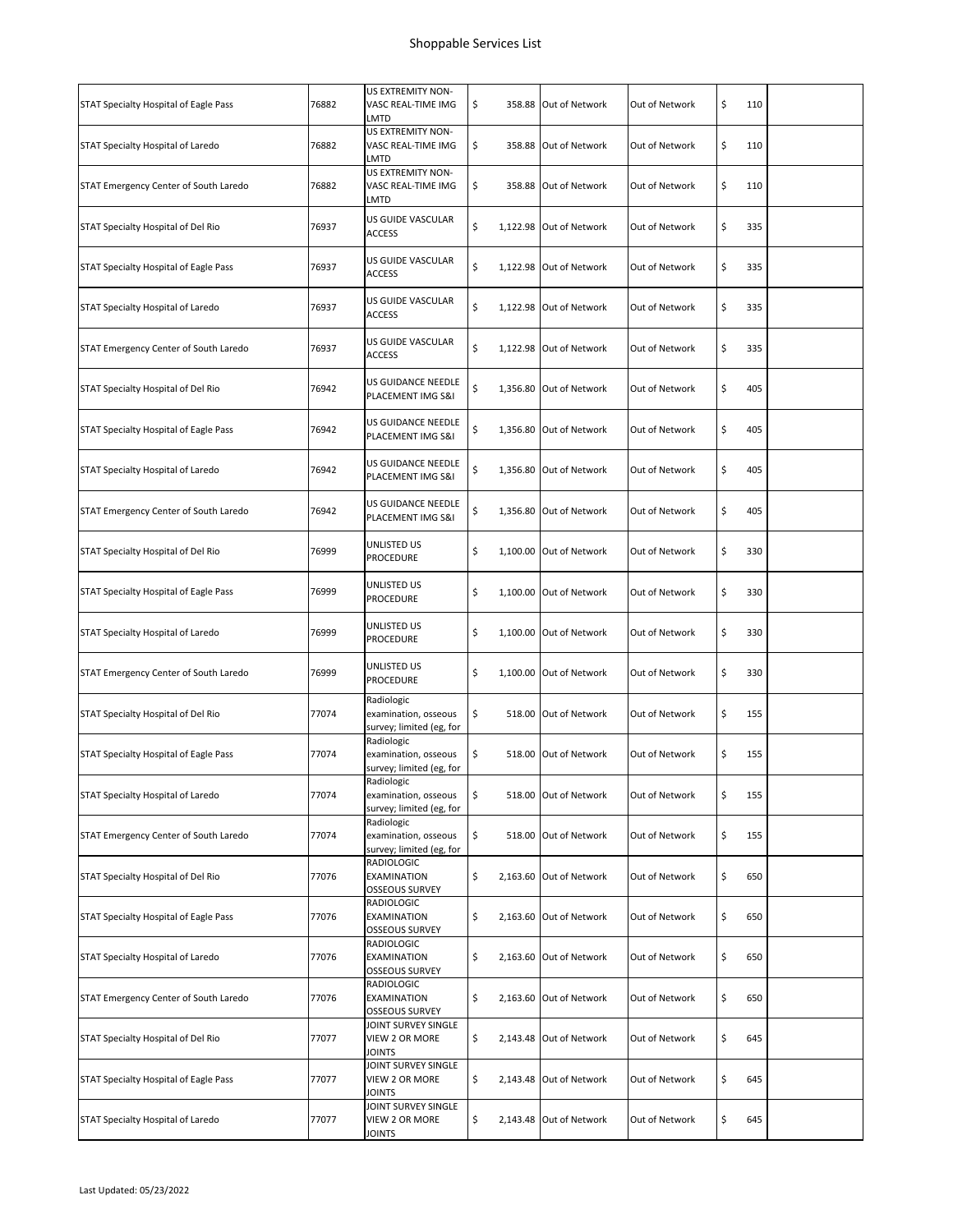| STAT Emergency Center of South Laredo | 77077 | JOINT SURVEY SINGLE<br>VIEW 2 OR MORE<br>JOINTS                        | \$  | 2,143.48 Out of Network | Out of Network | \$<br>645   |  |
|---------------------------------------|-------|------------------------------------------------------------------------|-----|-------------------------|----------------|-------------|--|
| STAT Specialty Hospital of Del Rio    | 77079 | <b>CT BONE MINERAL</b><br><b>DENSITY STUDY 1+ SITS</b><br>APPND        | ∣\$ | 672.58 Out of Network   | Out of Network | \$<br>200   |  |
| STAT Specialty Hospital of Eagle Pass | 77079 | <b>CT BONE MINERAL</b><br><b>DENSITY STUDY 1+ SITS</b><br><b>APPND</b> | \$  | 672.58 Out of Network   | Out of Network | \$<br>200   |  |
| STAT Specialty Hospital of Laredo     | 77079 | CT BONE MINERAL<br><b>DENSITY STUDY 1+ SITS</b><br>APPND               | \$  | 672.58 Out of Network   | Out of Network | \$<br>200   |  |
| STAT Emergency Center of South Laredo | 77079 | CT BONE MINERAL<br><b>DENSITY STUDY 1+ SITS</b><br><b>APPND</b>        | ∣\$ | 672.58 Out of Network   | Out of Network | \$<br>200   |  |
| STAT Specialty Hospital of Del Rio    | 78012 | THYROID UPTAKE<br>SINGLE/MULTIPLE<br>QUANT                             | \$  | 869.90 Out of Network   | Out of Network | \$<br>260   |  |
| STAT Specialty Hospital of Del Rio    | 78075 | <b>ADRNLIMG</b><br>CORTEX&/MEDULLA                                     | \$  | 4,765.65 Out of Network | Out of Network | \$<br>1,430 |  |
| STAT Specialty Hospital of Eagle Pass | 78075 | ADRNL IMG<br>CORTEX&/MEDULLA                                           | \$  | 4,765.65 Out of Network | Out of Network | \$1,430     |  |
| STAT Specialty Hospital of Laredo     | 78075 | ADRNL IMG<br>CORTEX&/MEDULLA                                           | \$  | 4,765.65 Out of Network | Out of Network | \$<br>1,430 |  |
| STAT Emergency Center of South Laredo | 78075 | <b>ADRNLIMG</b><br>CORTEX&/MEDULLA                                     | \$  | 4,765.65 Out of Network | Out of Network | \$<br>1,430 |  |
| STAT Specialty Hospital of Del Rio    | 78223 | HIDA SCAN - HEPATBL<br>DUX SYS IMG GLBLDR                              | \$  | 3,305.21 Out of Network | Out of Network | \$<br>990   |  |
| STAT Specialty Hospital of Eagle Pass | 78223 | HIDA SCAN - HEPATBL<br>DUX SYS IMG GLBLDR                              | \$  | 3,305.21 Out of Network | Out of Network | \$<br>990   |  |
| STAT Specialty Hospital of Laredo     | 78223 | HIDA SCAN - HEPATBL<br>DUX SYS IMG GLBLDR                              | \$  | 3,305.21 Out of Network | Out of Network | \$<br>990   |  |
| STAT Emergency Center of South Laredo | 78223 | HIDA SCAN - HEPATBL<br>DUX SYS IMG GLBLDR                              | \$  | 3,305.21 Out of Network | Out of Network | \$<br>990   |  |
| STAT Specialty Hospital of Del Rio    | 78306 | <b>B1&amp;/JT IMG WHBDY</b>                                            | \$  | 2,371.30 Out of Network | Out of Network | \$<br>710   |  |
| STAT Specialty Hospital of Eagle Pass | 78306 | <b>B1&amp;/JT IMG WHBDY</b>                                            | \$  | 2,371.30 Out of Network | Out of Network | \$<br>710   |  |
| STAT Specialty Hospital of Laredo     | 78306 | <b>B1&amp;/JT IMG WHBDY</b>                                            | \$. | 2,371.30 Out of Network | Out of Network | \$<br>710   |  |
| STAT Emergency Center of South Laredo | 78306 | <b>B1&amp;/JT IMG WHBDY</b>                                            | \$  | 2,371.30 Out of Network | Out of Network | \$<br>710   |  |
| STAT Specialty Hospital of Del Rio    | 78315 | B1&/JT IMG 3 PHASE<br><b>STD</b>                                       | \$  | 2,371.30 Out of Network | Out of Network | \$<br>710   |  |
| STAT Specialty Hospital of Eagle Pass | 78315 | B1&/JT IMG 3 PHASE<br>STD                                              | \$  | 2,371.30 Out of Network | Out of Network | \$<br>710   |  |
| STAT Specialty Hospital of Laredo     | 78315 | B1&/JT IMG 3 PHASE<br><b>STD</b>                                       | \$  | 2,371.30 Out of Network | Out of Network | \$<br>710   |  |
| STAT Emergency Center of South Laredo | 78315 | B1&/JT IMG 3 PHASE<br><b>STD</b>                                       | \$  | 2,371.30 Out of Network | Out of Network | \$<br>710   |  |
| STAT Specialty Hospital of Del Rio    | 78320 | B1&/JT IMG TOMOG<br>SPECT                                              | \$  | 2,432.64 Out of Network | Out of Network | \$<br>730   |  |
| STAT Specialty Hospital of Eagle Pass | 78320 | B1&/JT IMG TOMOG<br>SPECT                                              | \$  | 2,432.64 Out of Network | Out of Network | \$<br>730   |  |
| STAT Specialty Hospital of Laredo     | 78320 | B1&/JT IMG TOMOG<br><b>SPECT</b>                                       | \$  | 2,432.64 Out of Network | Out of Network | \$<br>730   |  |
| STAT Emergency Center of South Laredo | 78320 | B1&/JT IMG TOMOG<br>SPECT                                              | \$  | 2,432.64 Out of Network | Out of Network | \$<br>730   |  |
|                                       |       |                                                                        |     |                         |                |             |  |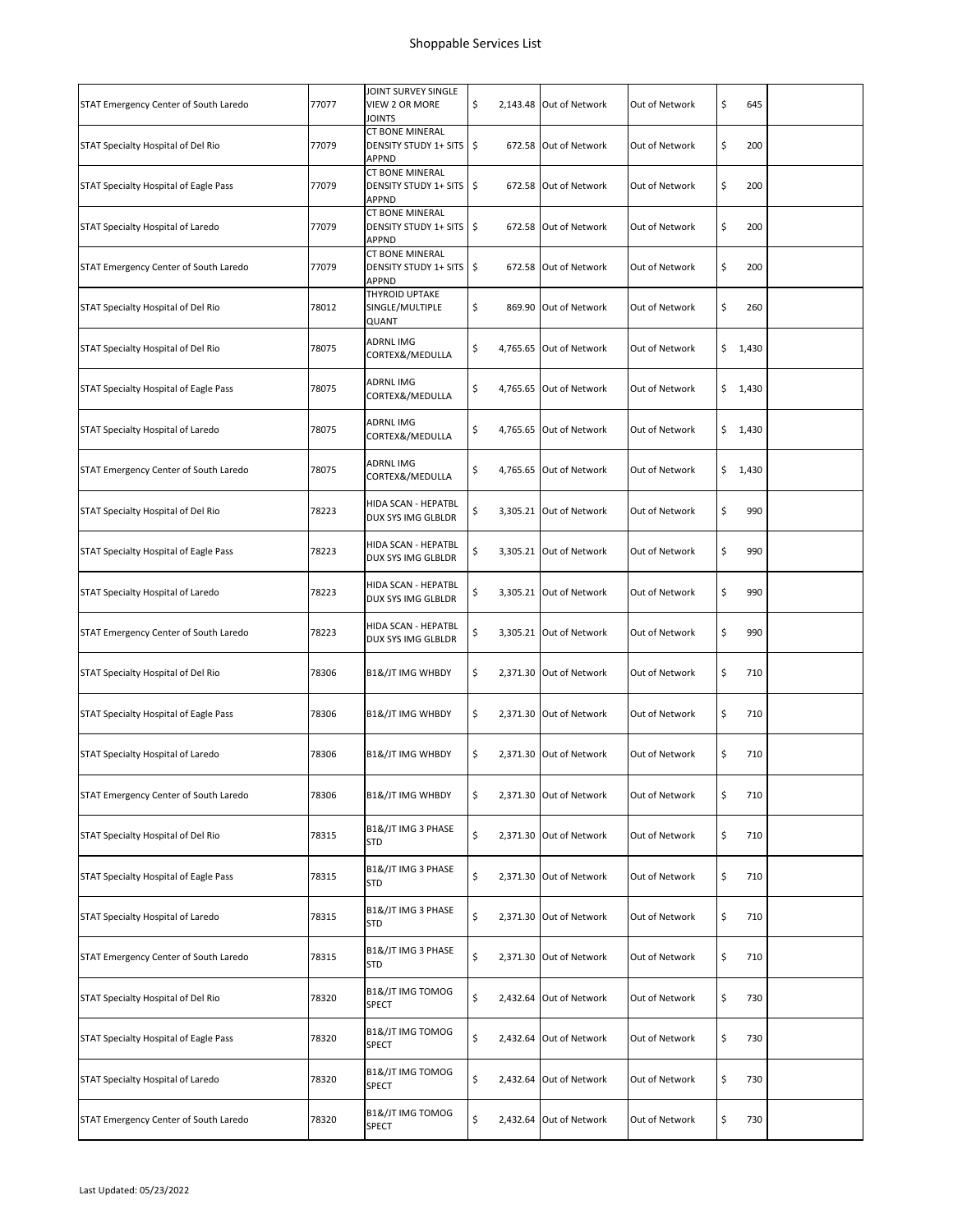| STAT Specialty Hospital of Del Rio    | 78472 | CARD BPI GTD = BRM<br>PLNR 1 STD REST/STRS                  | \$ | 2,686.37 Out of Network | Out of Network | \$<br>805 |  |
|---------------------------------------|-------|-------------------------------------------------------------|----|-------------------------|----------------|-----------|--|
| STAT Specialty Hospital of Eagle Pass | 78472 | CARD BPI GTD = BRM<br>PLNR 1 STD REST/STRS                  | \$ | 2,686.37 Out of Network | Out of Network | \$<br>805 |  |
| STAT Specialty Hospital of Laredo     | 78472 | CARD BPI GTD =BRM<br>PLNR 1 STD REST/STRS                   | \$ | 2,686.37 Out of Network | Out of Network | \$<br>805 |  |
| STAT Emergency Center of South Laredo | 78472 | CARD BPI GTD = BRM<br>PLNR 1 STD REST/STRS                  | \$ | 2,686.37 Out of Network | Out of Network | \$<br>805 |  |
| STAT Specialty Hospital of Del Rio    | 78808 | NJX RP LOCLZJ NON-<br>IMG PROBE STUDY<br><b>INTRAVENOUS</b> | \$ | 2,767.14 Out of Network | Out of Network | \$<br>830 |  |
| STAT Specialty Hospital of Eagle Pass | 78808 | NJX RP LOCLZJ NON-<br>IMG PROBE STUDY<br>INTRAVENOUS        | \$ | 2,767.14 Out of Network | Out of Network | \$<br>830 |  |
| STAT Specialty Hospital of Laredo     | 78808 | NJX RP LOCLZJ NON-<br>IMG PROBE STUDY<br><b>INTRAVENOUS</b> | \$ | 2,767.14 Out of Network | Out of Network | \$<br>830 |  |
| STAT Emergency Center of South Laredo | 78808 | NJX RP LOCLZJ NON-<br>IMG PROBE STUDY<br>INTRAVENOUS        | \$ | 2,767.14 Out of Network | Out of Network | \$<br>830 |  |
| STAT Specialty Hospital of Del Rio    | 80047 | <b>BASIC METABOLIC</b><br>PANEL CALCIUM<br>IONIZED          | \$ | 184.75 Out of Network   | Out of Network | \$<br>55  |  |
| STAT Specialty Hospital of Eagle Pass | 80047 | <b>BASIC METABOLIC</b><br>PANEL CALCIUM<br>IONIZED          | \$ | 369.50 Out of Network   | Out of Network | \$<br>110 |  |
| STAT Specialty Hospital of Laredo     | 80047 | <b>BASIC METABOLIC</b><br>PANEL CALCIUM<br>IONIZED          | \$ | 369.50 Out of Network   | Out of Network | \$<br>110 |  |
| STAT Emergency Center of South Laredo | 80047 | <b>BASIC METABOLIC</b><br>PANEL CALCIUM<br>IONIZED          | \$ | 369.50 Out of Network   | Out of Network | \$<br>110 |  |
| STAT Specialty Hospital of Del Rio    | 80048 | <b>BASIC METABOLIC</b><br>PANEL CALCIUM TOTAL               | \$ | 195.32 Out of Network   | Out of Network | \$<br>60  |  |
| STAT Specialty Hospital of Del Rio    | 80048 | PIC PANEL BASIC<br><b>METABOLIC</b>                         | \$ | 317.56 Out of Network   | Out of Network | \$<br>95  |  |
| STAT Specialty Hospital of Eagle Pass | 80048 | <b>BASIC METABOLIC</b><br>PANEL CALCIUM TOTAL               | \$ | 390.63 Out of Network   | Out of Network | \$<br>115 |  |
| STAT Specialty Hospital of Laredo     | 80048 | <b>BASIC METABOLIC</b><br>PANEL CALCIUM TOTAL               | \$ | 390.63 Out of Network   | Out of Network | \$<br>115 |  |
| STAT Emergency Center of South Laredo | 80048 | <b>BASIC METABOLIC</b><br>PANEL CALCIUM TOTAL               | \$ | 390.63 Out of Network   | Out of Network | \$<br>115 |  |
| STAT Specialty Hospital of Del Rio    | 80050 | <b>GENERAL HLTH PANEL</b>                                   | \$ | 1,402.96 Out of Network | Out of Network | \$<br>420 |  |
| STAT Specialty Hospital of Eagle Pass | 80050 | <b>GENERAL HLTH PANEL</b>                                   | \$ | 1,402.96 Out of Network | Out of Network | \$<br>420 |  |
| STAT Specialty Hospital of Laredo     | 80050 | <b>GENERAL HLTH PANEL</b>                                   | \$ | 1,402.96 Out of Network | Out of Network | \$<br>420 |  |
| STAT Emergency Center of South Laredo | 80050 | <b>GENERAL HLTH PANEL</b>                                   | \$ | 1,402.96 Out of Network | Out of Network | \$<br>420 |  |
| STAT Specialty Hospital of Del Rio    | 80051 | ELECTROLYTE PANEL                                           | \$ | 201.48 Out of Network   | Out of Network | \$<br>60  |  |
| STAT Specialty Hospital of Eagle Pass | 80051 | ELECTROLYTE PANEL                                           | \$ | 402.96 Out of Network   | Out of Network | \$<br>120 |  |
| STAT Specialty Hospital of Laredo     | 80051 | ELECTROLYTE PANEL                                           | \$ | 402.96 Out of Network   | Out of Network | \$<br>120 |  |
| STAT Emergency Center of South Laredo | 80051 | ELECTROLYTE PANEL                                           | \$ | 402.96 Out of Network   | Out of Network | \$<br>120 |  |
| STAT Specialty Hospital of Del Rio    | 80053 | COMPRE METAB PANEL \$                                       |    | 788.03 Out of Network   | Out of Network | \$<br>235 |  |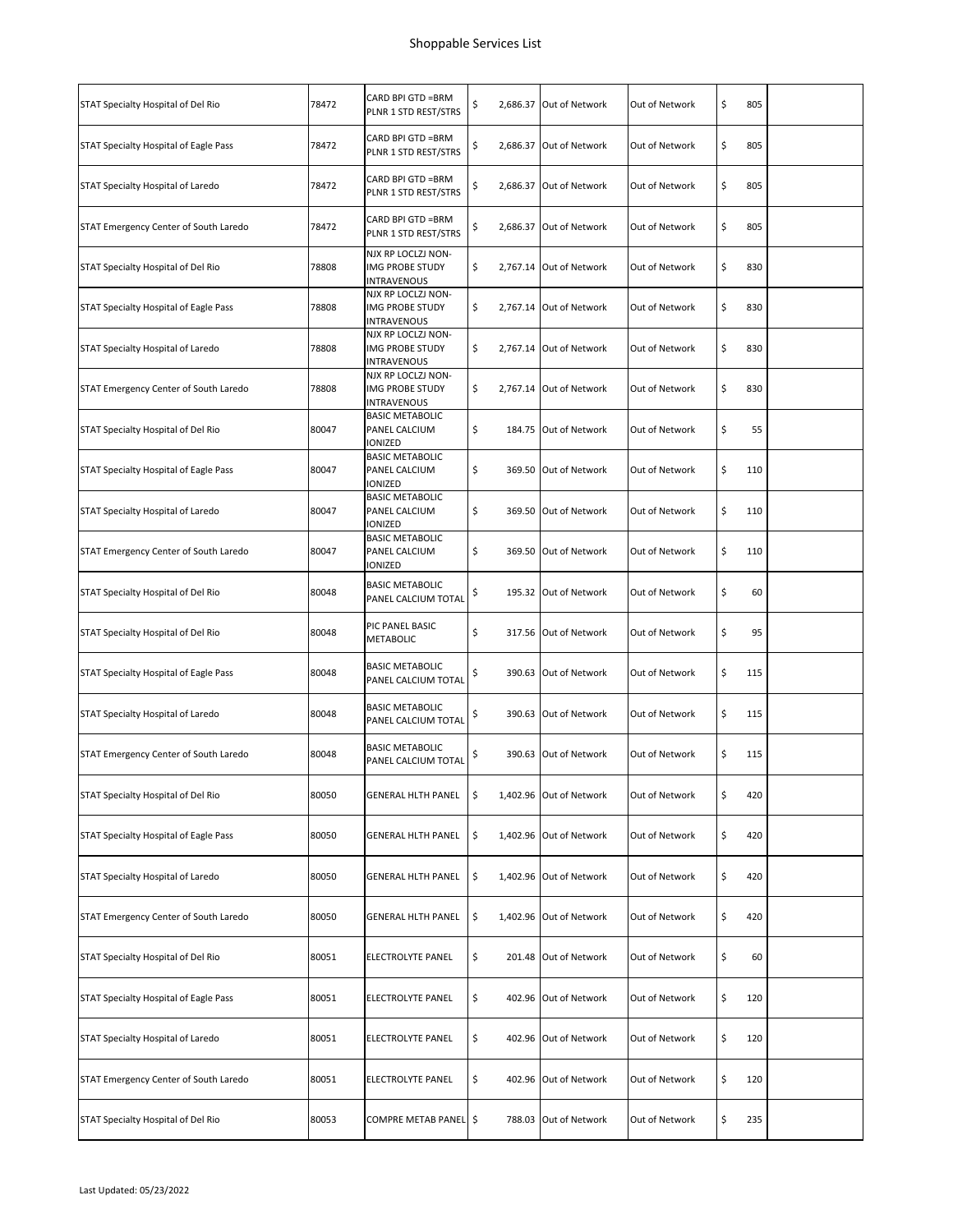| STAT Specialty Hospital of Eagle Pass | 80053 | COMPRE METAB PANEL \$                                   | 788.03 Out of Network       | Out of Network | \$<br>235 |  |
|---------------------------------------|-------|---------------------------------------------------------|-----------------------------|----------------|-----------|--|
| STAT Specialty Hospital of Laredo     | 80053 | COMPRE METAB PANEL \$                                   | 788.03 Out of Network       | Out of Network | \$<br>235 |  |
| STAT Emergency Center of South Laredo | 80053 | COMPRE METAB PANEL \$                                   | 788.03 Out of Network       | Out of Network | \$<br>235 |  |
| STAT Specialty Hospital of Del Rio    | 80061 | <b>LIPID PANEL</b>                                      | \$<br>200.82 Out of Network | Out of Network | \$<br>60  |  |
| STAT Specialty Hospital of Eagle Pass | 80061 | LIPID PANEL                                             | \$<br>401.63 Out of Network | Out of Network | \$<br>120 |  |
| STAT Specialty Hospital of Laredo     | 80061 | <b>LIPID PANEL</b>                                      | \$<br>401.63 Out of Network | Out of Network | \$<br>120 |  |
| STAT Emergency Center of South Laredo | 80061 | <b>LIPID PANEL</b>                                      | \$<br>401.63 Out of Network | Out of Network | \$<br>120 |  |
| STAT Specialty Hospital of Del Rio    | 80069 | RENAL FUNCTION<br>PANEL                                 | \$<br>390.63 Out of Network | Out of Network | \$<br>115 |  |
| STAT Specialty Hospital of Eagle Pass | 80069 | RENAL FUNCTION<br>PANEL                                 | \$<br>390.63 Out of Network | Out of Network | \$<br>115 |  |
| STAT Specialty Hospital of Laredo     | 80069 | RENAL FUNCTION<br>PANEL                                 | \$<br>390.63 Out of Network | Out of Network | \$<br>115 |  |
| STAT Emergency Center of South Laredo | 80069 | RENAL FUNCTION<br>PANEL                                 | \$<br>390.63 Out of Network | Out of Network | \$<br>115 |  |
| STAT Specialty Hospital of Del Rio    | 80074 | AQT HEP PANEL                                           | \$<br>399.08 Out of Network | Out of Network | \$<br>120 |  |
| STAT Specialty Hospital of Eagle Pass | 80074 | AQT HEP PANEL                                           | \$<br>798.16 Out of Network | Out of Network | \$<br>240 |  |
| STAT Specialty Hospital of Laredo     | 80074 | AQT HEP PANEL                                           | \$<br>798.16 Out of Network | Out of Network | \$<br>240 |  |
| STAT Emergency Center of South Laredo | 80074 | AQT HEP PANEL                                           | \$<br>798.16 Out of Network | Out of Network | \$<br>240 |  |
| STAT Specialty Hospital of Del Rio    | 80076 | <b>HEPATC FUNCJ PANEL</b>                               | \$<br>205.68 Out of Network | Out of Network | \$<br>60  |  |
| STAT Specialty Hospital of Eagle Pass | 80076 | <b>HEPATC FUNCJ PANEL</b>                               | \$<br>411.36 Out of Network | Out of Network | \$<br>125 |  |
| STAT Specialty Hospital of Laredo     | 80076 | HEPATC FUNCJ PANEL                                      | \$<br>411.36 Out of Network | Out of Network | \$<br>125 |  |
| STAT Emergency Center of South Laredo | 80076 | HEPATC FUNCJ PANEL                                      | \$<br>411.36 Out of Network | Out of Network | \$<br>125 |  |
| STAT Specialty Hospital of Del Rio    | 81000 | URNLS DIP<br>STICK/TABLET RGNT<br>NON-AUTO MIC          | \$<br>169.10 Out of Network | Out of Network | \$<br>50  |  |
| STAT Specialty Hospital of Eagle Pass | 81000 | URNLS DIP<br>STICK/TABLET RGNT<br>NON-AUTO MIC          | \$<br>169.10 Out of Network | Out of Network | \$<br>50  |  |
| STAT Specialty Hospital of Laredo     | 81000 | <b>URNLS DIP</b><br>STICK/TABLET RGNT<br>NON-AUTO MIC   | \$<br>169.10 Out of Network | Out of Network | \$<br>50  |  |
| STAT Emergency Center of South Laredo | 81000 | URNLS DIP<br>STICK/TABLET RGNT<br>NON-AUTO MIC          | \$<br>169.10 Out of Network | Out of Network | \$<br>50  |  |
| STAT Specialty Hospital of Del Rio    | 81001 | URINALYSIS - URNLS<br>DIP STICK/TABLET<br>RGNT AUTO MIC | \$<br>170.00 Out of Network | Out of Network | \$<br>50  |  |
| STAT Specialty Hospital of Eagle Pass | 81001 | URINALYSIS - URNLS<br>DIP STICK/TABLET<br>RGNT AUTO MIC | \$<br>102.02 Out of Network | Out of Network | \$<br>30  |  |
| STAT Specialty Hospital of Laredo     | 81001 | URINALYSIS - URNLS<br>DIP STICK/TABLET<br>RGNT AUTO MIC | \$<br>102.02 Out of Network | Out of Network | \$<br>30  |  |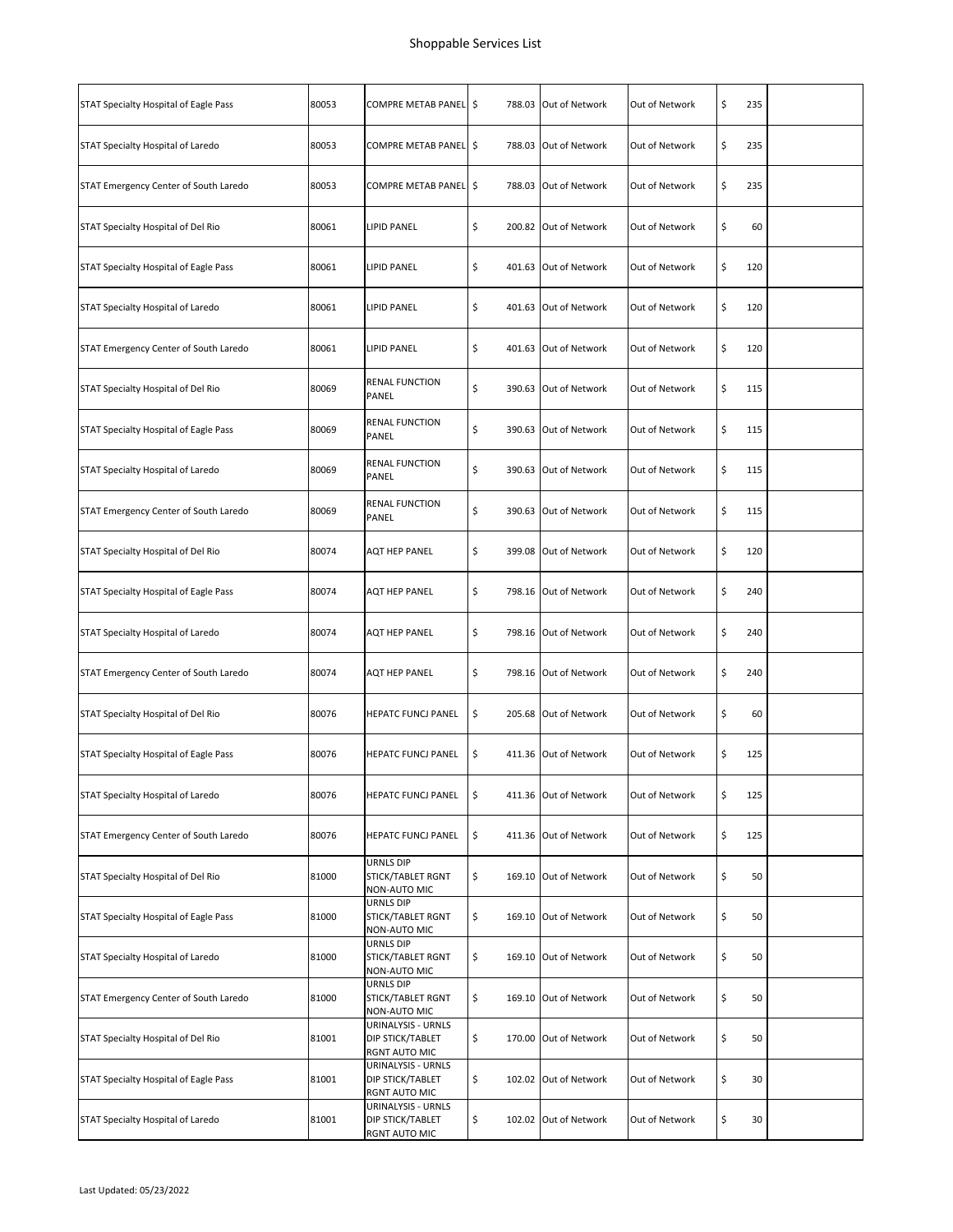|                                       |       | URINALYSIS - URNLS                                       |                             |                |           |  |
|---------------------------------------|-------|----------------------------------------------------------|-----------------------------|----------------|-----------|--|
| STAT Emergency Center of South Laredo | 81001 | DIP STICK/TABLET<br>RGNT AUTO MIC                        | \$<br>102.02 Out of Network | Out of Network | \$<br>30  |  |
| STAT Specialty Hospital of Del Rio    | 81002 | URNLS DIP<br>STICK/TABLET RGNT<br>NON-AUTO W/O MIC       | \$<br>169.10 Out of Network | Out of Network | \$<br>50  |  |
| STAT Specialty Hospital of Eagle Pass | 81002 | URNLS DIP<br>STICK/TABLET RGNT<br>NON-AUTO W/O MIC       | \$<br>169.10 Out of Network | Out of Network | \$<br>50  |  |
| STAT Specialty Hospital of Laredo     | 81002 | URNLS DIP<br>STICK/TABLET RGNT<br>NON-AUTO W/O MIC       | \$<br>169.10 Out of Network | Out of Network | \$<br>50  |  |
| STAT Emergency Center of South Laredo | 81002 | URNLS DIP<br>STICK/TABLET RGNT<br>NON-AUTO W/O MIC       | \$<br>169.10 Out of Network | Out of Network | \$<br>50  |  |
| STAT Specialty Hospital of Del Rio    | 81003 | URNLS DIP<br>STICK/TABLET RGNT<br>AUTO W/O MIC           | \$<br>170.00 Out of Network | Out of Network | \$<br>50  |  |
| STAT Specialty Hospital of Eagle Pass | 81003 | URNLS DIP<br>STICK/TABLET RGNT<br>AUTO W/O MIC           | \$<br>169.10 Out of Network | Out of Network | \$<br>50  |  |
| STAT Specialty Hospital of Laredo     | 81003 | URNLS DIP<br>STICK/TABLET RGNT<br>AUTO W/O MIC           | \$<br>169.10 Out of Network | Out of Network | \$<br>50  |  |
| STAT Emergency Center of South Laredo | 81003 | URNLS DIP<br>STICK/TABLET RGNT<br>AUTO W/O MIC           | \$<br>169.10 Out of Network | Out of Network | \$<br>50  |  |
| STAT Specialty Hospital of Del Rio    | 84153 | Prostate specific<br>antigen (PSA); total                | \$<br>97.68 Out of Network  | Out of Network | \$<br>30  |  |
| STAT Specialty Hospital of Eagle Pass | 84153 | Prostate specific<br>antigen (PSA); total                | \$<br>195.37 Out of Network | Out of Network | \$<br>60  |  |
| STAT Specialty Hospital of Laredo     | 84153 | Prostate specific<br>antigen (PSA); total                | \$<br>195.37 Out of Network | Out of Network | \$<br>60  |  |
| STAT Emergency Center of South Laredo | 84153 | Prostate specific<br>antigen (PSA); total                | \$<br>195.37 Out of Network | Out of Network | \$<br>60  |  |
| STAT Specialty Hospital of Eagle Pass | 84154 | <b>ASSAY OF PROSTATE</b><br>SPECIFIC ANTIGEN FREE        | \$<br>183.90 Out of Network | Out of Network | \$<br>55  |  |
| STAT Specialty Hospital of Laredo     | 84154 | <b>ASSAY OF PROSTATE</b><br>SPECIFIC ANTIGEN FREE        | \$<br>183.90 Out of Network | Out of Network | \$<br>55  |  |
| STAT Emergency Center of South Laredo | 84154 | <b>ASSAY OF PROSTATE</b><br>SPECIFIC ANTIGEN FREE        | \$<br>183.90 Out of Network | Out of Network | \$<br>55  |  |
| STAT Specialty Hospital of Del Rio    | 84155 | PROTEIN XCPT<br><b>REFRACTOMETRY</b><br>SERUM PLASMA/WHL | \$<br>19.21 Out of Network  | Out of Network | \$<br>5   |  |
| STAT Specialty Hospital of Eagle Pass | 84155 | PROTEIN XCPT<br>REFRACTOMETRY<br>SERUM PLASMA/WHL        | \$<br>38.42 Out of Network  | Out of Network | \$<br>10  |  |
| STAT Specialty Hospital of Laredo     | 84155 | PROTEIN XCPT<br>REFRACTOMETRY<br>SERUM PLASMA/WHL        | \$<br>38.42 Out of Network  | Out of Network | \$<br>10  |  |
| STAT Emergency Center of South Laredo | 84155 | PROTEIN XCPT<br>REFRACTOMETRY<br>SERUM PLASMA/WHL        | \$<br>38.42 Out of Network  | Out of Network | \$<br>10  |  |
| STAT Specialty Hospital of Del Rio    | 84156 | PROTEIN TOTAL XCPT<br>REFRACTOMETRY<br>URINE             | \$<br>22.65 Out of Network  | Out of Network | \$<br>5   |  |
| STAT Specialty Hospital of Eagle Pass | 84156 | PROTEIN TOTAL XCPT<br>REFRACTOMETRY<br>URINE             | \$<br>45.30 Out of Network  | Out of Network | \$<br>15  |  |
| STAT Specialty Hospital of Laredo     | 84156 | PROTEIN TOTAL XCPT<br>REFRACTOMETRY<br>URINE             | \$<br>45.30 Out of Network  | Out of Network | \$<br>15  |  |
| STAT Emergency Center of South Laredo | 84156 | PROTEIN TOTAL XCPT<br>REFRACTOMETRY<br>URINE             | \$<br>45.30 Out of Network  | Out of Network | \$<br>15  |  |
| STAT Specialty Hospital of Del Rio    | 84443 | TSH - THYR<br>STIMULATING HORM                           | \$<br>172.95 Out of Network | Out of Network | \$<br>50  |  |
| STAT Specialty Hospital of Eagle Pass | 84443 | TSH - THYR<br>STIMULATING HORM                           | \$<br>345.90 Out of Network | Out of Network | \$<br>105 |  |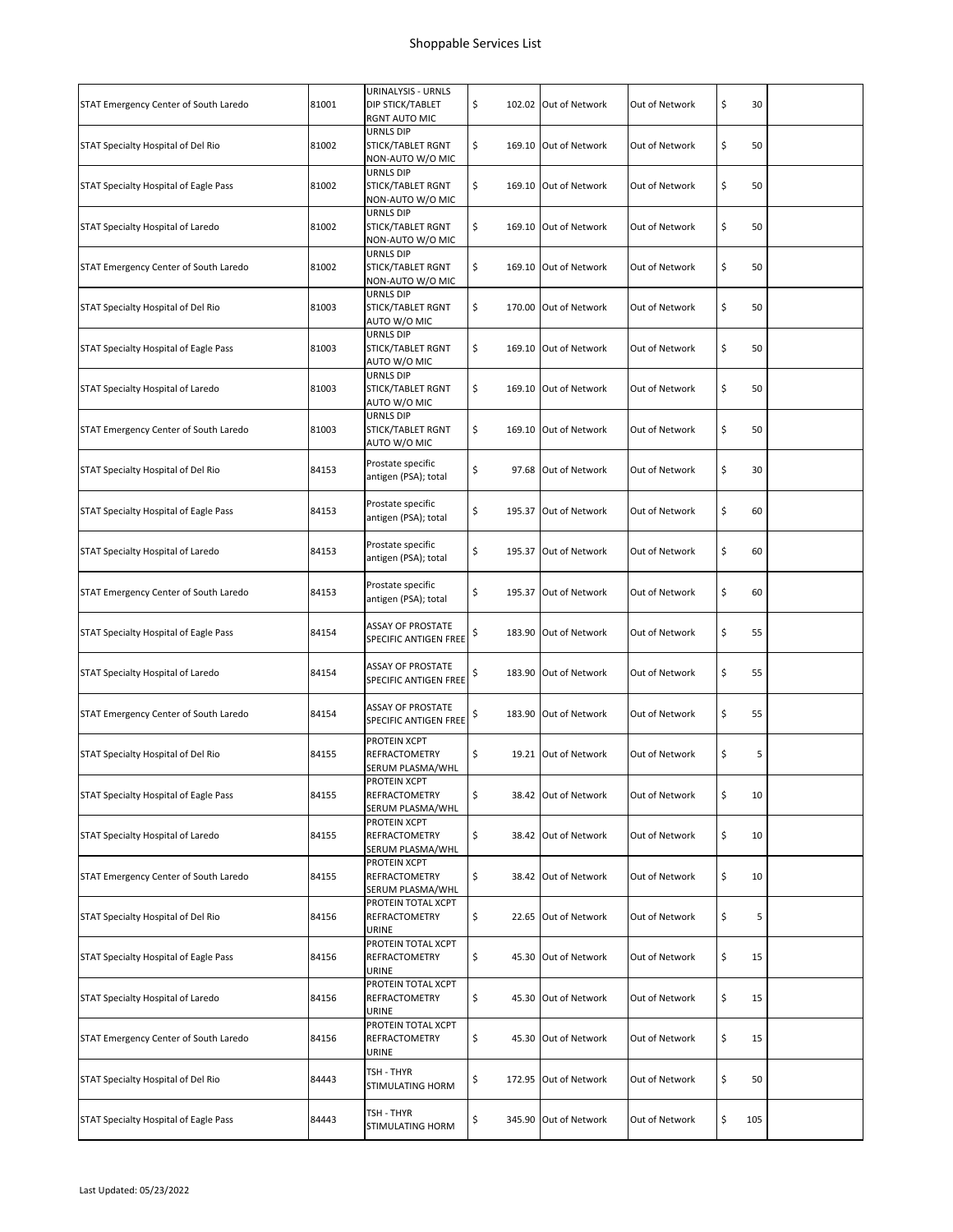| STAT Specialty Hospital of Laredo     | 84443 | TSH - THYR<br>STIMULATING HORM                                    | \$<br>345.90 Out of Network | Out of Network | \$<br>105 |  |
|---------------------------------------|-------|-------------------------------------------------------------------|-----------------------------|----------------|-----------|--|
| STAT Emergency Center of South Laredo | 84443 | TSH - THYR<br>STIMULATING HORM                                    | \$<br>345.90 Out of Network | Out of Network | \$<br>105 |  |
| STAT Specialty Hospital of Eagle Pass | 84445 | THYROID STIMULATING<br><b>IMMUNE GLOBULINS</b><br><b>TSI</b>      | \$<br>508.60 Out of Network | Out of Network | \$<br>155 |  |
| STAT Specialty Hospital of Laredo     | 84445 | THYROID STIMULATING<br><b>IMMUNE GLOBULINS</b><br>TSI             | \$<br>508.60 Out of Network | Out of Network | \$<br>155 |  |
| STAT Emergency Center of South Laredo | 84445 | THYROID STIMULATING<br><b>IMMUNE GLOBULINS</b><br><b>TSI</b>      | \$<br>508.60 Out of Network | Out of Network | \$<br>155 |  |
| STAT Specialty Hospital of Eagle Pass | 84446 | Tocopherol alpha<br>(Vitamin E)                                   | \$<br>58.05 Out of Network  | Out of Network | \$<br>15  |  |
| STAT Specialty Hospital of Laredo     | 84446 | Tocopherol alpha<br>(Vitamin E)                                   | \$<br>58.05 Out of Network  | Out of Network | \$<br>15  |  |
| STAT Emergency Center of South Laredo | 84446 | Tocopherol alpha<br>(Vitamin E)                                   | \$<br>58.05 Out of Network  | Out of Network | \$<br>15  |  |
| STAT Specialty Hospital of Del Rio    | 84450 | TRANSFERASE<br>ASPARTATE AMINO                                    | \$<br>98.34 Out of Network  | Out of Network | \$<br>30  |  |
| STAT Specialty Hospital of Eagle Pass | 84450 | TRANSFERASE<br>ASPARTATE AMINO                                    | \$<br>196.68 Out of Network | Out of Network | \$<br>60  |  |
| STAT Specialty Hospital of Laredo     | 84450 | TRANSFERASE<br><b>ASPARTATE AMINO</b>                             | \$<br>196.68 Out of Network | Out of Network | \$<br>60  |  |
| STAT Emergency Center of South Laredo | 84450 | TRANSFERASE<br>ASPARTATE AMINO                                    | \$<br>196.68 Out of Network | Out of Network | \$<br>60  |  |
| STAT Specialty Hospital of Del Rio    | 84460 | TRANSFERASE ALANINE<br>AMINO                                      | \$<br>88.03 Out of Network  | Out of Network | \$<br>25  |  |
| STAT Specialty Hospital of Eagle Pass | 84460 | TRANSFERASE ALANINE<br>AMINO                                      | \$<br>176.06 Out of Network | Out of Network | \$<br>55  |  |
| STAT Specialty Hospital of Laredo     | 84460 | TRANSFERASE ALANINE<br>AMINO                                      | \$<br>176.06 Out of Network | Out of Network | \$<br>55  |  |
| STAT Emergency Center of South Laredo | 84460 | TRANSFERASE ALANINE<br>AMINO                                      | \$<br>176.06 Out of Network | Out of Network | \$<br>55  |  |
| STAT Specialty Hospital of Del Rio    | 84703 | Blood pregnancy test<br>HCG                                       | \$<br>139.89 Out of Network | Out of Network | \$<br>40  |  |
| STAT Specialty Hospital of Eagle Pass | 84703 | Blood pregnancy test<br>HCG                                       | \$<br>279.78 Out of Network | Out of Network | \$<br>85  |  |
| STAT Specialty Hospital of Laredo     | 84703 | Blood pregnancy test<br>HCG                                       | \$<br>279.78 Out of Network | Out of Network | \$<br>85  |  |
| STAT Emergency Center of South Laredo | 84703 | Blood pregnancy test<br>HCG                                       | \$<br>279.78 Out of Network | Out of Network | \$<br>85  |  |
| STAT Specialty Hospital of Del Rio    | 85007 | Blood count; blood<br>smear, microscopic<br>examination w/ manual | \$<br>119.08 Out of Network | Out of Network | \$<br>35  |  |
| STAT Specialty Hospital of Eagle Pass | 85007 | Blood count; blood<br>smear, microscopic<br>examination w/ manual | \$<br>238.15 Out of Network | Out of Network | \$<br>70  |  |
| STAT Specialty Hospital of Laredo     | 85007 | Blood count; blood<br>smear, microscopic<br>examination w/ manual | \$<br>238.15 Out of Network | Out of Network | \$<br>70  |  |
| STAT Emergency Center of South Laredo | 85007 | Blood count; blood<br>smear, microscopic<br>examination w/ manual | \$<br>238.15 Out of Network | Out of Network | \$<br>70  |  |
| STAT Specialty Hospital of Del Rio    | 85014 | <b>BLD# HEMATOCRIT</b>                                            | \$<br>67.10 Out of Network  | Out of Network | \$<br>20  |  |
| STAT Specialty Hospital of Eagle Pass | 85014 | <b>BLD# HEMATOCRIT</b>                                            | \$<br>134.20 Out of Network | Out of Network | \$<br>40  |  |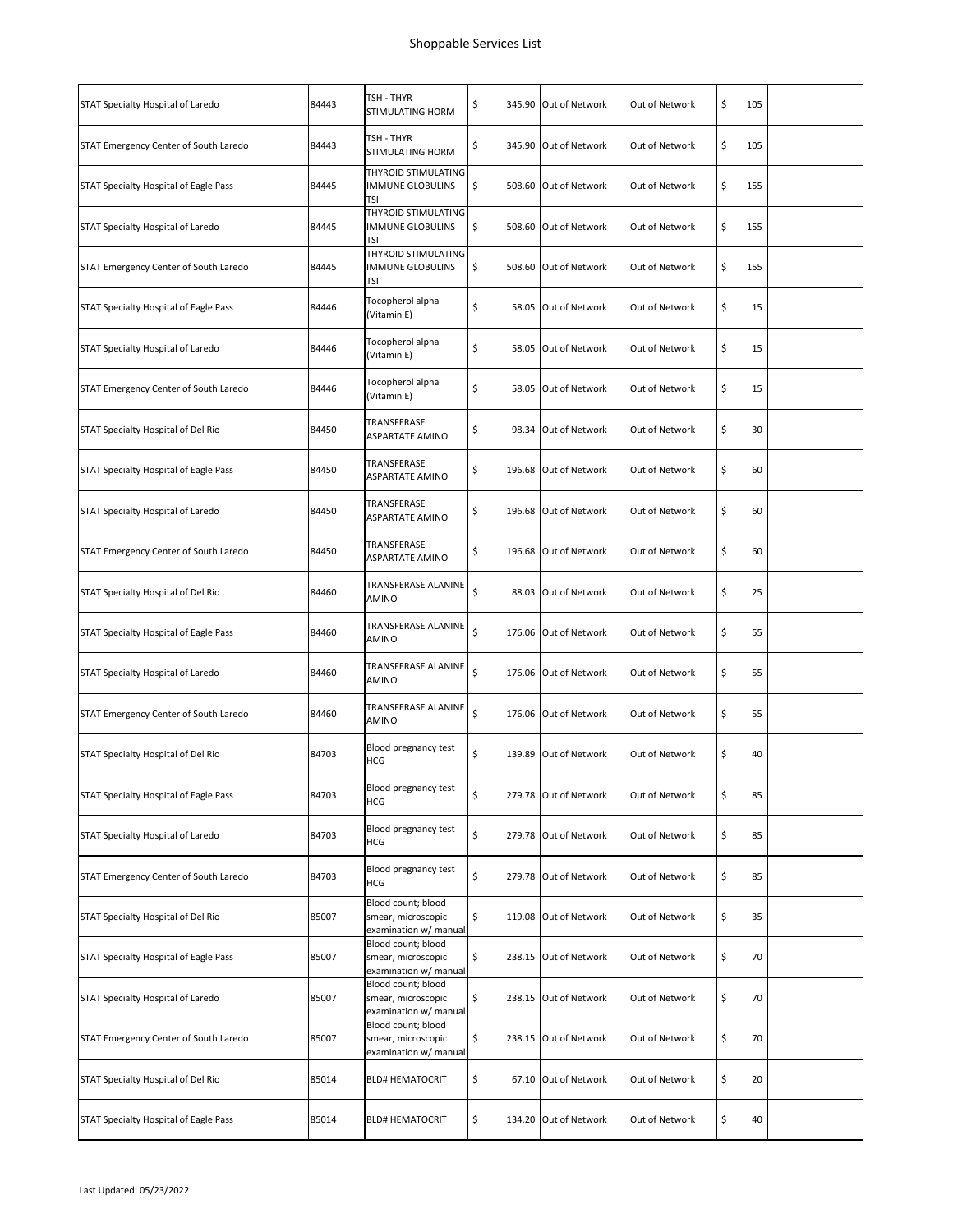| STAT Specialty Hospital of Laredo     | 85014 | <b>BLD# HEMATOCRIT</b>                              | \$<br>134.20 Out of Network | Out of Network | \$<br>40 |  |
|---------------------------------------|-------|-----------------------------------------------------|-----------------------------|----------------|----------|--|
| STAT Emergency Center of South Laredo | 85014 | <b>BLD# HEMATOCRIT</b>                              | \$<br>134.20 Out of Network | Out of Network | \$<br>40 |  |
| STAT Specialty Hospital of Del Rio    | 85018 | <b>BLD# HGB</b>                                     | \$<br>67.10 Out of Network  | Out of Network | \$<br>20 |  |
| STAT Specialty Hospital of Eagle Pass | 85018 | <b>BLD# HGB</b>                                     | \$<br>134.20 Out of Network | Out of Network | \$<br>40 |  |
| STAT Specialty Hospital of Laredo     | 85018 | <b>BLD# HGB</b>                                     | \$<br>134.20 Out of Network | Out of Network | \$<br>40 |  |
| STAT Emergency Center of South Laredo | 85018 | <b>BLD# HGB</b>                                     | \$<br>134.20 Out of Network | Out of Network | \$<br>40 |  |
| STAT Specialty Hospital of Del Rio    | 85025 | CBC-BLD# COMPL<br>AUTO HHRWP&AUTO<br><b>DIFFIAL</b> | \$<br>275.00 Out of Network | Out of Network | \$<br>85 |  |
| STAT Specialty Hospital of Eagle Pass | 85025 | CBC-BLD# COMPL<br>AUTO HHRWP&AUTO<br><b>DIFFIAL</b> | \$<br>269.03 Out of Network | Out of Network | \$<br>80 |  |
| STAT Specialty Hospital of Laredo     | 85025 | CBC-BLD# COMPL<br>AUTO HHRWP&AUTO<br><b>DIFFIAL</b> | \$<br>269.03 Out of Network | Out of Network | \$<br>80 |  |
| STAT Emergency Center of South Laredo | 85025 | CBC-BLD# COMPL<br>AUTO HHRWP&AUTO<br><b>DIFFIAL</b> | \$<br>269.03 Out of Network | Out of Network | \$<br>80 |  |
| STAT Specialty Hospital of Del Rio    | 85027 | <b>BLD# COMPL AUTO</b><br><b>HHRWP</b>              | \$<br>97.62 Out of Network  | Out of Network | \$<br>30 |  |
| STAT Specialty Hospital of Eagle Pass | 85027 | <b>BLD# COMPL AUTO</b><br><b>HHRWP</b>              | \$<br>195.24 Out of Network | Out of Network | \$<br>60 |  |
| STAT Specialty Hospital of Laredo     | 85027 | <b>BLD# COMPL AUTO</b><br><b>HHRWP</b>              | \$<br>195.24 Out of Network | Out of Network | \$<br>60 |  |
| STAT Emergency Center of South Laredo | 85027 | <b>BLD# COMPL AUTO</b><br><b>HHRWP</b>              | \$<br>195.24 Out of Network | Out of Network | \$<br>60 |  |
| STAT Specialty Hospital of Del Rio    | 85032 | BLD# MNL C-CNT RBC<br>WBC/PLTLT EA                  | \$<br>100.36 Out of Network | Out of Network | \$<br>30 |  |
| STAT Specialty Hospital of Eagle Pass | 85032 | <b>BLD# MNL C-CNT RBC</b><br>WBC/PLTLT EA           | \$<br>200.71 Out of Network | Out of Network | \$<br>60 |  |
| STAT Specialty Hospital of Laredo     | 85032 | BLD# MNL C-CNT RBC<br>WBC/PLTLT EA                  | \$<br>200.71 Out of Network | Out of Network | \$<br>60 |  |
| STAT Emergency Center of South Laredo | 85032 | BLD# MNL C-CNT RBC<br>WBC/PLTLT EA                  | \$<br>200.71 Out of Network | Out of Network | \$<br>60 |  |
| STAT Specialty Hospital of Del Rio    | 85044 | <b>BLD# RETICULOCYTE</b><br>MNL                     | \$<br>65.88 Out of Network  | Out of Network | \$<br>20 |  |
| STAT Specialty Hospital of Eagle Pass | 85044 | <b>BLD# RETICULOCYTE</b><br>MNL                     | \$<br>131.75 Out of Network | Out of Network | \$<br>40 |  |
| STAT Specialty Hospital of Laredo     | 85044 | <b>BLD# RETICULOCYTE</b><br>MNL                     | \$<br>131.75 Out of Network | Out of Network | \$<br>40 |  |
| STAT Emergency Center of South Laredo | 85044 | <b>BLD# RETICULOCYTE</b><br>MNL                     | \$<br>131.75 Out of Network | Out of Network | \$<br>40 |  |
| STAT Specialty Hospital of Del Rio    | 85045 | Blood count;<br>reticulocyte,<br>automated          | \$<br>121.78 Out of Network | Out of Network | \$<br>35 |  |
| STAT Specialty Hospital of Eagle Pass | 85045 | Blood count;<br>reticulocyte,<br>automated          | \$<br>121.78 Out of Network | Out of Network | \$<br>35 |  |
| STAT Specialty Hospital of Laredo     | 85045 | Blood count;<br>reticulocyte,<br>automated          | \$<br>121.78 Out of Network | Out of Network | \$<br>35 |  |
| STAT Emergency Center of South Laredo | 85045 | Blood count;<br>reticulocyte,<br>automated          | \$<br>121.78 Out of Network | Out of Network | \$<br>35 |  |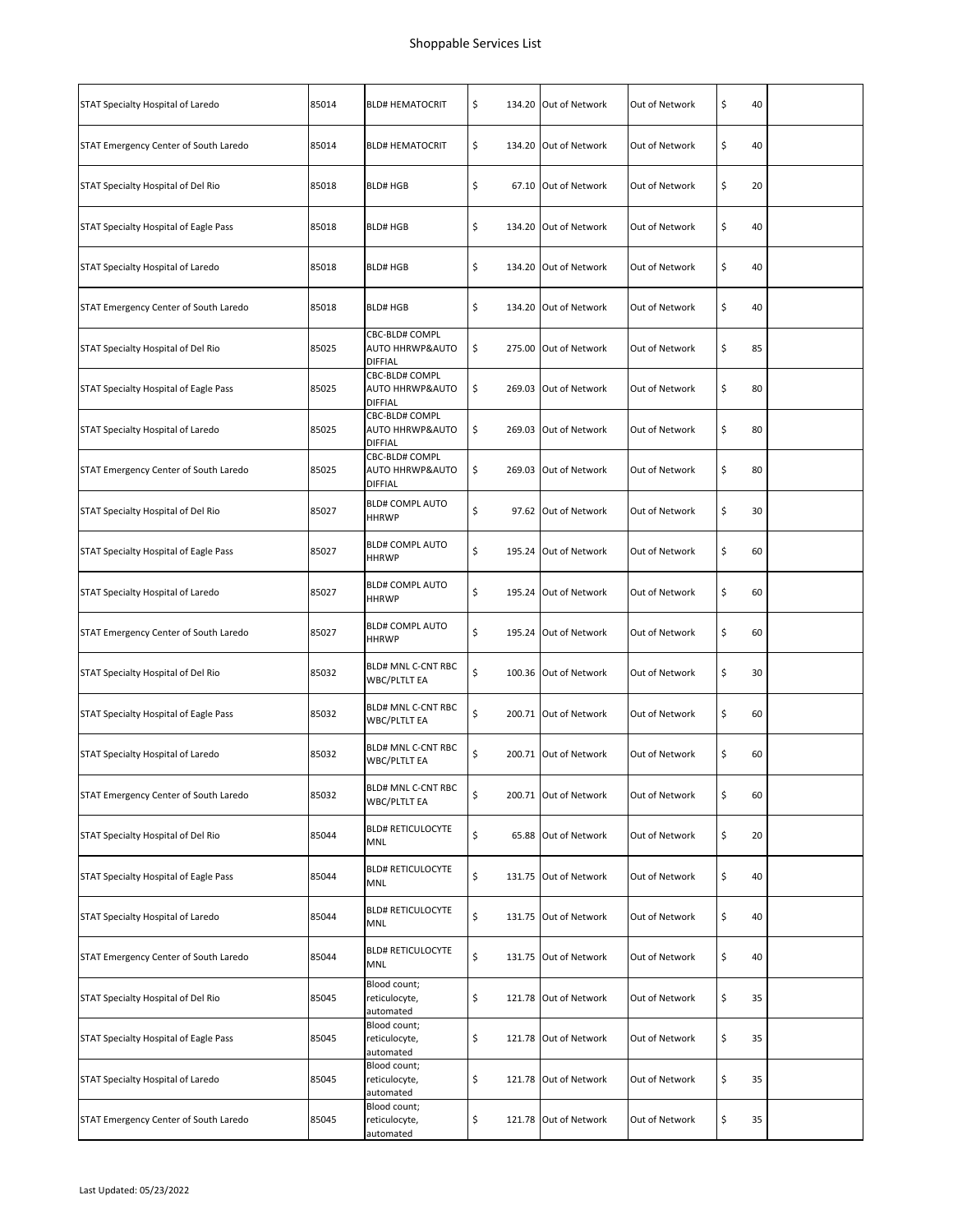| STAT Specialty Hospital of Del Rio    | 85048 | AUTOMATED<br>LEUKOCYTE COUNT                                  | \$<br>18.16 Out of Network  | Out of Network | \$<br>5   |  |
|---------------------------------------|-------|---------------------------------------------------------------|-----------------------------|----------------|-----------|--|
| STAT Specialty Hospital of Eagle Pass | 85048 | AUTOMATED<br>LEUKOCYTE COUNT                                  | \$<br>36.33 Out of Network  | Out of Network | \$<br>10  |  |
| STAT Specialty Hospital of Laredo     | 85048 | AUTOMATED<br>LEUKOCYTE COUNT                                  | \$<br>36.33 Out of Network  | Out of Network | \$<br>10  |  |
| STAT Emergency Center of South Laredo | 85048 | AUTOMATED<br>LEUKOCYTE COUNT                                  | \$<br>36.33 Out of Network  | Out of Network | \$<br>10  |  |
| STAT Specialty Hospital of Eagle Pass | 85049 | <b>BLOOD COUNT</b><br>PLATELET AUTOMATED                      | \$<br>44.80 Out of Network  | Out of Network | \$<br>15  |  |
| STAT Specialty Hospital of Laredo     | 85049 | <b>BLOOD COUNT</b><br>PLATELET AUTOMATED                      | \$<br>44.80 Out of Network  | Out of Network | \$<br>15  |  |
| STAT Emergency Center of South Laredo | 85049 | <b>BLOOD COUNT</b><br>PLATELET AUTOMATED                      | \$<br>44.80 Out of Network  | Out of Network | \$<br>15  |  |
| STAT Specialty Hospital of Del Rio    | 85060 | <b>BLOOD SMEAR</b><br>PERIPHERAL INTERP<br>PHYS W/WRIT REPORT | \$<br>147.68 Out of Network | Out of Network | \$<br>45  |  |
| STAT Specialty Hospital of Eagle Pass | 85060 | <b>BLOOD SMEAR</b><br>PERIPHERAL INTERP<br>PHYS W/WRIT REPORT | \$<br>295.36 Out of Network | Out of Network | \$<br>90  |  |
| STAT Specialty Hospital of Laredo     | 85060 | <b>BLOOD SMEAR</b><br>PERIPHERAL INTERP<br>PHYS W/WRIT REPORT | \$<br>295.36 Out of Network | Out of Network | \$<br>90  |  |
| STAT Emergency Center of South Laredo | 85060 | <b>BLOOD SMEAR</b><br>PERIPHERAL INTERP<br>PHYS W/WRIT REPORT | \$<br>295.36 Out of Network | Out of Network | \$<br>90  |  |
| STAT Specialty Hospital of Del Rio    | 85270 | <b>CLOTTING FACTOR XI</b><br><b>PTA</b>                       | \$<br>256.10 Out of Network | Out of Network | \$<br>75  |  |
| STAT Specialty Hospital of Eagle Pass | 85270 | <b>CLOTTING FACTOR XI</b><br>PTA                              | \$<br>256.10 Out of Network | Out of Network | \$<br>75  |  |
| STAT Specialty Hospital of Laredo     | 85270 | <b>CLOTTING FACTOR XI</b><br>PTA                              | \$<br>256.10 Out of Network | Out of Network | \$<br>75  |  |
| STAT Emergency Center of South Laredo | 85270 | <b>CLOTTING FACTOR XI</b><br>PTA                              | \$<br>256.10 Out of Network | Out of Network | \$<br>75  |  |
| STAT Specialty Hospital of Del Rio    | 85347 | COAGJ TM ACTIVATED                                            | \$<br>23.26 Out of Network  | Out of Network | \$<br>5   |  |
| STAT Specialty Hospital of Eagle Pass | 85347 | COAGJ TM ACTIVATED                                            | \$<br>46.52 Out of Network  | Out of Network | \$<br>15  |  |
| STAT Specialty Hospital of Laredo     | 85347 | COAGJ TM ACTIVATED                                            | \$<br>46.52 Out of Network  | Out of Network | \$<br>15  |  |
| STAT Emergency Center of South Laredo | 85347 | COAGJ TM ACTIVATED                                            | \$<br>46.52 Out of Network  | Out of Network | \$<br>15  |  |
| STAT Specialty Hospital of Del Rio    | 85378 | D-DIMER - FIBRIN<br>DGRADJ PRODUXS D-<br><b>DIMER</b>         | \$<br>99.00 Out of Network  | Out of Network | \$<br>30  |  |
| STAT Specialty Hospital of Eagle Pass | 85378 | <b>D-DIMER - FIBRIN</b><br><b>DGRADJ PRODUXS D-</b><br>DIMER  | \$<br>198.01 Out of Network | Out of Network | \$<br>60  |  |
| STAT Specialty Hospital of Laredo     | 85378 | D-DIMER - FIBRIN<br><b>DGRADJ PRODUXS D-</b><br>DIMER         | \$<br>198.01 Out of Network | Out of Network | \$<br>60  |  |
| STAT Emergency Center of South Laredo | 85378 | D-DIMER - FIBRIN<br>DGRADJ PRODUXS D-<br><b>DIMER</b>         | \$<br>198.01 Out of Network | Out of Network | \$<br>60  |  |
| STAT Specialty Hospital of Del Rio    | 85379 | FIBRIN DGRADJ<br>PRODUXS D-DIMER<br>QUAN                      | \$<br>415.53 Out of Network | Out of Network | \$<br>125 |  |
| STAT Specialty Hospital of Eagle Pass | 85379 | <b>FIBRIN DGRADJ</b><br>PRODUXS D-DIMER<br>QUAN               | \$<br>415.53 Out of Network | Out of Network | \$<br>125 |  |
| STAT Specialty Hospital of Laredo     | 85379 | <b>FIBRIN DGRADJ</b><br>PRODUXS D-DIMER<br>QUAN               | \$<br>415.53 Out of Network | Out of Network | \$<br>125 |  |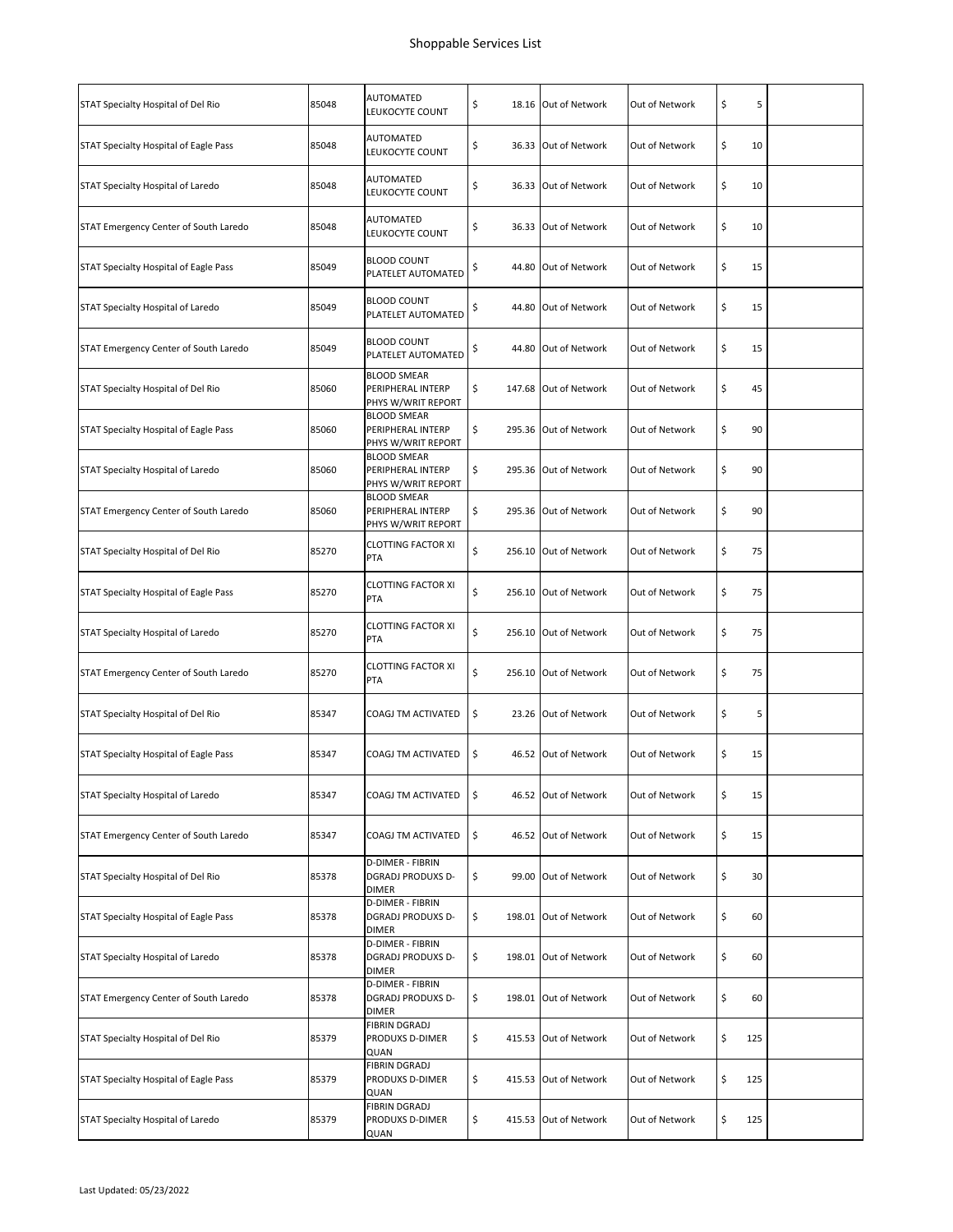| STAT Emergency Center of South Laredo | 85379 | <b>FIBRIN DGRADJ</b><br>PRODUXS D-DIMER<br>QUAN            | \$<br>415.53 Out of Network | Out of Network | \$<br>125 |  |
|---------------------------------------|-------|------------------------------------------------------------|-----------------------------|----------------|-----------|--|
| STAT Specialty Hospital of Del Rio    | 85380 | <b>FIBRIN DGRADJ</b><br>PRODUXS D-DIMER<br><b>ULTRSENS</b> | \$<br>214.70 Out of Network | Out of Network | \$<br>65  |  |
| STAT Specialty Hospital of Eagle Pass | 85380 | <b>FIBRIN DGRADJ</b><br>PRODUXS D-DIMER<br><b>ULTRSENS</b> | \$<br>429.39 Out of Network | Out of Network | \$<br>130 |  |
| STAT Specialty Hospital of Laredo     | 85380 | <b>FIBRIN DGRADJ</b><br>PRODUXS D-DIMER<br>ULTRSENS        | \$<br>429.39 Out of Network | Out of Network | \$<br>130 |  |
| STAT Emergency Center of South Laredo | 85380 | FIBRIN DGRADJ<br>PRODUXS D-DIMER<br><b>ULTRSENS</b>        | \$<br>429.39 Out of Network | Out of Network | \$<br>130 |  |
| STAT Specialty Hospital of Del Rio    | 85384 | Fibrinogen: Activity                                       | \$<br>60.74 Out of Network  | Out of Network | \$<br>20  |  |
| STAT Specialty Hospital of Eagle Pass | 85384 | Fibrinogen: Activity                                       | \$<br>121.48 Out of Network | Out of Network | \$<br>35  |  |
| STAT Specialty Hospital of Laredo     | 85384 | Fibrinogen: Activity                                       | \$<br>121.48 Out of Network | Out of Network | \$<br>35  |  |
| STAT Emergency Center of South Laredo | 85384 | Fibrinogen: Activity                                       | \$<br>121.48 Out of Network | Out of Network | \$<br>35  |  |
| STAT Specialty Hospital of Eagle Pass | 85385 | FIBRINOGEN ANTIGEN                                         | \$<br>144.60 Out of Network | Out of Network | \$<br>45  |  |
| STAT Specialty Hospital of Laredo     | 85385 | FIBRINOGEN ANTIGEN                                         | \$<br>144.60 Out of Network | Out of Network | \$<br>45  |  |
| STAT Emergency Center of South Laredo | 85385 | FIBRINOGEN ANTIGEN                                         | \$<br>144.60 Out of Network | Out of Network | \$<br>45  |  |
| STAT Specialty Hospital of Del Rio    | 85460 | <b>HEMOGLOBIN FETAL</b><br>(KLEIHAUER-BETKE)               | \$<br>47.75 Out of Network  | Out of Network | \$<br>15  |  |
| STAT Specialty Hospital of Eagle Pass | 85460 | HEMOGLOBIN FETAL<br>(KLEIHAUER-BETKE)                      | \$<br>95.50 Out of Network  | Out of Network | \$<br>30  |  |
| STAT Specialty Hospital of Laredo     | 85460 | HEMOGLOBIN FETAL<br>(KLEIHAUER-BETKE)                      | \$<br>95.50 Out of Network  | Out of Network | \$<br>30  |  |
| STAT Emergency Center of South Laredo | 85460 | HEMOGLOBIN FETAL<br>(KLEIHAUER-BETKE)                      | \$<br>95.50 Out of Network  | Out of Network | \$<br>30  |  |
| STAT Specialty Hospital of Del Rio    | 85520 | Heparin assay                                              | \$<br>104.72 Out of Network | Out of Network | \$<br>30  |  |
| STAT Specialty Hospital of Eagle Pass | 85520 | Heparin assay                                              | \$<br>104.72 Out of Network | Out of Network | \$<br>30  |  |
| STAT Specialty Hospital of Laredo     | 85520 | Heparin assay                                              | \$<br>104.72 Out of Network | Out of Network | \$<br>30  |  |
| STAT Emergency Center of South Laredo | 85520 | Heparin assay                                              | \$<br>104.72 Out of Network | Out of Network | \$<br>30  |  |
| STAT Specialty Hospital of Del Rio    | 85610 | PT - PROTHROMBIN<br>TIME                                   | \$<br>113.00 Out of Network | Out of Network | \$<br>35  |  |
| STAT Specialty Hospital of Eagle Pass | 85610 | PT - PROTHROMBIN<br>TIME                                   | \$<br>225.99 Out of Network | Out of Network | \$<br>70  |  |
| STAT Specialty Hospital of Laredo     | 85610 | PT - PROTHROMBIN<br>TIME                                   | \$<br>225.99 Out of Network | Out of Network | \$<br>70  |  |
| STAT Emergency Center of South Laredo | 85610 | PT - PROTHROMBIN<br>TIME                                   | \$<br>225.99 Out of Network | Out of Network | \$<br>70  |  |
| STAT Specialty Hospital of Del Rio    | 85613 | RUSSELL VIPER VENOM<br>TIME DILUTED                        | \$<br>59.15 Out of Network  | Out of Network | \$<br>20  |  |
| STAT Specialty Hospital of Eagle Pass | 85613 | RUSSELL VIPER VENOM<br>TIME DILUTED                        | \$<br>118.30 Out of Network | Out of Network | \$<br>35  |  |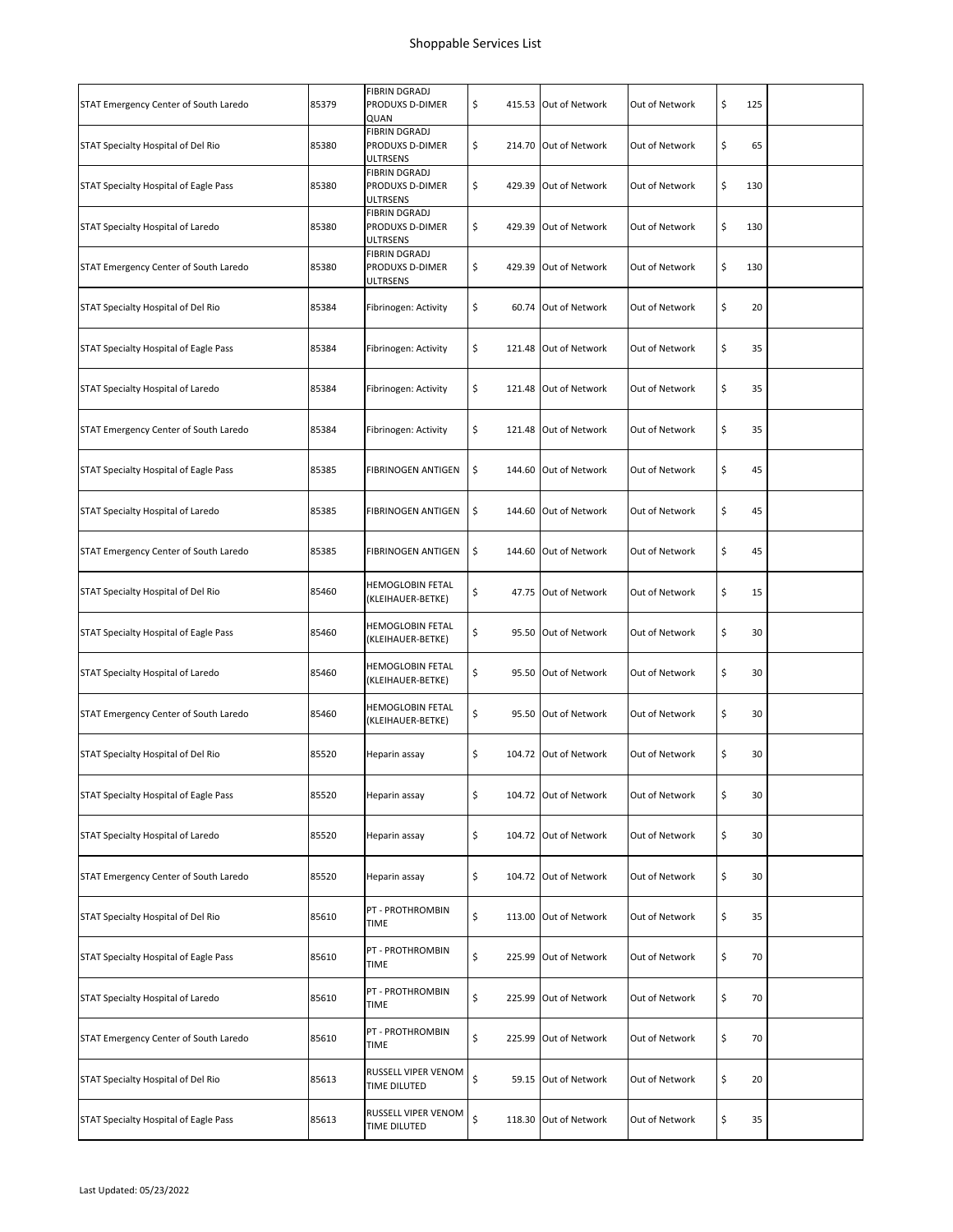| STAT Specialty Hospital of Laredo     | 85613 | RUSSELL VIPER VENOM<br>TIME DILUTED       | \$<br>118.30 Out of Network | Out of Network | \$<br>35 |  |
|---------------------------------------|-------|-------------------------------------------|-----------------------------|----------------|----------|--|
| STAT Emergency Center of South Laredo | 85613 | RUSSELL VIPER VENOM<br>TIME DILUTED       | \$<br>118.30 Out of Network | Out of Network | \$<br>35 |  |
| STAT Specialty Hospital of Eagle Pass | 85635 | REPTILASE TEST                            | \$<br>98.50 Out of Network  | Out of Network | \$<br>30 |  |
| STAT Specialty Hospital of Laredo     | 85635 | REPTILASE TEST                            | \$<br>98.50 Out of Network  | Out of Network | \$<br>30 |  |
| STAT Emergency Center of South Laredo | 85635 | REPTILASE TEST                            | \$<br>98.50 Out of Network  | Out of Network | \$<br>30 |  |
| STAT Specialty Hospital of Del Rio    | 85651 | SEDIMENTATION RATE<br>RBC NON-AUTO        | \$<br>96.08 Out of Network  | Out of Network | \$<br>30 |  |
| STAT Specialty Hospital of Eagle Pass | 85651 | SEDIMENTATION RATE<br>RBC NON-AUTO        | \$<br>192.17 Out of Network | Out of Network | \$<br>60 |  |
| STAT Specialty Hospital of Laredo     | 85651 | SEDIMENTATION RATE<br>RBC NON-AUTO        | \$<br>192.17 Out of Network | Out of Network | \$<br>60 |  |
| STAT Emergency Center of South Laredo | 85651 | SEDIMENTATION RATE<br><b>RBC NON-AUTO</b> | \$<br>192.17 Out of Network | Out of Network | \$<br>60 |  |
| STAT Specialty Hospital of Del Rio    | 85652 | SEDIMENTATION RATE<br><b>RBC AUTO</b>     | \$<br>61.46 Out of Network  | Out of Network | \$<br>20 |  |
| STAT Specialty Hospital of Eagle Pass | 85652 | SEDIMENTATION RATE<br><b>RBC AUTO</b>     | \$<br>122.92 Out of Network | Out of Network | \$<br>35 |  |
| STAT Specialty Hospital of Laredo     | 85652 | SEDIMENTATION RATE<br>RBC AUTO            | \$<br>122.92 Out of Network | Out of Network | \$<br>35 |  |
| STAT Emergency Center of South Laredo | 85652 | SEDIMENTATION RATE<br><b>RBC AUTO</b>     | \$<br>122.92 Out of Network | Out of Network | \$<br>35 |  |
| STAT Specialty Hospital of Del Rio    | 85670 | THROMBIN TIME<br>PLASMA                   | \$<br>35.60 Out of Network  | Out of Network | \$<br>10 |  |
| STAT Specialty Hospital of Eagle Pass | 85670 | THROMBIN TIME<br>PLASMA                   | \$<br>71.20 Out of Network  | Out of Network | \$<br>20 |  |
| STAT Specialty Hospital of Laredo     | 85670 | THROMBIN TIME<br>PLASMA                   | \$<br>71.20 Out of Network  | Out of Network | \$<br>20 |  |
| STAT Emergency Center of South Laredo | 85670 | THROMBIN TIME<br>PLASMA                   | \$<br>71.20 Out of Network  | Out of Network | \$<br>20 |  |
| STAT Specialty Hospital of Del Rio    | 85730 | THROMBOPLASTIN TM<br>PRTL PLSM/WHL BLD    | \$<br>106.60 Out of Network | Out of Network | \$<br>30 |  |
| STAT Specialty Hospital of Eagle Pass | 85730 | THROMBOPLASTIN TM<br>PRTL PLSM/WHL BLD    | \$<br>213.21 Out of Network | Out of Network | \$<br>65 |  |
| STAT Specialty Hospital of Laredo     | 85730 | THROMBOPLASTIN TM<br>PRTL PLSM/WHL BLD    | \$<br>213.21 Out of Network | Out of Network | \$<br>65 |  |
| STAT Emergency Center of South Laredo | 85730 | THROMBOPLASTIN TM<br>PRTL PLSM/WHL BLD    | \$<br>213.21 Out of Network | Out of Network | \$<br>65 |  |
| STAT Specialty Hospital of Del Rio    | 86611 | Antibody; Bartonella                      | \$<br>56.10 Out of Network  | Out of Network | \$<br>15 |  |
| STAT Specialty Hospital of Eagle Pass | 86611 | Antibody; Bartonella                      | \$<br>112.20 Out of Network | Out of Network | \$<br>35 |  |
| STAT Specialty Hospital of Laredo     | 86611 | Antibody; Bartonella                      | \$<br>112.20 Out of Network | Out of Network | \$<br>35 |  |
| STAT Emergency Center of South Laredo | 86611 | Antibody; Bartonella                      | \$<br>112.20 Out of Network | Out of Network | \$<br>35 |  |
| STAT Specialty Hospital of Del Rio    | 86615 | ANTIBODY<br>BORDETELLA                    | \$<br>81.40 Out of Network  | Out of Network | \$<br>25 |  |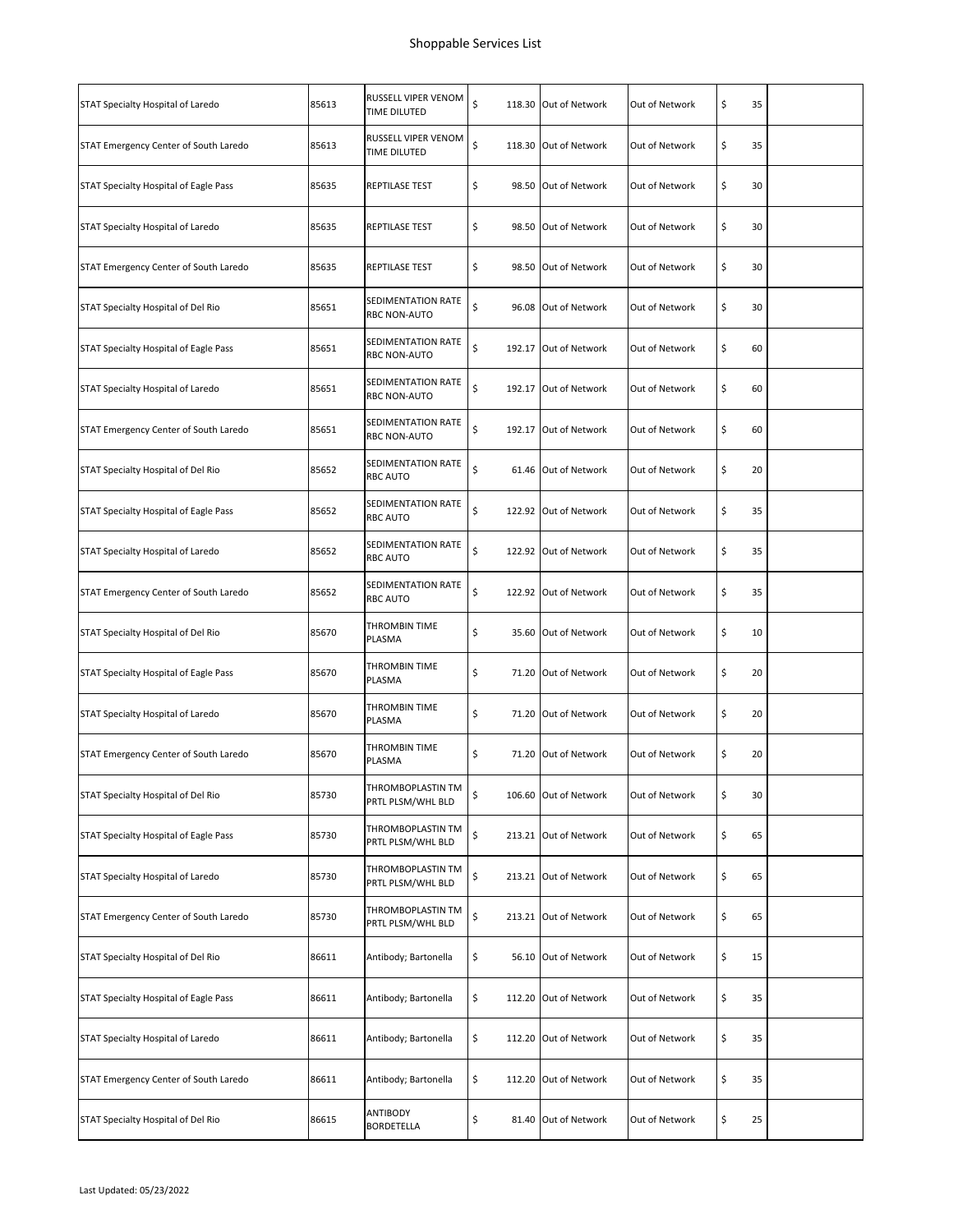| STAT Specialty Hospital of Eagle Pass | 86615 | ANTIBODY<br>BORDETELLA                              | \$          | 162.80 Out of Network | Out of Network | \$<br>50 |  |
|---------------------------------------|-------|-----------------------------------------------------|-------------|-----------------------|----------------|----------|--|
| STAT Specialty Hospital of Laredo     | 86615 | ANTIBODY<br>BORDETELLA                              | \$          | 162.80 Out of Network | Out of Network | \$<br>50 |  |
| STAT Emergency Center of South Laredo | 86615 | ANTIBODY<br>BORDETELLA                              | \$          | 162.80 Out of Network | Out of Network | \$<br>50 |  |
| STAT Specialty Hospital of Del Rio    | 86617 | LYME DISEASE<br>ANTIBODY                            | \$          | 110.78 Out of Network | Out of Network | \$<br>35 |  |
| STAT Specialty Hospital of Eagle Pass | 86617 | LYME DISEASE<br>ANTIBODY                            | \$          | 221.55 Out of Network | Out of Network | \$<br>65 |  |
| STAT Specialty Hospital of Laredo     | 86617 | LYME DISEASE<br>ANTIBODY                            | \$          | 221.55 Out of Network | Out of Network | \$<br>65 |  |
| STAT Emergency Center of South Laredo | 86617 | LYME DISEASE<br>ANTIBODY                            | \$          | 221.55 Out of Network | Out of Network | \$<br>65 |  |
| STAT Specialty Hospital of Del Rio    | 86618 | Antibody; Borrelia<br>burgdorferi (Lyme<br>disease) | \$          | 66.93 Out of Network  | Out of Network | \$<br>20 |  |
| STAT Specialty Hospital of Eagle Pass | 86618 | Antibody; Borrelia<br>burgdorferi (Lyme<br>disease) | \$          | 133.86 Out of Network | Out of Network | \$<br>40 |  |
| STAT Specialty Hospital of Laredo     | 86618 | Antibody; Borrelia<br>burgdorferi (Lyme<br>disease) | \$          | 133.86 Out of Network | Out of Network | \$<br>40 |  |
| STAT Emergency Center of South Laredo | 86618 | Antibody; Borrelia<br>burgdorferi (Lyme<br>disease) | \$          | 133.86 Out of Network | Out of Network | \$<br>40 |  |
| STAT Specialty Hospital of Del Rio    | 86622 | Antibody: Brucella,                                 | \$          | 58.48 Out of Network  | Out of Network | \$<br>20 |  |
| STAT Specialty Hospital of Eagle Pass | 86622 | Antibody: Brucella,                                 | \$          | 116.97 Out of Network | Out of Network | \$<br>35 |  |
| STAT Specialty Hospital of Laredo     | 86622 | Antibody: Brucella,                                 | \$          | 116.97 Out of Network | Out of Network | \$<br>35 |  |
| STAT Emergency Center of South Laredo | 86622 | Antibody: Brucella,                                 | \$          | 116.97 Out of Network | Out of Network | \$<br>35 |  |
| STAT Specialty Hospital of Del Rio    | 86631 | ANTB CHLAMYDIA                                      | \$          | 85.75 Out of Network  | Out of Network | \$<br>25 |  |
| STAT Specialty Hospital of Eagle Pass | 86631 | ANTB CHLAMYDIA                                      | \$          | 171.50 Out of Network | Out of Network | \$<br>50 |  |
| STAT Specialty Hospital of Laredo     | 86631 | ANTB CHLAMYDIA                                      | \$          | 171.50 Out of Network | Out of Network | \$<br>50 |  |
| STAT Emergency Center of South Laredo | 86631 | ANTB CHLAMYDIA                                      | \$          | 171.50 Out of Network | Out of Network | \$<br>50 |  |
| STAT Specialty Hospital of Del Rio    | 86635 | Antibody; Coccidioides                              | \$          | 35.42 Out of Network  | Out of Network | \$<br>10 |  |
| STAT Specialty Hospital of Eagle Pass | 86635 | Antibody; Coccidioides                              | \$          | 70.85 Out of Network  | Out of Network | \$<br>20 |  |
| STAT Specialty Hospital of Laredo     | 86635 | Antibody; Coccidioides                              | \$          | 70.85 Out of Network  | Out of Network | \$<br>20 |  |
| STAT Emergency Center of South Laredo | 86635 | Antibody; Coccidioides                              | \$<br>70.85 | Out of Network        | Out of Network | \$<br>20 |  |
| STAT Specialty Hospital of Del Rio    | 86638 | Antibody: Coxiella<br>burnetii (Q fever)            | \$          | 58.48 Out of Network  | Out of Network | \$<br>20 |  |
| STAT Specialty Hospital of Eagle Pass | 86638 | Antibody: Coxiella<br>burnetii (Q fever)            | \$          | 116.97 Out of Network | Out of Network | \$<br>35 |  |
| STAT Specialty Hospital of Laredo     | 86638 | Antibody: Coxiella<br>burnetii (Q fever)            | \$          | 116.97 Out of Network | Out of Network | \$<br>35 |  |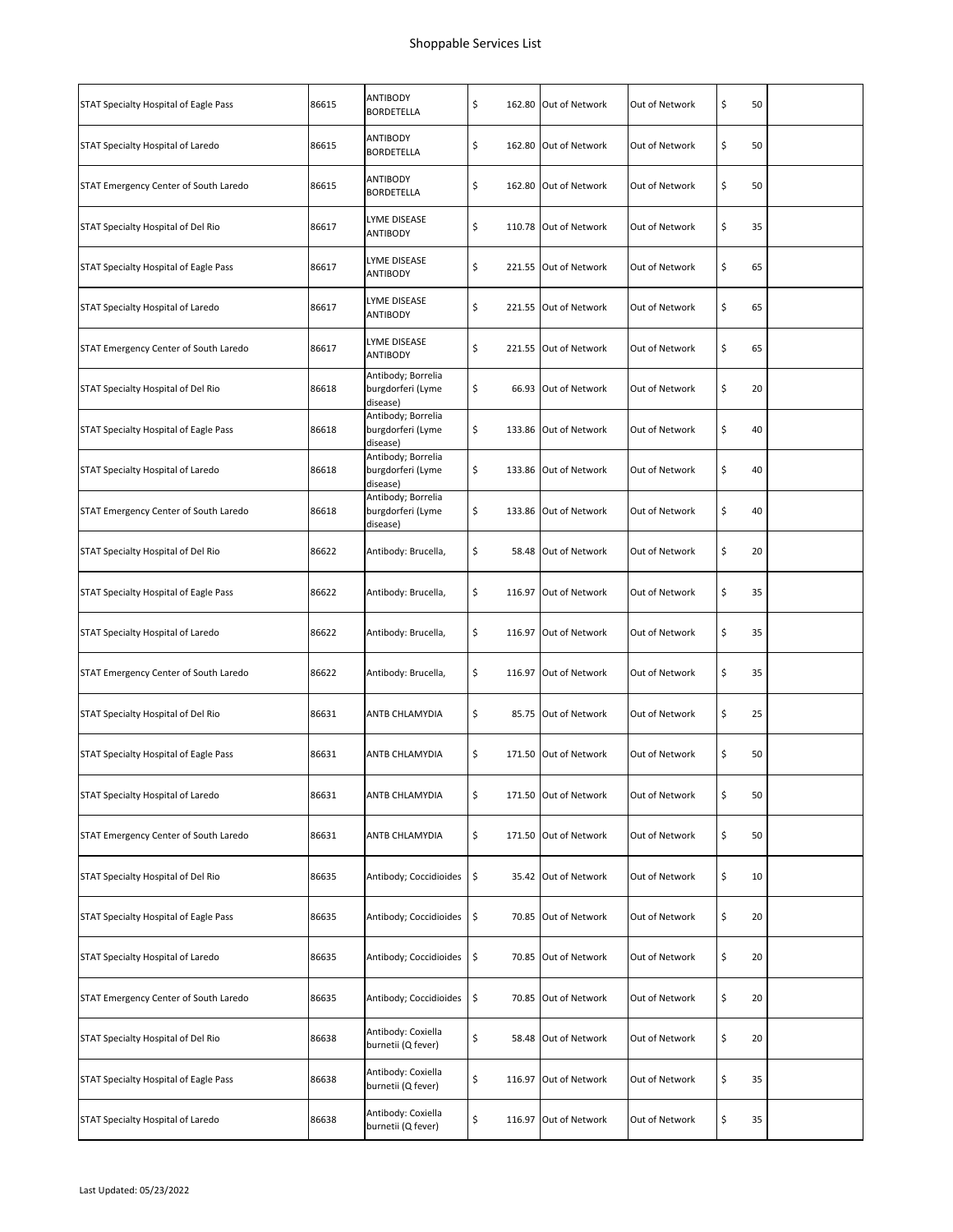| STAT Emergency Center of South Laredo | 86638 | Antibody: Coxiella<br>burnetii (Q fever)                            | \$<br>116.97 Out of Network | Out of Network | \$<br>35 |  |
|---------------------------------------|-------|---------------------------------------------------------------------|-----------------------------|----------------|----------|--|
| STAT Specialty Hospital of Del Rio    | 86644 | <b>ANTIBODY</b><br>CYTOMEGALOVIRUS<br>CMV                           | \$<br>98.70 Out of Network  | Out of Network | \$<br>30 |  |
| STAT Specialty Hospital of Eagle Pass | 86644 | ANTIBODY<br><b>CYTOMEGALOVIRUS</b><br>CMV                           | \$<br>197.40 Out of Network | Out of Network | \$<br>60 |  |
| STAT Specialty Hospital of Laredo     | 86644 | ANTIBODY<br><b>CYTOMEGALOVIRUS</b><br><b>CMV</b>                    | \$<br>197.40 Out of Network | Out of Network | \$<br>60 |  |
| STAT Emergency Center of South Laredo | 86644 | ANTIBODY<br><b>CYTOMEGALOVIRUS</b><br><b>CMV</b>                    | \$<br>197.40 Out of Network | Out of Network | \$<br>60 |  |
| STAT Specialty Hospital of Del Rio    | 86645 | ANTIBODY<br><b>CYTOMEGALOVIRUS</b><br>CMV IGM                       | \$<br>56.10 Out of Network  | Out of Network | \$<br>15 |  |
| STAT Specialty Hospital of Eagle Pass | 86645 | ANTIBODY<br>CYTOMEGALOVIRUS<br>CMV IGM                              | \$<br>112.20 Out of Network | Out of Network | \$<br>35 |  |
| STAT Specialty Hospital of Laredo     | 86645 | ANTIBODY<br><b>CYTOMEGALOVIRUS</b><br>CMV IGM                       | \$<br>112.20 Out of Network | Out of Network | \$<br>35 |  |
| STAT Emergency Center of South Laredo | 86645 | ANTIBODY<br><b>CYTOMEGALOVIRUS</b><br>CMV IGM                       | \$<br>112.20 Out of Network | Out of Network | \$<br>35 |  |
| STAT Specialty Hospital of Del Rio    | 86652 | Antibody; encephalitis,<br>Eastern equine                           | \$<br>56.10 Out of Network  | Out of Network | \$<br>15 |  |
| STAT Specialty Hospital of Eagle Pass | 86652 | Antibody; encephalitis,<br>Eastern equine                           | \$<br>112.20 Out of Network | Out of Network | \$<br>35 |  |
| STAT Specialty Hospital of Laredo     | 86652 | Antibody; encephalitis,<br>Eastern equine                           | \$<br>112.20 Out of Network | Out of Network | \$<br>35 |  |
| STAT Emergency Center of South Laredo | 86652 | Antibody; encephalitis,<br>Eastern equine                           | \$<br>112.20 Out of Network | Out of Network | \$<br>35 |  |
| STAT Specialty Hospital of Del Rio    | 86654 | Antibody; encephalitis,<br>Western equine                           | \$<br>56.10 Out of Network  | Out of Network | \$<br>15 |  |
| STAT Specialty Hospital of Eagle Pass | 86654 | Antibody; encephalitis,<br>Western equine                           | \$<br>112.20 Out of Network | Out of Network | \$<br>35 |  |
| STAT Specialty Hospital of Laredo     | 86654 | Antibody; encephalitis,<br>Western equine                           | \$<br>112.20 Out of Network | Out of Network | \$<br>35 |  |
| STAT Emergency Center of South Laredo | 86654 | Antibody; encephalitis,<br>Western equine                           | \$<br>112.20 Out of Network | Out of Network | \$<br>35 |  |
| STAT Specialty Hospital of Del Rio    | 86658 | Antibody; enterovirus<br>(eg, coxsackie, echo,<br>polio)            | \$<br>80.40 Out of Network  | Out of Network | \$<br>25 |  |
| STAT Specialty Hospital of Eagle Pass | 86658 | Antibody; enterovirus<br>(eg, coxsackie, echo,<br>polio)            | \$<br>160.80 Out of Network | Out of Network | \$<br>50 |  |
| STAT Specialty Hospital of Laredo     | 86658 | Antibody; enterovirus<br>(eg, coxsackie, echo,<br>polio)            | \$<br>160.80 Out of Network | Out of Network | \$<br>50 |  |
| STAT Emergency Center of South Laredo | 86658 | Antibody; enterovirus<br>(eg, coxsackie, echo,<br>polio)            | \$<br>160.80 Out of Network | Out of Network | \$<br>50 |  |
| STAT Specialty Hospital of Del Rio    | 86663 | ANTB EPSTEIN-BARR EB<br>VIRUS EARLY AG EA                           | \$<br>161.76 Out of Network | Out of Network | \$<br>50 |  |
| STAT Specialty Hospital of Eagle Pass | 86663 | ANTB EPSTEIN-BARR EB<br>VIRUS EARLY AG EA                           | \$<br>323.52 Out of Network | Out of Network | \$<br>95 |  |
| STAT Specialty Hospital of Laredo     | 86663 | ANTB EPSTEIN-BARR EB<br>VIRUS EARLY AG EA                           | \$<br>323.52 Out of Network | Out of Network | \$<br>95 |  |
| STAT Emergency Center of South Laredo | 86663 | ANTB EPSTEIN-BARR EB<br>VIRUS EARLY AG EA                           | \$<br>323.52 Out of Network | Out of Network | \$<br>95 |  |
| STAT Specialty Hospital of Del Rio    | 86664 | <b>ANTIBODY EPSTEIN-</b><br><b>BARR EB VIRUS</b><br>NUCLEAR AG EBNA | \$<br>104.90 Out of Network | Out of Network | \$<br>30 |  |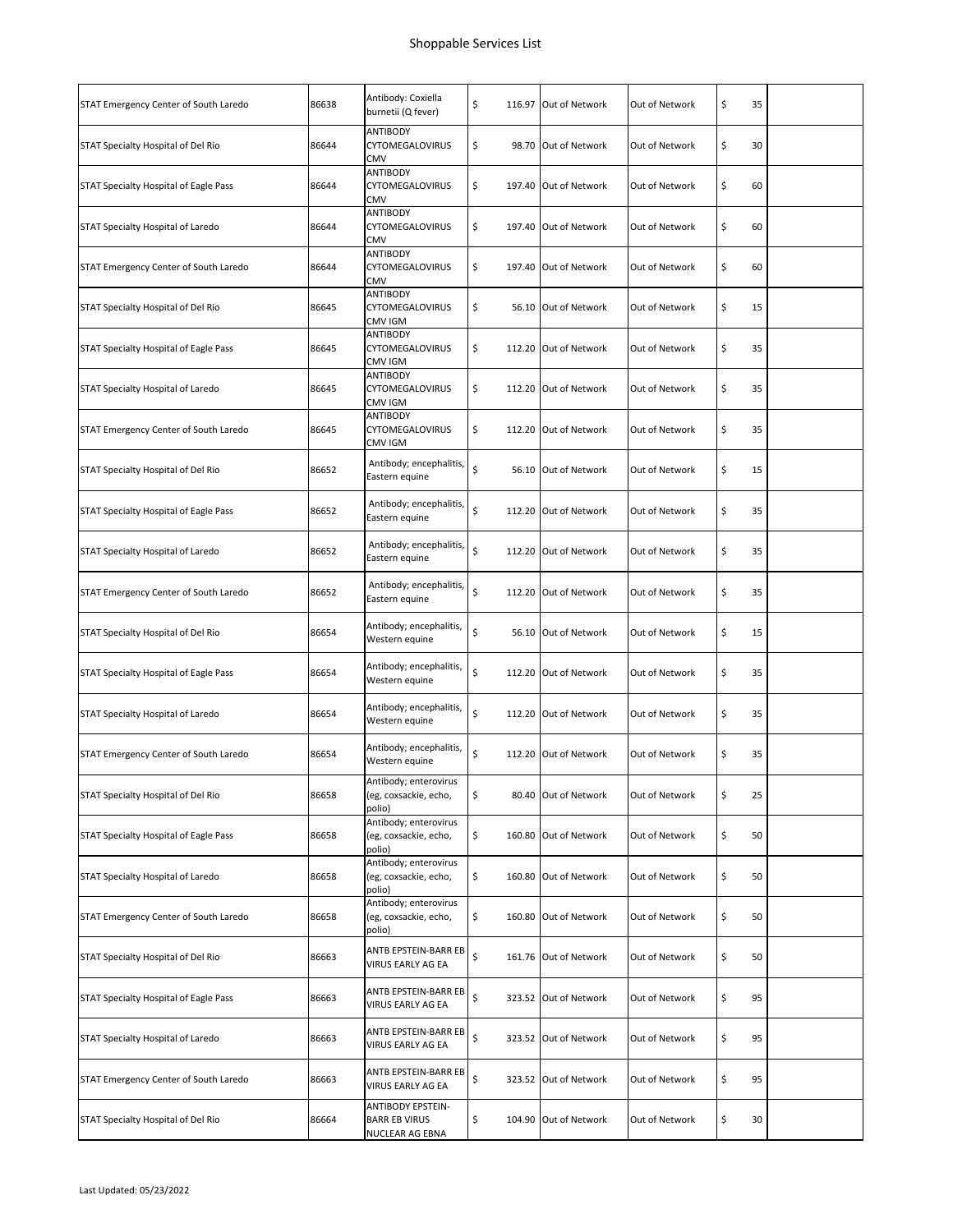| STAT Specialty Hospital of Eagle Pass | 86664 | <b>ANTIBODY EPSTEIN-</b><br><b>BARR EB VIRUS</b><br>NUCLEAR AG EBNA         | \$<br>209.80 Out of Network | Out of Network | \$<br>65 |  |
|---------------------------------------|-------|-----------------------------------------------------------------------------|-----------------------------|----------------|----------|--|
| STAT Specialty Hospital of Laredo     | 86664 | <b>ANTIBODY EPSTEIN-</b><br><b>BARR EB VIRUS</b><br>NUCLEAR AG EBNA         | \$<br>209.80 Out of Network | Out of Network | \$<br>65 |  |
| STAT Emergency Center of South Laredo | 86664 | <b>ANTIBODY EPSTEIN-</b><br><b>BARR EB VIRUS</b><br>NUCLEAR AG EBNA         | \$<br>209.80 Out of Network | Out of Network | \$<br>65 |  |
| STAT Specialty Hospital of Del Rio    | 86665 | <b>ANTIBODY EPSTEIN-</b><br><b>BARR EB VIRUS VIRAL</b><br>CAPSID VCA        | \$<br>124.45 Out of Network | Out of Network | \$<br>35 |  |
| STAT Specialty Hospital of Eagle Pass | 86665 | <b>ANTIBODY EPSTEIN-</b><br><b>BARR EB VIRUS VIRAL</b><br><b>CAPSID VCA</b> | \$<br>248.90 Out of Network | Out of Network | \$<br>75 |  |
| STAT Specialty Hospital of Laredo     | 86665 | <b>ANTIBODY EPSTEIN-</b><br><b>BARR EB VIRUS VIRAL</b><br>CAPSID VCA        | \$<br>248.90 Out of Network | Out of Network | \$<br>75 |  |
| STAT Emergency Center of South Laredo | 86665 | <b>ANTIBODY EPSTEIN-</b><br><b>BARR EB VIRUS VIRAL</b><br>CAPSID VCA        | \$<br>248.90 Out of Network | Out of Network | \$<br>75 |  |
| STAT Specialty Hospital of Del Rio    | 86666 | Antibody; Ehrlichia                                                         | \$<br>64.34 Out of Network  | Out of Network | \$<br>20 |  |
| STAT Specialty Hospital of Eagle Pass | 86666 | Antibody; Ehrlichia                                                         | \$<br>128.67 Out of Network | Out of Network | \$<br>40 |  |
| STAT Specialty Hospital of Laredo     | 86666 | Antibody; Ehrlichia                                                         | \$<br>128.67 Out of Network | Out of Network | \$<br>40 |  |
| STAT Emergency Center of South Laredo | 86666 | Antibody; Ehrlichia                                                         | \$<br>128.67 Out of Network | Out of Network | \$<br>40 |  |
| STAT Specialty Hospital of Del Rio    | 86668 | Antibody; Francisella<br>tularensis                                         | \$<br>74.39 Out of Network  | Out of Network | \$<br>20 |  |
| STAT Specialty Hospital of Eagle Pass | 86668 | Antibody; Francisella<br>tularensis                                         | \$<br>148.78 Out of Network | Out of Network | \$<br>45 |  |
| STAT Specialty Hospital of Laredo     | 86668 | Antibody; Francisella<br>tularensis                                         | \$<br>148.78 Out of Network | Out of Network | \$<br>45 |  |
| STAT Emergency Center of South Laredo | 86668 | Antibody; Francisella<br>tularensis                                         | \$<br>148.78 Out of Network | Out of Network | \$<br>45 |  |
| STAT Specialty Hospital of Del Rio    | 86671 | <b>ANTIBODY FUNGUS</b><br><b>NOT ELSEWHERE</b><br>SPECIFIED                 | \$<br>75.65 Out of Network  | Out of Network | \$<br>25 |  |
| STAT Specialty Hospital of Eagle Pass | 86671 | <b>ANTIBODY FUNGUS</b><br>NOT ELSEWHERE<br>SPECIFIED                        | \$<br>151.30 Out of Network | Out of Network | \$<br>45 |  |
| STAT Specialty Hospital of Laredo     | 86671 | ANTIBODY FUNGUS<br>NOT ELSEWHERE<br>SPECIFIED                               | \$<br>151.30 Out of Network | Out of Network | \$<br>45 |  |
| STAT Emergency Center of South Laredo | 86671 | <b>ANTIBODY FUNGUS</b><br>NOT ELSEWHERE<br>SPECIFIED                        | \$<br>151.30 Out of Network | Out of Network | \$<br>45 |  |
| STAT Specialty Hospital of Del Rio    | 86677 | Antibody; Helicobacter<br>pylori                                            | \$<br>207.58 Out of Network | Out of Network | \$<br>60 |  |
| STAT Specialty Hospital of Eagle Pass | 86677 | Antibody; Helicobacter<br>pylori                                            | \$<br>207.58 Out of Network | Out of Network | \$<br>60 |  |
| STAT Specialty Hospital of Laredo     | 86677 | Antibody; Helicobacter<br>pylori                                            | \$<br>207.58 Out of Network | Out of Network | \$<br>60 |  |
| STAT Emergency Center of South Laredo | 86677 | Antibody; Helicobacter<br>pylori                                            | \$<br>207.58 Out of Network | Out of Network | \$<br>60 |  |
| STAT Specialty Hospital of Del Rio    | 86689 | CLEARVIEW HIV CTL<br>LVL 1&2                                                | \$<br>129.98 Out of Network | Out of Network | \$<br>40 |  |
| STAT Specialty Hospital of Del Rio    | 86689 | ANTB HTLV/HIV ANTB<br><b>CONFIRMATORY TST</b>                               | \$<br>141.43 Out of Network | Out of Network | \$<br>40 |  |
| STAT Specialty Hospital of Eagle Pass | 86689 | ANTB HTLV/HIV ANTB<br>CONFIRMATORY TST                                      | \$<br>282.86 Out of Network | Out of Network | \$<br>85 |  |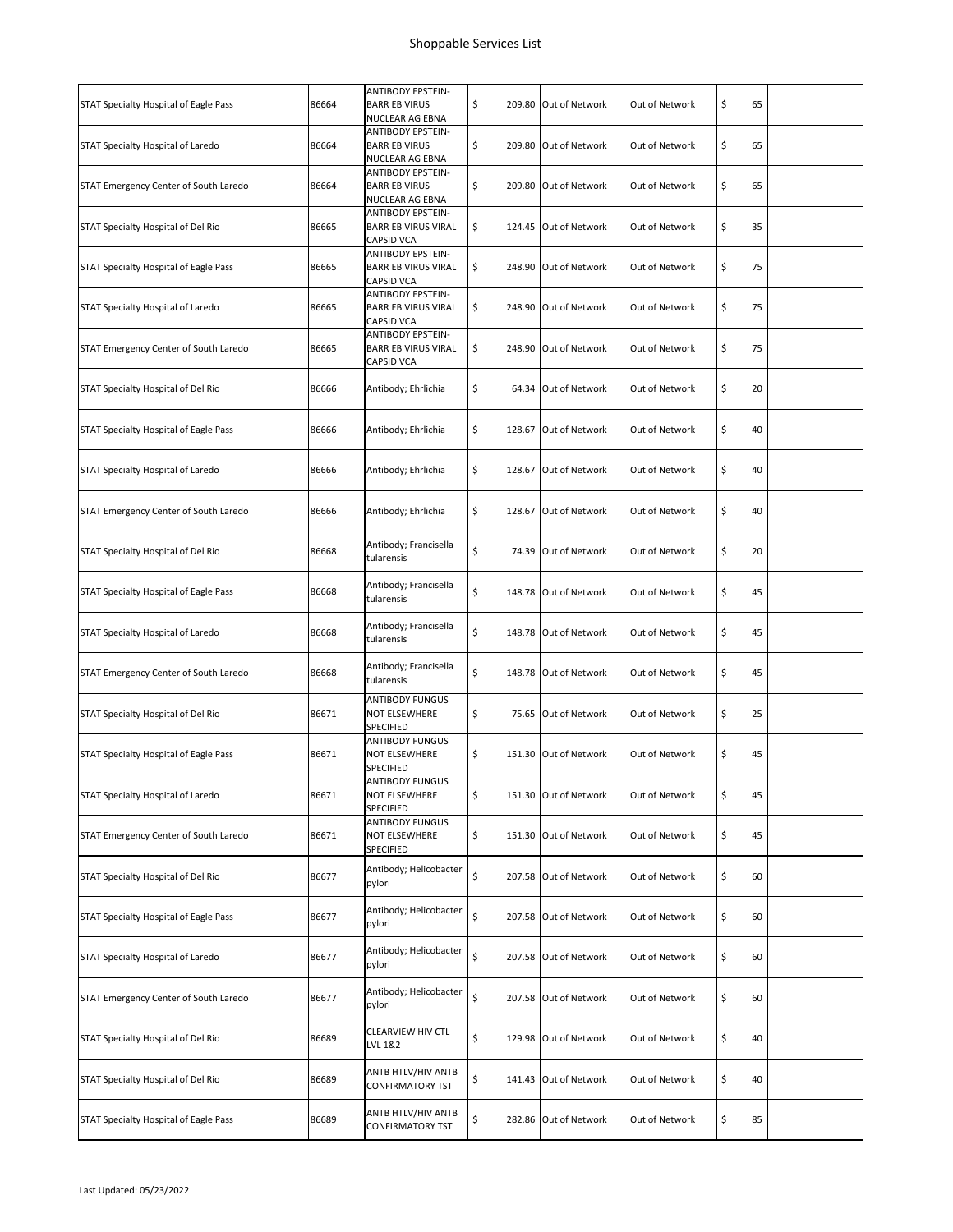| STAT Specialty Hospital of Eagle Pass | 86689 | <b>CLEARVIEW HIV CTL</b><br>LVL 1&2                       | \$<br>259.97 Out of Network | Out of Network | \$<br>80 |  |
|---------------------------------------|-------|-----------------------------------------------------------|-----------------------------|----------------|----------|--|
| STAT Specialty Hospital of Laredo     | 86689 | ANTB HTLV/HIV ANTB<br><b>CONFIRMATORY TST</b>             | \$<br>282.86 Out of Network | Out of Network | \$<br>85 |  |
| STAT Specialty Hospital of Laredo     | 86689 | CLEARVIEW HIV CTL<br>LVL 1&2                              | \$<br>259.97 Out of Network | Out of Network | \$<br>80 |  |
| STAT Emergency Center of South Laredo | 86689 | ANTB HTLV/HIV ANTB<br>CONFIRMATORY TST                    | \$<br>282.86 Out of Network | Out of Network | \$<br>85 |  |
| STAT Emergency Center of South Laredo | 86689 | CLEARVIEW HIV CTL<br>LVL 1&2                              | \$<br>259.97 Out of Network | Out of Network | \$<br>80 |  |
| STAT Specialty Hospital of Del Rio    | 86694 | <b>ANTIBODY HERPES</b><br>SMPLX NON-SPECIFIC<br>TYPE TEST | \$<br>102.95 Out of Network | Out of Network | \$<br>30 |  |
| STAT Specialty Hospital of Eagle Pass | 86694 | ANTIBODY HERPES<br>SMPLX NON-SPECIFIC<br>TYPE TEST        | \$<br>205.90 Out of Network | Out of Network | \$<br>60 |  |
| STAT Specialty Hospital of Laredo     | 86694 | <b>ANTIBODY HERPES</b><br>SMPLX NON-SPECIFIC<br>TYPE TEST | \$<br>205.90 Out of Network | Out of Network | \$<br>60 |  |
| STAT Emergency Center of South Laredo | 86694 | <b>ANTIBODY HERPES</b><br>SMPLX NON-SPECIFIC<br>TYPE TEST | \$<br>205.90 Out of Network | Out of Network | \$<br>60 |  |
| STAT Specialty Hospital of Del Rio    | 86695 | <b>ANTIBODY HERPES</b><br>SMPLX TYPE 1                    | \$<br>94.34 Out of Network  | Out of Network | \$<br>30 |  |
| STAT Specialty Hospital of Eagle Pass | 86695 | <b>ANTIBODY HERPES</b><br>SMPLX TYPE 1                    | \$<br>188.68 Out of Network | Out of Network | \$<br>55 |  |
| STAT Specialty Hospital of Laredo     | 86695 | ANTIBODY HERPES<br>SMPLX TYPE 1                           | \$<br>188.68 Out of Network | Out of Network | \$<br>55 |  |
| STAT Emergency Center of South Laredo | 86695 | ANTIBODY HERPES<br>SMPLX TYPE 1                           | \$<br>188.68 Out of Network | Out of Network | \$<br>55 |  |
| STAT Specialty Hospital of Del Rio    | 86696 | <b>ANTIBODY HERPES</b><br>SMPLX TYPE 2                    | \$<br>138.44 Out of Network | Out of Network | \$<br>40 |  |
| STAT Specialty Hospital of Eagle Pass | 86696 | <b>ANTIBODY HERPES</b><br>SMPLX TYPE 2                    | \$<br>276.88 Out of Network | Out of Network | \$<br>85 |  |
| STAT Specialty Hospital of Laredo     | 86696 | ANTIBODY HERPES<br>SMPLX TYPE 2                           | \$<br>276.88 Out of Network | Out of Network | \$<br>85 |  |
| STAT Emergency Center of South Laredo | 86696 | <b>ANTIBODY HERPES</b><br>SMPLX TYPE 2                    | \$<br>276.88 Out of Network | Out of Network | \$<br>85 |  |
| STAT Specialty Hospital of Del Rio    | 86701 | ANTB HIV-1                                                | \$<br>95.31 Out of Network  | Out of Network | \$<br>30 |  |
| STAT Specialty Hospital of Eagle Pass | 86701 | ANTB HIV-1                                                | \$<br>190.62 Out of Network | Out of Network | \$<br>55 |  |
| STAT Specialty Hospital of Laredo     | 86701 | ANTB HIV-1                                                | \$<br>190.62 Out of Network | Out of Network | \$<br>55 |  |
| STAT Emergency Center of South Laredo | 86701 | ANTB HIV-1                                                | \$<br>190.62 Out of Network | Out of Network | \$<br>55 |  |
| STAT Specialty Hospital of Del Rio    | 86703 | ANTIBODY HIV-1&HIV-<br>2 SINGLE RESULT                    | \$<br>98.02 Out of Network  | Out of Network | \$<br>30 |  |
| STAT Specialty Hospital of Eagle Pass | 86703 | ANTIBODY HIV-1&HIV-<br>2 SINGLE RESULT                    | \$<br>196.04 Out of Network | Out of Network | \$<br>60 |  |
| STAT Specialty Hospital of Laredo     | 86703 | ANTIBODY HIV-1&HIV-<br>2 SINGLE RESULT                    | \$<br>196.04 Out of Network | Out of Network | \$<br>60 |  |
| STAT Emergency Center of South Laredo | 86703 | ANTIBODY HIV-1&HIV-<br>2 SINGLE RESULT                    | \$<br>196.04 Out of Network | Out of Network | \$<br>60 |  |
| STAT Specialty Hospital of Del Rio    | 86704 | <b>HEPATITIS B CORE</b><br>ANTIBODY HBCAB<br>TOTAL        | \$<br>82.65 Out of Network  | Out of Network | \$<br>25 |  |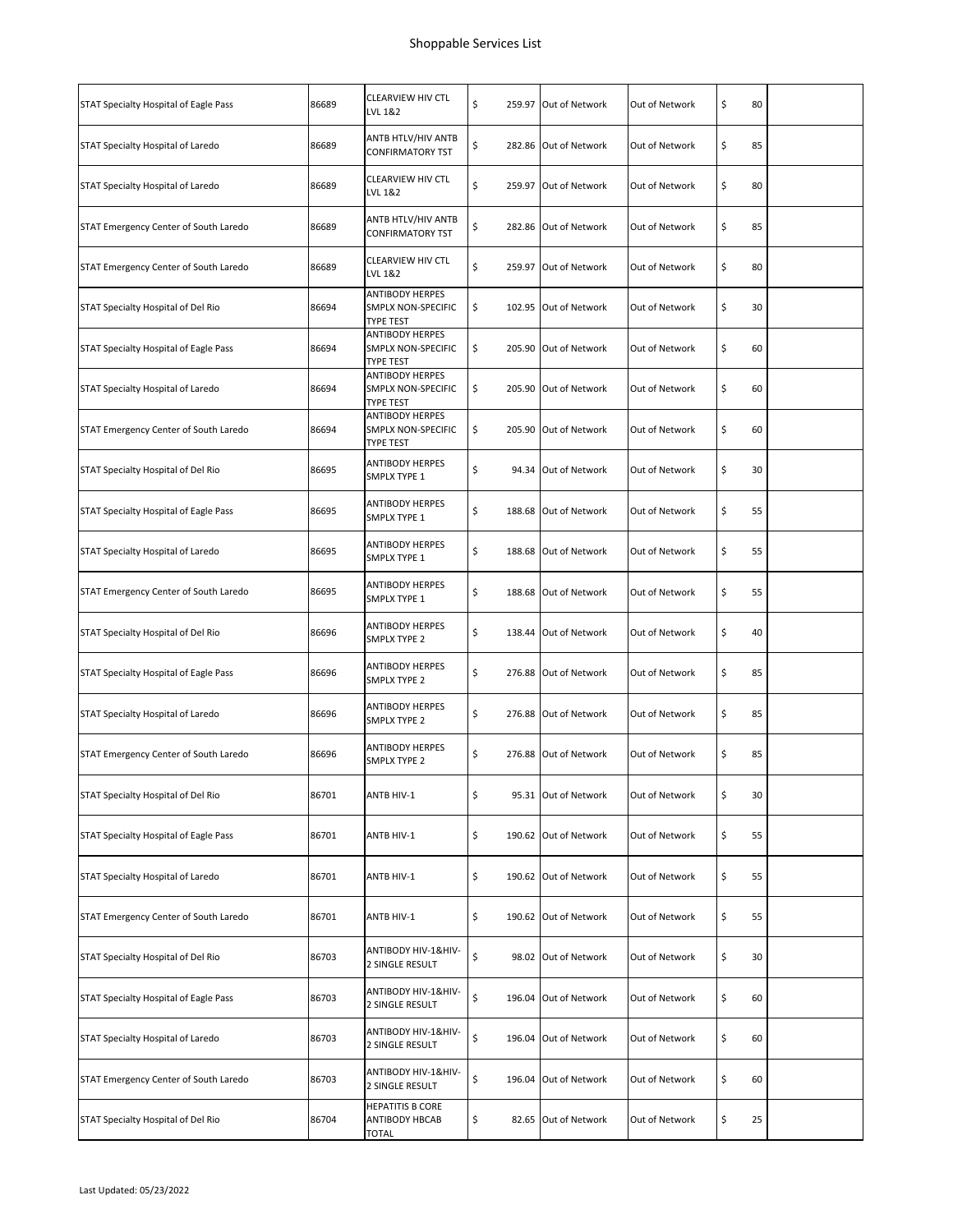| STAT Specialty Hospital of Eagle Pass | 86704 | <b>HEPATITIS B CORE</b><br>ANTIBODY HBCAB<br>TOTAL               | \$<br>165.30 Out of Network | Out of Network | \$<br>50 |  |
|---------------------------------------|-------|------------------------------------------------------------------|-----------------------------|----------------|----------|--|
| STAT Specialty Hospital of Laredo     | 86704 | <b>HEPATITIS B CORE</b><br><b>ANTIBODY HBCAB</b><br><b>TOTAL</b> | \$<br>165.30 Out of Network | Out of Network | \$<br>50 |  |
| STAT Emergency Center of South Laredo | 86704 | <b>HEPATITIS B CORE</b><br>ANTIBODY HBCAB<br><b>TOTAL</b>        | \$<br>165.30 Out of Network | Out of Network | \$<br>50 |  |
| STAT Specialty Hospital of Del Rio    | 86705 | HEP B CORE ANTIBODY<br>IGM                                       | \$<br>84.21 Out of Network  | Out of Network | \$<br>25 |  |
| STAT Specialty Hospital of Eagle Pass | 86705 | HEP B CORE ANTIBODY<br>IGM                                       | \$<br>168.42 Out of Network | Out of Network | \$<br>50 |  |
| STAT Specialty Hospital of Laredo     | 86705 | HEP B CORE ANTIBODY<br>IGM                                       | \$<br>168.42 Out of Network | Out of Network | \$<br>50 |  |
| STAT Emergency Center of South Laredo | 86705 | HEP B CORE ANTIBODY<br>IGM                                       | \$<br>168.42 Out of Network | Out of Network | \$<br>50 |  |
| STAT Specialty Hospital of Del Rio    | 86706 | <b>HEPATITIS B SURF</b><br>ANTIBODY HBSAB                        | \$<br>76.81 Out of Network  | Out of Network | \$<br>25 |  |
| STAT Specialty Hospital of Eagle Pass | 86706 | <b>HEPATITIS B SURF</b><br>ANTIBODY HBSAB                        | \$<br>153.62 Out of Network | Out of Network | \$<br>45 |  |
| STAT Specialty Hospital of Laredo     | 86706 | <b>HEPATITIS B SURF</b><br>ANTIBODY HBSAB                        | \$<br>153.62 Out of Network | Out of Network | \$<br>45 |  |
| STAT Emergency Center of South Laredo | 86706 | HEPATITIS B SURF<br><b>ANTIBODY HBSAB</b>                        | \$<br>153.62 Out of Network | Out of Network | \$<br>45 |  |
| STAT Specialty Hospital of Del Rio    | 86708 | HEPATITIS A ANTIBODY<br>HAAB                                     | \$<br>88.57 Out of Network  | Out of Network | \$<br>25 |  |
| STAT Specialty Hospital of Eagle Pass | 86708 | HEPATITIS A ANTIBODY<br>HAAB                                     | \$<br>177.14 Out of Network | Out of Network | \$<br>55 |  |
| STAT Specialty Hospital of Laredo     | 86708 | HEPATITIS A ANTIBODY<br>HAAB                                     | \$<br>177.14 Out of Network | Out of Network | \$<br>55 |  |
| STAT Emergency Center of South Laredo | 86708 | HEPATITIS A ANTIBODY<br>HAAB                                     | \$<br>177.14 Out of Network | Out of Network | \$<br>55 |  |
| STAT Specialty Hospital of Del Rio    | 86709 | HEPATITIS ANTIBODY<br>HAAB IGM ANTIBODY                          | \$<br>80.48 Out of Network  | Out of Network | \$<br>25 |  |
| STAT Specialty Hospital of Eagle Pass | 86709 | <b>HEPATITIS ANTIBODY</b><br>HAAB IGM ANTIBODY                   | \$<br>160.96 Out of Network | Out of Network | \$<br>50 |  |
| STAT Specialty Hospital of Laredo     | 86709 | <b>HEPATITIS ANTIBODY</b><br>HAAB IGM ANTIBODY                   | \$<br>160.96 Out of Network | Out of Network | \$<br>50 |  |
| STAT Emergency Center of South Laredo | 86709 | HEPATITIS ANTIBODY<br>HAAB IGM ANTIBODY                          | \$<br>160.96 Out of Network | Out of Network | \$<br>50 |  |
| STAT Specialty Hospital of Del Rio    | 86710 | ANTB INF VIRUS                                                   | \$<br>94.16 Out of Network  | Out of Network | \$<br>30 |  |
| STAT Specialty Hospital of Eagle Pass | 86710 | <b>ANTB INF VIRUS</b>                                            | \$<br>188.33 Out of Network | Out of Network | \$<br>55 |  |
| STAT Specialty Hospital of Laredo     | 86710 | <b>ANTB INF VIRUS</b>                                            | \$<br>188.33 Out of Network | Out of Network | \$<br>55 |  |
| STAT Emergency Center of South Laredo | 86710 | ANTB INF VIRUS                                                   | \$<br>188.33 Out of Network | Out of Network | \$<br>55 |  |
| STAT Specialty Hospital of Del Rio    | 86717 | Antibody; Leishmania                                             | \$<br>58.48 Out of Network  | Out of Network | \$<br>20 |  |
| STAT Specialty Hospital of Eagle Pass | 86717 | Antibody; Leishmania                                             | \$<br>116.97 Out of Network | Out of Network | \$<br>35 |  |
| STAT Specialty Hospital of Laredo     | 86717 | Antibody; Leishmania                                             | \$<br>116.97 Out of Network | Out of Network | \$<br>35 |  |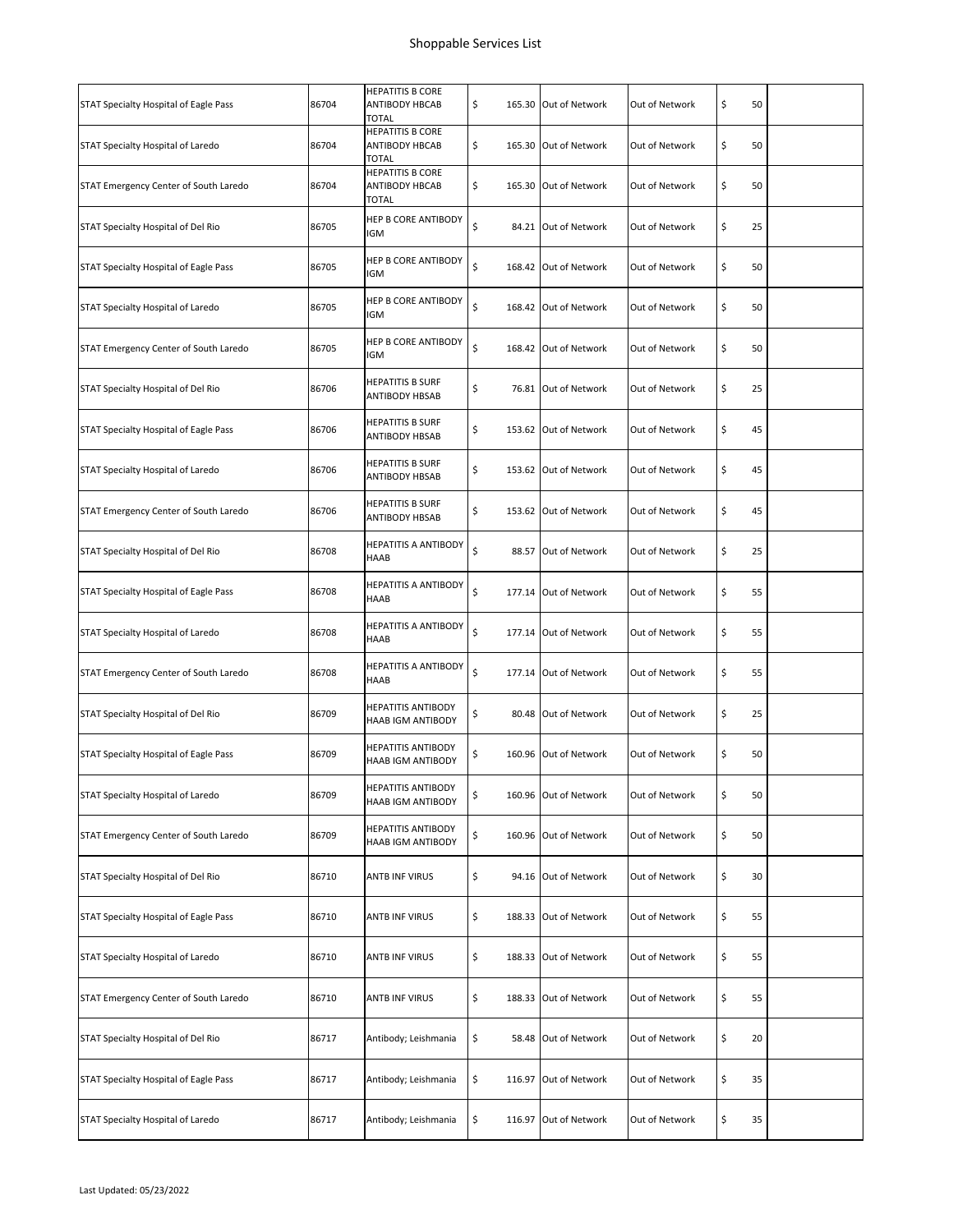| STAT Emergency Center of South Laredo | 86717 | Antibody; Leishmania                                     | \$<br>116.97 Out of Network | Out of Network | \$<br>35  |  |
|---------------------------------------|-------|----------------------------------------------------------|-----------------------------|----------------|-----------|--|
| STAT Specialty Hospital of Del Rio    | 86720 | Antibody: Leptospira                                     | \$<br>58.48 Out of Network  | Out of Network | \$<br>20  |  |
| STAT Specialty Hospital of Eagle Pass | 86720 | Antibody: Leptospira                                     | \$<br>116.97 Out of Network | Out of Network | \$<br>35  |  |
| STAT Specialty Hospital of Laredo     | 86720 | Antibody: Leptospira                                     | \$<br>116.97 Out of Network | Out of Network | \$<br>35  |  |
| STAT Emergency Center of South Laredo | 86720 | Antibody: Leptospira                                     | \$<br>116.97 Out of Network | Out of Network | \$<br>35  |  |
| STAT Specialty Hospital of Del Rio    | 86735 | <b>ANTIBODY MUMPS</b>                                    | \$<br>93.29 Out of Network  | Out of Network | \$<br>30  |  |
| STAT Specialty Hospital of Eagle Pass | 86735 | <b>ANTIBODY MUMPS</b>                                    | \$<br>186.58 Out of Network | Out of Network | \$<br>55  |  |
| STAT Specialty Hospital of Laredo     | 86735 | <b>ANTIBODY MUMPS</b>                                    | \$<br>186.58 Out of Network | Out of Network | \$<br>55  |  |
| STAT Emergency Center of South Laredo | 86735 | <b>ANTIBODY MUMPS</b>                                    | \$<br>186.58 Out of Network | Out of Network | \$<br>55  |  |
| STAT Specialty Hospital of Del Rio    | 86757 | Antibody; Rickettsia                                     | \$<br>152.28 Out of Network | Out of Network | \$<br>45  |  |
| STAT Specialty Hospital of Eagle Pass | 86757 | Antibody; Rickettsia                                     | \$<br>304.57 Out of Network | Out of Network | \$<br>90  |  |
| STAT Specialty Hospital of Laredo     | 86757 | Antibody; Rickettsia                                     | \$<br>304.57 Out of Network | Out of Network | \$<br>90  |  |
| STAT Emergency Center of South Laredo | 86757 | Antibody; Rickettsia                                     | \$<br>304.57 Out of Network | Out of Network | \$<br>90  |  |
| STAT Specialty Hospital of Del Rio    | 86759 | Antibody; rotavirus                                      | \$<br>57.58 Out of Network  | Out of Network | \$<br>15  |  |
| STAT Specialty Hospital of Eagle Pass | 86759 | Antibody; rotavirus                                      | \$<br>115.17 Out of Network | Out of Network | \$<br>35  |  |
| STAT Specialty Hospital of Laredo     | 86759 | Antibody; rotavirus                                      | \$<br>115.17 Out of Network | Out of Network | \$<br>35  |  |
| STAT Emergency Center of South Laredo | 86759 | Antibody; rotavirus                                      | \$<br>115.17 Out of Network | Out of Network | \$<br>35  |  |
| STAT Specialty Hospital of Del Rio    | 86762 | Antibody; rubella                                        | \$<br>102.95 Out of Network | Out of Network | \$<br>30  |  |
| STAT Specialty Hospital of Eagle Pass | 86762 | Antibody; rubella                                        | \$<br>205.90 Out of Network | Out of Network | \$<br>60  |  |
| STAT Specialty Hospital of Laredo     | 86762 | Antibody; rubella                                        | \$<br>205.90 Out of Network | Out of Network | \$<br>60  |  |
| STAT Emergency Center of South Laredo | 86762 | Antibody; rubella                                        | \$<br>205.90 Out of Network | Out of Network | \$<br>60  |  |
| STAT Specialty Hospital of Del Rio    | 86765 | ANTIBODY RUBEOLA                                         | \$<br>92.14 Out of Network  | Out of Network | \$<br>30  |  |
| STAT Specialty Hospital of Eagle Pass | 86765 | ANTIBODY RUBEOLA                                         | \$<br>184.28 Out of Network | Out of Network | \$<br>55  |  |
| STAT Specialty Hospital of Laredo     | 86765 | ANTIBODY RUBEOLA                                         | \$<br>184.28 Out of Network | Out of Network | \$<br>55  |  |
| STAT Emergency Center of South Laredo | 86765 | ANTIBODY RUBEOLA                                         | \$<br>184.28 Out of Network | Out of Network | \$<br>55  |  |
| STAT Specialty Hospital of Del Rio    | 86769 | ANTB SEVERE AQT<br>RESPIR SYND SARS-COV- \$<br>2 COVID19 | 361.80 Out of Network       | Out of Network | \$<br>110 |  |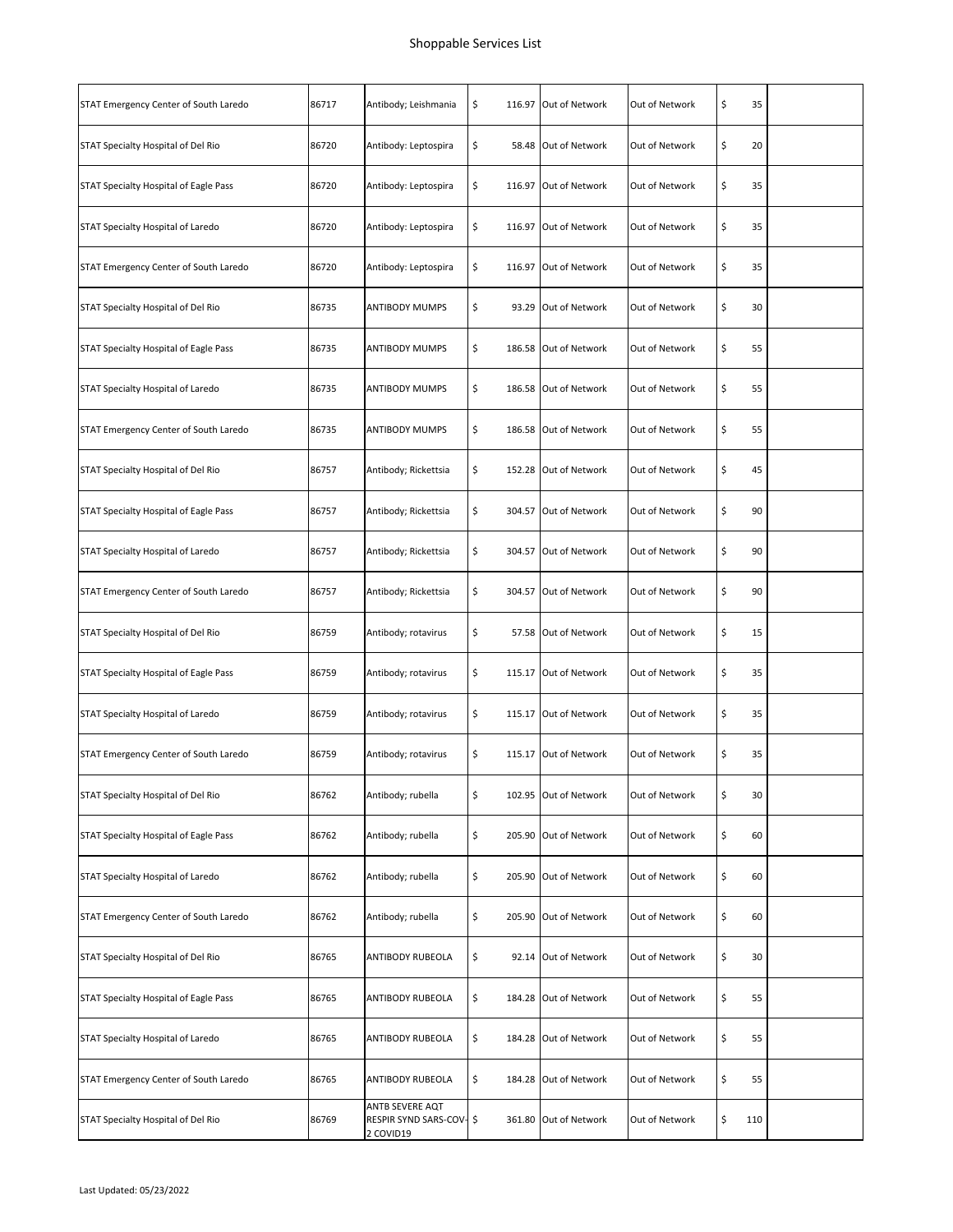| STAT Specialty Hospital of Eagle Pass | 86769 | ANTB SEVERE AQT<br>RESPIR SYND SARS-COV- \$<br>2 COVID19 | 361.80 Out of Network       | Out of Network | \$<br>110 |  |
|---------------------------------------|-------|----------------------------------------------------------|-----------------------------|----------------|-----------|--|
| STAT Specialty Hospital of Laredo     | 86769 | ANTB SEVERE AQT<br>RESPIR SYND SARS-COV- \$<br>2 COVID19 | 361.80 Out of Network       | Out of Network | \$<br>110 |  |
| STAT Emergency Center of South Laredo | 86769 | ANTB SEVERE AQT<br>RESPIR SYND SARS-COV- \$<br>2 COVID19 | 361.80 Out of Network       | Out of Network | \$<br>110 |  |
| STAT Specialty Hospital of Eagle Pass | 86777 | ANTIBODY<br>TOXOPLASMA                                   | \$<br>143.90 Out of Network | Out of Network | \$<br>45  |  |
| STAT Specialty Hospital of Laredo     | 86777 | ANTIBODY<br>TOXOPLASMA                                   | \$<br>143.90 Out of Network | Out of Network | \$<br>45  |  |
| STAT Emergency Center of South Laredo | 86777 | ANTIBODY<br>TOXOPLASMA                                   | \$<br>143.90 Out of Network | Out of Network | \$<br>45  |  |
| STAT Specialty Hospital of Del Rio    | 86787 | ANTB VARICELLA-<br>ZOSTER                                | \$<br>86.83 Out of Network  | Out of Network | \$<br>25  |  |
| STAT Specialty Hospital of Eagle Pass | 86787 | <b>ANTB VARICELLA-</b><br>ZOSTER                         | \$<br>173.66 Out of Network | Out of Network | \$<br>50  |  |
| STAT Specialty Hospital of Laredo     | 86787 | ANTB VARICELLA-<br>ZOSTER                                | \$<br>173.66 Out of Network | Out of Network | \$<br>50  |  |
| STAT Emergency Center of South Laredo | 86787 | ANTB VARICELLA-<br>ZOSTER                                | \$<br>173.66 Out of Network | Out of Network | \$<br>50  |  |
| STAT Specialty Hospital of Del Rio    | 86788 | ANTIBODY WEST NILE<br><b>VIRUS IGM</b>                   | \$<br>58.48 Out of Network  | Out of Network | \$<br>20  |  |
| STAT Specialty Hospital of Eagle Pass | 86788 | ANTIBODY WEST NILE<br><b>VIRUS IGM</b>                   | \$<br>116.97 Out of Network | Out of Network | \$<br>35  |  |
| STAT Specialty Hospital of Laredo     | 86788 | ANTIBODY WEST NILE<br><b>VIRUS IGM</b>                   | \$<br>116.97 Out of Network | Out of Network | \$<br>35  |  |
| STAT Emergency Center of South Laredo | 86788 | ANTIBODY WEST NILE<br><b>VIRUS IGM</b>                   | \$<br>116.97 Out of Network | Out of Network | \$<br>35  |  |
| STAT Specialty Hospital of Del Rio    | 86789 | ANTIBODY WEST NILE<br><b>VIRUS</b>                       | \$<br>98.70 Out of Network  | Out of Network | \$<br>30  |  |
| STAT Specialty Hospital of Eagle Pass | 86789 | ANTIBODY WEST NILE<br><b>VIRUS</b>                       | \$<br>197.40 Out of Network | Out of Network | \$<br>60  |  |
| STAT Specialty Hospital of Laredo     | 86789 | ANTIBODY WEST NILE<br><b>VIRUS</b>                       | \$<br>197.40 Out of Network | Out of Network | \$<br>60  |  |
| STAT Emergency Center of South Laredo | 86789 | ANTIBODY WEST NILE<br><b>VIRUS</b>                       | \$<br>197.40 Out of Network | Out of Network | \$<br>60  |  |
| STAT Specialty Hospital of Del Rio    | 86790 | ANTIBODY VIRUS NOT<br><b>ELSEWHERE SPECIFIFED</b>        | \$<br>56.10 Out of Network  | Out of Network | \$<br>15  |  |
| STAT Specialty Hospital of Eagle Pass | 86790 | ANTIBODY VIRUS NOT<br><b>ELSEWHERE SPECIFIFED</b>        | \$<br>112.20 Out of Network | Out of Network | \$<br>35  |  |
| STAT Specialty Hospital of Laredo     | 86790 | ANTIBODY VIRUS NOT<br><b>ELSEWHERE SPECIFIFED</b>        | \$<br>112.20 Out of Network | Out of Network | \$<br>35  |  |
| STAT Emergency Center of South Laredo | 86790 | ANTIBODY VIRUS NOT<br><b>ELSEWHERE SPECIFIFED</b>        | \$<br>112.20 Out of Network | Out of Network | \$<br>35  |  |
| STAT Specialty Hospital of Del Rio    | 86800 | THYROGLOBULIN<br>ANTIBODY                                | \$<br>109.10 Out of Network | Out of Network | \$<br>35  |  |
| STAT Specialty Hospital of Eagle Pass | 86800 | THYROGLOBULIN<br>ANTIBODY                                | \$<br>218.20 Out of Network | Out of Network | \$<br>65  |  |
| STAT Specialty Hospital of Laredo     | 86800 | THYROGLOBULIN<br>ANTIBODY                                | \$<br>218.20 Out of Network | Out of Network | \$<br>65  |  |
| STAT Emergency Center of South Laredo | 86800 | THYROGLOBULIN<br>ANTIBODY                                | \$<br>218.20 Out of Network | Out of Network | \$<br>65  |  |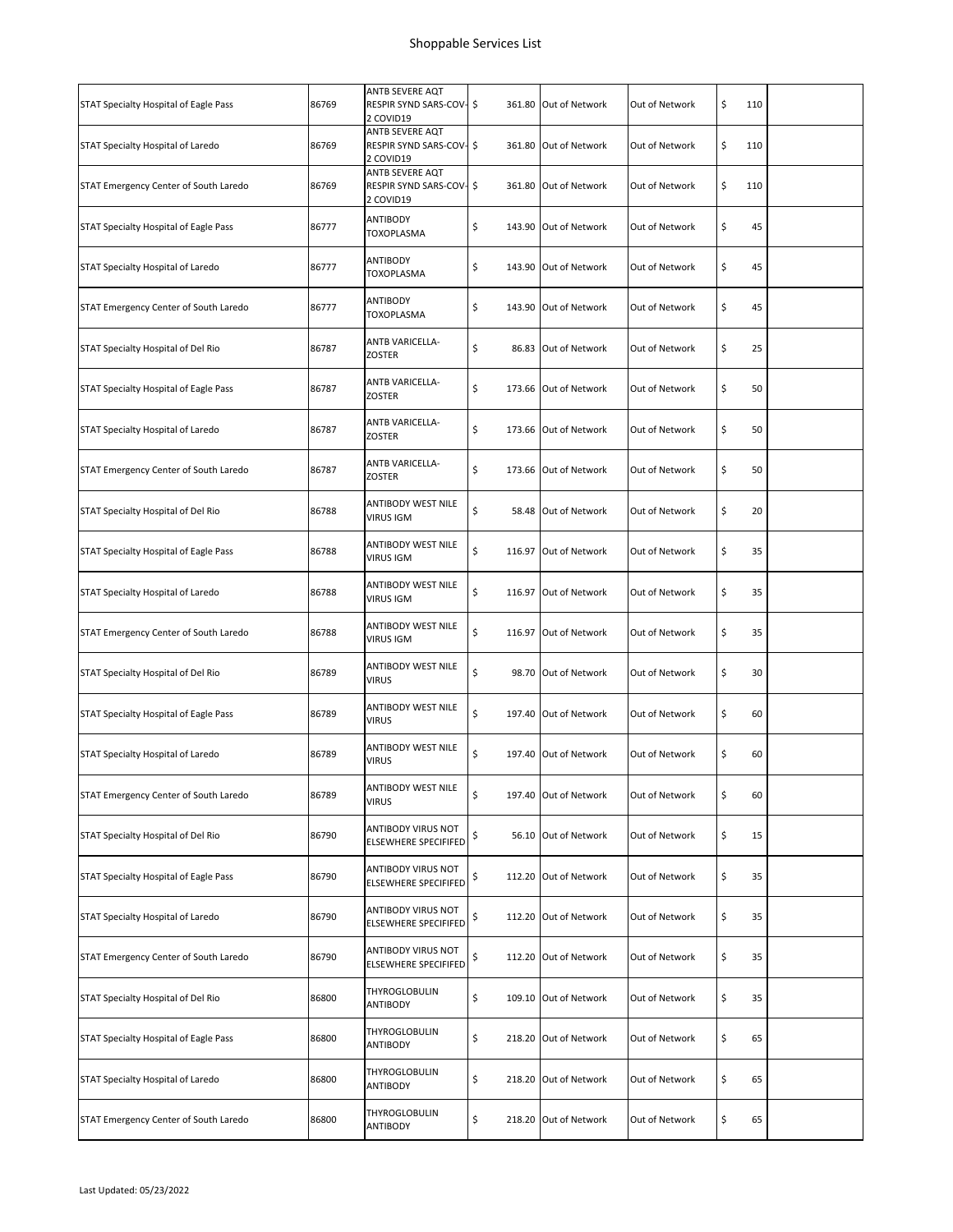| STAT Specialty Hospital of Del Rio    | 86803 | HEPATITIS C ANTIBODY 5                                          |     | 102.06 Out of Network | Out of Network | \$<br>30  |  |
|---------------------------------------|-------|-----------------------------------------------------------------|-----|-----------------------|----------------|-----------|--|
| STAT Specialty Hospital of Eagle Pass | 86803 | HEPATITIS C ANTIBODY \$                                         |     | 204.12 Out of Network | Out of Network | \$<br>60  |  |
| STAT Specialty Hospital of Laredo     | 86803 | <b>HEPATITIS C ANTIBODY</b>                                     | \$  | 204.12 Out of Network | Out of Network | \$<br>60  |  |
| STAT Emergency Center of South Laredo | 86803 | <b>HEPATITIS C ANTIBODY</b>                                     | ∣\$ | 204.12 Out of Network | Out of Network | \$<br>60  |  |
| STAT Specialty Hospital of Del Rio    | 86812 | HLA typing; A, B, or C<br>(eg, A10, B7, B27),<br>single antigen | \$  | 177.00 Out of Network | Out of Network | \$<br>55  |  |
| STAT Specialty Hospital of Eagle Pass | 86812 | HLA typing; A, B, or C<br>(eg, A10, B7, B27),<br>single antigen | \$  | 354.00 Out of Network | Out of Network | \$<br>105 |  |
| STAT Specialty Hospital of Laredo     | 86812 | HLA typing; A, B, or C<br>(eg, A10, B7, B27),<br>single antigen | \$  | 354.00 Out of Network | Out of Network | \$<br>105 |  |
| STAT Emergency Center of South Laredo | 86812 | HLA typing; A, B, or C<br>(eg, A10, B7, B27),<br>single antigen | \$  | 354.00 Out of Network | Out of Network | \$<br>105 |  |
| STAT Specialty Hospital of Del Rio    | 86850 | ANTB SCR RBC EA<br>SERUM TQ                                     | \$  | 124.91 Out of Network | Out of Network | \$<br>35  |  |
| STAT Specialty Hospital of Eagle Pass | 86850 | ANTB SCR RBC EA<br>SERUM TQ                                     | \$  | 249.82 Out of Network | Out of Network | \$<br>75  |  |
| STAT Specialty Hospital of Laredo     | 86850 | ANTB SCR RBC EA<br>SERUM TQ                                     | \$  | 249.82 Out of Network | Out of Network | \$<br>75  |  |
| STAT Emergency Center of South Laredo | 86850 | ANTB SCR RBC EA<br>SERUM TQ                                     | \$  | 249.82 Out of Network | Out of Network | \$<br>75  |  |
| STAT Specialty Hospital of Del Rio    | 86870 | ANTIBODY ID RBC<br>ANTIBODIES EA PANEL<br>EA SERUM TQ           | \$  | 124.91 Out of Network | Out of Network | \$<br>35  |  |
| STAT Specialty Hospital of Eagle Pass | 86870 | ANTIBODY ID RBC<br>ANTIBODIES EA PANEL<br>EA SERUM TQ           | \$  | 249.82 Out of Network | Out of Network | \$<br>75  |  |
| STAT Specialty Hospital of Laredo     | 86870 | ANTIBODY ID RBC<br>ANTIBODIES EA PANEL<br>EA SERUM TQ           | \$  | 249.82 Out of Network | Out of Network | \$<br>75  |  |
| STAT Emergency Center of South Laredo | 86870 | ANTIBODY ID RBC<br>ANTIBODIES EA PANEL<br>EA SERUM TQ           | \$  | 249.82 Out of Network | Out of Network | \$<br>75  |  |
| STAT Specialty Hospital of Del Rio    | 86880 | <b>COOMBS TEST DIRECT</b>                                       | \$  | 38.48 Out of Network  | Out of Network | \$<br>10  |  |
| STAT Specialty Hospital of Eagle Pass | 86880 | COOMBS TEST DIRECT                                              | \$  | 76.96 Out of Network  | Out of Network | \$<br>25  |  |
| STAT Specialty Hospital of Laredo     | 86880 | COOMBS TEST DIRECT                                              | \$  | 76.96 Out of Network  | Out of Network | \$<br>25  |  |
| STAT Emergency Center of South Laredo | 86880 | COOMBS TEST DIRECT                                              | \$  | 76.96 Out of Network  | Out of Network | \$<br>25  |  |
| STAT Specialty Hospital of Del Rio    | 86886 | COOMBS TEST<br>INDIRECT TITER                                   | \$  | 37.01 Out of Network  | Out of Network | \$<br>10  |  |
| STAT Specialty Hospital of Eagle Pass | 86886 | COOMBS TEST<br>INDIRECT TITER                                   | \$  | 74.02 Out of Network  | Out of Network | \$<br>20  |  |
| STAT Specialty Hospital of Laredo     | 86886 | COOMBS TEST<br>INDIRECT TITER                                   | \$  | 74.02 Out of Network  | Out of Network | \$<br>20  |  |
| STAT Emergency Center of South Laredo | 86886 | COOMBS TEST<br>INDIRECT TITER                                   | \$  | 74.02 Out of Network  | Out of Network | \$<br>20  |  |
| STAT Specialty Hospital of Del Rio    | 86900 | Blood typing, serologic;<br>ABO                                 | \$  | 21.37 Out of Network  | Out of Network | \$<br>5   |  |
| STAT Specialty Hospital of Eagle Pass | 86900 | Blood typing, serologic;<br>ABO                                 | \$  | 42.74 Out of Network  | Out of Network | \$<br>15  |  |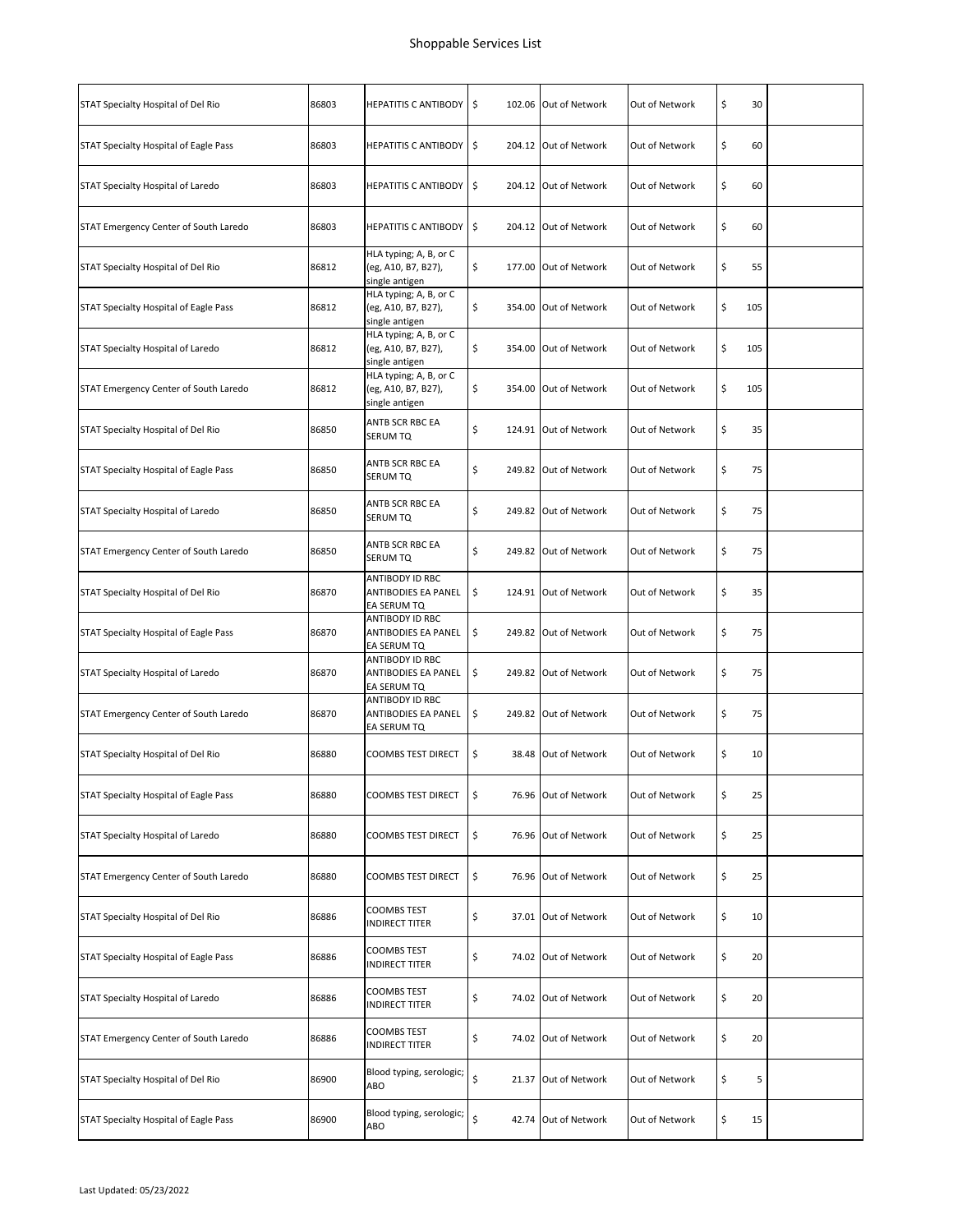| STAT Specialty Hospital of Laredo     | 86900 | Blood typing, serologic;<br>ABO                                        | \$<br>42.74 Out of Network  | Out of Network | \$<br>15  |  |
|---------------------------------------|-------|------------------------------------------------------------------------|-----------------------------|----------------|-----------|--|
| STAT Emergency Center of South Laredo | 86900 | Blood typing, serologic;<br>ABO                                        | \$<br>42.74 Out of Network  | Out of Network | \$<br>15  |  |
| STAT Specialty Hospital of Del Rio    | 86901 | <b>BLD TYPING RH D</b>                                                 | \$<br>56.72 Out of Network  | Out of Network | \$<br>15  |  |
| STAT Specialty Hospital of Eagle Pass | 86901 | <b>BLD TYPING RH D</b>                                                 | \$<br>113.45 Out of Network | Out of Network | \$<br>35  |  |
| STAT Specialty Hospital of Laredo     | 86901 | <b>BLD TYPING RH D</b>                                                 | \$<br>113.45 Out of Network | Out of Network | \$<br>35  |  |
| STAT Emergency Center of South Laredo | 86901 | <b>BLD TYPING RH D</b>                                                 | \$<br>113.45 Out of Network | Out of Network | \$<br>35  |  |
| STAT Specialty Hospital of Del Rio    | 86902 | <b>BLOOD TYPE ANTIGEN</b><br><b>DONOR REAGENT</b><br>SERUM EACH        | \$<br>31.75 Out of Network  | Out of Network | \$<br>10  |  |
| STAT Specialty Hospital of Eagle Pass | 86902 | <b>BLOOD TYPE ANTIGEN</b><br><b>DONOR REAGENT</b><br>SERUM EACH        | \$<br>63.50 Out of Network  | Out of Network | \$<br>20  |  |
| STAT Specialty Hospital of Laredo     | 86902 | <b>BLOOD TYPE ANTIGEN</b><br><b>DONOR REAGENT</b><br><b>SERUM EACH</b> | \$<br>63.50 Out of Network  | Out of Network | \$<br>20  |  |
| STAT Emergency Center of South Laredo | 86902 | <b>BLOOD TYPE ANTIGEN</b><br><b>DONOR REAGENT</b><br>SERUM EACH        | \$<br>63.50 Out of Network  | Out of Network | \$<br>20  |  |
| STAT Specialty Hospital of Del Rio    | 86906 | <b>BLD TYPING RH</b><br>PHEXYPING COMPL                                | \$<br>56.72 Out of Network  | Out of Network | \$<br>15  |  |
| STAT Specialty Hospital of Eagle Pass | 86906 | <b>BLD TYPING RH</b><br>PHEXYPING COMPL                                | \$<br>113.45 Out of Network | Out of Network | \$<br>35  |  |
| STAT Specialty Hospital of Laredo     | 86906 | <b>BLD TYPING RH</b><br>PHEXYPING COMPL                                | \$<br>113.45 Out of Network | Out of Network | \$<br>35  |  |
| STAT Emergency Center of South Laredo | 86906 | <b>BLD TYPING RH</b><br>PHEXYPING COMPL                                | \$<br>113.45 Out of Network | Out of Network | \$<br>35  |  |
| STAT Specialty Hospital of Del Rio    | 87015 | CONCENTRATION<br><b>INFECTIOUS AGENTS</b>                              | \$<br>47.72 Out of Network  | Out of Network | \$<br>15  |  |
| STAT Specialty Hospital of Eagle Pass | 87015 | CONCENTRATION<br><b>INFECTIOUS AGENTS</b>                              | \$<br>95.44 Out of Network  | Out of Network | \$<br>30  |  |
| STAT Specialty Hospital of Laredo     | 87015 | CONCENTRATION<br><b>INFECTIOUS AGENTS</b>                              | \$<br>95.44 Out of Network  | Out of Network | \$<br>30  |  |
| STAT Emergency Center of South Laredo | 87015 | CONCENTRATION<br><b>INFECTIOUS AGENTS</b>                              | \$<br>95.44 Out of Network  | Out of Network | \$<br>30  |  |
| STAT Specialty Hospital of Del Rio    | 87040 | Blood Culture Pedi                                                     | \$<br>172.95 Out of Network | Out of Network | \$<br>50  |  |
| STAT Specialty Hospital of Eagle Pass | 87040 | Blood Culture Pedi                                                     | \$<br>345.90 Out of Network | Out of Network | \$<br>105 |  |
| STAT Specialty Hospital of Laredo     | 87040 | Blood Culture Pedi                                                     | \$<br>345.90 Out of Network | Out of Network | \$<br>105 |  |
| STAT Emergency Center of South Laredo | 87040 | Blood Culture Pedi                                                     | \$<br>345.90 Out of Network | Out of Network | \$<br>105 |  |
| STAT Specialty Hospital of Del Rio    | 87045 | CUL BACT STL AERC<br><b>ISOL</b><br>SALMONELLA&SHIGELL                 | \$<br>169.10 Out of Network | Out of Network | \$<br>50  |  |
| STAT Specialty Hospital of Eagle Pass | 87045 | CUL BACT STL AERC<br><b>ISOL</b><br>SALMONELLA&SHIGELL                 | \$<br>338.20 Out of Network | Out of Network | \$<br>100 |  |
| STAT Specialty Hospital of Laredo     | 87045 | CUL BACT STL AERC<br>ISOL<br>SALMONELLA&SHIGELL                        | \$<br>338.20 Out of Network | Out of Network | \$<br>100 |  |
| STAT Emergency Center of South Laredo | 87045 | CUL BACT STL AERC<br><b>ISOL</b><br>SALMONELLA&SHIGELL                 | \$<br>338.20 Out of Network | Out of Network | \$<br>100 |  |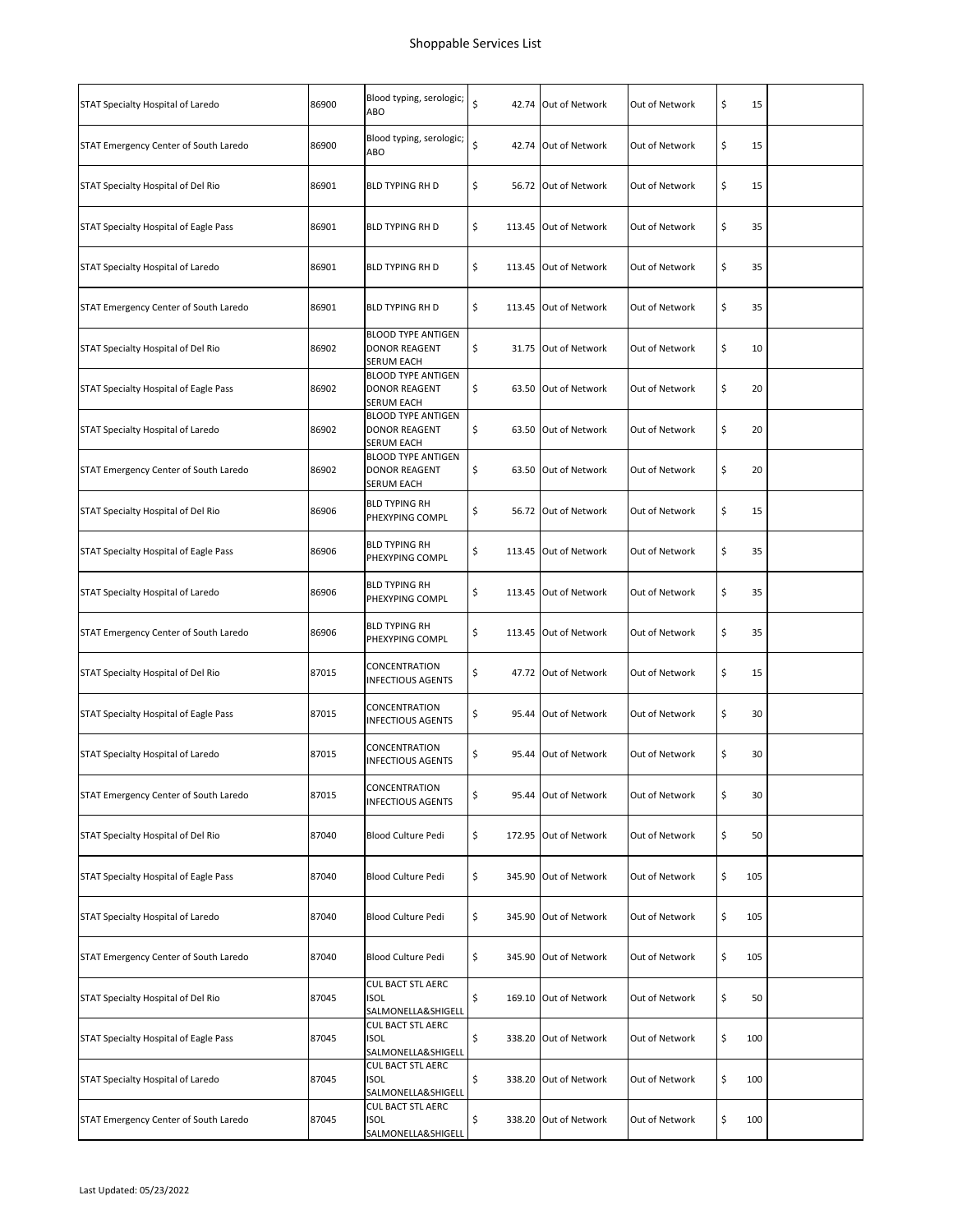| 87046 | <b>STOOL CULTR AEROBIC</b><br><b>BACT EA</b>               | \$           | Out of Network                                                                                                                                                                                                                                                                                                                                                                                                                                                                                                                                                                                                                                       | \$<br>10  |  |
|-------|------------------------------------------------------------|--------------|------------------------------------------------------------------------------------------------------------------------------------------------------------------------------------------------------------------------------------------------------------------------------------------------------------------------------------------------------------------------------------------------------------------------------------------------------------------------------------------------------------------------------------------------------------------------------------------------------------------------------------------------------|-----------|--|
| 87046 | STOOL CULTR AEROBIC<br><b>BACT EA</b>                      | \$           | Out of Network                                                                                                                                                                                                                                                                                                                                                                                                                                                                                                                                                                                                                                       | \$<br>25  |  |
| 87046 | STOOL CULTR AEROBIC<br><b>BACT EA</b>                      | \$           | Out of Network                                                                                                                                                                                                                                                                                                                                                                                                                                                                                                                                                                                                                                       | \$<br>25  |  |
| 87046 | STOOL CULTR AEROBIC<br><b>BACT EA</b>                      | \$           | Out of Network                                                                                                                                                                                                                                                                                                                                                                                                                                                                                                                                                                                                                                       | \$<br>25  |  |
| 87070 | <b>Wound Culture</b><br>Anaerobes/Aerobes                  | \$           | Out of Network                                                                                                                                                                                                                                                                                                                                                                                                                                                                                                                                                                                                                                       | \$<br>40  |  |
| 87070 | CUL BACT XCPT URINE<br><b>BLD/STL AERC ISOL</b>            | \$           | Out of Network                                                                                                                                                                                                                                                                                                                                                                                                                                                                                                                                                                                                                                       | \$<br>30  |  |
| 87070 | <b>Wound Culture</b><br>Anaerobes/Aerobes                  | \$           | Out of Network                                                                                                                                                                                                                                                                                                                                                                                                                                                                                                                                                                                                                                       | \$<br>75  |  |
| 87070 | <b>CUL BACT XCPT URINE</b><br><b>BLD/STL AERC ISOL</b>     | \$           | Out of Network                                                                                                                                                                                                                                                                                                                                                                                                                                                                                                                                                                                                                                       | \$<br>65  |  |
| 87070 | Wound Culture<br>Anaerobes/Aerobes                         | \$           | Out of Network                                                                                                                                                                                                                                                                                                                                                                                                                                                                                                                                                                                                                                       | \$<br>75  |  |
| 87070 | <b>CUL BACT XCPT URINE</b><br><b>BLD/STL AERC ISOL</b>     | \$           | Out of Network                                                                                                                                                                                                                                                                                                                                                                                                                                                                                                                                                                                                                                       | \$<br>65  |  |
| 87070 | <b>Wound Culture</b><br>Anaerobes/Aerobes                  | \$           | Out of Network                                                                                                                                                                                                                                                                                                                                                                                                                                                                                                                                                                                                                                       | \$<br>75  |  |
| 87070 | <b>CUL BACT XCPT URINE</b><br><b>BLD/STL AERC ISOL</b>     | \$           | Out of Network                                                                                                                                                                                                                                                                                                                                                                                                                                                                                                                                                                                                                                       | \$<br>65  |  |
| 87073 | <b>CUL BACT QUAN</b><br>ANAERC ISOL XCPT UR<br>BLOOD/STOOL | \$           | Out of Network                                                                                                                                                                                                                                                                                                                                                                                                                                                                                                                                                                                                                                       | \$<br>15  |  |
| 87073 | <b>CUL BACT QUAN</b><br>ANAERC ISOL XCPT UR<br>BLOOD/STOOL | \$           | Out of Network                                                                                                                                                                                                                                                                                                                                                                                                                                                                                                                                                                                                                                       | \$<br>35  |  |
| 87073 | <b>CUL BACT QUAN</b><br>ANAERC ISOL XCPT UR<br>BLOOD/STOOL | \$           | Out of Network                                                                                                                                                                                                                                                                                                                                                                                                                                                                                                                                                                                                                                       | \$<br>35  |  |
| 87073 | <b>CUL BACT QUAN</b><br>ANAERC ISOL XCPT UR<br>BLOOD/STOOL | \$           | Out of Network                                                                                                                                                                                                                                                                                                                                                                                                                                                                                                                                                                                                                                       | \$<br>35  |  |
| 87075 | <b>CUL BACT BLD ANAERC</b><br><b>ISOL</b>                  | \$           | Out of Network                                                                                                                                                                                                                                                                                                                                                                                                                                                                                                                                                                                                                                       | \$<br>55  |  |
| 87075 | CUL BACT BLD ANAERC<br>isol                                | \$<br>376.65 | Out of Network                                                                                                                                                                                                                                                                                                                                                                                                                                                                                                                                                                                                                                       | \$<br>115 |  |
| 87075 | CUL BACT BLD ANAERC<br>ISOL                                | \$           | Out of Network                                                                                                                                                                                                                                                                                                                                                                                                                                                                                                                                                                                                                                       | \$<br>115 |  |
| 87075 | CUL BACT BLD ANAERC<br>ISOL                                | \$           | Out of Network                                                                                                                                                                                                                                                                                                                                                                                                                                                                                                                                                                                                                                       | \$<br>115 |  |
| 87076 | <b>CULTURE ANAEROBE</b><br><b>IDENT EACH</b>               | \$           | Out of Network                                                                                                                                                                                                                                                                                                                                                                                                                                                                                                                                                                                                                                       | \$<br>10  |  |
| 87076 | CULTURE ANAEROBE<br>IDENT EACH                             | \$           | Out of Network                                                                                                                                                                                                                                                                                                                                                                                                                                                                                                                                                                                                                                       | \$<br>20  |  |
| 87076 | CULTURE ANAEROBE<br><b>IDENT EACH</b>                      | \$           | Out of Network                                                                                                                                                                                                                                                                                                                                                                                                                                                                                                                                                                                                                                       | \$<br>20  |  |
| 87076 | <b>CULTURE ANAEROBE</b><br><b>IDENT EACH</b>               | \$           | Out of Network                                                                                                                                                                                                                                                                                                                                                                                                                                                                                                                                                                                                                                       | \$<br>20  |  |
| 87077 | Culture Aerobic<br>Identify                                | \$           | Out of Network                                                                                                                                                                                                                                                                                                                                                                                                                                                                                                                                                                                                                                       | \$<br>10  |  |
| 87077 | Culture Aerobic<br>Identify                                | \$           | Out of Network                                                                                                                                                                                                                                                                                                                                                                                                                                                                                                                                                                                                                                       | \$<br>20  |  |
|       |                                                            |              | 41.20 Out of Network<br>82.39 Out of Network<br>82.39 Out of Network<br>82.39 Out of Network<br>125.60 Out of Network<br>107.99 Out of Network<br>251.19 Out of Network<br>215.98 Out of Network<br>251.19 Out of Network<br>215.98 Out of Network<br>251.19 Out of Network<br>215.98 Out of Network<br>58.30 Out of Network<br>116.60 Out of Network<br>116.60 Out of Network<br>116.60 Out of Network<br>188.32 Out of Network<br>Out of Network<br>376.65 Out of Network<br>376.65 Out of Network<br>35.29 Out of Network<br>70.58 Out of Network<br>70.58 Out of Network<br>70.58 Out of Network<br>35.29 Out of Network<br>70.58 Out of Network |           |  |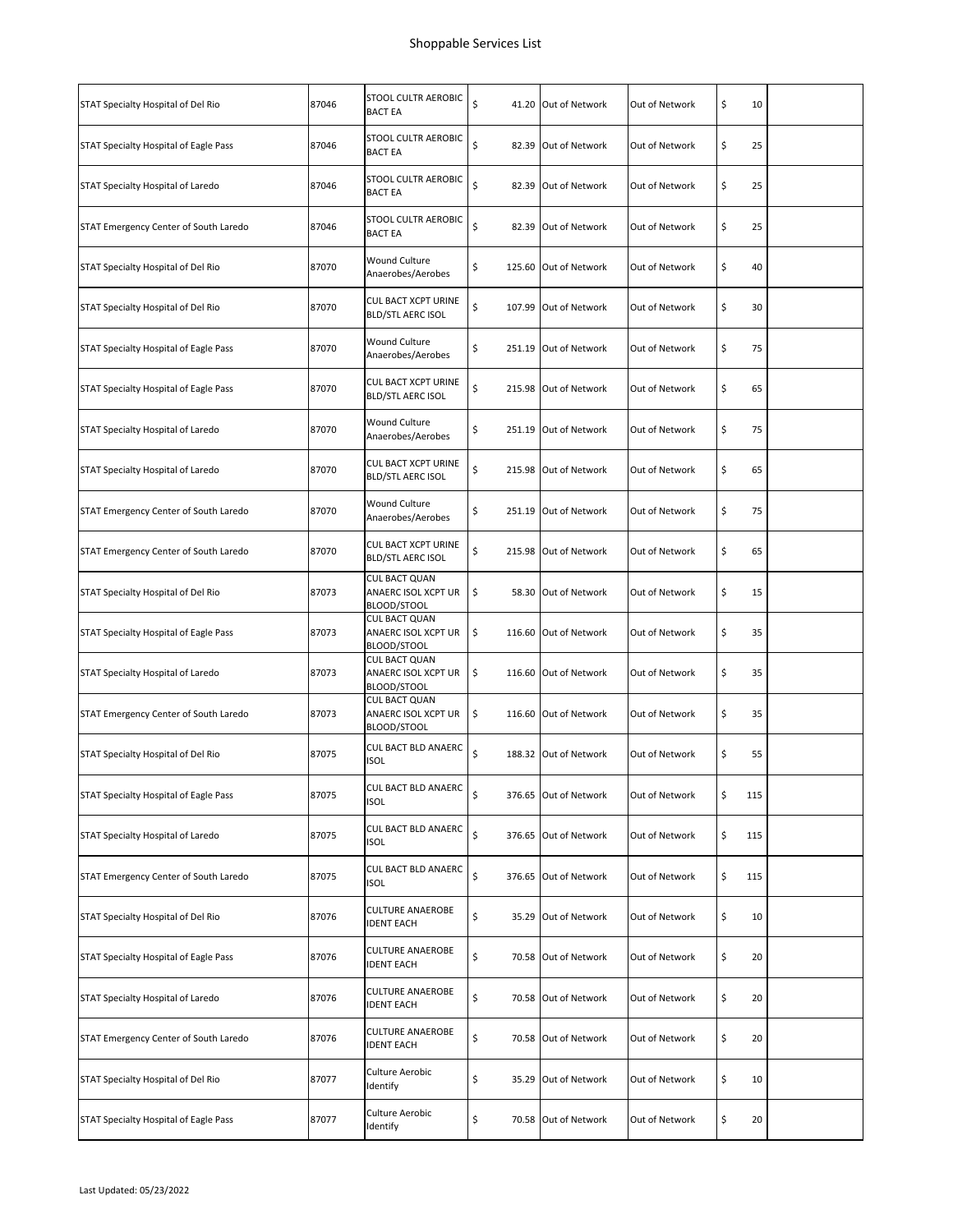| STAT Specialty Hospital of Laredo            | 87077 | Culture Aerobic<br>Identify                                                 | \$<br>70.58   | Out of Network        | Out of Network | \$<br>20 |  |
|----------------------------------------------|-------|-----------------------------------------------------------------------------|---------------|-----------------------|----------------|----------|--|
| STAT Emergency Center of South Laredo        | 87077 | Culture Aerobic<br>Identify                                                 | \$            | 70.58 Out of Network  | Out of Network | \$<br>20 |  |
| STAT Specialty Hospital of Del Rio           | 87081 | <b>CUL PRSMPTV PTHGNC</b><br>ORGANISMS SCR                                  | \$<br>133.20  | Out of Network        | Out of Network | \$<br>40 |  |
| STAT Specialty Hospital of Eagle Pass        | 87081 | <b>CUL PRSMPTV PTHGNC</b><br>ORGANISMS SCR                                  | \$<br>266.41  | Out of Network        | Out of Network | \$<br>80 |  |
| STAT Specialty Hospital of Laredo            | 87081 | <b>CUL PRSMPTV PTHGNC</b><br>ORGANISMS SCR                                  | \$<br>266.41  | Out of Network        | Out of Network | \$<br>80 |  |
| STAT Emergency Center of South Laredo        | 87081 | CUL PRSMPTV PTHGNC<br>ORGANISMS SCR                                         | \$<br>266.41  | Out of Network        | Out of Network | \$<br>80 |  |
| STAT Specialty Hospital of Eagle Pass        | 87084 |                                                                             | \$            | 51.70 Out of Network  | Out of Network | \$<br>15 |  |
| STAT Specialty Hospital of Laredo            | 87084 |                                                                             | \$            | 51.70 Out of Network  | Out of Network | \$<br>15 |  |
| STAT Emergency Center of South Laredo        | 87084 |                                                                             | \$            | 51.70 Out of Network  | Out of Network | \$<br>15 |  |
| STAT Specialty Hospital of Del Rio           | 87086 | <b>CUL BACT QUAN</b><br>COLONY CNT URINE                                    | \$<br>127.00  | Out of Network        | Out of Network | \$<br>40 |  |
| STAT Specialty Hospital of Eagle Pass        | 87086 | <b>CUL BACT QUAN</b><br><b>COLONY CNT URINE</b>                             | \$            | 254.01 Out of Network | Out of Network | \$<br>75 |  |
| STAT Specialty Hospital of Laredo            | 87086 | <b>CUL BACT QUAN</b><br><b>COLONY CNT URINE</b>                             | \$<br>254.01  | Out of Network        | Out of Network | \$<br>75 |  |
| STAT Emergency Center of South Laredo        | 87086 | <b>CUL BACT QUAN</b><br><b>COLONY CNT URINE</b>                             | \$<br>254.01  | Out of Network        | Out of Network | \$<br>75 |  |
| STAT Specialty Hospital of Del Rio           | 87088 | <b>CULTURE BCT</b><br><b>ISOL&amp;PRSMPTV ID</b><br><b>ISOLATE EA URINE</b> | \$            | 26.28 Out of Network  | Out of Network | \$<br>10 |  |
| STAT Specialty Hospital of Eagle Pass        | 87088 | <b>CULTURE BCT</b><br><b>ISOL&amp;PRSMPTV ID</b><br><b>ISOLATE EA URINE</b> | \$            | 52.57 Out of Network  | Out of Network | \$<br>15 |  |
| STAT Specialty Hospital of Laredo            | 87088 | <b>CULTURE BCT</b><br><b>ISOL&amp;PRSMPTV ID</b><br>ISOLATE EA URINE        | \$<br>52.57   | Out of Network        | Out of Network | \$<br>15 |  |
| STAT Emergency Center of South Laredo        | 87088 | <b>CULTURE BCT</b><br><b>ISOL&amp;PRSMPTV ID</b><br>ISOLATE EA URINE        | \$            | 52.57 Out of Network  | Out of Network | \$<br>15 |  |
| STAT Specialty Hospital of Del Rio           | 87101 | CUL FNGI MOLD/YEAST<br>PRSMPTV ID SKN<br>HAIR/NAIL                          | \$<br>47.55   | Out of Network        | Out of Network | \$<br>15 |  |
| <b>STAT Specialty Hospital of Eagle Pass</b> | 87101 | <b>CUL FNGI MOLD/YEAST</b><br>PRSMPTV ID SKN<br>HAIR/NAIL                   | \$            | 95.10 Out of Network  | Out of Network | \$<br>30 |  |
| STAT Specialty Hospital of Laredo            | 87101 | CUL FNGI MOLD/YEAST<br>PRSMPTV ID SKN<br>HAIR/NAIL                          | \$            | 95.10 Out of Network  | Out of Network | \$<br>30 |  |
| STAT Emergency Center of South Laredo        | 87101 | CUL FNGI MOLD/YEAST<br>PRSMPTV ID SKN<br>HAIR/NAIL                          | \$            | 95.10 Out of Network  | Out of Network | \$<br>30 |  |
| STAT Specialty Hospital of Del Rio           | 87102 | <b>CULTURE FNGI</b><br>MOLD/YEAST PRSMPTV<br>OTH XCPT BLOOD                 | $\frac{1}{2}$ | 60.11 Out of Network  | Out of Network | \$<br>20 |  |
| STAT Specialty Hospital of Eagle Pass        | 87102 | <b>CULTURE FNGI</b><br>MOLD/YEAST PRSMPTV<br>OTH XCPT BLOOD                 | $\frac{1}{2}$ | 120.22 Out of Network | Out of Network | \$<br>35 |  |
| STAT Specialty Hospital of Laredo            | 87102 | <b>CULTURE FNGI</b><br>MOLD/YEAST PRSMPTV<br>OTH XCPT BLOOD                 | $\frac{1}{2}$ | 120.22 Out of Network | Out of Network | \$<br>35 |  |
| STAT Emergency Center of South Laredo        | 87102 | <b>CULTURE FNGI</b><br>MOLD/YEAST PRSMPTV<br>OTH XCPT BLOOD                 | $\sqrt{5}$    | 120.22 Out of Network | Out of Network | \$<br>35 |  |
| STAT Specialty Hospital of Del Rio           | 87103 | <b>CULTURE FNGI</b><br>MOLD/YEAST ISOL<br>PRSMPTV ISOL BLOOD                | \$            | 204.60 Out of Network | Out of Network | \$<br>60 |  |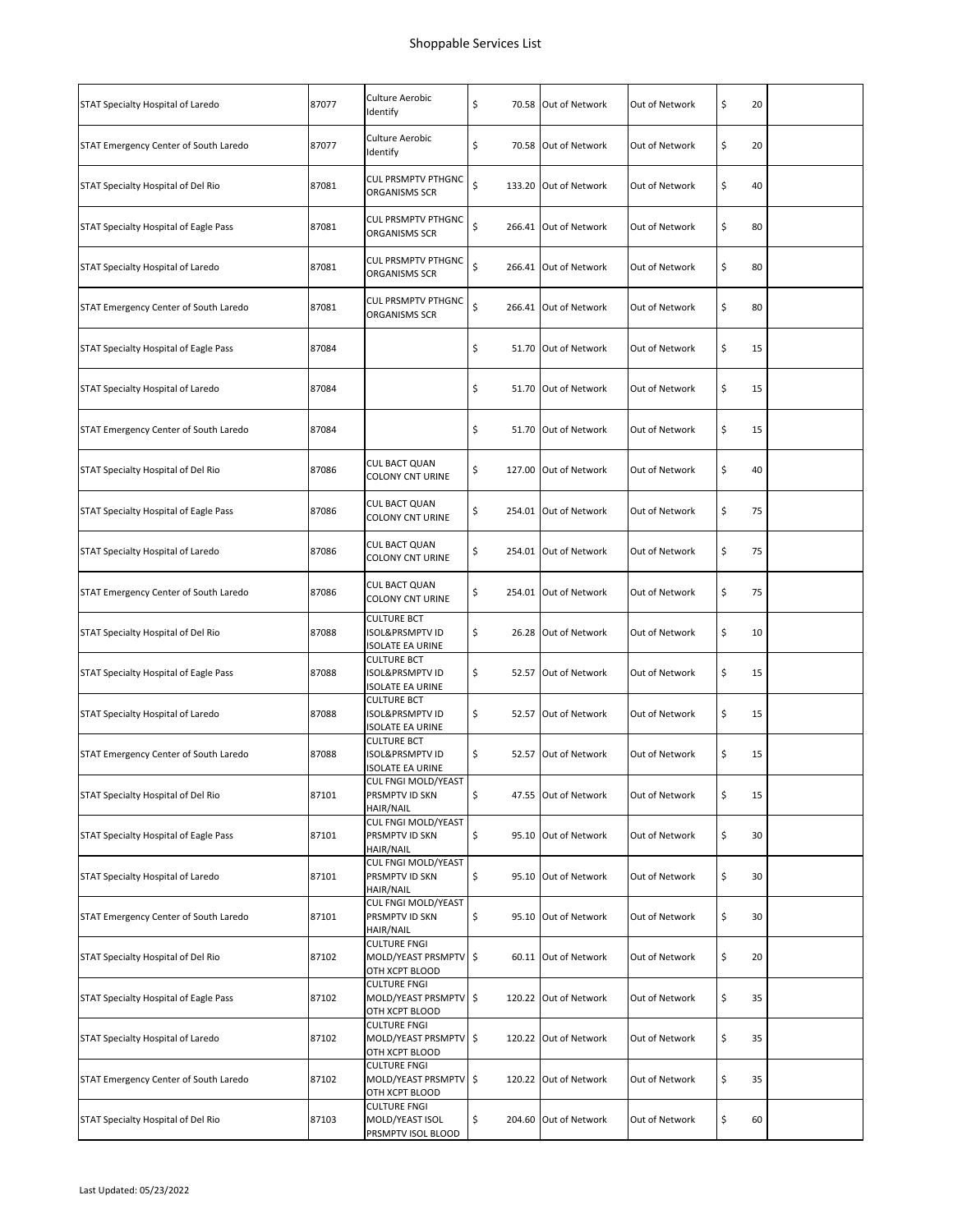|                                       |       | <b>CULTURE FNGI</b>                                           |                             |                |           |  |
|---------------------------------------|-------|---------------------------------------------------------------|-----------------------------|----------------|-----------|--|
| STAT Specialty Hospital of Eagle Pass | 87103 | MOLD/YEAST ISOL<br>PRSMPTV ISOL BLOOD                         | \$<br>204.60 Out of Network | Out of Network | \$<br>60  |  |
| STAT Specialty Hospital of Laredo     | 87103 | <b>CULTURE FNGI</b><br>MOLD/YEAST ISOL<br>PRSMPTV ISOL BLOOD  | \$<br>204.60 Out of Network | Out of Network | \$<br>60  |  |
| STAT Emergency Center of South Laredo | 87103 | <b>CULTURE FNGI</b><br>MOLD/YEAST ISOL<br>PRSMPTV ISOL BLOOD  | \$<br>204.60 Out of Network | Out of Network | \$<br>60  |  |
| STAT Specialty Hospital of Eagle Pass | 87109 | <b>CULTURE</b><br>MYCOPLASMA ANY<br>SOURCE                    | \$<br>153.90 Out of Network | Out of Network | \$<br>45  |  |
| STAT Specialty Hospital of Laredo     | 87109 | <b>CULTURE</b><br>MYCOPLASMA ANY<br>SOURCE                    | \$<br>153.90 Out of Network | Out of Network | \$<br>45  |  |
| STAT Emergency Center of South Laredo | 87109 | <b>CULTURE</b><br>MYCOPLASMA ANY<br>SOURCE                    | \$<br>153.90 Out of Network | Out of Network | \$<br>45  |  |
| STAT Specialty Hospital of Del Rio    | 87110 | CUL CHLAMYDIA ANY<br>SRC                                      | \$<br>170.61 Out of Network | Out of Network | \$<br>50  |  |
| STAT Specialty Hospital of Eagle Pass | 87110 | <b>CUL CHLAMYDIA ANY</b><br>SRC                               | \$<br>341.22 Out of Network | Out of Network | \$<br>100 |  |
| STAT Specialty Hospital of Laredo     | 87110 | CUL CHLAMYDIA ANY<br>SRC                                      | \$<br>341.22 Out of Network | Out of Network | \$<br>100 |  |
| STAT Emergency Center of South Laredo | 87110 | CUL CHLAMYDIA ANY<br>SRC                                      | \$<br>341.22 Out of Network | Out of Network | \$<br>100 |  |
| STAT Specialty Hospital of Del Rio    | 87116 | <b>CULTURE</b><br>TUBERCLE/OTH ACID-<br>FAST BACILLI ANY ISOL | \$<br>66.70 Out of Network  | Out of Network | \$<br>20  |  |
| STAT Specialty Hospital of Eagle Pass | 87116 | <b>CULTURE</b><br>TUBERCLE/OTH ACID-<br>FAST BACILLI ANY ISOL | \$<br>133.40 Out of Network | Out of Network | \$<br>40  |  |
| STAT Specialty Hospital of Laredo     | 87116 | <b>CULTURE</b><br>TUBERCLE/OTH ACID-<br>FAST BACILLI ANY ISOL | \$<br>133.40 Out of Network | Out of Network | \$<br>40  |  |
| STAT Emergency Center of South Laredo | 87116 | <b>CULTURE</b><br>TUBERCLE/OTH ACID-<br>FAST BACILLI ANY ISOL | \$<br>133.40 Out of Network | Out of Network | \$<br>40  |  |
| STAT Specialty Hospital of Del Rio    | 87140 | <b>CULTURE TYPE</b><br>IMMUNOFLUORESC                         | \$<br>39.85 Out of Network  | Out of Network | \$<br>10  |  |
| STAT Specialty Hospital of Eagle Pass | 87140 | <b>CULTURE TYPE</b><br><b>IMMUNOFLUORESC</b>                  | \$<br>79.70 Out of Network  | Out of Network | \$<br>25  |  |
| STAT Specialty Hospital of Laredo     | 87140 | <b>CULTURE TYPE</b><br><b>IMMUNOFLUORESC</b>                  | \$<br>79.70 Out of Network  | Out of Network | \$<br>25  |  |
| STAT Emergency Center of South Laredo | 87140 | <b>CULTURE TYPE</b><br><b>IMMUNOFLUORESC</b>                  | \$<br>79.70 Out of Network  | Out of Network | \$<br>25  |  |
| STAT Specialty Hospital of Del Rio    | 87150 | ALL TARGETS (N)                                               | \$<br>108.34 Out of Network | Out of Network | \$<br>35  |  |
| STAT Specialty Hospital of Eagle Pass | 87150 | ALL TARGETS (N)                                               | \$<br>216.67 Out of Network | Out of Network | \$<br>65  |  |
| STAT Specialty Hospital of Laredo     | 87150 | ALL TARGETS (N)                                               | \$<br>216.67 Out of Network | Out of Network | \$<br>65  |  |
| STAT Emergency Center of South Laredo | 87150 | ALL TARGETS (N)                                               | \$<br>216.67 Out of Network | Out of Network | \$<br>65  |  |
| STAT Specialty Hospital of Del Rio    | 87177 | Ova and parasites,<br>direct smears,<br>concentration and     | \$<br>69.94 Out of Network  | Out of Network | \$<br>20  |  |
| STAT Specialty Hospital of Eagle Pass | 87177 | Ova and parasites,<br>direct smears,<br>concentration and     | \$<br>139.87 Out of Network | Out of Network | \$<br>40  |  |
| STAT Specialty Hospital of Laredo     | 87177 | Ova and parasites,<br>direct smears,<br>concentration and     | \$<br>139.87 Out of Network | Out of Network | \$<br>40  |  |
| STAT Emergency Center of South Laredo | 87177 | Ova and parasites,<br>direct smears,<br>concentration and     | \$<br>139.87 Out of Network | Out of Network | \$<br>40  |  |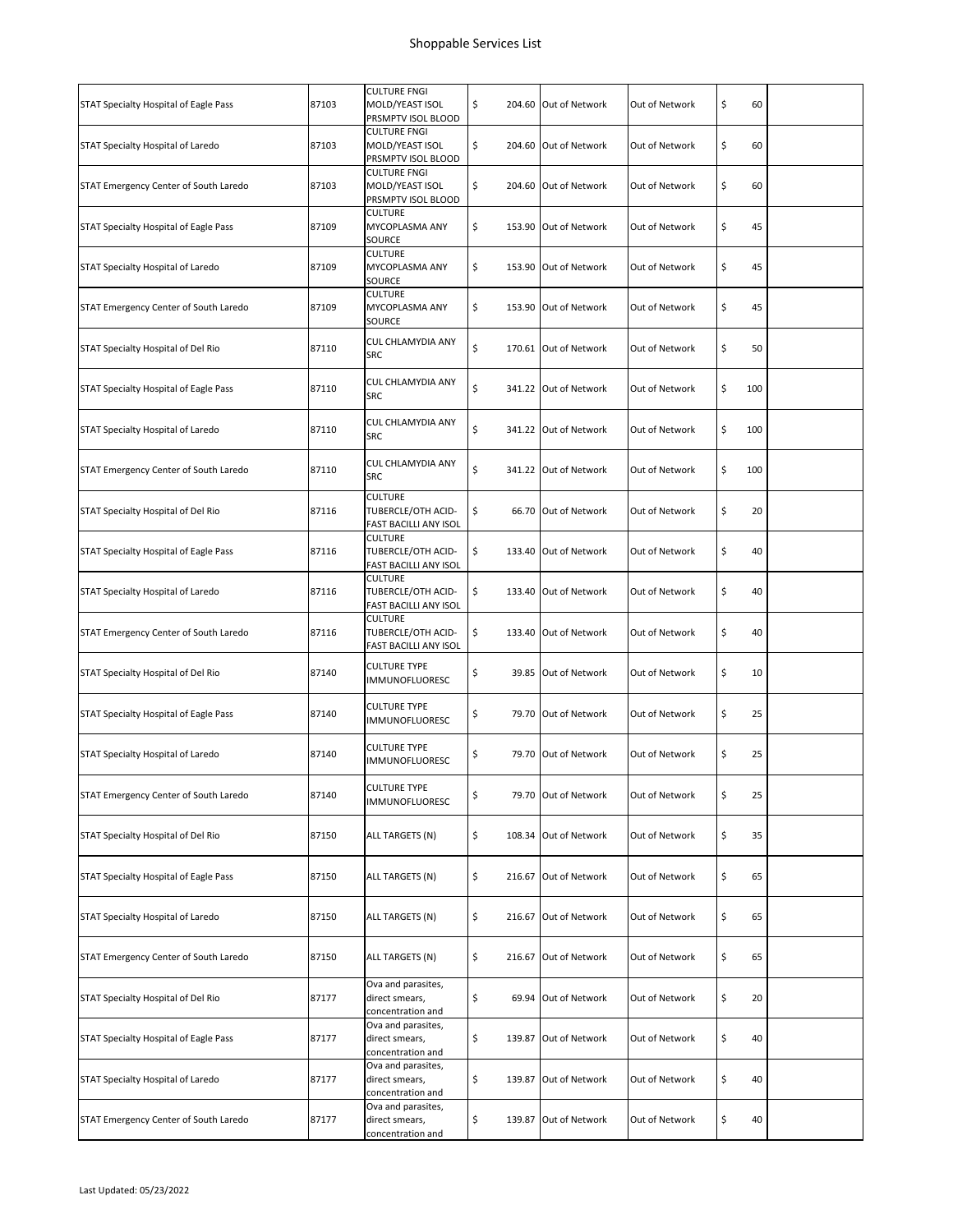| STAT Specialty Hospital of Del Rio    | 87205 | Smear, primary source<br>with interpretation;<br>Gram or Giemsa st             | \$<br>48.28 Out of Network  | Out of Network | \$<br>15  |  |
|---------------------------------------|-------|--------------------------------------------------------------------------------|-----------------------------|----------------|-----------|--|
| STAT Specialty Hospital of Eagle Pass | 87205 | Smear, primary source<br>with interpretation;<br>Gram or Giemsa st             | \$<br>96.56 Out of Network  | Out of Network | \$<br>30  |  |
| STAT Specialty Hospital of Laredo     | 87205 | Smear, primary source<br>with interpretation;<br>Gram or Giemsa st             | \$<br>96.56 Out of Network  | Out of Network | \$<br>30  |  |
| STAT Emergency Center of South Laredo | 87205 | Smear, primary source<br>with interpretation;<br>Gram or Giemsa st             | \$<br>96.56 Out of Network  | Out of Network | \$<br>30  |  |
| STAT Specialty Hospital of Del Rio    | 87207 | Smr, prim src, w/ int;<br>spec stain for inclusion<br>bodies or parasites e.g. | \$<br>84.72 Out of Network  | Out of Network | \$<br>25  |  |
| STAT Specialty Hospital of Eagle Pass | 87207 | Smr, prim src, w/ int;<br>spec stain for inclusion<br>bodies or parasites e.g. | \$<br>169.44 Out of Network | Out of Network | \$<br>50  |  |
| STAT Specialty Hospital of Laredo     | 87207 | Smr, prim src, w/ int;<br>spec stain for inclusion<br>bodies or parasites e.g. | \$<br>169.44 Out of Network | Out of Network | \$<br>50  |  |
| STAT Emergency Center of South Laredo | 87207 | Smr, prim src, w/ int;<br>spec stain for inclusion<br>bodies or parasites e.g. | \$<br>169.44 Out of Network | Out of Network | \$<br>50  |  |
| STAT Specialty Hospital of Del Rio    | 87209 | <b>SMR PRIM SRC CPLX</b><br><b>SPEC STAIN</b><br>OVA&PARASITS                  | \$<br>123.30 Out of Network | Out of Network | \$<br>35  |  |
| STAT Specialty Hospital of Eagle Pass | 87209 | SMR PRIM SRC CPLX<br><b>SPEC STAIN</b><br>OVA&PARASITS                         | \$<br>246.60 Out of Network | Out of Network | \$<br>75  |  |
| STAT Specialty Hospital of Laredo     | 87209 | SMR PRIM SRC CPLX<br><b>SPEC STAIN</b><br>OVA&PARASITS                         | \$<br>246.60 Out of Network | Out of Network | \$<br>75  |  |
| STAT Emergency Center of South Laredo | 87209 | SMR PRIM SRC CPLX<br><b>SPEC STAIN</b><br>OVA&PARASITS                         | \$<br>246.60 Out of Network | Out of Network | \$<br>75  |  |
| STAT Specialty Hospital of Del Rio    | 87210 | SMR PRIM SRC WET<br>MOUNT NFCT AGT                                             | \$<br>60.58 Out of Network  | Out of Network | \$<br>20  |  |
| STAT Specialty Hospital of Eagle Pass | 87210 | SMR PRIM SRC WET<br>MOUNT NFCT AGT                                             | \$<br>121.15 Out of Network | Out of Network | \$<br>35  |  |
| STAT Specialty Hospital of Laredo     | 87210 | SMR PRIM SRC WET<br>MOUNT NFCT AGT                                             | \$<br>121.15 Out of Network | Out of Network | \$<br>35  |  |
| STAT Emergency Center of South Laredo | 87210 | SMR PRIM SRC WET<br>MOUNT NFCT AGT                                             | \$<br>121.15 Out of Network | Out of Network | \$<br>35  |  |
| STAT Specialty Hospital of Del Rio    | 87230 | TOXIN/ANTITOXIN<br><b>ASSAY TISSUE CULTURE</b>                                 | \$<br>141.22 Out of Network | Out of Network | \$<br>40  |  |
| STAT Specialty Hospital of Eagle Pass | 87230 | TOXIN/ANTITOXIN<br><b>ASSAY TISSUE CULTURE</b>                                 | \$<br>282.45 Out of Network | Out of Network | \$<br>85  |  |
| STAT Specialty Hospital of Laredo     | 87230 | TOXIN/ANTITOXIN<br><b>ASSAY TISSUE CULTURE</b>                                 | \$<br>282.45 Out of Network | Out of Network | \$<br>85  |  |
| STAT Emergency Center of South Laredo | 87230 | TOXIN/ANTITOXIN<br>ASSAY TISSUE CULTURE                                        | \$<br>282.45 Out of Network | Out of Network | \$<br>85  |  |
| STAT Specialty Hospital of Del Rio    | 87252 | VIRUS TISS CUL<br><b>INOCULATION</b><br>CYTOPATHIC EFFECT                      | \$<br>178.80 Out of Network | Out of Network | \$<br>55  |  |
| STAT Specialty Hospital of Eagle Pass | 87252 | VIRUS TISS CUL<br>INOCULATION<br>CYTOPATHIC EFFECT                             | \$<br>357.60 Out of Network | Out of Network | \$<br>105 |  |
| STAT Specialty Hospital of Laredo     | 87252 | VIRUS TISS CUL<br>INOCULATION<br>CYTOPATHIC EFFECT                             | \$<br>357.60 Out of Network | Out of Network | \$<br>105 |  |
| STAT Emergency Center of South Laredo | 87252 | VIRUS TISS CUL<br>INOCULATION<br><b>CYTOPATHIC EFFECT</b>                      | \$<br>357.60 Out of Network | Out of Network | \$<br>105 |  |
| STAT Specialty Hospital of Del Rio    | 87254 | VIRUS CENTRIFUGE<br>ENHNCD ID IMFLUOR<br>STAIN EA                              | \$<br>120.75 Out of Network | Out of Network | \$<br>35  |  |
| STAT Specialty Hospital of Eagle Pass | 87254 | <b>VIRUS CENTRIFUGE</b><br>ENHNCD ID IMFLUOR<br>STAIN EA                       | \$<br>241.50 Out of Network | Out of Network | \$<br>70  |  |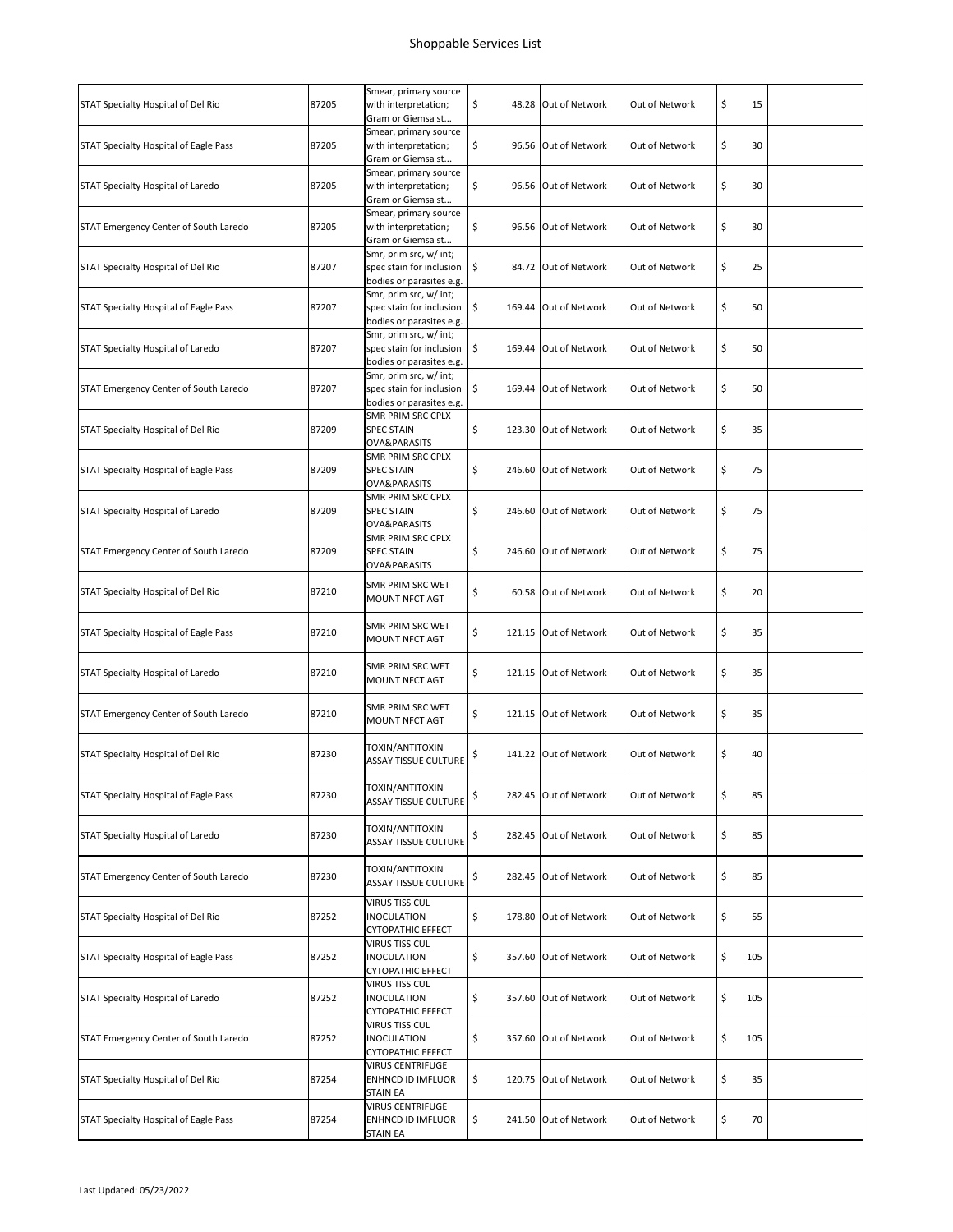|                                       |       | VIRUS CENTRIFUGE                                         |                             |                |           |  |
|---------------------------------------|-------|----------------------------------------------------------|-----------------------------|----------------|-----------|--|
| STAT Specialty Hospital of Laredo     | 87254 | ENHNCD ID IMFLUOR<br>STAIN EA                            | \$<br>241.50 Out of Network | Out of Network | \$<br>70  |  |
| STAT Emergency Center of South Laredo | 87254 | <b>VIRUS CENTRIFUGE</b><br>ENHNCD ID IMFLUOR<br>STAIN EA | \$<br>241.50 Out of Network | Out of Network | \$<br>70  |  |
| STAT Specialty Hospital of Del Rio    | 87255 | <b>GENET VIRUS ISOLATE</b><br><b>HSV</b>                 | \$<br>232.25 Out of Network | Out of Network | \$<br>70  |  |
| STAT Specialty Hospital of Eagle Pass | 87255 | <b>GENET VIRUS ISOLATE</b><br>HSV                        | \$<br>464.50 Out of Network | Out of Network | \$<br>140 |  |
| STAT Specialty Hospital of Laredo     | 87255 | <b>GENET VIRUS ISOLATE</b><br><b>HSV</b>                 | \$<br>464.50 Out of Network | Out of Network | \$<br>140 |  |
| STAT Emergency Center of South Laredo | 87255 | <b>GENET VIRUS ISOLATE</b><br>HSV                        | \$<br>464.50 Out of Network | Out of Network | \$<br>140 |  |
| STAT Specialty Hospital of Del Rio    | 87265 | <b>IAADI BORDETELLA</b><br>PRTUSSIS/PARAPRTUSS \$<br>IS  | 94.25 Out of Network        | Out of Network | \$<br>30  |  |
| STAT Specialty Hospital of Eagle Pass | 87265 | <b>IAADI BORDETELLA</b><br>PRTUSSIS/PARAPRTUSS \$<br>IS  | 188.50 Out of Network       | Out of Network | \$<br>55  |  |
| STAT Specialty Hospital of Laredo     | 87265 | <b>IAADI BORDETELLA</b><br>PRTUSSIS/PARAPRTUSS \$<br>IS  | 188.50 Out of Network       | Out of Network | \$<br>55  |  |
| STAT Emergency Center of South Laredo | 87265 | <b>IAADI BORDETELLA</b><br>PRTUSSIS/PARAPRTUSS \$<br>IS  | 188.50 Out of Network       | Out of Network | \$<br>55  |  |
| STAT Specialty Hospital of Del Rio    | 87272 | <b>IAADI</b><br>CRYPTOSPORIDIUM                          | \$<br>82.20 Out of Network  | Out of Network | \$<br>25  |  |
| STAT Specialty Hospital of Eagle Pass | 87272 | <b>IAADI</b><br>CRYPTOSPORIDIUM                          | \$<br>164.40 Out of Network | Out of Network | \$<br>50  |  |
| STAT Specialty Hospital of Laredo     | 87272 | <b>IAADI</b><br>CRYPTOSPORIDIUM                          | \$<br>164.40 Out of Network | Out of Network | \$<br>50  |  |
| STAT Emergency Center of South Laredo | 87272 | <b>IAADI</b><br>CRYPTOSPORIDIUM                          | \$<br>164.40 Out of Network | Out of Network | \$<br>50  |  |
| STAT Specialty Hospital of Del Rio    | 87273 | IAADI HERPES SMPLX<br>VIRUS TYPE 2                       | \$<br>85.73 Out of Network  | Out of Network | \$<br>25  |  |
| STAT Specialty Hospital of Eagle Pass | 87273 | IAADI HERPES SMPLX<br>VIRUS TYPE 2                       | \$<br>171.46 Out of Network | Out of Network | \$<br>50  |  |
| STAT Specialty Hospital of Laredo     | 87273 | IAADI HERPES SMPLX<br><b>VIRUS TYPE 2</b>                | \$<br>171.46 Out of Network | Out of Network | \$<br>50  |  |
| STAT Emergency Center of South Laredo | 87273 | IAADI HERPES SMPLX<br>VIRUS TYPE 2                       | \$<br>171.46 Out of Network | Out of Network | \$<br>50  |  |
| STAT Specialty Hospital of Del Rio    | 87274 | HERPES SIMPLEX 1 AG                                      | \$<br>50.00 Out of Network  | Out of Network | \$<br>15  |  |
| STAT Specialty Hospital of Eagle Pass | 87274 | HERPES SIMPLEX 1 AG                                      | \$<br>99.99 Out of Network  | Out of Network | \$<br>30  |  |
| STAT Specialty Hospital of Laredo     | 87274 | HERPES SIMPLEX 1 AG                                      | \$<br>99.99 Out of Network  | Out of Network | \$<br>30  |  |
| STAT Emergency Center of South Laredo | 87274 | HERPES SIMPLEX 1 AG                                      | \$<br>99.99 Out of Network  | Out of Network | \$<br>30  |  |
| STAT Specialty Hospital of Del Rio    | 87278 | LEGION<br>PNEUMOPHILIA AG IF                             | \$<br>82.20 Out of Network  | Out of Network | \$<br>25  |  |
| STAT Specialty Hospital of Eagle Pass | 87278 | LEGION<br>PNEUMOPHILIA AG IF                             | \$<br>164.40 Out of Network | Out of Network | \$<br>50  |  |
| STAT Specialty Hospital of Laredo     | 87278 | legion<br>PNEUMOPHILIA AG IF                             | \$<br>164.40 Out of Network | Out of Network | \$<br>50  |  |
| STAT Emergency Center of South Laredo | 87278 | LEGION<br>PNEUMOPHILIA AG IF                             | \$<br>164.40 Out of Network | Out of Network | \$<br>50  |  |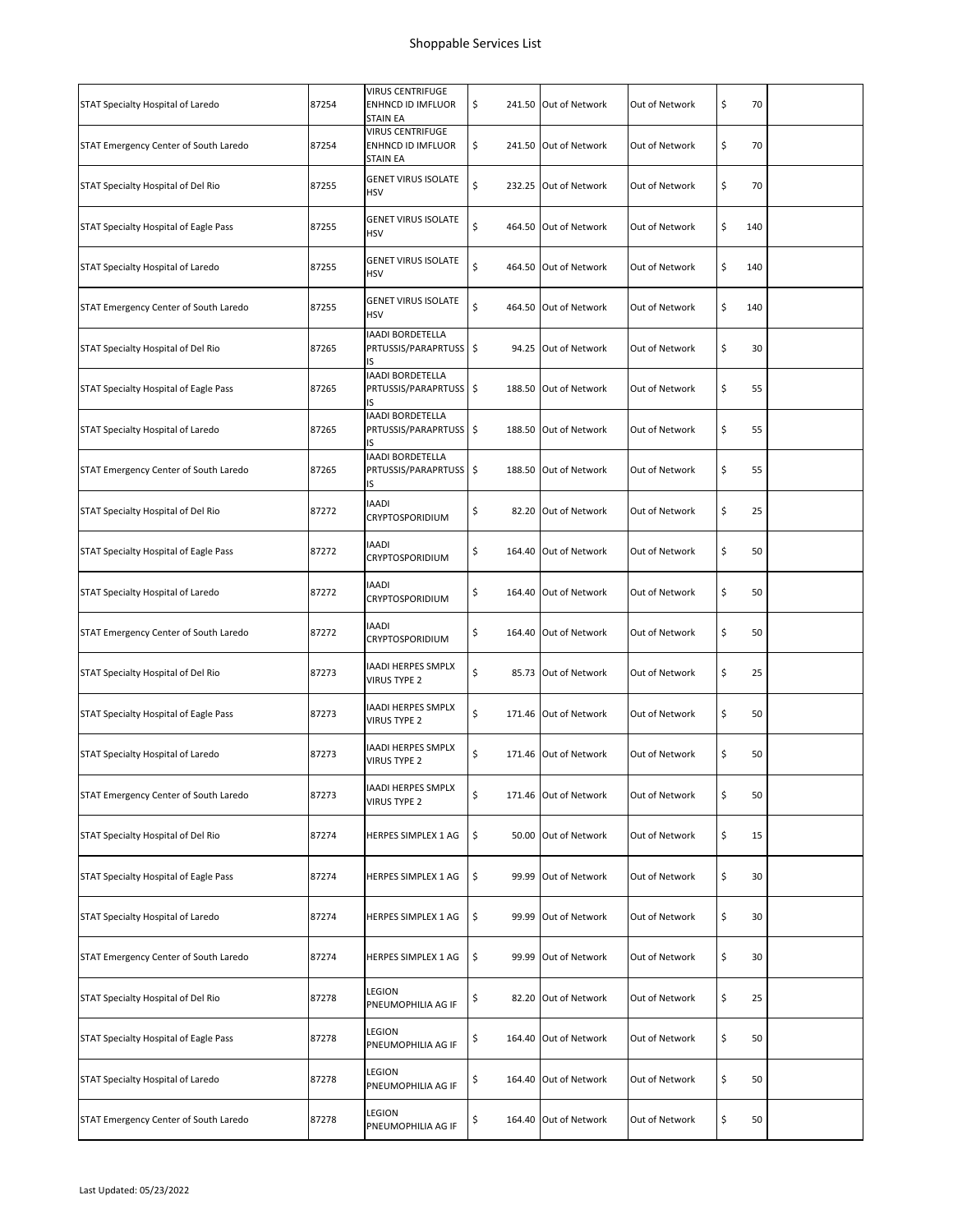| STAT Specialty Hospital of Del Rio    | 87280 | Infectious agent<br>antigen detection by<br>immunofluorescent | \$<br>65.30 Out of Network  | Out of Network | \$<br>20 |  |
|---------------------------------------|-------|---------------------------------------------------------------|-----------------------------|----------------|----------|--|
| STAT Specialty Hospital of Eagle Pass | 87280 | Infectious agent<br>antigen detection by<br>immunofluorescent | \$<br>130.61 Out of Network | Out of Network | \$<br>40 |  |
| STAT Specialty Hospital of Laredo     | 87280 | Infectious agent<br>antigen detection by<br>immunofluorescent | \$<br>130.61 Out of Network | Out of Network | \$<br>40 |  |
| STAT Emergency Center of South Laredo | 87280 | Infectious agent<br>antigen detection by<br>immunofluorescent | \$<br>130.61 Out of Network | Out of Network | \$<br>40 |  |
| STAT Specialty Hospital of Del Rio    | 87290 | IAADI VARICELLA<br>ZOSTER VIRUS                               | \$<br>82.20 Out of Network  | Out of Network | \$<br>25 |  |
| STAT Specialty Hospital of Eagle Pass | 87290 | IAADI VARICELLA<br>ZOSTER VIRUS                               | \$<br>164.40 Out of Network | Out of Network | \$<br>50 |  |
| STAT Specialty Hospital of Laredo     | 87290 | IAADI VARICELLA<br>ZOSTER VIRUS                               | \$<br>164.40 Out of Network | Out of Network | \$<br>50 |  |
| STAT Emergency Center of South Laredo | 87290 | IAADI VARICELLA<br>ZOSTER VIRUS                               | \$<br>164.40 Out of Network | Out of Network | \$<br>50 |  |
| STAT Specialty Hospital of Del Rio    | 87324 | CLOSTRIDIUM AG EIA                                            | \$<br>94.25 Out of Network  | Out of Network | \$<br>30 |  |
| STAT Specialty Hospital of Eagle Pass | 87324 | CLOSTRIDIUM AG EIA                                            | \$<br>188.50 Out of Network | Out of Network | \$<br>55 |  |
| STAT Specialty Hospital of Laredo     | 87324 | CLOSTRIDIUM AG EIA                                            | \$<br>188.50 Out of Network | Out of Network | \$<br>55 |  |
| STAT Emergency Center of South Laredo | 87324 | CLOSTRIDIUM AG EIA                                            | \$<br>188.50 Out of Network | Out of Network | \$<br>55 |  |
| STAT Specialty Hospital of Del Rio    | 87327 | Infectious agent<br>antigen detection<br>Cryptococcus         | \$<br>46.92 Out of Network  | Out of Network | \$<br>15 |  |
| STAT Specialty Hospital of Eagle Pass | 87327 | Infectious agent<br>antigen detection<br>Cryptococcus         | \$<br>93.84 Out of Network  | Out of Network | \$<br>30 |  |
| STAT Specialty Hospital of Laredo     | 87327 | Infectious agent<br>antigen detection<br>Cryptococcus         | \$<br>93.84 Out of Network  | Out of Network | \$<br>30 |  |
| STAT Emergency Center of South Laredo | 87327 | Infectious agent<br>antigen detection<br>Cryptococcus         | \$<br>93.84 Out of Network  | Out of Network | \$<br>30 |  |
| STAT Specialty Hospital of Del Rio    | 87329 | IAAD IA GIARDIA                                               | \$<br>82.20 Out of Network  | Out of Network | \$<br>25 |  |
| STAT Specialty Hospital of Eagle Pass | 87329 | IAAD IA GIARDIA                                               | \$<br>164.40 Out of Network | Out of Network | \$<br>50 |  |
| STAT Specialty Hospital of Laredo     | 87329 | IAAD IA GIARDIA                                               | \$<br>164.40 Out of Network | Out of Network | \$<br>50 |  |
| STAT Emergency Center of South Laredo | 87329 | IAAD IA GIARDIA                                               | \$<br>164.40 Out of Network | Out of Network | \$<br>50 |  |
| STAT Specialty Hospital of Del Rio    | 87335 | IAAD IA ESCHERICHIA<br><b>COLI 0157</b>                       | \$<br>74.00 Out of Network  | Out of Network | \$<br>20 |  |
| STAT Specialty Hospital of Eagle Pass | 87335 | IAAD IA ESCHERICHIA<br><b>COLI 0157</b>                       | \$<br>148.00 Out of Network | Out of Network | \$<br>45 |  |
| STAT Specialty Hospital of Laredo     | 87335 | IAAD IA ESCHERICHIA<br>COLI 0157                              | \$<br>148.00 Out of Network | Out of Network | \$<br>45 |  |
| STAT Emergency Center of South Laredo | 87335 | IAAD IA ESCHERICHIA<br><b>COLI 0157</b>                       | \$<br>148.00 Out of Network | Out of Network | \$<br>45 |  |
| STAT Specialty Hospital of Del Rio    | 87337 | IAAD IA ENTAMOEBA<br>HISTOLYTICA GRP                          | \$<br>74.00 Out of Network  | Out of Network | \$<br>20 |  |
| STAT Specialty Hospital of Eagle Pass | 87337 | IAAD IA ENTAMOEBA<br>HISTOLYTICA GRP                          | \$<br>148.00 Out of Network | Out of Network | \$<br>45 |  |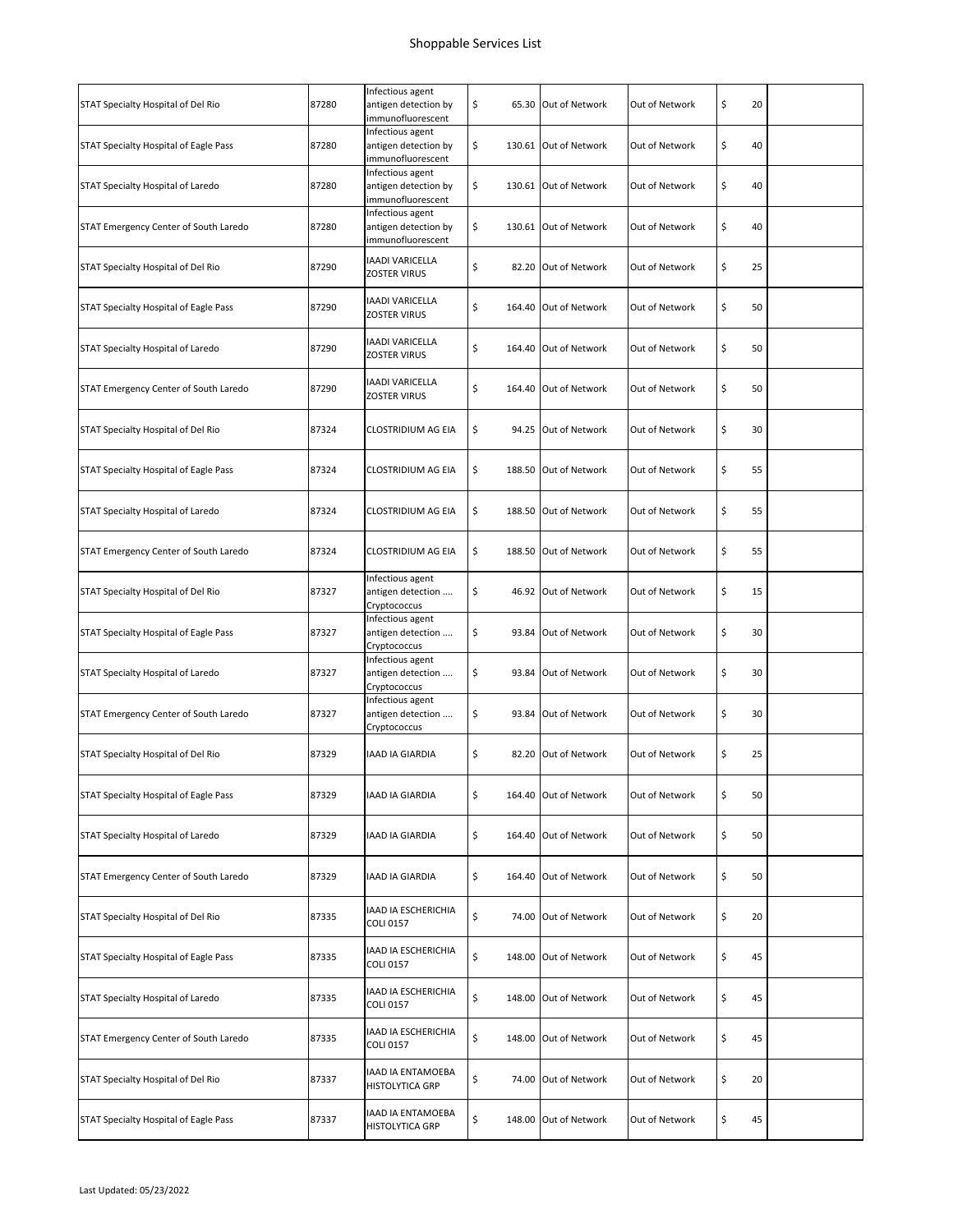| STAT Specialty Hospital of Laredo     | 87337 | IAAD IA ENTAMOEBA<br>HISTOLYTICA GRP                           | \$           | 148.00 Out of Network | Out of Network | \$<br>45 |  |
|---------------------------------------|-------|----------------------------------------------------------------|--------------|-----------------------|----------------|----------|--|
| STAT Emergency Center of South Laredo | 87337 | <b>IAAD IA ENTAMOEBA</b><br>HISTOLYTICA GRP                    | \$           | 148.00 Out of Network | Out of Network | \$<br>45 |  |
| STAT Specialty Hospital of Eagle Pass | 87338 | HPYLORI STOOL AG IA                                            | \$<br>207.38 | Out of Network        | Out of Network | \$<br>60 |  |
| STAT Specialty Hospital of Laredo     | 87338 | <b>HPYLORI STOOL AG IA</b>                                     | \$           | 207.38 Out of Network | Out of Network | \$<br>60 |  |
| STAT Emergency Center of South Laredo | 87338 | HPYLORI STOOL AG IA                                            | \$           | 207.38 Out of Network | Out of Network | \$<br>60 |  |
| STAT Specialty Hospital of Del Rio    | 87340 | IAAD IA HEPATITIS B<br>SURFACE ANTIGEN                         | \$<br>73.87  | Out of Network        | Out of Network | \$<br>20 |  |
| STAT Specialty Hospital of Eagle Pass | 87340 | IAAD IA HEPATITIS B<br>SURFACE ANTIGEN                         | \$           | 147.74 Out of Network | Out of Network | \$<br>45 |  |
| STAT Specialty Hospital of Laredo     | 87340 | <b>IAAD IA HEPATITIS B</b><br><b>SURFACE ANTIGEN</b>           | \$           | 147.74 Out of Network | Out of Network | \$<br>45 |  |
| STAT Emergency Center of South Laredo | 87340 | <b>IAAD IA HEPATITIS B</b><br><b>SURFACE ANTIGEN</b>           | \$           | 147.74 Out of Network | Out of Network | \$<br>45 |  |
| STAT Specialty Hospital of Del Rio    | 87389 | Infectious agent<br>antigen detection by<br>enzyme immunoassay | \$           | 98.18 Out of Network  | Out of Network | \$<br>30 |  |
| STAT Specialty Hospital of Eagle Pass | 87389 | Infectious agent<br>antigen detection by<br>enzyme immunoassay | \$           | 196.36 Out of Network | Out of Network | \$<br>60 |  |
| STAT Specialty Hospital of Laredo     | 87389 | Infectious agent<br>antigen detection by<br>enzyme immunoassay | \$           | 196.36 Out of Network | Out of Network | \$<br>60 |  |
| STAT Emergency Center of South Laredo | 87389 | Infectious agent<br>antigen detection by<br>enzyme immunoassay | \$           | 196.36 Out of Network | Out of Network | \$<br>60 |  |
| STAT Specialty Hospital of Eagle Pass | 87390 |                                                                | \$           | 105.86 Out of Network | Out of Network | \$<br>30 |  |
| STAT Specialty Hospital of Laredo     | 87390 |                                                                | \$           | 105.86 Out of Network | Out of Network | \$<br>30 |  |
| STAT Emergency Center of South Laredo | 87390 |                                                                | \$           | 105.86 Out of Network | Out of Network | \$<br>30 |  |
| STAT Specialty Hospital of Del Rio    | 87400 | <b>INFLUENZA B</b>                                             | \$           | 230.00 Out of Network | Out of Network | \$<br>70 |  |
| STAT Specialty Hospital of Eagle Pass | 87400 | <b>INFLUENZA B</b>                                             | \$           | 229.06 Out of Network | Out of Network | \$<br>70 |  |
| STAT Specialty Hospital of Laredo     | 87400 | <b>INFLUENZA A</b>                                             | \$           | 229.06 Out of Network | Out of Network | \$<br>70 |  |
| STAT Emergency Center of South Laredo | 87400 | INFLUENZA B                                                    | \$           | 229.06 Out of Network | Out of Network | \$<br>70 |  |
| STAT Specialty Hospital of Del Rio    | 87420 | <b>IAAD EIA RSV</b>                                            | \$           | 64.87 Out of Network  | Out of Network | \$<br>20 |  |
| STAT Specialty Hospital of Eagle Pass | 87420 | <b>IAAD EIA RSV</b>                                            | \$           | 129.74 Out of Network | Out of Network | \$<br>40 |  |
| STAT Specialty Hospital of Laredo     | 87420 | <b>IAAD EIA RSV</b>                                            | \$           | 129.74 Out of Network | Out of Network | \$<br>40 |  |
| STAT Emergency Center of South Laredo | 87420 | <b>IAAD EIA RSV</b>                                            | \$           | 129.74 Out of Network | Out of Network | \$<br>40 |  |
| STAT Specialty Hospital of Del Rio    | 87425 | <b>IAAD IA ROTAVIRUS</b>                                       | \$           | 85.73 Out of Network  | Out of Network | \$<br>25 |  |
| STAT Specialty Hospital of Eagle Pass | 87425 | IAAD IA ROTAVIRUS                                              | \$           | 171.46 Out of Network | Out of Network | \$<br>50 |  |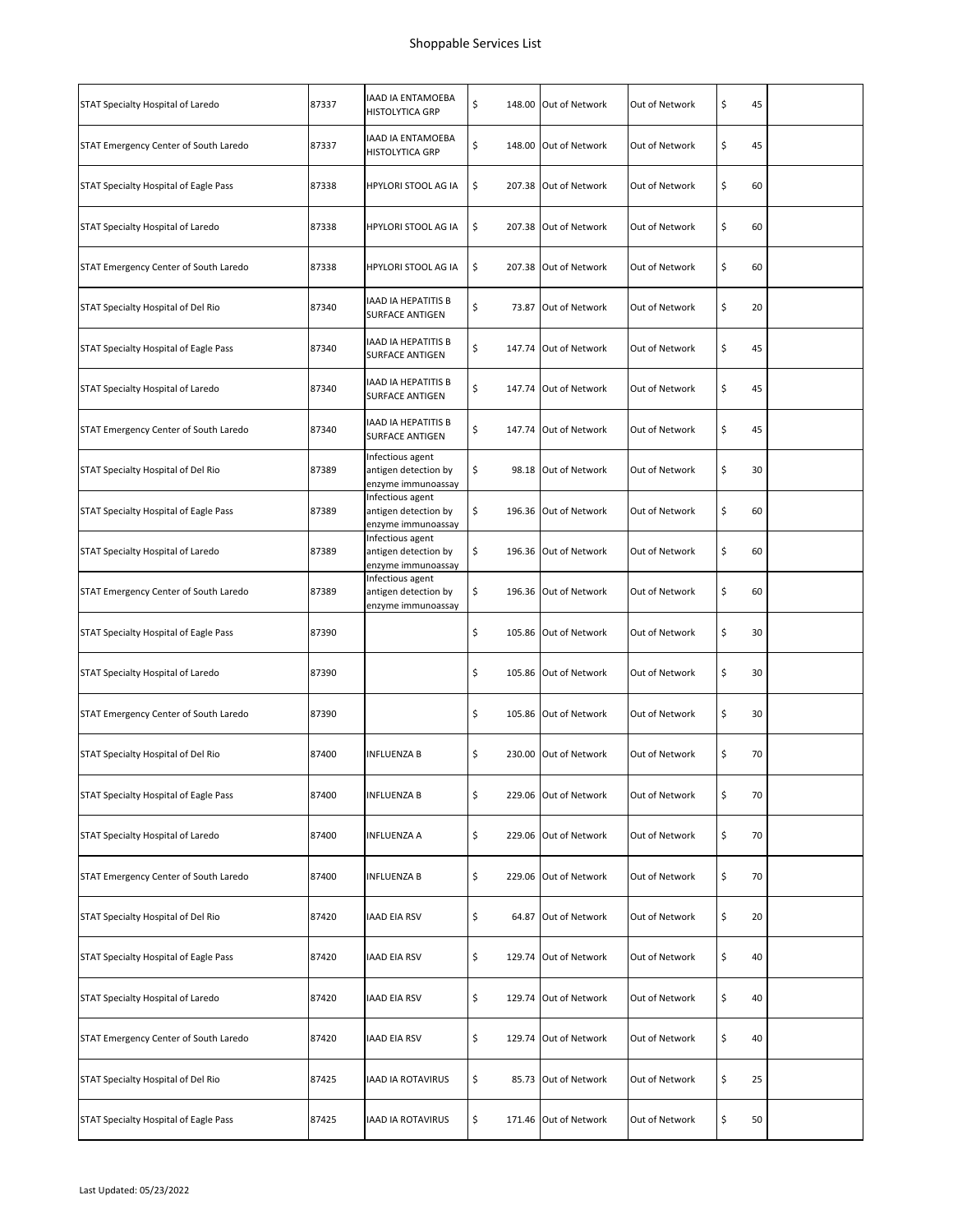| STAT Specialty Hospital of Laredo     | 87425 | <b>IAAD IA ROTAVIRUS</b>                                          | \$           | 171.46 Out of Network | Out of Network | \$<br>50  |  |
|---------------------------------------|-------|-------------------------------------------------------------------|--------------|-----------------------|----------------|-----------|--|
| STAT Emergency Center of South Laredo | 87425 | <b>IAAD IA ROTAVIRUS</b>                                          | \$           | 171.46 Out of Network | Out of Network | \$<br>50  |  |
| STAT Specialty Hospital of Del Rio    | 87427 | IAAD IA SHIGA-LIKE<br><b>TOXIN</b>                                | \$           | 148.00 Out of Network | Out of Network | \$<br>45  |  |
| STAT Specialty Hospital of Eagle Pass | 87427 | IAAD IA SHIGA-LIKE<br><b>TOXIN</b>                                | \$           | 148.00 Out of Network | Out of Network | \$<br>45  |  |
| STAT Specialty Hospital of Laredo     | 87427 | IAAD IA SHIGA-LIKE<br><b>TOXIN</b>                                | \$           | 148.00 Out of Network | Out of Network | \$<br>45  |  |
| STAT Emergency Center of South Laredo | 87427 | IAAD IA SHIGA-LIKE<br>TOXIN                                       | \$<br>148.00 | Out of Network        | Out of Network | \$<br>45  |  |
| STAT Specialty Hospital of Del Rio    | 87430 | <b>IAAD EIA</b><br><b>STREPTOCOCCUS</b><br><b>GROUP A</b>         | \$           | 154.27 Out of Network | Out of Network | \$<br>45  |  |
| STAT Specialty Hospital of Del Rio    | 87430 | <b>STREP A QUICKVIEW</b><br><b>INLINE 25B</b>                     | \$           | 209.22 Out of Network | Out of Network | \$<br>65  |  |
| STAT Specialty Hospital of Del Rio    | 87430 | <b>IAAD EIA</b><br><b>STREPTOCOCCUS</b><br>GROUP A                | \$           | 219.68 Out of Network | Out of Network | \$<br>65  |  |
| STAT Specialty Hospital of Eagle Pass | 87430 | <b>IAAD EIA</b><br><b>STREPTOCOCCUS</b><br><b>GROUP A</b>         | \$           | 308.54 Out of Network | Out of Network | \$<br>95  |  |
| STAT Specialty Hospital of Eagle Pass | 87430 | <b>IAAD EIA</b><br><b>STREPTOCOCCUS</b><br>GROUP A                | \$           | 439.36 Out of Network | Out of Network | \$<br>130 |  |
| STAT Specialty Hospital of Eagle Pass | 87430 | <b>STREP A QUICKVIEW</b><br><b>INLINE 25B</b>                     | \$           | 418.44 Out of Network | Out of Network | \$<br>125 |  |
| STAT Specialty Hospital of Laredo     | 87430 | IAAD EIA<br><b>STREPTOCOCCUS</b><br><b>GROUP A</b>                | \$           | 308.54 Out of Network | Out of Network | \$<br>95  |  |
| STAT Specialty Hospital of Laredo     | 87430 | <b>IAAD EIA</b><br><b>STREPTOCOCCUS</b><br><b>GROUP A</b>         | \$           | 439.36 Out of Network | Out of Network | \$<br>130 |  |
| STAT Specialty Hospital of Laredo     | 87430 | <b>STREP A QUICKVIEW</b><br><b>INLINE 25B</b>                     | \$           | 418.44 Out of Network | Out of Network | \$<br>125 |  |
| STAT Emergency Center of South Laredo | 87430 | <b>IAAD EIA</b><br><b>STREPTOCOCCUS</b><br>GROUP A                | \$           | 308.54 Out of Network | Out of Network | \$<br>95  |  |
| STAT Emergency Center of South Laredo | 87430 | <b>IAAD EIA</b><br><b>STREPTOCOCCUS</b><br><b>GROUP A</b>         | \$           | 439.36 Out of Network | Out of Network | \$<br>130 |  |
| STAT Emergency Center of South Laredo | 87430 | <b>STREP A QUICKVIEW</b><br><b>INLINE 25B</b>                     | \$           | 418.44 Out of Network | Out of Network | \$<br>125 |  |
| STAT Specialty Hospital of Del Rio    | 87449 | <b>IAAD IA MULT STEP</b><br>METHOD NOS EACH<br>ORGANISM           | \$           | 74.00 Out of Network  | Out of Network | \$<br>20  |  |
| STAT Specialty Hospital of Eagle Pass | 87449 | IAAD IA MULT STEP<br>METHOD NOS EACH<br>ORGANISM                  | \$           | 148.00 Out of Network | Out of Network | \$<br>45  |  |
| STAT Specialty Hospital of Laredo     | 87449 | IAAD IA MULT STEP<br>METHOD NOS EACH<br>ORGANISM                  | \$           | 148.00 Out of Network | Out of Network | \$<br>45  |  |
| STAT Emergency Center of South Laredo | 87449 | IAAD IA MULT STEP<br>METHOD NOS EACH<br>ORGANISM                  | \$           | 148.00 Out of Network | Out of Network | \$<br>45  |  |
| STAT Specialty Hospital of Eagle Pass | 87476 | <b>IADNA BORRELIA</b><br><b>BURGDORFERI</b><br>AMPLIFIED PROBE TQ | \$           | 350.90 Out of Network | Out of Network | \$<br>105 |  |
| STAT Specialty Hospital of Laredo     | 87476 | <b>IADNA BORRELIA</b><br><b>BURGDORFERI</b><br>AMPLIFIED PROBE TQ | \$           | 350.90 Out of Network | Out of Network | \$<br>105 |  |
| STAT Emergency Center of South Laredo | 87476 | <b>IADNA BORRELIA</b><br><b>BURGDORFERI</b><br>AMPLIFIED PROBE TQ | \$           | 350.90 Out of Network | Out of Network | \$<br>105 |  |
| STAT Specialty Hospital of Del Rio    | 87480 | <b>IADNA CANDIDA</b><br>SPECIES DIRECT PROBE<br>TQ                | \$           | 137.55 Out of Network | Out of Network | \$<br>40  |  |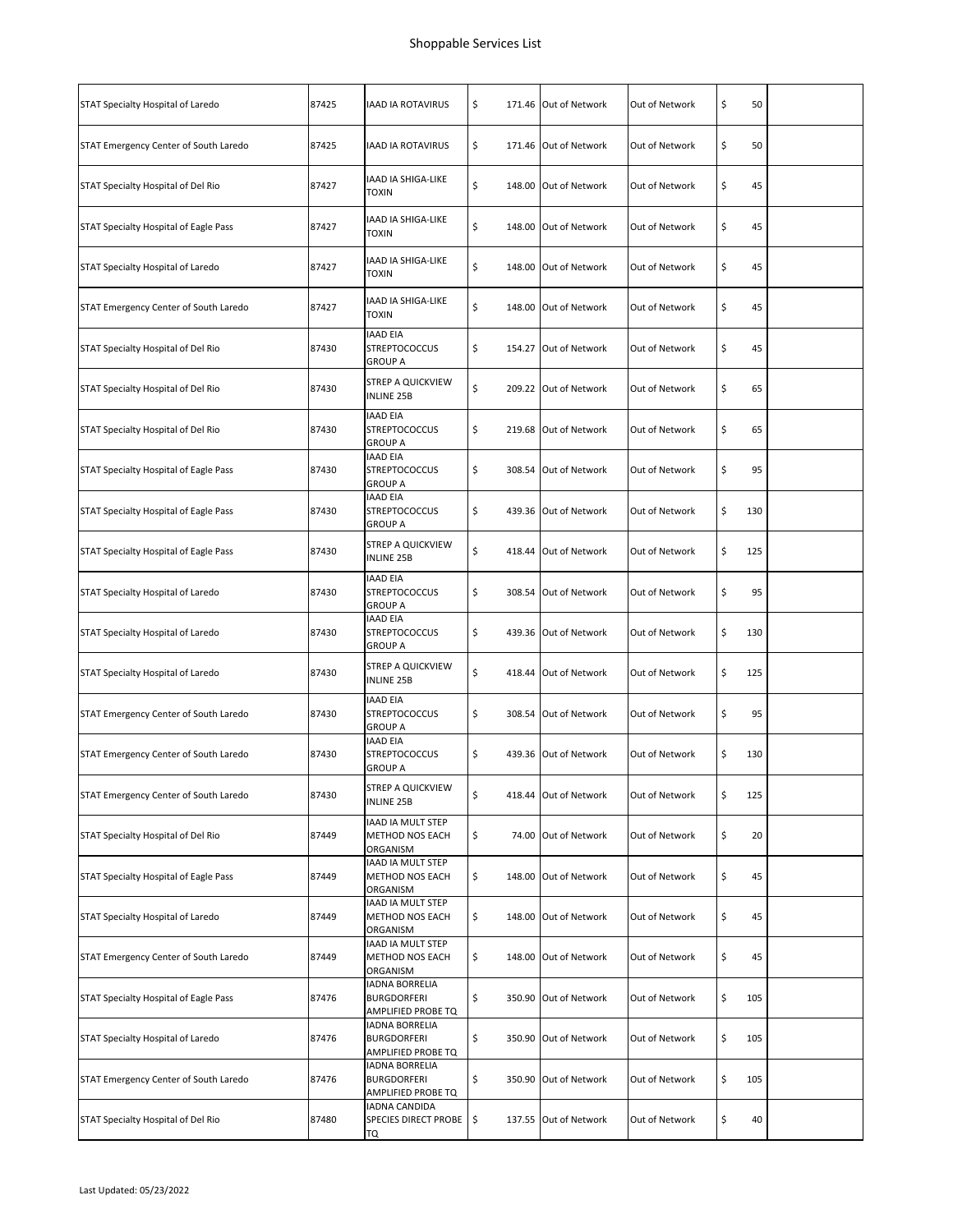| STAT Specialty Hospital of Eagle Pass | 87480 | <b>IADNA CANDIDA</b><br>SPECIES DIRECT PROBE<br>TQ          | \$           | 275.10 Out of Network   | Out of Network | \$<br>85     |  |
|---------------------------------------|-------|-------------------------------------------------------------|--------------|-------------------------|----------------|--------------|--|
| STAT Specialty Hospital of Laredo     | 87480 | <b>IADNA CANDIDA</b><br>SPECIES DIRECT PROBE<br>TQ          | \$           | 275.10 Out of Network   | Out of Network | \$<br>85     |  |
| STAT Emergency Center of South Laredo | 87480 | <b>IADNA CANDIDA</b><br>SPECIES DIRECT PROBE<br>TQ          | \$           | 275.10 Out of Network   | Out of Network | \$<br>85     |  |
| STAT Specialty Hospital of Del Rio    | 87481 | IADNA CANDIDA<br>SPECIES AMPLIFIED<br>PROBE TQ              | \$           | 216.65 Out of Network   | Out of Network | \$<br>65     |  |
| STAT Specialty Hospital of Eagle Pass | 87481 | IADNA CANDIDA<br>SPECIES AMPLIFIED<br>PROBE TQ              | \$           | 433.30 Out of Network   | Out of Network | \$<br>130    |  |
| STAT Specialty Hospital of Laredo     | 87481 | IADNA CANDIDA<br><b>SPECIES AMPLIFIED</b><br>PROBE TQ       | \$           | 433.30 Out of Network   | Out of Network | \$<br>130    |  |
| STAT Emergency Center of South Laredo | 87481 | IADNA CANDIDA<br>SPECIES AMPLIFIED<br>PROBE TQ              | \$           | 433.30 Out of Network   | Out of Network | \$<br>130    |  |
| STAT Specialty Hospital of Del Rio    | 87483 | CNS DNA/RNA AMP<br>PROBE MULTIPLE<br>SUBTYPES 12-25         | \$           | 1,429.30 Out of Network | Out of Network | \$<br>430    |  |
| STAT Specialty Hospital of Del Rio    | 87483 | CNS DNA/RNA AMP<br>PROBE MULTIPLE<br>SUBTYPES 12-25         | \$           | 1,286.38 Out of Network | Out of Network | \$<br>385    |  |
| STAT Specialty Hospital of Eagle Pass | 87483 | CNS DNA/RNA AMP<br>PROBE MULTIPLE<br>SUBTYPES 12-25         | \$           | 2,858.60 Out of Network | Out of Network | \$<br>860    |  |
| STAT Specialty Hospital of Eagle Pass | 87483 | CNS DNA/RNA AMP<br>PROBE MULTIPLE<br>SUBTYPES 12-25         | \$           | 2,572.75 Out of Network | Out of Network | \$<br>770    |  |
| STAT Specialty Hospital of Laredo     | 87483 | CNS DNA/RNA AMP<br>PROBE MULTIPLE<br>SUBTYPES 12-25         | \$           | 2,858.60 Out of Network | Out of Network | \$<br>860    |  |
| STAT Specialty Hospital of Laredo     | 87483 | CNS DNA/RNA AMP<br>PROBE MULTIPLE<br>SUBTYPES 12-25         | \$           | 2,572.75 Out of Network | Out of Network | \$<br>770    |  |
| STAT Emergency Center of South Laredo | 87483 | CNS DNA/RNA AMP<br>PROBE MULTIPLE<br>SUBTYPES 12-25         | \$           | 2,858.60 Out of Network | Out of Network | \$<br>860    |  |
| STAT Emergency Center of South Laredo | 87483 | CNS DNA/RNA AMP<br>PROBE MULTIPLE<br>SUBTYPES 12-25         | \$           | 2,572.75 Out of Network | Out of Network | \$<br>770    |  |
| STAT Specialty Hospital of Del Rio    | 87486 | <b>CHLAMYDOPHILA</b>                                        | \$           | 108.32 Out of Network   | Out of Network | \$<br>30     |  |
| STAT Specialty Hospital of Eagle Pass | 87486 | <b>CHLAMYDOPHILA</b>                                        | \$           | 108.32 Out of Network   | Out of Network | \$<br>30     |  |
| STAT Specialty Hospital of Laredo     | 87486 | CHLAMYDOPHILA                                               | \$           | 108.32 Out of Network   | Out of Network | \$<br>$30\,$ |  |
| STAT Emergency Center of South Laredo | 87486 | CHLAMYDOPHILA                                               | \$           | 108.32 Out of Network   | Out of Network | \$<br>30     |  |
| STAT Specialty Hospital of Del Rio    | 87490 | IADNA CHLAMYDIA<br>TRACHOMATIS DIRECT<br>PROBE TQ           | \$           | 143.43 Out of Network   | Out of Network | \$<br>45     |  |
| STAT Specialty Hospital of Eagle Pass | 87490 | <b>IADNA CHLAMYDIA</b><br>TRACHOMATIS DIRECT<br>PROBE TQ    | \$           | 286.86 Out of Network   | Out of Network | \$<br>85     |  |
| STAT Specialty Hospital of Laredo     | 87490 | <b>IADNA CHLAMYDIA</b><br>TRACHOMATIS DIRECT<br>PROBE TQ    | \$           | 286.86 Out of Network   | Out of Network | \$<br>85     |  |
| STAT Emergency Center of South Laredo | 87490 | IADNA CHLAMYDIA<br>TRACHOMATIS DIRECT<br>PROBE TQ           | \$<br>286.86 | Out of Network          | Out of Network | \$<br>85     |  |
| STAT Specialty Hospital of Del Rio    | 87491 | Infectious agent<br>detection by nucleic<br>acid; Chlamydia | \$           | 137.90 Out of Network   | Out of Network | \$<br>40     |  |
| STAT Specialty Hospital of Eagle Pass | 87491 | Infectious agent<br>detection by nucleic<br>acid; Chlamydia | \$           | 275.81 Out of Network   | Out of Network | \$<br>85     |  |
| STAT Specialty Hospital of Laredo     | 87491 | Infectious agent<br>detection by nucleic<br>acid; Chlamydia | \$           | 275.81 Out of Network   | Out of Network | \$<br>85     |  |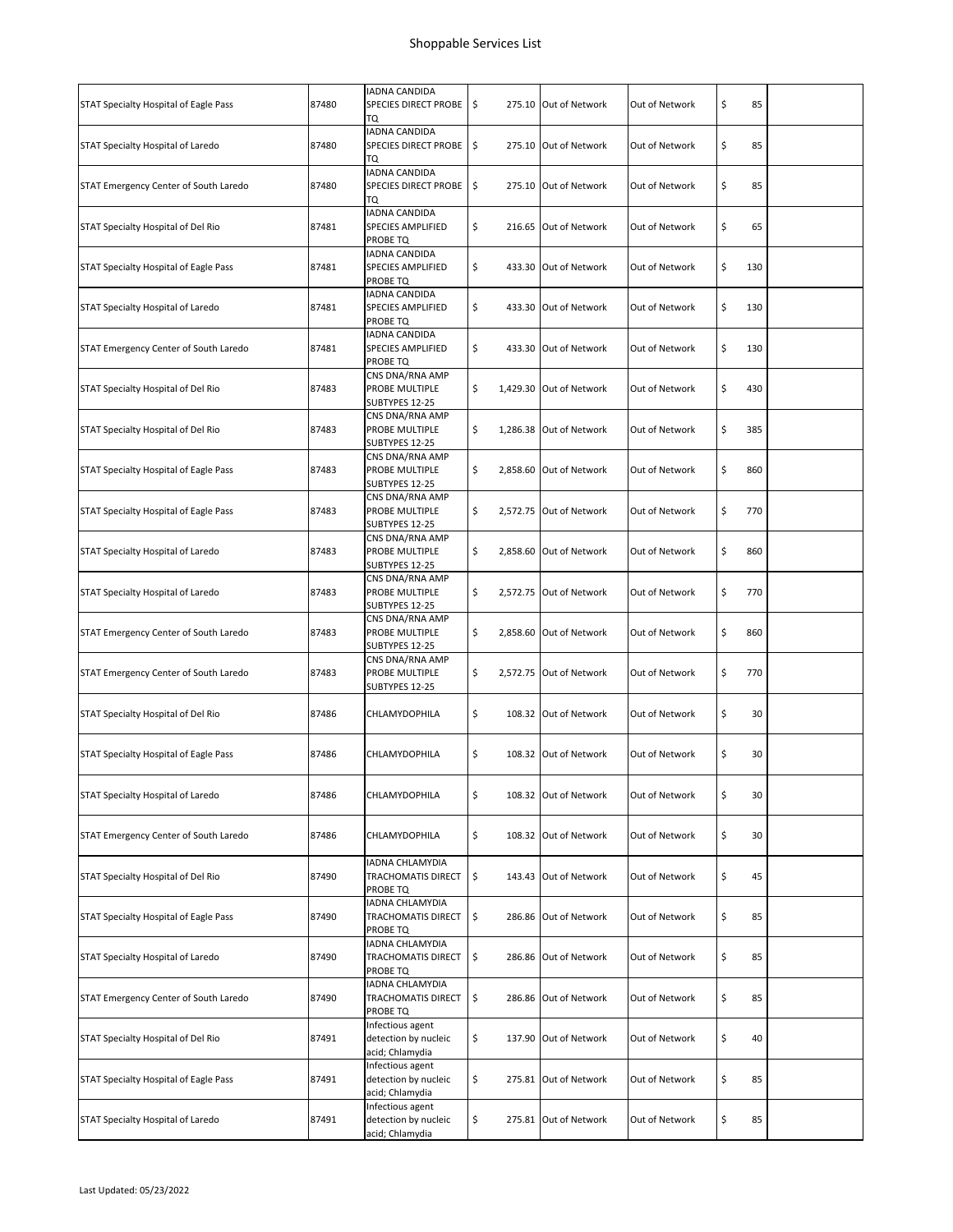| STAT Emergency Center of South Laredo | 87491 | Infectious agent<br>detection by nucleic<br>acid; Chlamydia                     | \$ | 275.81 Out of Network   | Out of Network | \$<br>85  |  |
|---------------------------------------|-------|---------------------------------------------------------------------------------|----|-------------------------|----------------|-----------|--|
| STAT Specialty Hospital of Del Rio    | 87493 | INF AGENT DET NUC<br>ACID CLOSTRIDIUM<br><b>AMP PROBE</b>                       | \$ | 129.90 Out of Network   | Out of Network | \$<br>40  |  |
| STAT Specialty Hospital of Eagle Pass | 87493 | INF AGENT DET NUC<br>ACID CLOSTRIDIUM<br><b>AMP PROBE</b>                       | \$ | 259.80 Out of Network   | Out of Network | \$<br>80  |  |
| STAT Specialty Hospital of Laredo     | 87493 | INF AGENT DET NUC<br>ACID CLOSTRIDIUM<br><b>AMP PROBE</b>                       | \$ | 259.80 Out of Network   | Out of Network | \$<br>80  |  |
| STAT Emergency Center of South Laredo | 87493 | INF AGENT DET NUC<br>ACID CLOSTRIDIUM<br><b>AMP PROBE</b>                       | \$ | 259.80 Out of Network   | Out of Network | \$<br>80  |  |
| STAT Specialty Hospital of Del Rio    | 87496 | <b>IADNA</b><br><b>CYTOMEGALOVIRUS</b><br>AMPLIFIED PROBE TQ                    | \$ | 216.65 Out of Network   | Out of Network | \$<br>65  |  |
| STAT Specialty Hospital of Eagle Pass | 87496 | <b>IADNA</b><br>CYTOMEGALOVIRUS<br>AMPLIFIED PROBE TQ                           | \$ | 433.30 Out of Network   | Out of Network | \$<br>130 |  |
| STAT Specialty Hospital of Laredo     | 87496 | <b>IADNA</b><br>CYTOMEGALOVIRUS<br>AMPLIFIED PROBE TQ                           | \$ | 433.30 Out of Network   | Out of Network | \$<br>130 |  |
| STAT Emergency Center of South Laredo | 87496 | <b>IADNA</b><br><b>CYTOMEGALOVIRUS</b><br>AMPLIFIED PROBE TQ                    | \$ | 433.30 Out of Network   | Out of Network | \$<br>130 |  |
| STAT Specialty Hospital of Del Rio    | 87498 | <b>IADNA ENTEROVIRUS</b><br><b>AMPLIF PROBE &amp;</b><br><b>REVRSE TRNSCRIP</b> | \$ | 240.70 Out of Network   | Out of Network | \$<br>70  |  |
| STAT Specialty Hospital of Eagle Pass | 87498 | <b>IADNA ENTEROVIRUS</b><br>AMPLIF PROBE &<br><b>REVRSE TRNSCRIP</b>            | \$ | 481.40 Out of Network   | Out of Network | \$<br>145 |  |
| STAT Specialty Hospital of Laredo     | 87498 | IADNA ENTEROVIRUS<br>AMPLIF PROBE &<br><b>REVRSE TRNSCRIP</b>                   | \$ | 481.40 Out of Network   | Out of Network | \$<br>145 |  |
| STAT Emergency Center of South Laredo | 87498 | <b>IADNA ENTEROVIRUS</b><br>AMPLIF PROBE &<br>REVRSE TRNSCRIP                   | \$ | 481.40 Out of Network   | Out of Network | \$<br>145 |  |
| STAT Specialty Hospital of Del Rio    | 87502 | <b>INFECTIOUS AGENT</b><br>DNA/RNA INFLUENZA<br><b>1ST 2 TYPES</b>              | \$ | 525.30 Out of Network   | Out of Network | \$<br>160 |  |
| STAT Specialty Hospital of Eagle Pass | 87502 | <b>INFECTIOUS AGENT</b><br>DNA/RNA INFLUENZA<br>1ST 2 TYPES                     | \$ | 958.00 Out of Network   | Out of Network | \$<br>285 |  |
| STAT Specialty Hospital of Laredo     | 87502 | <b>INFECTIOUS AGENT</b><br>DNA/RNA INFLUENZA<br><b>1ST 2 TYPES</b>              | \$ | 958.00 Out of Network   | Out of Network | \$<br>285 |  |
| STAT Emergency Center of South Laredo | 87502 | <b>INFECTIOUS AGENT</b><br>DNA/RNA INFLUENZA<br>1ST 2 TYPES                     | \$ | 958.00 Out of Network   | Out of Network | \$<br>285 |  |
| STAT Specialty Hospital of Del Rio    | 87507 | IADNA-DNA/RNA GI<br>PTHGN MULTIPLEX<br>PROBE TQ 12-25                           | \$ | 1,286.38 Out of Network | Out of Network | \$<br>385 |  |
| STAT Specialty Hospital of Del Rio    | 87507 | IADNA-DNA/RNA GI<br>PTHGN MULTIPLEX<br><b>PROBE TQ 12-25</b>                    | \$ | 1,429.30 Out of Network | Out of Network | \$<br>430 |  |
| STAT Specialty Hospital of Eagle Pass | 87507 | IADNA-DNA/RNA GI<br>PTHGN MULTIPLEX<br><b>PROBE TQ 12-25</b>                    | \$ | 2,858.60 Out of Network | Out of Network | \$<br>860 |  |
| STAT Specialty Hospital of Eagle Pass | 87507 | IADNA-DNA/RNA GI<br>PTHGN MULTIPLEX<br><b>PROBE TQ 12-25</b>                    | \$ | 2,572.75 Out of Network | Out of Network | \$<br>770 |  |
| STAT Specialty Hospital of Laredo     | 87507 | IADNA-DNA/RNA GI<br>PTHGN MULTIPLEX<br><b>PROBE TQ 12-25</b>                    | \$ | 2,858.60 Out of Network | Out of Network | \$<br>860 |  |
| STAT Specialty Hospital of Laredo     | 87507 | IADNA-DNA/RNA GI<br>PTHGN MULTIPLEX<br>PROBE TQ 12-25                           | \$ | 2,572.75 Out of Network | Out of Network | \$<br>770 |  |
| STAT Emergency Center of South Laredo | 87507 | IADNA-DNA/RNA GI<br>PTHGN MULTIPLEX<br>PROBE TQ 12-25                           | \$ | 2,858.60 Out of Network | Out of Network | \$<br>860 |  |
| STAT Emergency Center of South Laredo | 87507 | IADNA-DNA/RNA GI<br>PTHGN MULTIPLEX<br><b>PROBE TQ 12-25</b>                    | \$ | 2,572.75 Out of Network | Out of Network | \$<br>770 |  |
| STAT Specialty Hospital of Del Rio    | 87510 | IADNA GARDNERELLA<br>VAGINALIS DIRECT<br>PROBE TQ                               | \$ | 137.55 Out of Network   | Out of Network | \$<br>40  |  |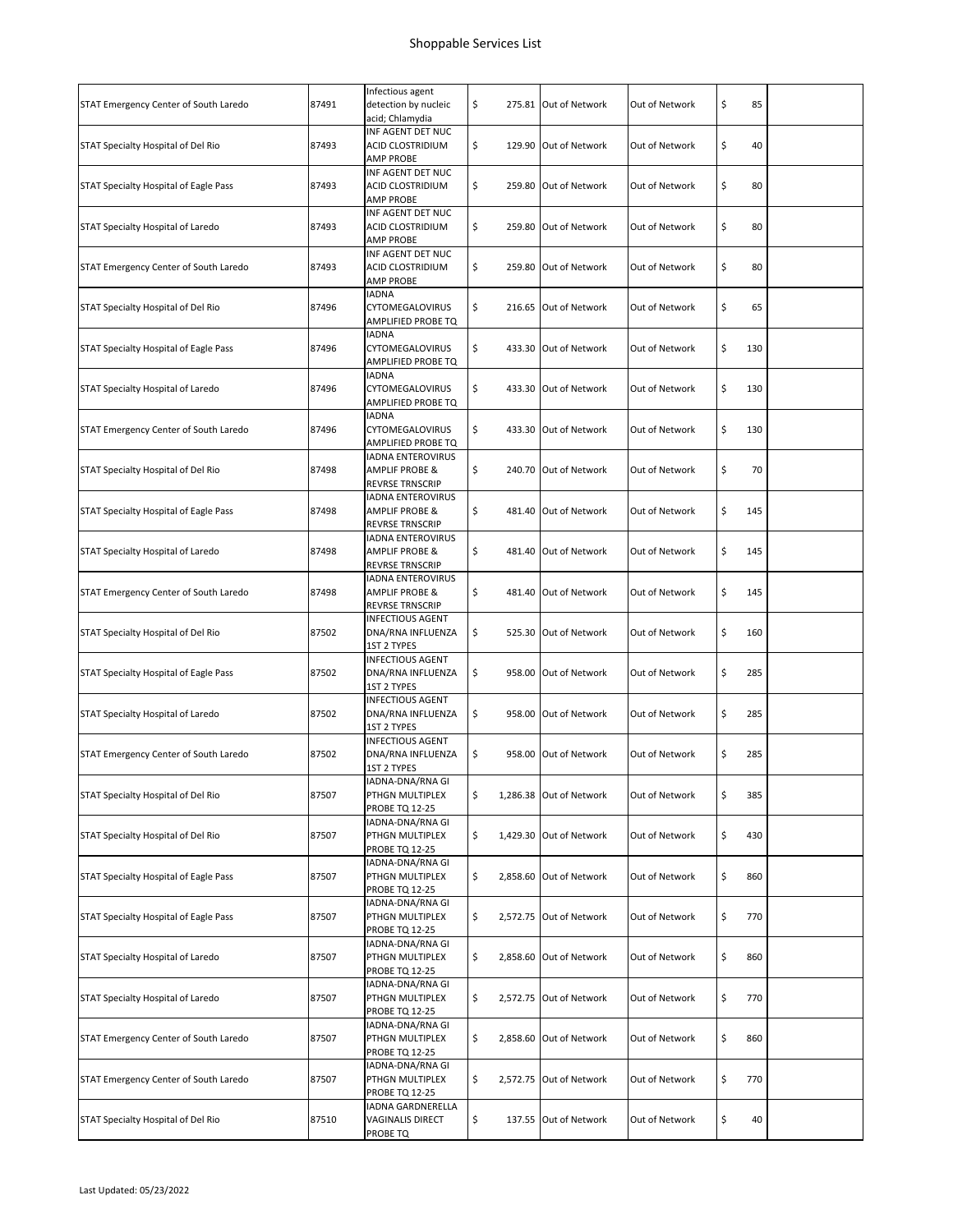|                                       |       | <b>IADNA GARDNERELLA</b>                                                       |    |                       |                |           |  |
|---------------------------------------|-------|--------------------------------------------------------------------------------|----|-----------------------|----------------|-----------|--|
| STAT Specialty Hospital of Eagle Pass | 87510 | <b>VAGINALIS DIRECT</b><br>PROBE TQ                                            | \$ | 275.10 Out of Network | Out of Network | \$<br>85  |  |
| STAT Specialty Hospital of Laredo     | 87510 | IADNA GARDNERELLA<br><b>VAGINALIS DIRECT</b><br>PROBE TQ                       | \$ | 275.10 Out of Network | Out of Network | \$<br>85  |  |
| STAT Emergency Center of South Laredo | 87510 | <b>IADNA GARDNERELLA</b><br>VAGINALIS DIRECT<br>PROBE TQ                       | \$ | 275.10 Out of Network | Out of Network | \$<br>85  |  |
| STAT Specialty Hospital of Eagle Pass | 87517 | <b>IADNA HEPATITIS B</b><br><b>VIRUS</b><br>QUANTIFICATION                     | \$ | 428.40 Out of Network | Out of Network | \$<br>130 |  |
| STAT Specialty Hospital of Laredo     | 87517 | <b>IADNA HEPATITIS B</b><br><b>VIRUS</b><br>QUANTIFICATION                     | \$ | 428.40 Out of Network | Out of Network | \$<br>130 |  |
| STAT Emergency Center of South Laredo | 87517 | <b>IADNA HEPATITIS B</b><br><b>VIRUS</b><br>QUANTIFICATION                     | \$ | 428.40 Out of Network | Out of Network | \$<br>130 |  |
| STAT Specialty Hospital of Del Rio    | 87522 | IADNA HEPATITIS C<br><b>QUANT &amp; REVERSE</b><br>TRANSCRIPTION               | \$ | 202.91 Out of Network | Out of Network | \$<br>60  |  |
| STAT Specialty Hospital of Eagle Pass | 87522 | IADNA HEPATITIS C<br><b>QUANT &amp; REVERSE</b><br>TRANSCRIPTION               | \$ | 405.82 Out of Network | Out of Network | \$<br>120 |  |
| STAT Specialty Hospital of Laredo     | 87522 | <b>IADNA HEPATITIS C</b><br><b>QUANT &amp; REVERSE</b><br><b>TRANSCRIPTION</b> | \$ | 405.82 Out of Network | Out of Network | \$<br>120 |  |
| STAT Emergency Center of South Laredo | 87522 | <b>IADNA HEPATITIS C</b><br><b>QUANT &amp; REVERSE</b><br>TRANSCRIPTION        | \$ | 405.82 Out of Network | Out of Network | \$<br>120 |  |
| STAT Specialty Hospital of Del Rio    | 87528 | <b>IADNA HERPES SMPLX</b><br><b>VIRUS DIR PRB</b>                              | \$ | 158.23 Out of Network | Out of Network | \$<br>45  |  |
| STAT Specialty Hospital of Eagle Pass | 87528 | IADNA HERPES SMPLX<br><b>VIRUS DIR PRB</b>                                     | \$ | 316.46 Out of Network | Out of Network | \$<br>95  |  |
| STAT Specialty Hospital of Laredo     | 87528 | <b>IADNA HERPES SMPLX</b><br><b>VIRUS DIR PRB</b>                              | \$ | 316.46 Out of Network | Out of Network | \$<br>95  |  |
| STAT Emergency Center of South Laredo | 87528 | <b>IADNA HERPES SMPLX</b><br><b>VIRUS DIR PRB</b>                              | \$ | 316.46 Out of Network | Out of Network | \$<br>95  |  |
| STAT Specialty Hospital of Del Rio    | 87529 | IADNA HERPES SOMPLX<br>VIRUS AMPLIFIED<br>PROBE TQ                             | \$ | 250.95 Out of Network | Out of Network | \$<br>75  |  |
| STAT Specialty Hospital of Eagle Pass | 87529 | <b>IADNA HERPES SOMPLX</b><br><b>VIRUS AMPLIFIED</b><br>PROBE TQ               | \$ | 501.90 Out of Network | Out of Network | \$<br>150 |  |
| STAT Specialty Hospital of Laredo     | 87529 | IADNA HERPES SOMPLX<br><b>VIRUS AMPLIFIED</b><br>PROBE TQ                      | \$ | 501.90 Out of Network | Out of Network | \$<br>150 |  |
| STAT Emergency Center of South Laredo | 87529 | IADNA HERPES SOMPLX<br><b>VIRUS AMPLIFIED</b><br>PROBE TQ                      | \$ | 501.90 Out of Network | Out of Network | \$<br>150 |  |
| STAT Specialty Hospital of Del Rio    | 87536 | IADNA HIV-1 QUANT &<br>REVERSE<br>TRANSCRIPTION                                | \$ | 851.00 Out of Network | Out of Network | \$<br>255 |  |
| STAT Specialty Hospital of Eagle Pass | 87536 | IADNA HIV-1 QUANT &<br>REVERSE<br>TRANSCRIPTION                                | \$ | 851.00 Out of Network | Out of Network | \$<br>255 |  |
| STAT Specialty Hospital of Laredo     | 87536 | IADNA HIV-1 QUANT &<br>REVERSE<br>TRANSCRIPTION                                | \$ | 851.00 Out of Network | Out of Network | \$<br>255 |  |
| STAT Emergency Center of South Laredo | 87536 | IADNA HIV-1 QUANT &<br>REVERSE<br>TRANSCRIPTION                                | \$ | 851.00 Out of Network | Out of Network | \$<br>255 |  |
| STAT Specialty Hospital of Del Rio    | 87581 | MYCOPLASMA<br>PNEUMONIAE                                                       | \$ | 108.28 Out of Network | Out of Network | \$<br>30  |  |
| STAT Specialty Hospital of Eagle Pass | 87581 | MYCOPLASMA<br>PNEUMONIAE                                                       | \$ | 108.32 Out of Network | Out of Network | \$<br>30  |  |
| STAT Specialty Hospital of Laredo     | 87581 | MYCOPLASMA<br>PNEUMONIAE                                                       | \$ | 108.32 Out of Network | Out of Network | \$<br>30  |  |
| STAT Emergency Center of South Laredo | 87581 | MYCOPLASMA<br>PNEUMONIAE                                                       | \$ | 108.32 Out of Network | Out of Network | \$<br>30  |  |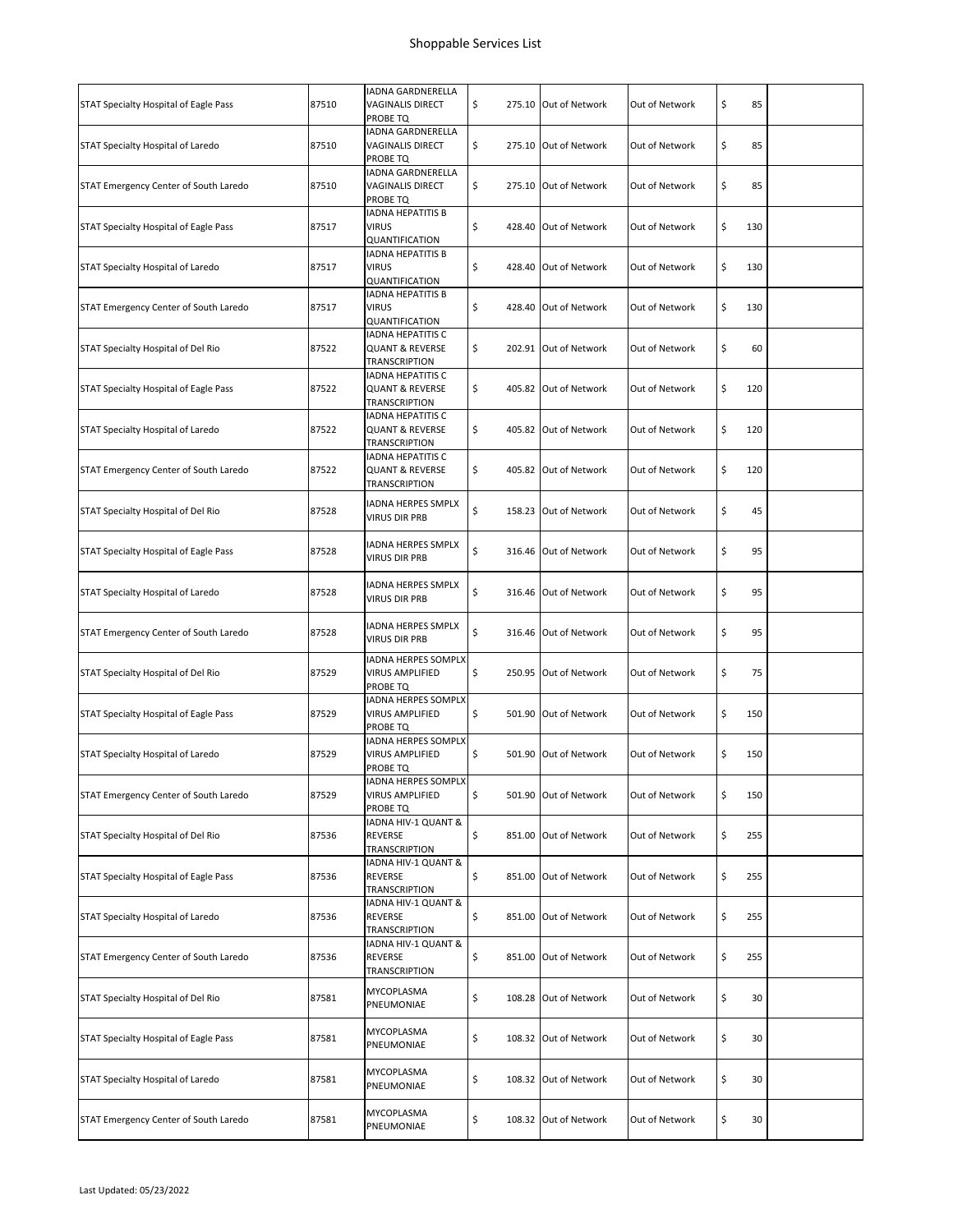|                                       |       | <b>IADNA NEISSERIA</b>                                                   |      |        |                         |                |           |  |
|---------------------------------------|-------|--------------------------------------------------------------------------|------|--------|-------------------------|----------------|-----------|--|
| STAT Specialty Hospital of Del Rio    | 87590 | GONORRHOEAE DIRECT<br>PROBE TQ                                           | l \$ |        | 143.43 Out of Network   | Out of Network | \$<br>45  |  |
| STAT Specialty Hospital of Eagle Pass | 87590 | IADNA NEISSERIA<br>GONORRHOEAE DIRECT S<br>PROBE TQ                      |      |        | 286.86 Out of Network   | Out of Network | \$<br>85  |  |
| STAT Specialty Hospital of Laredo     | 87590 | IADNA NEISSERIA<br>GONORRHOEAE DIRECT \$<br>PROBE TQ                     |      | 286.86 | Out of Network          | Out of Network | \$<br>85  |  |
| STAT Emergency Center of South Laredo | 87590 | IADNA NEISSERIA<br><b>GONORRHOEAE DIRECT \$</b><br>PROBE TQ              |      |        | 286.86 Out of Network   | Out of Network | \$<br>85  |  |
| STAT Specialty Hospital of Del Rio    | 87591 | IADNA NEISSERIA<br><b>GONORRHOEAE AMP</b><br>PRB                         | \$   |        | 136.50 Out of Network   | Out of Network | \$<br>40  |  |
| STAT Specialty Hospital of Eagle Pass | 87591 | <b>IADNA NEISSERIA</b><br>GONORRHOEAE AMP<br>PRB                         | \$   |        | 272.99 Out of Network   | Out of Network | \$<br>80  |  |
| STAT Specialty Hospital of Laredo     | 87591 | <b>IADNA NEISSERIA</b><br><b>GONORRHOEAE AMP</b><br>PRB                  | \$   |        | 272.99 Out of Network   | Out of Network | \$<br>80  |  |
| STAT Emergency Center of South Laredo | 87591 | IADNA NEISSERIA<br><b>GONORRHOEAE AMP</b><br>PRB                         | \$   |        | 272.99 Out of Network   | Out of Network | \$<br>80  |  |
| STAT Specialty Hospital of Del Rio    | 87592 | <b>IADNA NEISSERIA</b><br>GONORRHOEAE QUAN                               | \$   |        | 92.24 Out of Network    | Out of Network | \$<br>30  |  |
| STAT Specialty Hospital of Eagle Pass | 87592 | IADNA NEISSERIA<br>GONORRHOEAE QUAN                                      | \$   |        | 184.47 Out of Network   | Out of Network | \$<br>55  |  |
| STAT Specialty Hospital of Laredo     | 87592 | IADNA NEISSERIA<br><b>GONORRHOEAE QUAN</b>                               | \$   | 184.47 | Out of Network          | Out of Network | \$<br>55  |  |
| STAT Emergency Center of South Laredo | 87592 | IADNA NEISSERIA<br>GONORRHOEAE QUAN                                      | \$   |        | 184.47 Out of Network   | Out of Network | \$<br>55  |  |
| STAT Specialty Hospital of Del Rio    | 87621 | Infectious agent<br>detection by nucleic<br>acid (DNA or RNA);           | \$   |        | 113.74 Out of Network   | Out of Network | \$<br>35  |  |
| STAT Specialty Hospital of Eagle Pass | 87621 | Infectious agent<br>detection by nucleic<br>acid (DNA or RNA);           | \$   |        | 227.49 Out of Network   | Out of Network | \$<br>70  |  |
| STAT Specialty Hospital of Laredo     | 87621 | Infectious agent<br>detection by nucleic<br>acid (DNA or RNA);           | \$   |        | 227.49 Out of Network   | Out of Network | \$<br>70  |  |
| STAT Emergency Center of South Laredo | 87621 | Infectious agent<br>detection by nucleic<br>acid (DNA or RNA);           | \$   |        | 227.49 Out of Network   | Out of Network | \$<br>70  |  |
| STAT Specialty Hospital of Del Rio    | 87631 | IADNA RESPIRATRY<br>PROBE & REV TRNSCR 3- \$<br>5 TARGETS                |      |        | 791.90 Out of Network   | Out of Network | \$<br>240 |  |
| STAT Specialty Hospital of Eagle Pass | 87631 | <b>IADNA RESPIRATRY</b><br>PROBE & REV TRNSCR 3-\$<br>5 TARGETS          |      |        | 1,426.30 Out of Network | Out of Network | \$<br>430 |  |
| STAT Specialty Hospital of Laredo     | 87631 | <b>IADNA RESPIRATRY</b><br>PROBE & REV TRNSCR 3- \$<br>5 TARGETS         |      |        | 1,426.30 Out of Network | Out of Network | \$<br>430 |  |
| STAT Emergency Center of South Laredo | 87631 | <b>IADNA RESPIRATRY</b><br>PROBE & REV TRNSCR 3-\$<br>5 TARGETS          |      |        | 1,426.30 Out of Network | Out of Network | \$<br>430 |  |
| STAT Specialty Hospital of Del Rio    | 87633 | <b>IADNA RESPIRATRY</b><br>PROBE & REV TRNSCR<br>12-25 TARGET            | \$   |        | 2,572.76 Out of Network | Out of Network | \$<br>770 |  |
| STAT Specialty Hospital of Eagle Pass | 87633 | <b>IADNA RESPIRATRY</b><br><b>PROBE &amp; REV TRNSCR</b><br>12-25 TARGET | \$   |        | 2,572.75 Out of Network | Out of Network | \$<br>770 |  |
| STAT Specialty Hospital of Laredo     | 87633 | IADNA RESPIRATRY<br>PROBE & REV TRNSCR<br>12-25 TARGET                   | \$   |        | 2,572.75 Out of Network | Out of Network | \$<br>770 |  |
| STAT Emergency Center of South Laredo | 87633 | <b>IADNA RESPIRATRY</b><br>PROBE & REV TRNSCR<br>12-25 TARGET            | \$   |        | 2,572.75 Out of Network | Out of Network | \$<br>770 |  |
| STAT Specialty Hospital of Del Rio    | 87635 | IADNA SARS-COV-2<br>COVID-19 AMPLIFIED<br>PROBE TQ                       | \$   |        | 499.00 Out of Network   | Out of Network | \$<br>150 |  |
| STAT Specialty Hospital of Eagle Pass | 87635 | IADNA SARS-COV-2<br>COVID-19 AMPLIFIED<br>PROBE TQ                       | \$   |        | 499.00 Out of Network   | Out of Network | \$<br>150 |  |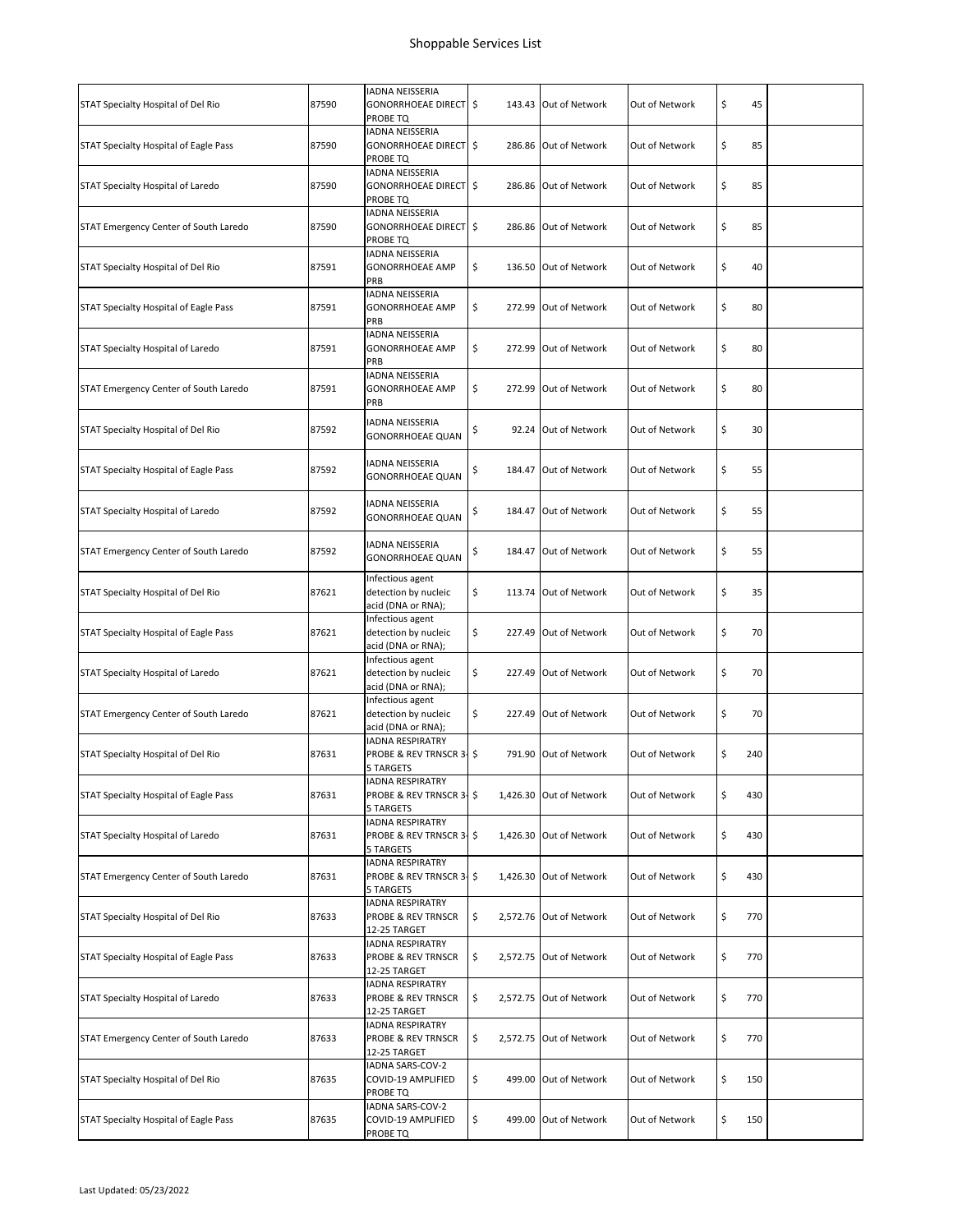|                                       |       | IADNA SARS-COV-2                                                 |                             |                |           |  |
|---------------------------------------|-------|------------------------------------------------------------------|-----------------------------|----------------|-----------|--|
| STAT Specialty Hospital of Laredo     | 87635 | COVID-19 AMPLIFIED<br>PROBE TQ                                   | \$<br>499.00 Out of Network | Out of Network | \$<br>150 |  |
| STAT Emergency Center of South Laredo | 87635 | IADNA SARS-COV-2<br>COVID-19 AMPLIFIED<br>PROBE TQ               | \$<br>499.00 Out of Network | Out of Network | \$<br>150 |  |
| STAT Specialty Hospital of Del Rio    | 87636 | IADNA SARSCOV2& INF<br>A&B MULT AMPLIFIED<br>PROBE TQ            | \$<br>950.00 Out of Network | Out of Network | \$<br>285 |  |
| STAT Specialty Hospital of Eagle Pass | 87636 | IADNA SARSCOV2& INF<br>A&B MULT AMPLIFIED<br>PROBE TQ            | \$<br>950.00 Out of Network | Out of Network | \$<br>285 |  |
| STAT Specialty Hospital of Laredo     | 87636 | IADNA SARSCOV2& INF<br>A&B MULT AMPLIFIED<br>PROBE TQ            | \$<br>950.00 Out of Network | Out of Network | \$<br>285 |  |
| STAT Emergency Center of South Laredo | 87636 | IADNA SARSCOV2& INF<br>A&B MULT AMPLIFIED<br>PROBE TQ            | \$<br>950.00 Out of Network | Out of Network | \$<br>285 |  |
| STAT Specialty Hospital of Del Rio    | 87641 | Infectious agent<br>detection by nucleic<br>acid (DNA or RNA);   | \$<br>250.95 Out of Network | Out of Network | \$<br>75  |  |
| STAT Specialty Hospital of Eagle Pass | 87641 | Infectious agent<br>detection by nucleic<br>acid (DNA or RNA);   | \$<br>501.90 Out of Network | Out of Network | \$<br>150 |  |
| STAT Specialty Hospital of Laredo     | 87641 | Infectious agent<br>detection by nucleic<br>acid (DNA or RNA);   | \$<br>501.90 Out of Network | Out of Network | \$<br>150 |  |
| STAT Emergency Center of South Laredo | 87641 | Infectious agent<br>detection by nucleic<br>acid (DNA or RNA);   | \$<br>501.90 Out of Network | Out of Network | \$<br>150 |  |
| STAT Specialty Hospital of Eagle Pass | 87651 | <b>IADNA</b><br><b>STREPTOCOCCUS</b><br><b>GROUP A AMPLIFIED</b> | \$<br>350.90 Out of Network | Out of Network | \$<br>105 |  |
| STAT Specialty Hospital of Laredo     | 87651 | <b>IADNA</b><br><b>STREPTOCOCCUS</b><br><b>GROUP A AMPLIFIED</b> | \$<br>350.90 Out of Network | Out of Network | \$<br>105 |  |
| STAT Emergency Center of South Laredo | 87651 | <b>IADNA</b><br><b>STREPTOCOCCUS</b><br><b>GROUP A AMPLIFIED</b> | \$<br>350.90 Out of Network | Out of Network | \$<br>105 |  |
| STAT Specialty Hospital of Del Rio    | 87660 | <b>IADNA TRICHOMONAS</b><br>VAGINALIS DIRECT<br>PROBE TQ         | \$<br>137.55 Out of Network | Out of Network | \$<br>40  |  |
| STAT Specialty Hospital of Eagle Pass | 87660 | <b>IADNA TRICHOMONAS</b><br><b>VAGINALIS DIRECT</b><br>PROBE TQ  | \$<br>275.10 Out of Network | Out of Network | \$<br>85  |  |
| STAT Specialty Hospital of Laredo     | 87660 | <b>IADNA TRICHOMONAS</b><br><b>VAGINALIS DIRECT</b><br>PROBE TQ  | \$<br>275.10 Out of Network | Out of Network | \$<br>85  |  |
| STAT Emergency Center of South Laredo | 87660 | IADNA TRICHOMONAS<br><b>VAGINALIS DIRECT</b><br>PROBE TQ         | \$<br>275.10 Out of Network | Out of Network | \$<br>85  |  |
| STAT Specialty Hospital of Del Rio    | 87661 | IADNA TRICHOMONAS<br>VAGINALIS AMPLIFIED<br>PROBE TECH           | \$<br>240.70 Out of Network | Out of Network | \$<br>70  |  |
| STAT Specialty Hospital of Eagle Pass | 87661 | IADNA TRICHOMONAS<br>VAGINALIS AMPLIFIED<br>PROBE TECH           | \$<br>481.40 Out of Network | Out of Network | \$<br>145 |  |
| STAT Specialty Hospital of Laredo     | 87661 | <b>IADNA TRICHOMONAS</b><br>VAGINALIS AMPLIFIED<br>PROBE TECH    | \$<br>481.40 Out of Network | Out of Network | \$<br>145 |  |
| STAT Emergency Center of South Laredo | 87661 | <b>IADNA TRICHOMONAS</b><br>VAGINALIS AMPLIFIED<br>PROBE TECH    | \$<br>481.40 Out of Network | Out of Network | \$<br>145 |  |
| STAT Specialty Hospital of Del Rio    | 87798 | BORDETELLA<br>PARAPERTUSSIS                                      | \$<br>108.32 Out of Network | Out of Network | \$<br>30  |  |
| STAT Specialty Hospital of Eagle Pass | 87798 | IADNA NOS AMPLIFIED<br>PROBE TQ EACH<br>ORGANISM                 | \$<br>501.90 Out of Network | Out of Network | \$<br>150 |  |
| STAT Specialty Hospital of Eagle Pass | 87798 | BORDETELLA<br>PERTUSSIS                                          | \$<br>280.72 Out of Network | Out of Network | \$<br>85  |  |
| STAT Specialty Hospital of Laredo     | 87798 | IADNA NOS AMPLIFIED<br>PROBE TQ EACH<br>ORGANISM                 | \$<br>501.90 Out of Network | Out of Network | \$<br>150 |  |
| STAT Specialty Hospital of Laredo     | 87798 | BORDETELLA<br>PERTUSSIS                                          | \$<br>280.72 Out of Network | Out of Network | \$<br>85  |  |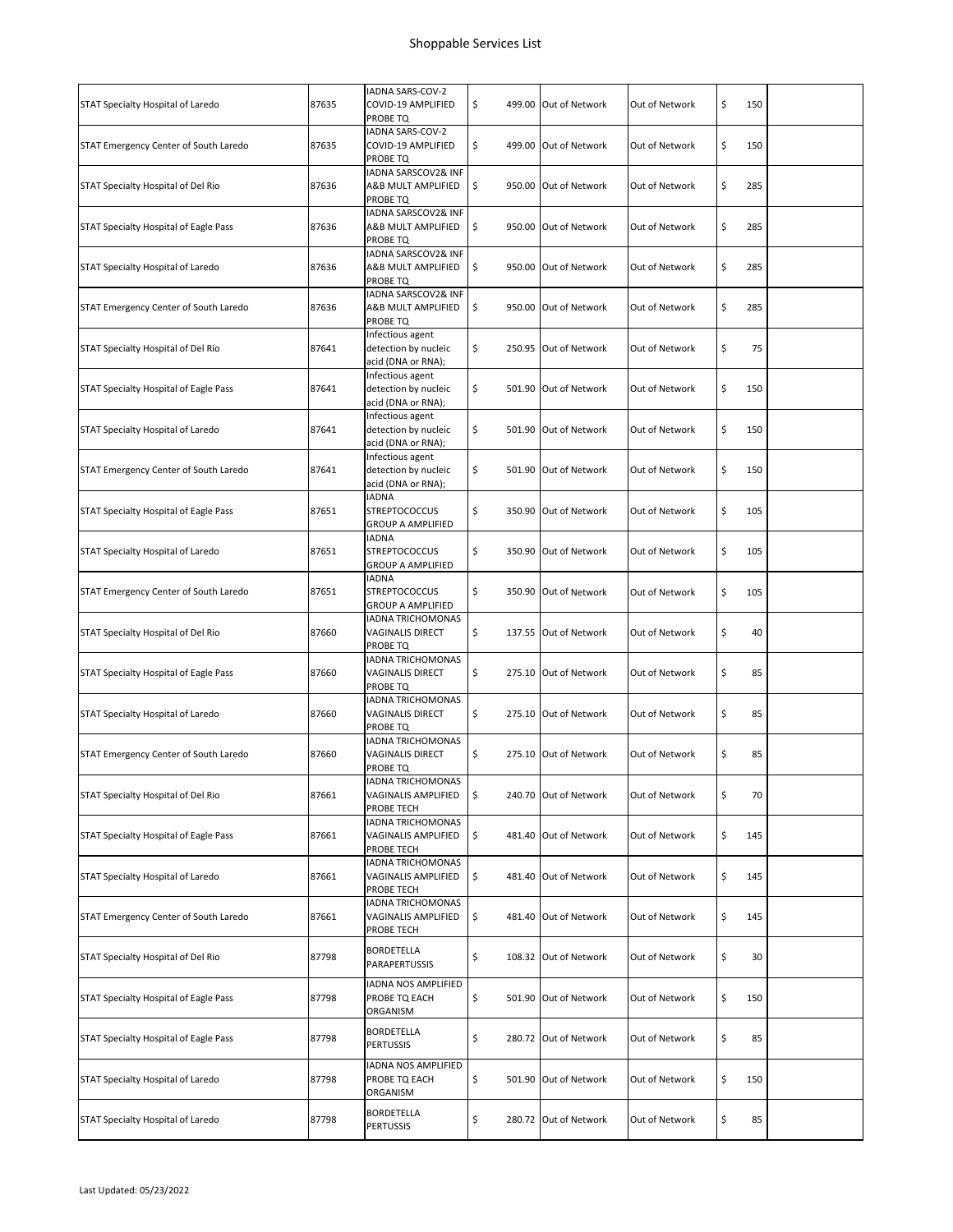| STAT Emergency Center of South Laredo | 87798 | IADNA NOS AMPLIFIED<br>PROBE TQ EACH<br>ORGANISM           | \$ | 501.90 Out of Network   | Out of Network | \$<br>150 |  |
|---------------------------------------|-------|------------------------------------------------------------|----|-------------------------|----------------|-----------|--|
| STAT Emergency Center of South Laredo | 87798 | BORDETELLA<br>PARAPETUSSIS                                 | \$ | 280.72 Out of Network   | Out of Network | \$<br>85  |  |
| STAT Specialty Hospital of Del Rio    | 87801 | IADNA MULTIPLE<br>ORGANISMS<br>AMPLIFIED PROBE TQ          | \$ | 502.00 Out of Network   | Out of Network | \$<br>150 |  |
| STAT Specialty Hospital of Eagle Pass | 87801 | <b>IADNA MULTIPLE</b><br>ORGANISMS<br>AMPLIFIED PROBE TQ   | \$ | 1,004.01 Out of Network | Out of Network | \$<br>300 |  |
| STAT Specialty Hospital of Laredo     | 87801 | <b>IADNA MULTIPLE</b><br>ORGANISMS<br>AMPLIFIED PROBE TQ   | \$ | 1.004.01 Out of Network | Out of Network | \$<br>300 |  |
| STAT Emergency Center of South Laredo | 87801 | <b>IADNA MULTIPLE</b><br>ORGANISMS<br>AMPLIFIED PROBE TQ   | \$ | 1,004.01 Out of Network | Out of Network | \$<br>300 |  |
| STAT Specialty Hospital of Del Rio    | 87802 | IAADIADOO<br><b>STREPTOCOCCUS</b><br><b>GROUP B</b>        | \$ | 82.20 Out of Network    | Out of Network | \$<br>25  |  |
| STAT Specialty Hospital of Eagle Pass | 87802 | IAADIADOO<br><b>STREPTOCOCCUS</b><br><b>GROUP B</b>        | \$ | 164.40 Out of Network   | Out of Network | \$<br>50  |  |
| STAT Specialty Hospital of Laredo     | 87802 | IAADIADOO<br><b>STREPTOCOCCUS</b><br><b>GROUP B</b>        | \$ | 164.40 Out of Network   | Out of Network | \$<br>50  |  |
| STAT Emergency Center of South Laredo | 87802 | <b>IAADIADOO</b><br><b>STREPTOCOCCUS</b><br><b>GROUP B</b> | \$ | 164.40 Out of Network   | Out of Network | \$<br>50  |  |
| STAT Specialty Hospital of Del Rio    | 87803 | CLOSTRIDIUM TOXIN A<br>W/OPTIC                             | \$ | 94.28 Out of Network    | Out of Network | \$<br>30  |  |
| STAT Specialty Hospital of Eagle Pass | 87803 | CLOSTRIDIUM TOXIN A<br>W/OPTIC                             | \$ | 188.56 Out of Network   | Out of Network | \$<br>55  |  |
| STAT Specialty Hospital of Laredo     | 87803 | CLOSTRIDIUM TOXIN A<br>W/OPTIC                             | \$ | 188.56 Out of Network   | Out of Network | \$<br>55  |  |
| STAT Emergency Center of South Laredo | 87803 | CLOSTRIDIUM TOXIN A<br>W/OPTIC                             | \$ | 188.56 Out of Network   | Out of Network | \$<br>55  |  |
| STAT Specialty Hospital of Del Rio    | 87804 | IAADIADOO INFLUENZA<br>A/B EACH                            | \$ | 230.00 Out of Network   | Out of Network | \$<br>70  |  |
| STAT Specialty Hospital of Eagle Pass | 87804 | IAADIADOO INFLUENZA<br>A/B EACH                            | \$ | 222.92 Out of Network   | Out of Network | \$<br>65  |  |
| STAT Specialty Hospital of Laredo     | 87804 | IAADIADOO INFLUENZA<br>A/B EACH                            | \$ | 222.92 Out of Network   | Out of Network | \$<br>65  |  |
| STAT Emergency Center of South Laredo | 87804 | IAADIADOO INFLUENZA<br>A/B EACH                            | \$ | 222.92 Out of Network   | Out of Network | \$<br>65  |  |
| STAT Specialty Hospital of Del Rio    | 87806 | IAADIADOO HIV1<br>ANTIGEN W/HIV1 &<br>HIV2 ANTIBODIES      | \$ | 172.20 Out of Network   | Out of Network | \$<br>50  |  |
| STAT Specialty Hospital of Eagle Pass | 87806 | IAADIADOO HIV1<br>ANTIGEN W/HIV1 &<br>HIV2 ANTIBODIES      | \$ | 344.40 Out of Network   | Out of Network | \$<br>105 |  |
| STAT Specialty Hospital of Laredo     | 87806 | IAADIADOO HIV1<br>ANTIGEN W/HIV1 &<br>HIV2 ANTIBODIES      | \$ | 344.40 Out of Network   | Out of Network | \$<br>105 |  |
| STAT Emergency Center of South Laredo | 87806 | IAADIADOO HIV1<br>ANTIGEN W/HIV1 &<br>HIV2 ANTIBODIES      | \$ | 344.40 Out of Network   | Out of Network | \$<br>105 |  |
| STAT Specialty Hospital of Del Rio    | 87807 | IAADIADOO RSV                                              | \$ | 27.68 Out of Network    | Out of Network | \$<br>10  |  |
| STAT Specialty Hospital of Eagle Pass | 87807 | IAADIADOO RSV                                              | \$ | 55.35 Out of Network    | Out of Network | \$<br>15  |  |
| STAT Specialty Hospital of Laredo     | 87807 | IAADIADOO RSV                                              | \$ | 55.35 Out of Network    | Out of Network | \$<br>15  |  |
| STAT Emergency Center of South Laredo | 87807 | IAADIADOO RSV                                              | \$ | 55.35 Out of Network    | Out of Network | \$<br>15  |  |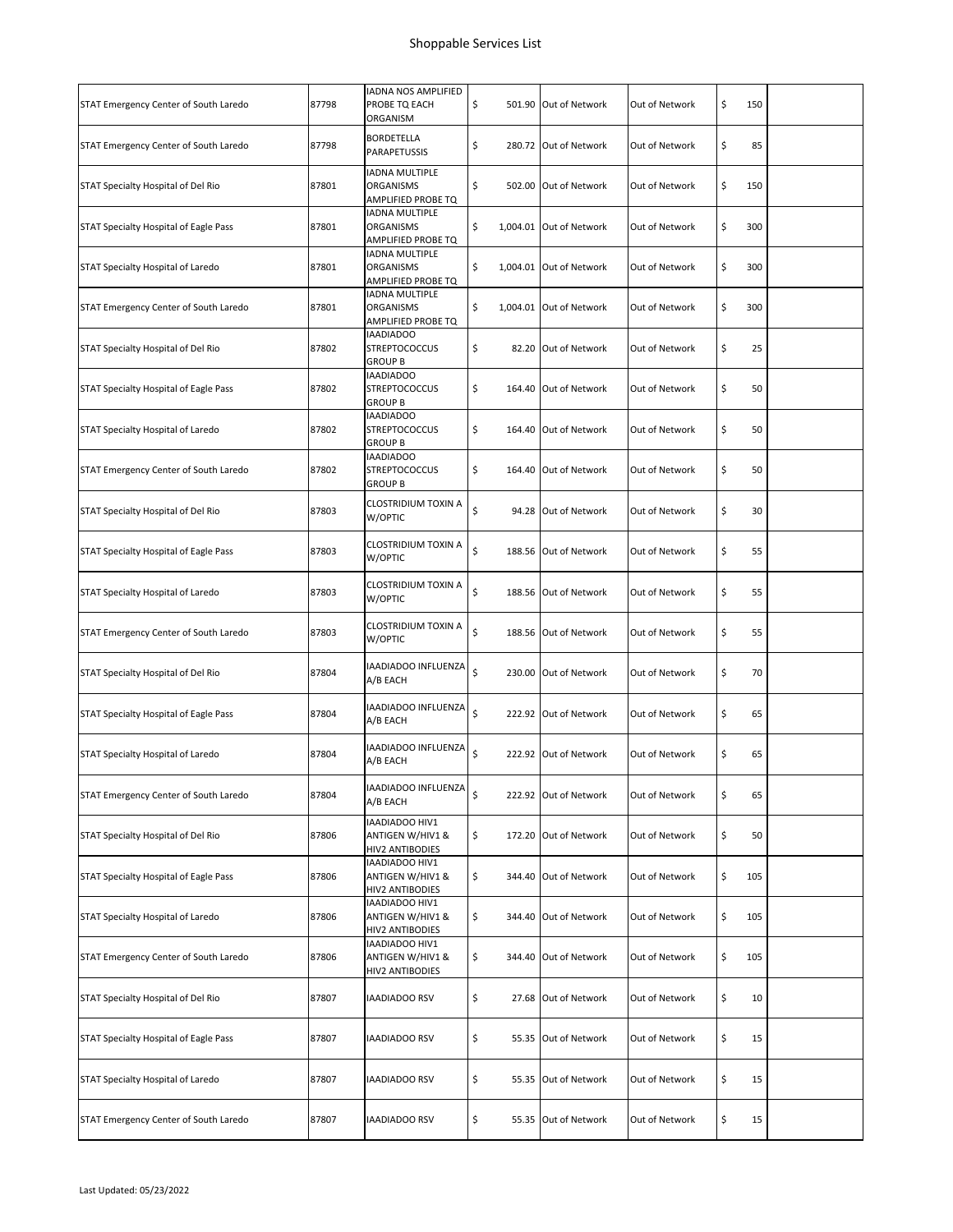| STAT Specialty Hospital of Del Rio    | 87810 | CHYLMD TRACH ASSAY<br>W/OPTIC (Urine)                     | \$<br>82.20 Out of Network    | Out of Network | \$<br>25  |  |
|---------------------------------------|-------|-----------------------------------------------------------|-------------------------------|----------------|-----------|--|
| STAT Specialty Hospital of Eagle Pass | 87810 | CHYLMD TRACH ASSAY<br>W/OPTIC (Urine)                     | \$<br>164.40 Out of Network   | Out of Network | \$<br>50  |  |
| STAT Specialty Hospital of Laredo     | 87810 | CHYLMD TRACH ASSAY<br>W/OPTIC (Urine)                     | \$<br>164.40 Out of Network   | Out of Network | \$<br>50  |  |
| STAT Emergency Center of South Laredo | 87810 | CHYLMD TRACH ASSAY<br>W/OPTIC (Urine)                     | \$<br>164.40 Out of Network   | Out of Network | \$<br>50  |  |
| STAT Specialty Hospital of Del Rio    | 87850 | IAADIADOO NEISSERIA<br>GONORRHOEAE                        | \$<br>85.75 Out of Network    | Out of Network | \$<br>25  |  |
| STAT Specialty Hospital of Eagle Pass | 87850 | IAADIADOO NEISSERIA<br>GONORRHOEAE                        | \$<br>171.50 Out of Network   | Out of Network | \$<br>50  |  |
| STAT Specialty Hospital of Laredo     | 87850 | IAADIADOO NEISSERIA<br>GONORRHOEAE                        | \$<br>171.50 Out of Network   | Out of Network | \$<br>50  |  |
| STAT Emergency Center of South Laredo | 87850 | IAADIADOO NEISSERIA<br>GONORRHOEAE                        | \$<br>171.50 Out of Network   | Out of Network | \$<br>50  |  |
| STAT Specialty Hospital of Del Rio    | 87880 | <b>IAADIADOO</b><br>STREPTOCOCCUS GRP                     | \$<br>190.00 Out of Network   | Out of Network | \$<br>55  |  |
| STAT Specialty Hospital of Eagle Pass | 87880 | IAADIADOO<br><b>STREPTOCOCCUS GRP</b>                     | \$<br>188.33 Out of Network   | Out of Network | \$<br>55  |  |
| STAT Specialty Hospital of Laredo     | 87880 | <b>IAADIADOO</b><br><b>STREPTOCOCCUS GRP</b>              | \$<br>188.33 Out of Network   | Out of Network | \$<br>55  |  |
| STAT Emergency Center of South Laredo | 87880 | IAADIADOO<br>STREPTOCOCCUS GRP                            | \$<br>188.33 Out of Network   | Out of Network | \$<br>55  |  |
| STAT Specialty Hospital of Del Rio    | 87899 | IAADIADOO NOT<br>OTHERWISE SPECIFIED                      | \$<br>80.35 Out of Network    | Out of Network | \$<br>25  |  |
| STAT Specialty Hospital of Eagle Pass | 87899 | IAADIADOO NOT<br>OTHERWISE SPECIFIED                      | \$<br>160.70 Out of Network   | Out of Network | \$<br>50  |  |
| STAT Specialty Hospital of Laredo     | 87899 | IAADIADOO NOT<br>OTHERWISE SPECIFIED                      | \$<br>160.70 Out of Network   | Out of Network | \$<br>50  |  |
| STAT Emergency Center of South Laredo | 87899 | IAADIADOO NOT<br>OTHERWISE SPECIFIED                      | \$<br>160.70 Out of Network   | Out of Network | \$<br>50  |  |
| STAT Specialty Hospital of Eagle Pass | 88112 | <b>CYTP SLCTV CELL</b><br>ENHANCEMENT<br>INTERPJ XCPT C/V | \$<br>713.00 Out of Network   | Out of Network | \$<br>215 |  |
| STAT Specialty Hospital of Laredo     | 88112 | CYTP SLCTV CELL<br>ENHANCEMENT<br>INTERPJ XCPT C/V        | \$<br>713.00 Out of Network   | Out of Network | \$<br>215 |  |
| STAT Emergency Center of South Laredo | 88112 | CYTP SLCTV CELL<br>ENHANCEMENT<br>INTERPJ XCPT C/V        | \$<br>713.00 Out of Network   | Out of Network | \$<br>215 |  |
| STAT Specialty Hospital of Del Rio    | 88141 | Cytopathology, cervical<br>or vaginal                     | \$<br>296.51 Out of Network   | Out of Network | \$<br>90  |  |
| STAT Specialty Hospital of Eagle Pass | 88141 | Cytopathology, cervical<br>or vaginal                     | \$<br>296.51 Out of Network   | Out of Network | \$<br>90  |  |
| STAT Specialty Hospital of Laredo     | 88141 | Cytopathology, cervical<br>or vaginal                     | \$<br>296.51 Out of Network   | Out of Network | \$<br>90  |  |
| STAT Emergency Center of South Laredo | 88141 | Cytopathology, cervical<br>or vaginal                     | \$<br>296.51 Out of Network   | Out of Network | \$<br>90  |  |
| STAT Specialty Hospital of Del Rio    | 88233 | TISS CUL NON-NEO<br>DISORDERS SKN/OTH<br>SOLID TISS BX    | \$<br>1,930.40 Out of Network | Out of Network | \$<br>580 |  |
| STAT Specialty Hospital of Eagle Pass | 88233 | TISS CUL NON-NEO<br>DISORDERS SKN/OTH<br>SOLID TISS BX    | \$<br>1,930.40 Out of Network | Out of Network | \$<br>580 |  |
| STAT Specialty Hospital of Laredo     | 88233 | TISS CUL NON-NEO<br>DISORDERS SKN/OTH<br>SOLID TISS BX    | \$<br>1,930.40 Out of Network | Out of Network | \$<br>580 |  |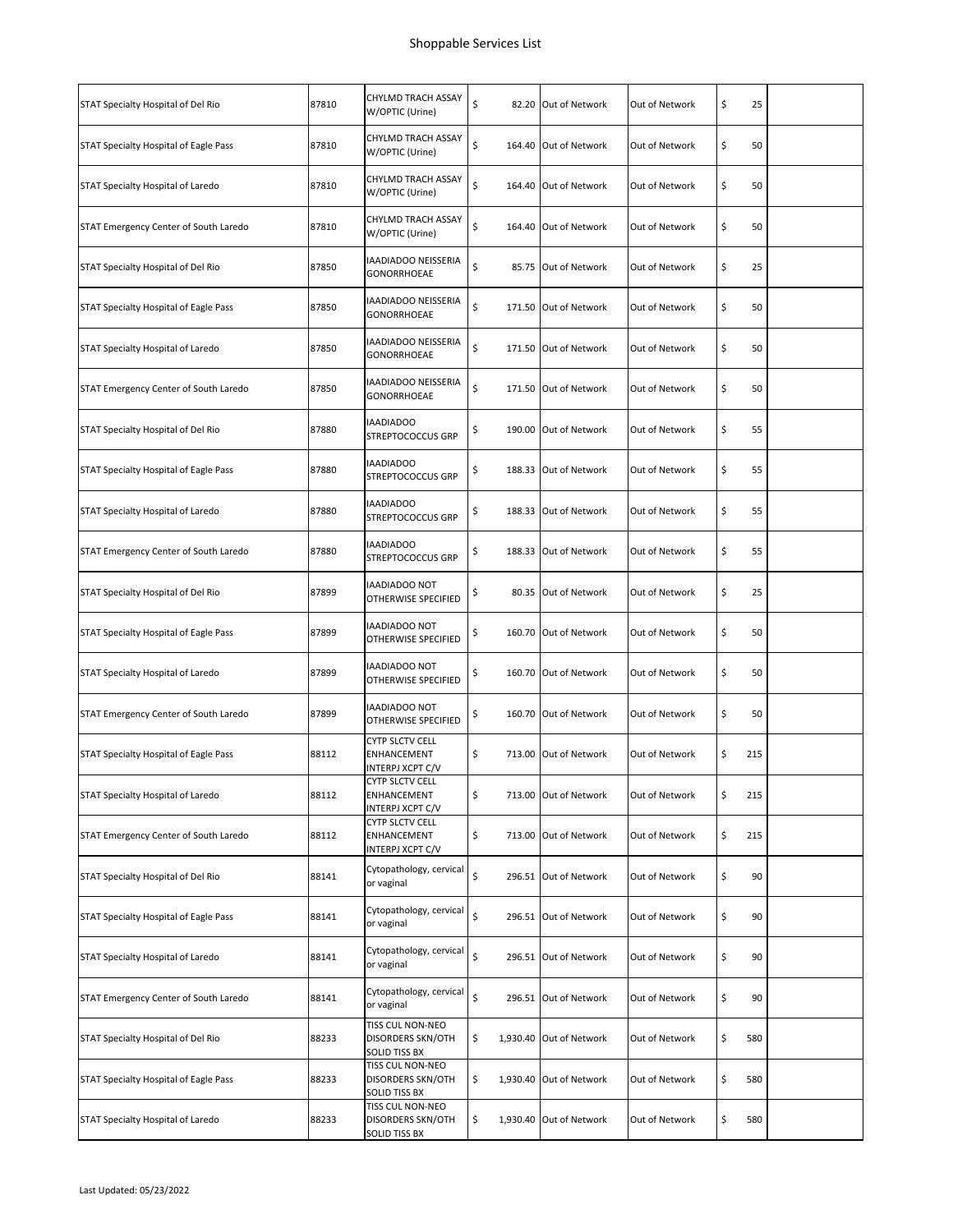| STAT Emergency Center of South Laredo | 88233 | TISS CUL NON-NEO<br><b>DISORDERS SKN/OTH</b><br>SOLID TISS BX  | \$          | 1,930.40 Out of Network | Out of Network | \$<br>580 |  |
|---------------------------------------|-------|----------------------------------------------------------------|-------------|-------------------------|----------------|-----------|--|
| STAT Specialty Hospital of Del Rio    | 88262 | CHRMSM COUNT 15-20<br><b>CLL 2KARYOTYP</b><br><b>BANDING</b>   | \$          | 1,709.80 Out of Network | Out of Network | \$<br>515 |  |
| STAT Specialty Hospital of Eagle Pass | 88262 | CHRMSM COUNT 15-20<br><b>CLL 2KARYOTYP</b><br><b>BANDING</b>   | \$          | 1,709.80 Out of Network | Out of Network | \$<br>515 |  |
| STAT Specialty Hospital of Laredo     | 88262 | CHRMSM COUNT 15-20<br><b>CLL 2KARYOTYP</b><br>BANDING          | \$          | 1,709.80 Out of Network | Out of Network | \$<br>515 |  |
| STAT Emergency Center of South Laredo | 88262 | CHRMSM COUNT 15-20<br><b>CLL 2KARYOTYP</b><br><b>BANDING</b>   | \$          | 1,709.80 Out of Network | Out of Network | \$<br>515 |  |
| STAT Specialty Hospital of Del Rio    | 88291 | CYTOGENETICS&MOLE<br>C CYTOGENETICS<br>INTERP&REP              | \$          | 365.70 Out of Network   | Out of Network | \$<br>110 |  |
| STAT Specialty Hospital of Eagle Pass | 88291 | CYTOGENETICS&MOLE<br>C CYTOGENETICS<br>INTERP&REP              | \$          | 365.70 Out of Network   | Out of Network | \$<br>110 |  |
| STAT Specialty Hospital of Laredo     | 88291 | CYTOGENETICS&MOLE<br>C CYTOGENETICS<br>INTERP&REP              | \$          | 365.70 Out of Network   | Out of Network | \$<br>110 |  |
| STAT Emergency Center of South Laredo | 88291 | CYTOGENETICS&MOLE<br>C CYTOGENETICS<br>INTERP&REP              | \$          | 365.70 Out of Network   | Out of Network | \$<br>110 |  |
| STAT Specialty Hospital of Del Rio    | 88305 | LEVEL IV SURG<br>PATHOLOGY<br>GROSS&MICROSCOPIC                | \$          | 388.80 Out of Network   | Out of Network | \$<br>115 |  |
| STAT Specialty Hospital of Eagle Pass | 88305 | LEVEL IV SURG<br>PATHOLOGY<br>GROSS&MICROSCOPIC                | \$          | 777.60 Out of Network   | Out of Network | \$<br>235 |  |
| STAT Specialty Hospital of Laredo     | 88305 | LEVEL IV SURG<br>PATHOLOGY<br>GROSS&MICROSCOPIC                | \$          | 777.60 Out of Network   | Out of Network | \$<br>235 |  |
| STAT Emergency Center of South Laredo | 88305 | LEVEL IV SURG<br>PATHOLOGY<br>GROSS&MICROSCOPIC                | \$          | 777.60 Out of Network   | Out of Network | \$<br>235 |  |
| STAT Specialty Hospital of Del Rio    | 88346 | IMMUNOFLUORESCEN<br>CE PER SPEC 1ST SINGL<br><b>ANTB STAIN</b> | \$          | 529.50 Out of Network   | Out of Network | \$<br>160 |  |
| STAT Specialty Hospital of Eagle Pass | 88346 | IMMUNOFLUORESCEN<br>CE PER SPEC 1ST SINGL<br><b>ANTB STAIN</b> | \$          | 1,059.00 Out of Network | Out of Network | \$<br>320 |  |
| STAT Specialty Hospital of Laredo     | 88346 | IMMUNOFLUORESCEN<br>CE PER SPEC 1ST SINGL<br><b>ANTB STAIN</b> | \$          | 1,059.00 Out of Network | Out of Network | \$<br>320 |  |
| STAT Emergency Center of South Laredo | 88346 | IMMUNOFLUORESCEN<br>CE PER SPEC 1ST SINGL<br><b>ANTB STAIN</b> | \$          | 1,059.00 Out of Network | Out of Network | \$<br>320 |  |
| STAT Specialty Hospital of Del Rio    | 89050 | Cell count,<br>miscellaneous body<br>fluids (eg,               | \$          | 51.12 Out of Network    | Out of Network | \$<br>15  |  |
| STAT Specialty Hospital of Eagle Pass | 89050 | Cell count,<br>miscellaneous body<br>fluids (eg,               | \$          | 102.24 Out of Network   | Out of Network | \$<br>30  |  |
| STAT Specialty Hospital of Laredo     | 89050 | Cell count,<br>miscellaneous body<br>fluids (eg,               | \$          | 102.24 Out of Network   | Out of Network | \$<br>30  |  |
| STAT Emergency Center of South Laredo | 89050 | Cell count,<br>miscellaneous body<br>fluids (eg,               | \$          | 102.24 Out of Network   | Out of Network | \$<br>30  |  |
| STAT Specialty Hospital of Del Rio    | 89051 | Cell count,<br>miscellaneous body<br>fluids (eg,               | \$          | 24.04 Out of Network    | Out of Network | \$<br>5   |  |
| STAT Specialty Hospital of Eagle Pass | 89051 | Cell count,<br>miscellaneous body<br>fluids (eg,               | \$          | 48.09 Out of Network    | Out of Network | \$<br>15  |  |
| STAT Specialty Hospital of Laredo     | 89051 | Cell count,<br>miscellaneous body<br>fluids (eg,               | \$          | 48.09 Out of Network    | Out of Network | \$<br>15  |  |
| STAT Emergency Center of South Laredo | 89051 | Cell count,<br>miscellaneous body<br>fluids (eg,               | \$<br>48.09 | Out of Network          | Out of Network | \$<br>15  |  |
| STAT Specialty Hospital of Del Rio    | 89055 | Leukocyte assessment                                           | \$          | 18.65 Out of Network    | Out of Network | \$<br>5   |  |